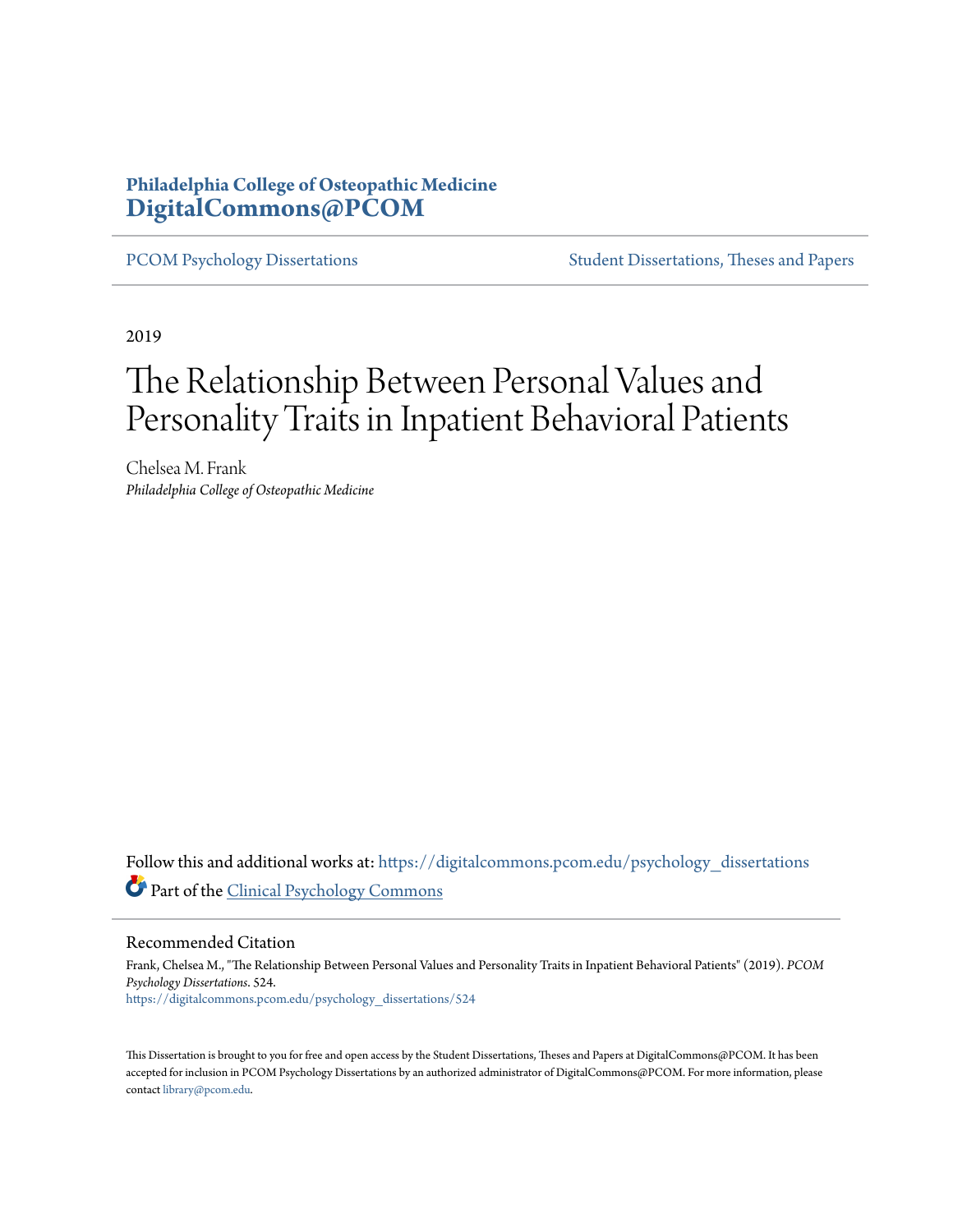Philadelphia College of Osteopathic Medicine School of Professional and Applied Psychology

## THE RELATIONSHIP BETWEEN PERSONAL VALUES AND PERSONALITY TRAITS IN INPATIENT BEHAVIORAL PATIENTS

Chelsea M. Frank

Submitted in Partial Degree of Doctor of Psychology

June 2019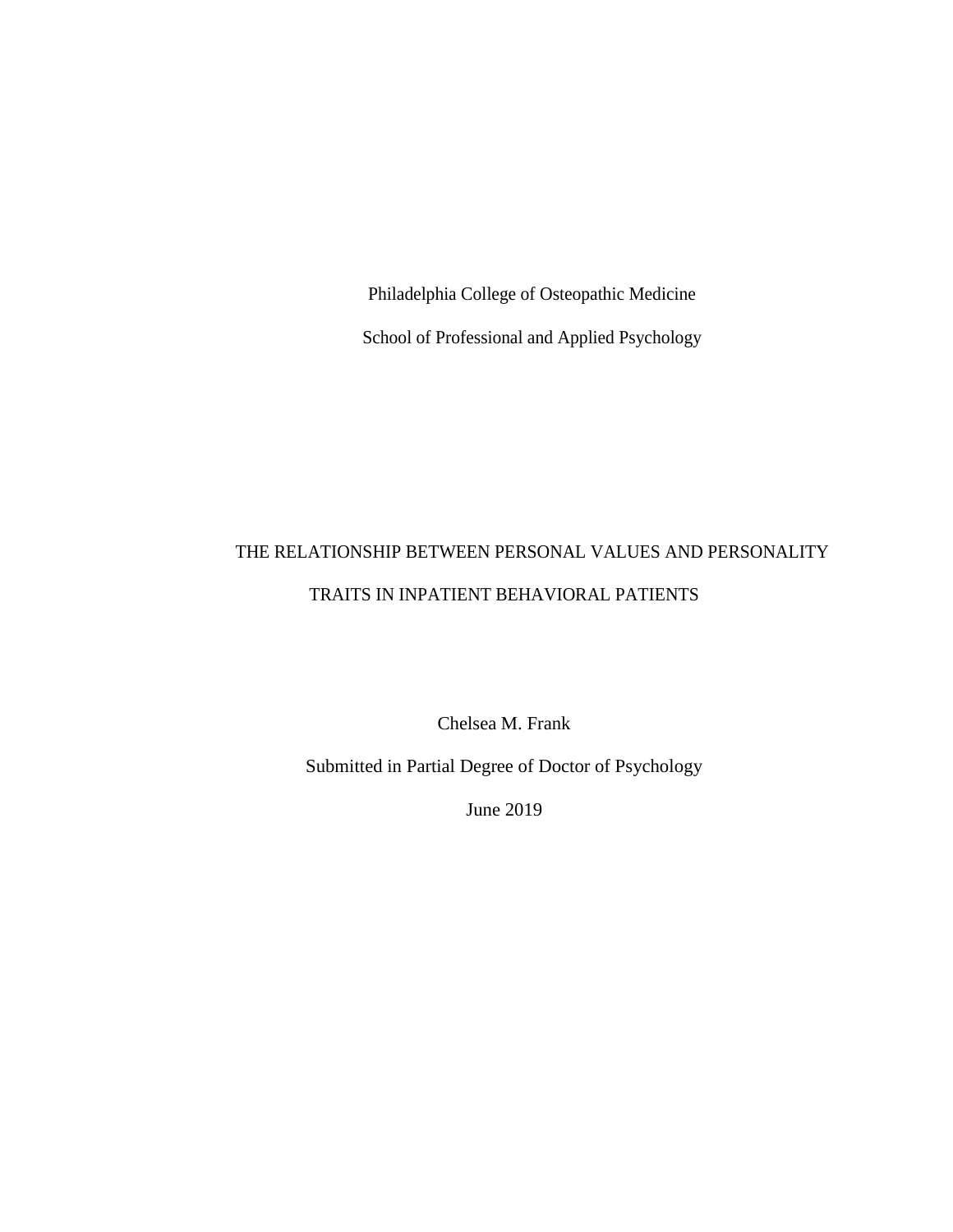## HOOL OF DFESSIONAL AND GHOLOGY<sub>M</sub>  $\overline{\bigcup}$

# . **DISSERTATION APPROVAL**

This is to certify that the thesis presented to us by  $Chel$   $Sec.$   $F$   $ChV$ ,  $M.5.$ 

on the <u>25 and and April</u> 2019 in partial fulfillment of the

requirements for the degree of Doctor of Psychology, has been examined and is

. acceptable in both scholarship and literary quality.

COMMITTEE MEMBERS' srGNATURES~

**Chairperson** 

<sup>&</sup>gt;Chair, Departm~nt of Clinical Psychology

Dean, School of Professional & Applied Psychology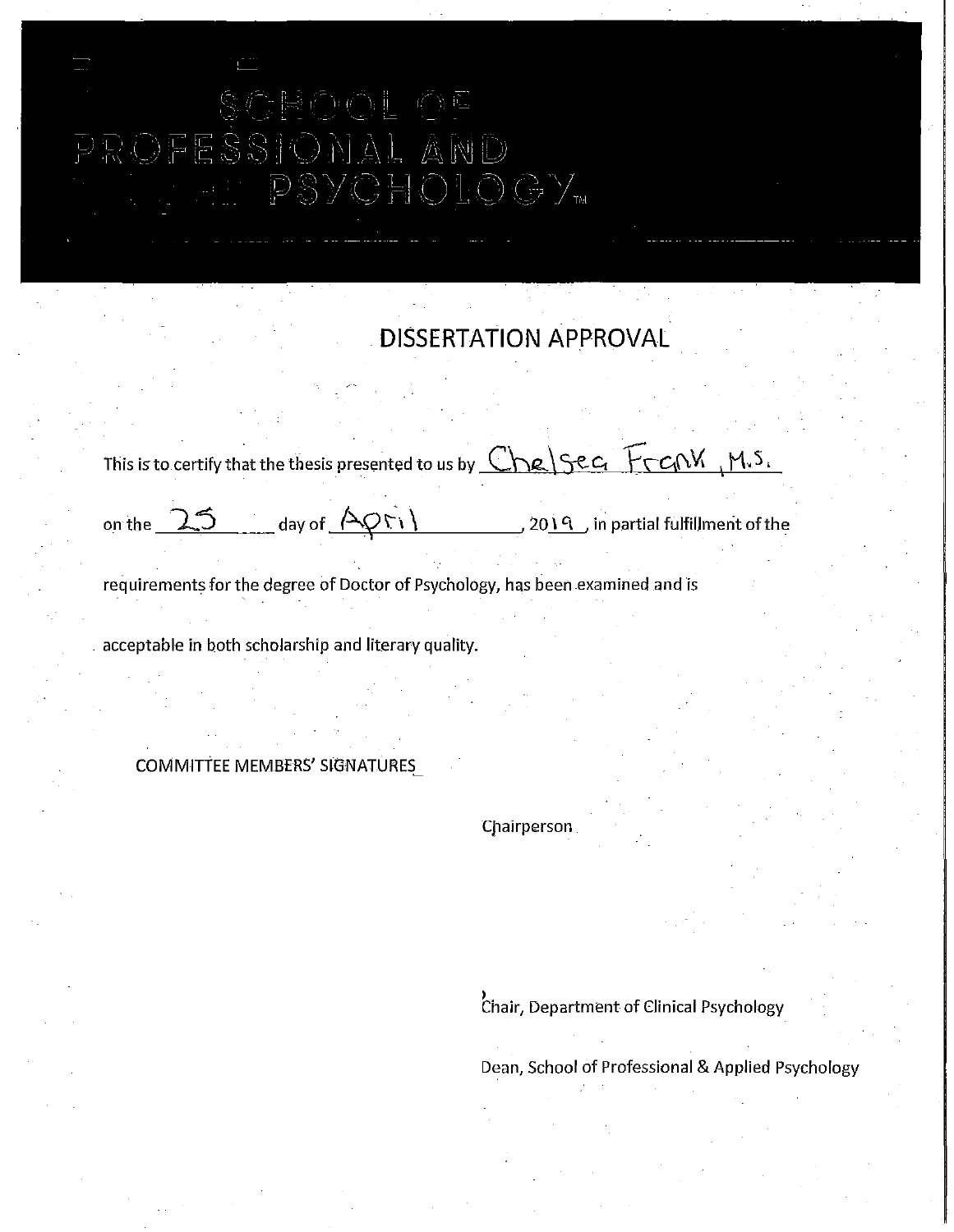### **Acknowledgements**

First and foremost, I would like to thank my dissertation chair, Dr. Bradley Rosenfield, and my committee members, Dr. Robert DiTomasso and Dr. Patrick McElwaine. If it were not for Dr. Rosenfield's immense support throughout this process with his knowledgeable suggestions and edits; Dr. DiTomasso's extreme expertise with data collection, SPSS, and data analysis; and Dr. McElwaine's archival data and encouraging words, I would not have been able to accomplish this study.

Second, I would like to thank my family, especially my dad, Elliott, and my mom, Barbara. Thank you, dad, for all of the encouraging words and consistent support, love, encouragement, and advice. Without you, I would not have been able to accomplish my dreams of becoming a clinical psychologist. If my dad did not instill in me the importance of seeking knowledge, and not consistently telling me, "Education is power," I don't know if I would have challenged myself to apply to a Psy.D program. Thank you, mom, for your sweet soul. I owe my patience and empathetic nature to you. I know my mom is looking down on me and extremely proud of the woman I turned out to be.

Third, I want to thank my amazing fiancé, Ryan; Soon to be husband on September 14, 2019. He has been my rock throughout these last five years in the program. It is because of his daily love, support, kindness, and gentle nature that I always felt confident in myself to continue this journey of becoming a clinical psychologist. Ryan, thank you for always lifting me up and making me feel like the luckiest girl in the word.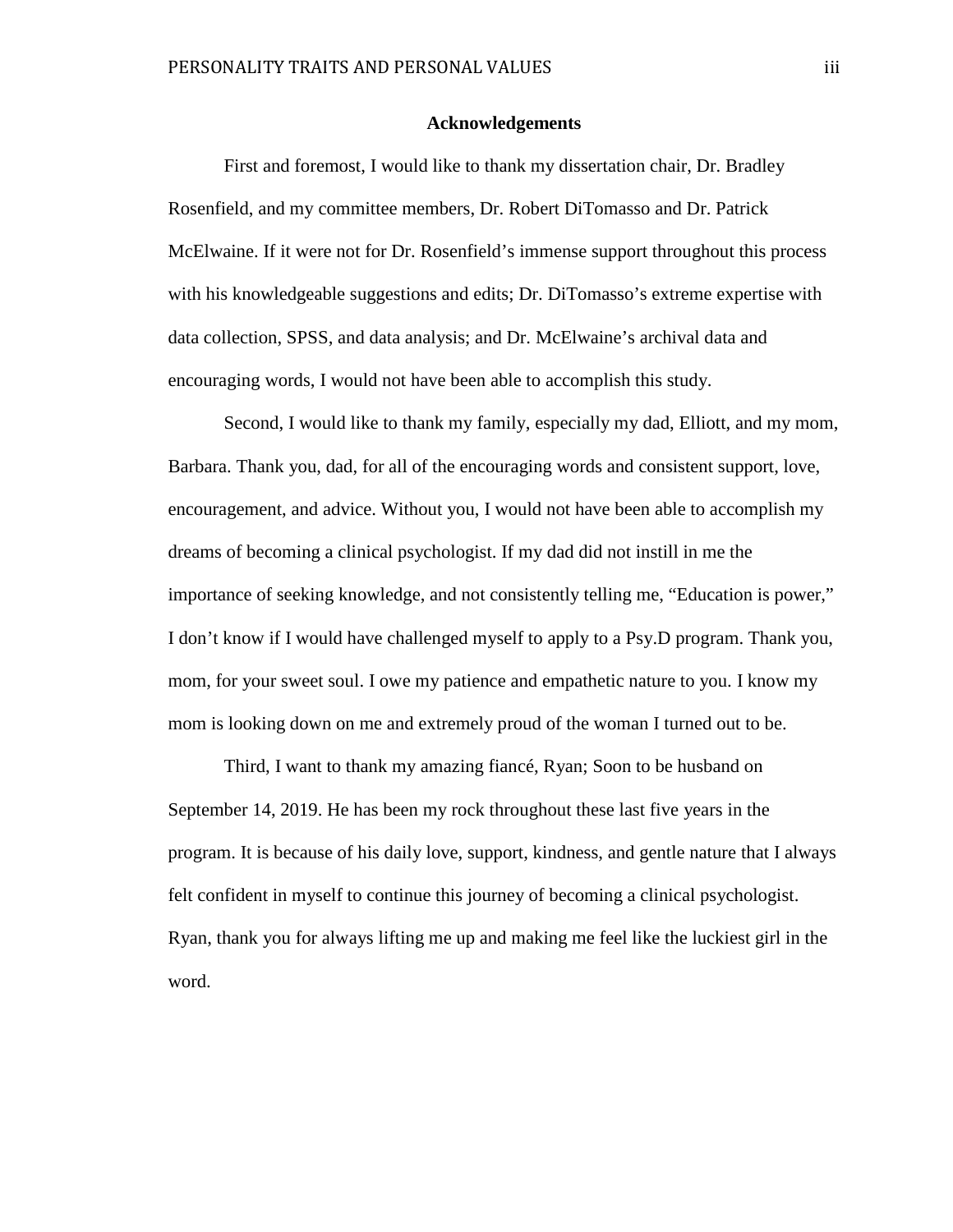Lastly, I want to thank my friends in my cohort. Without them, I could not have survived the endless hours of class, papers, and tests. Thank you for helping me stay sane and being able to laugh through the stressful times.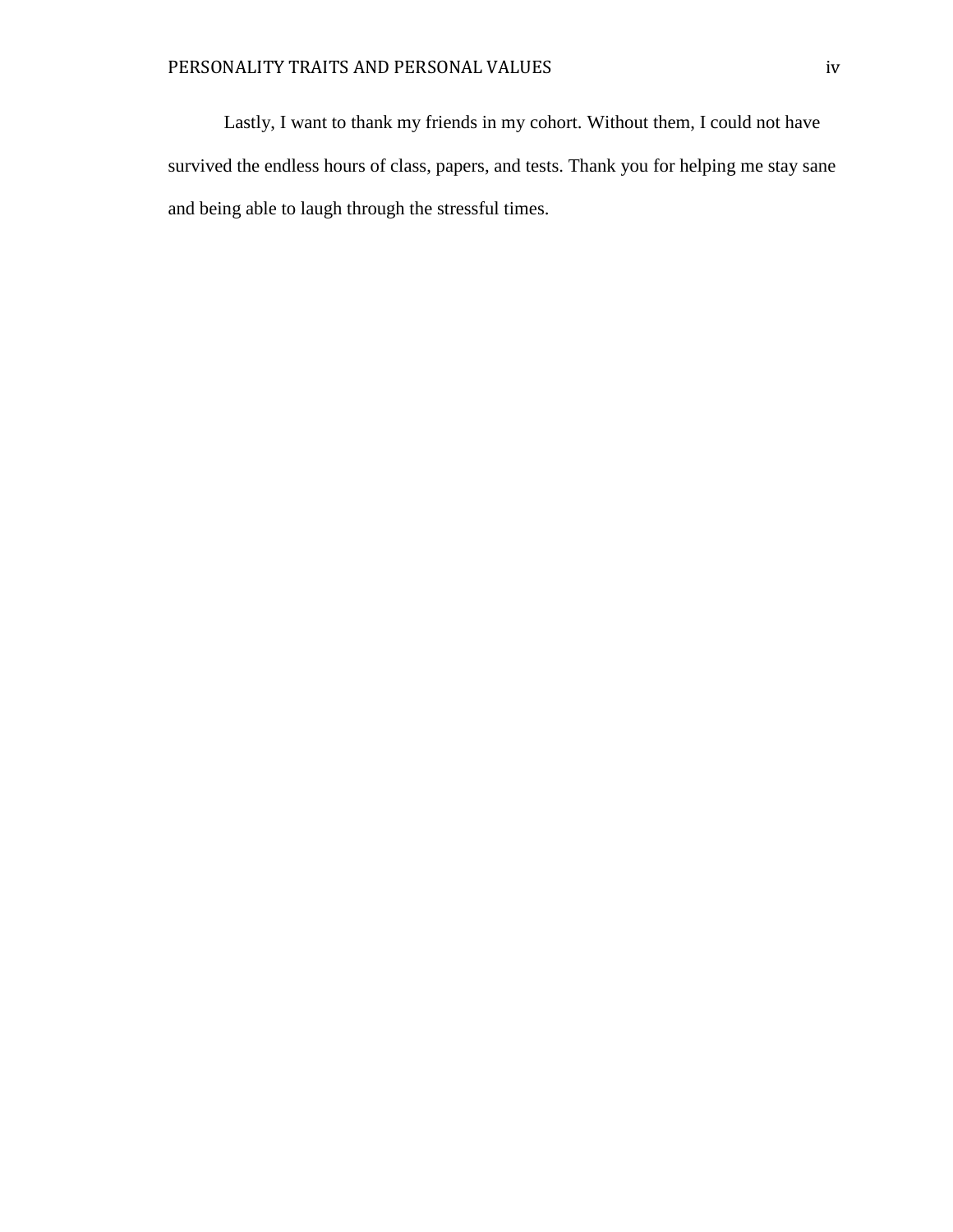### **Abstract**

Inpatient behavioral-health hospital admission has become an important therapeutic option for severely ill psychiatric patients and accounts for one third of the national mental-healthcare costs. After discharge, approximately 40% of patients with psychiatric problems are rehospitalized within 1 year of release from an inpatient behavioral-health hospital. Currently, no clear agreement exists within the psychology field as to which variables predict readmission. Identifying personal values and personality traits in assessment may be beneficial to help understand individual's better, thereby informing treatment planning to help reduce the rate of readmission. The present study examined the relationship between personal values and personality traits in an inpatient behavioral hospital. The sample consisted of patients from a behavioral-health hospital in the northeastern region of the United States. Data were collected from 101 adult participants during their stay at the hospital from September 2015 to August 2016. The current study used a cross-sectional, correlational design to determine the relationship between scores on the Ten Item Personality Inventory (TIPI; Gosling, Rentfrow, & Swann, 2003) and the Personal Values Card Sort (Miller, Matthews, & Willbourne, 2001). The analysis revealed no significant correlation between personal values and personality traits for this inpatient sample. The personal value of family was found to be the most prevalent personal value, with 47 of 101 participants choosing family as one of their top five personal values. Additionally, none of the five personality traits on the TIPI were highly correlated, demonstrating evidence for psychometric validity of the TIPI for this inpatient sample. These results indicate the independent contributions of both the TIPI and Personal Values Card Sort, as well as the importance of considering the value of family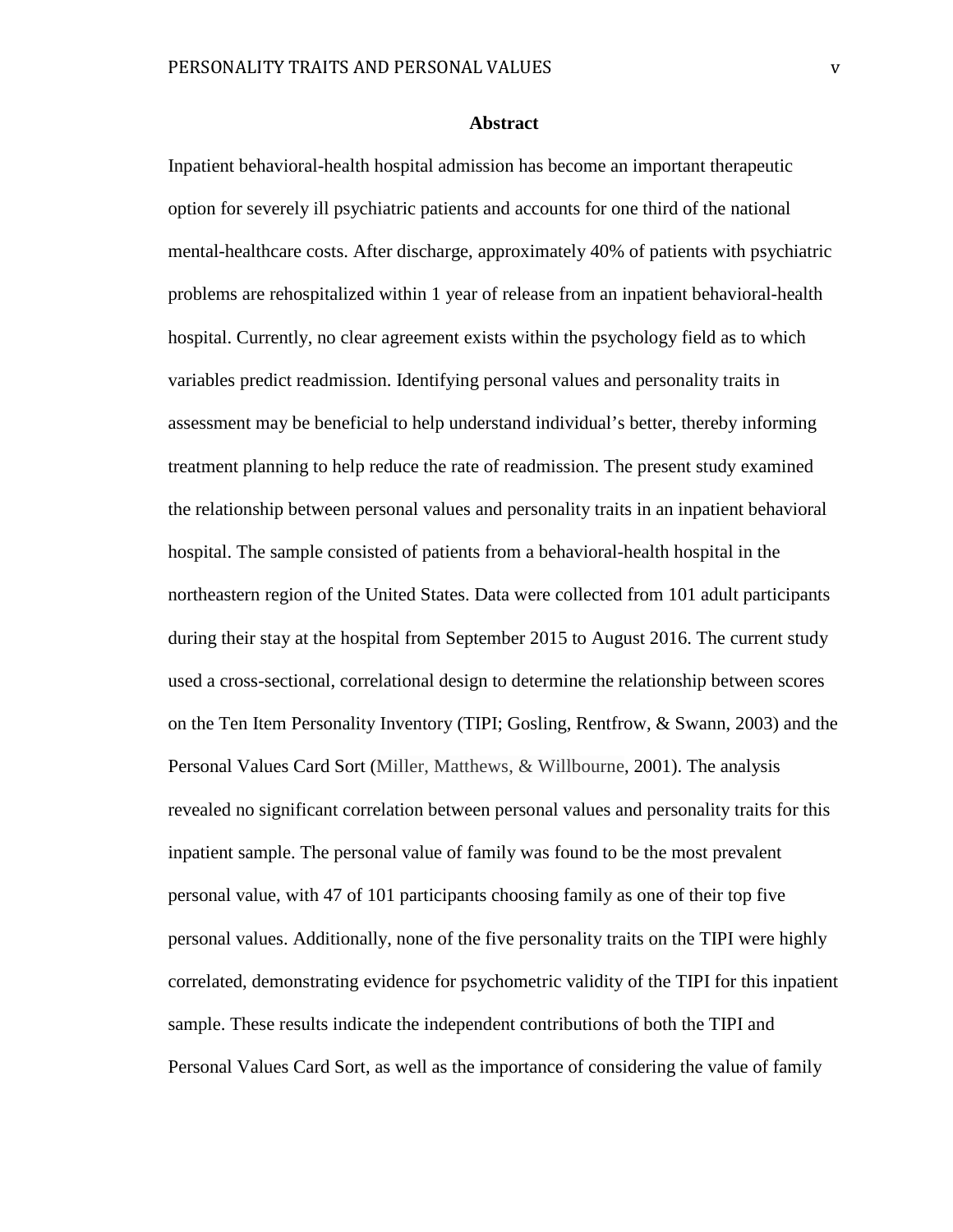to inform the assessment and treatment, in addition to increasing motivation in behavioral-hospital inpatients.

*Keywords:* inpatient behavioral hospital, inpatient behavioral patients, personality, personality traits, personality disorders, personal values, race, age, gender, insurance companies, personality measures, personal values measures, values card sort, ten item personality inventory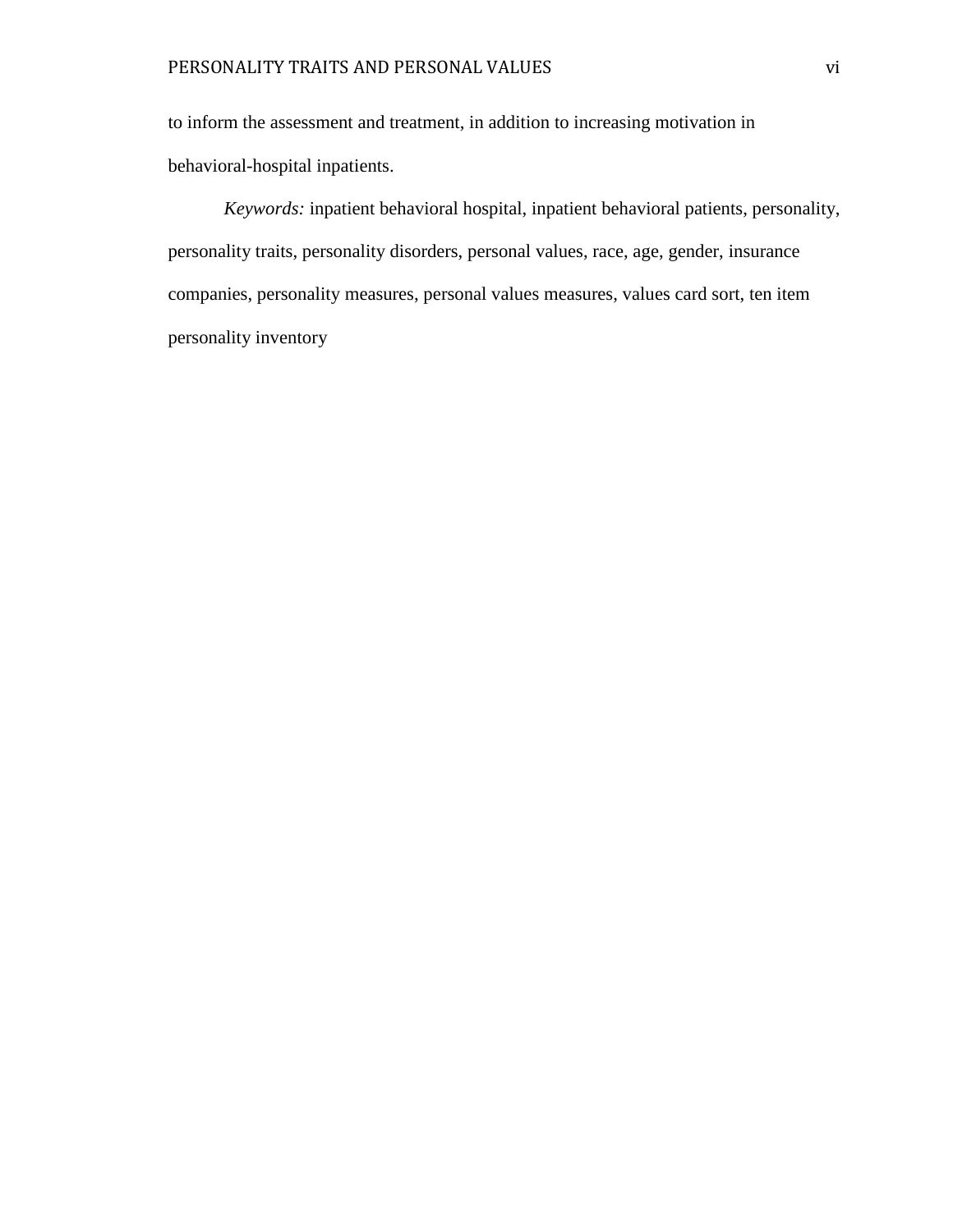### Table of Contents

| Assessment and Treatment Planning at Inpatient Behavioral Hospitals11 |
|-----------------------------------------------------------------------|
| Quality of Care and Readmission at Inpatient Behavioral Hospitals13   |
|                                                                       |
|                                                                       |
|                                                                       |
| PD's and Reimbursement of Insurance Companies26                       |
|                                                                       |
|                                                                       |
|                                                                       |
|                                                                       |
|                                                                       |
|                                                                       |
|                                                                       |
|                                                                       |
|                                                                       |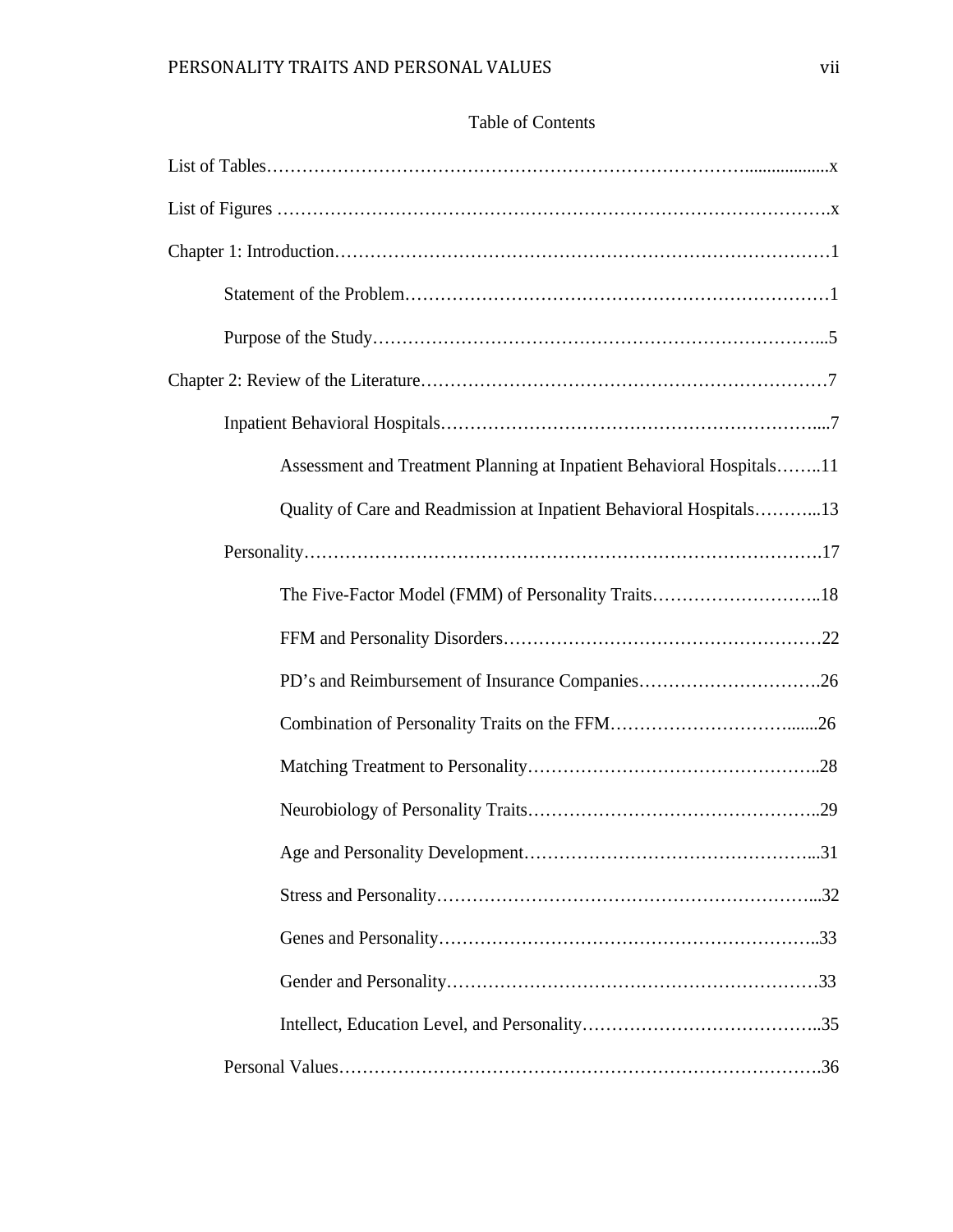| Personal Values and Trust at Inpatient Behavioral Hospitals38     |
|-------------------------------------------------------------------|
|                                                                   |
|                                                                   |
| The Relationship among Various Personal Values41                  |
|                                                                   |
|                                                                   |
|                                                                   |
|                                                                   |
|                                                                   |
| The Relationship between Personality Traits and Personal Values48 |
|                                                                   |
|                                                                   |
|                                                                   |
|                                                                   |
|                                                                   |
| . 58                                                              |
|                                                                   |
|                                                                   |
|                                                                   |
|                                                                   |
|                                                                   |
|                                                                   |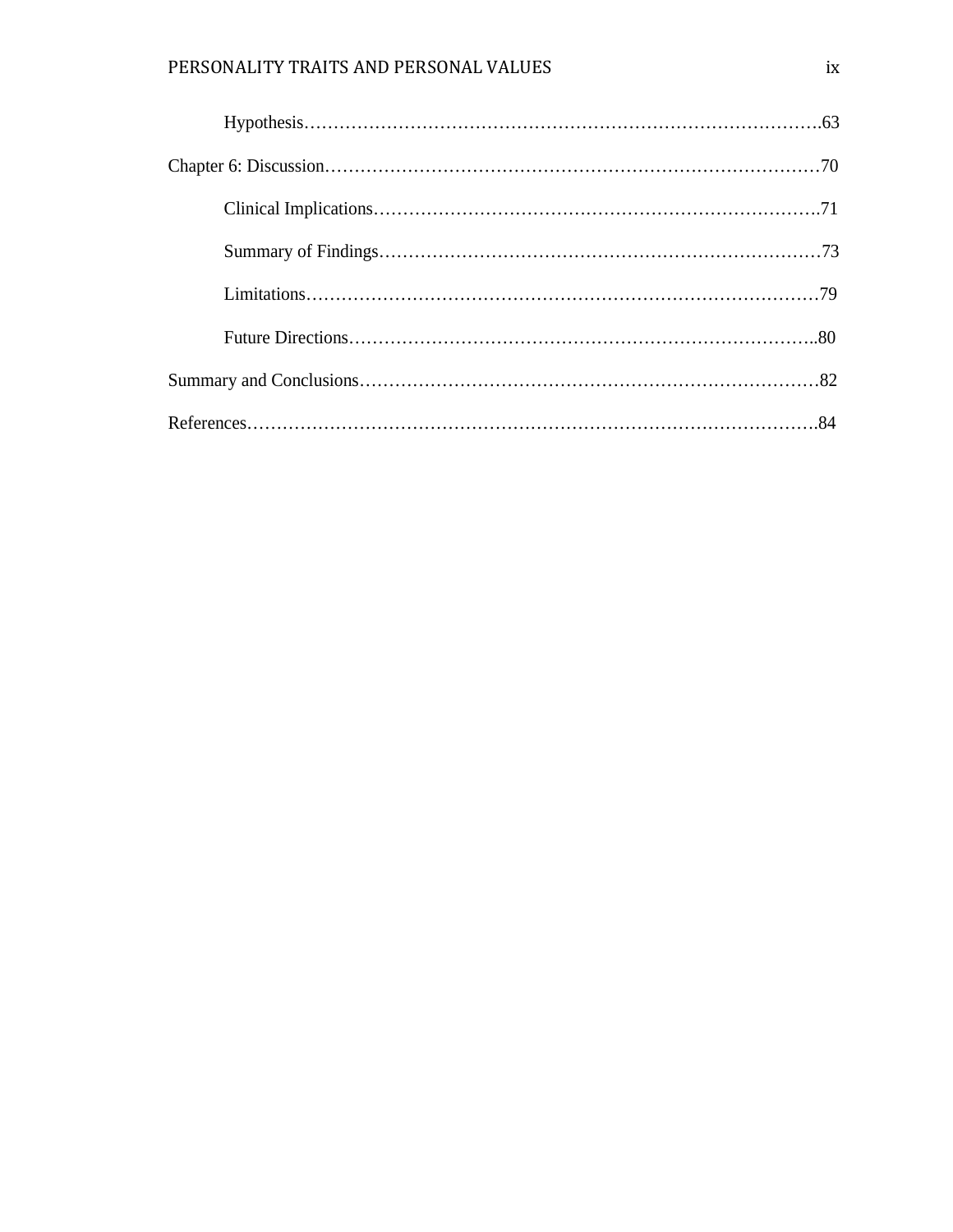## Tables and Figures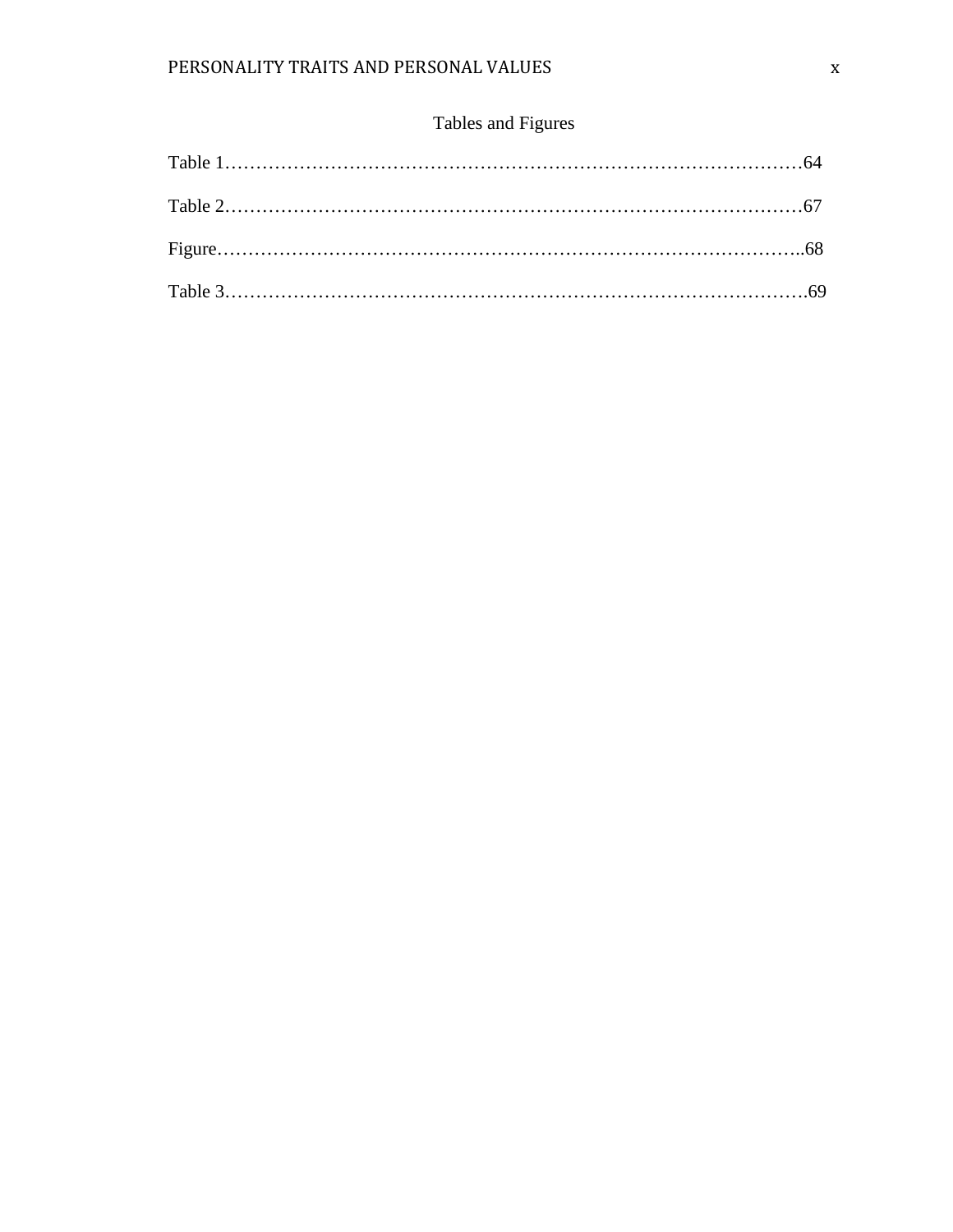### **Chapter 1: Introduction**

### **Statement of the Problem**

Inpatient behavioral-health hospital admission has become an important therapeutic option for severely ill psychiatric patients and accounts for one third of national mental- healthcare costs (Bao & Sturm, 2001; Zhang, Harvey, & Andrew, 2011). Approximately 40% of patients with psychiatric problems are rehospitalized within 1 year of discharge from inpatient behavioral-health hospitals (Boulding, Glickman, Manarry, Schulman, & Staelin, 2011; Thompson, Neighbors, Munday, & Trierweller, 2003). Hospital readmission rates are an important measure of the quality of patient care, as high-quality care and positive outcomes should be expected to result in substantially ameliorating presenting problems, stability at discharge, and reduction in readmission rates (Benbassat & Taragin, 2000; Boulding et al., 2011; Campbell, Roland, & Buetow, 2000).

Two variables that patients have identified as important indicators of high-quality care are good communication between patients and staff and staff exhibiting knowledge of methods to improve patient health (Garson, Yong, Yock, & McClellan, 2006; Thornton, Powe, Roter, & Cooper, 2011). Improving patient quality of care is a fundamental component of enhancing the value of the healthcare system and improving outcomes (Mohammed et al., 2016).

At the time of this writing, no clear agreement exists within the field as to the variables that predict readmission (Hamilton et al., 2015; Mark et al., 2013). However, evidence shows that decreased satisfaction with nursing staff, inadequate discharge plans, and poor aftercare attendance contribute to rehospitalization (Hamilton et al., 2015; Mark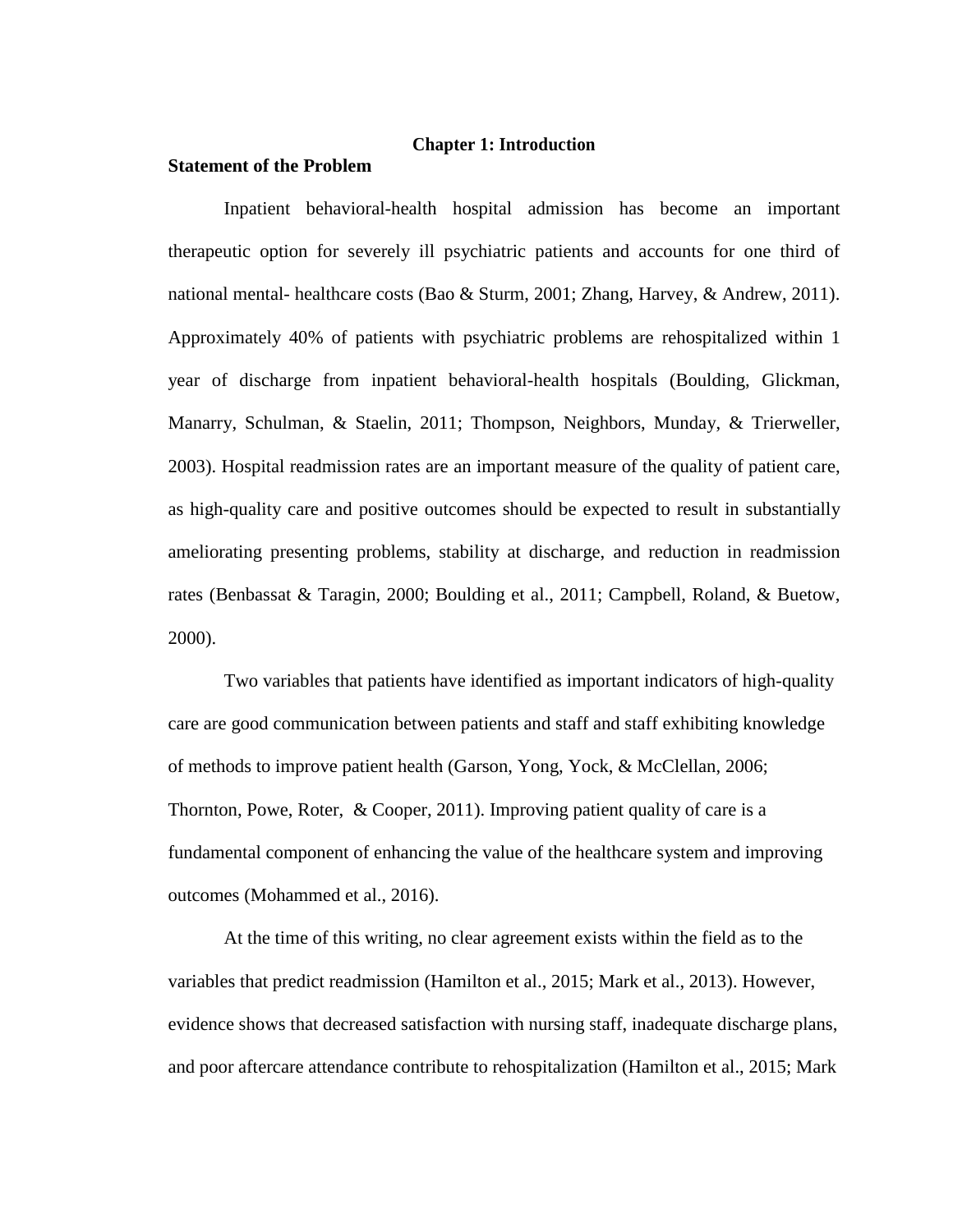et al., 2013). Although interventions have attempted to address these variables, readmission rates are still on the rise, suggesting a need to find other factors that may contribute to relapse and rehospitalization (Boulding et al., 2011; Hamilton et al., 2015; Larrabee et al., 2004; Mark et al., 2013).

The amount of research is surprisingly limited regarding the influence of various inpatient behavioral interventions on readmission rates, cost, and improvement in patient quality of care (Fischer & Boer, 2015; Oliver & Mooradian, 2003; Paul & Menditto, 1992). To be effective, minimally, an inpatient behavioral-health treatment program should decrease the problem behaviors responsible for hospitalization, and the individual should be released with improved levels of functioning and skills that reduce the need for rehospitalization (Paul & Menditto, 1992). Currently, ethical, legal, and financial demands require a detailed treatment plan before treatment can begin, requiring therapists to identify immediately the treatment they will use for their patients (Corrigan, Holmes, & Luchinis, 1993; Harkness & Lilienfeld, 1997). Effective treatment exists, as symptoms, social function, and quality of life of patients with severe mental illness have been shown to improve significantly when these patients participate in certain individualized behavioral treatments (Corrigan et al., 1993; Harkness & Lilienfeld, 1997). Individuals benefit best from treatment that better addresses their specific needs or deficits (Project MATCH Research Group, 1997). Finding effective and efficient methods and identifying the most appropriate treatment for each patient depending on his or her specific needs or deficits could help increase quality of care and reduce readmission rate and cost (Harkness & Lilienfeld, 1997).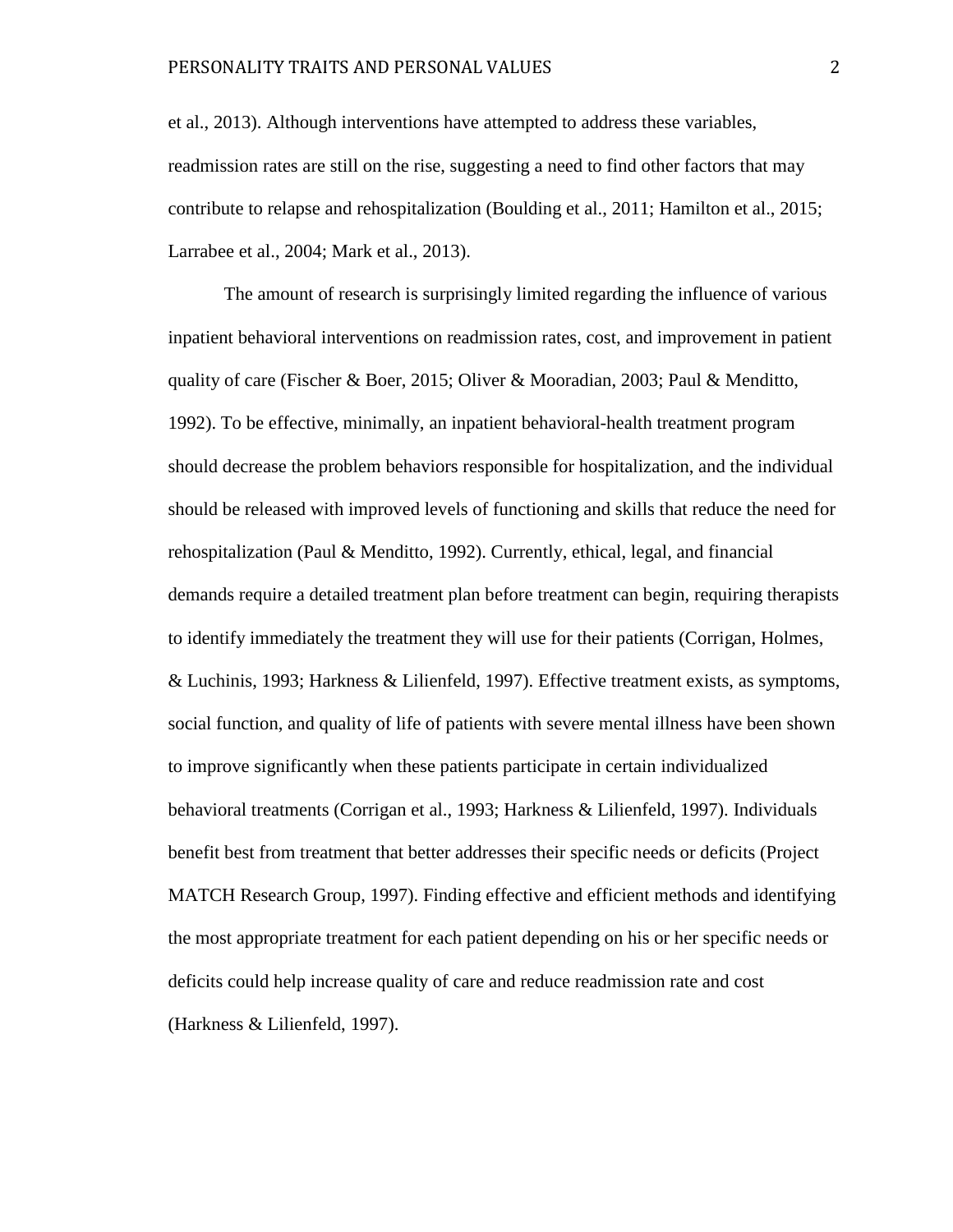Until now, few attempts have been made to develop specific treatments to match personality styles and personal values, but doing so may improve treatment outcomes at inpatient behavioral-health hospitals (Staiger, Kambouropoulos, & Dawe, 2007). Personality is a psychological aspect of an individual that is pervasive (i.e., carried from one situation to another), enduring, and generally stable (Boyce, Wood, & Powdthavee, 2013). Personality traits are characteristics of individuals that explain their thoughts, feelings, actions, and interpretations of life events (Boyce et al., 2013; Butrus & Witenberg, 2015). In fact, personality is the most consistent predictor of subjective wellbeing (Boyce et al., 2013). Using personality traits in assessment is recommended as a means to personalize treatment, thereby improving patient quality of care and reducing readmission rates and costs at inpatient behavioral hospitals (Roccas, Sagiv, Schwartz, & Knafo, 2002). Certain personality traits can increase risks for suicidal behavior, leading individuals to voluntary or involuntary admission to inpatient behavioral-health hospitals for acute care (Duberstein et al., 2000). Identifying personality traits that increase the likelihood for suicidal behavior can help to prevent suicide by defining and then targeting high-risk individuals (Duberstein et al., 2000).

Values are abstract, cognitive representations of desirable goals. When particular values are strong and salient to individuals, they are generally motivated to behave in ways that are consistent with their goals (Boyce et al., 2013; Feather, 1995; Roccas et al., 2002). Different values are important to different people, and the strength of a value can affect the amount of effort a person puts into an activity and the choices he or she makes between alternative activities (Feather, 1995). Many clinicians now acknowledge that personal values need to be considered in therapy, as they help predict the client's world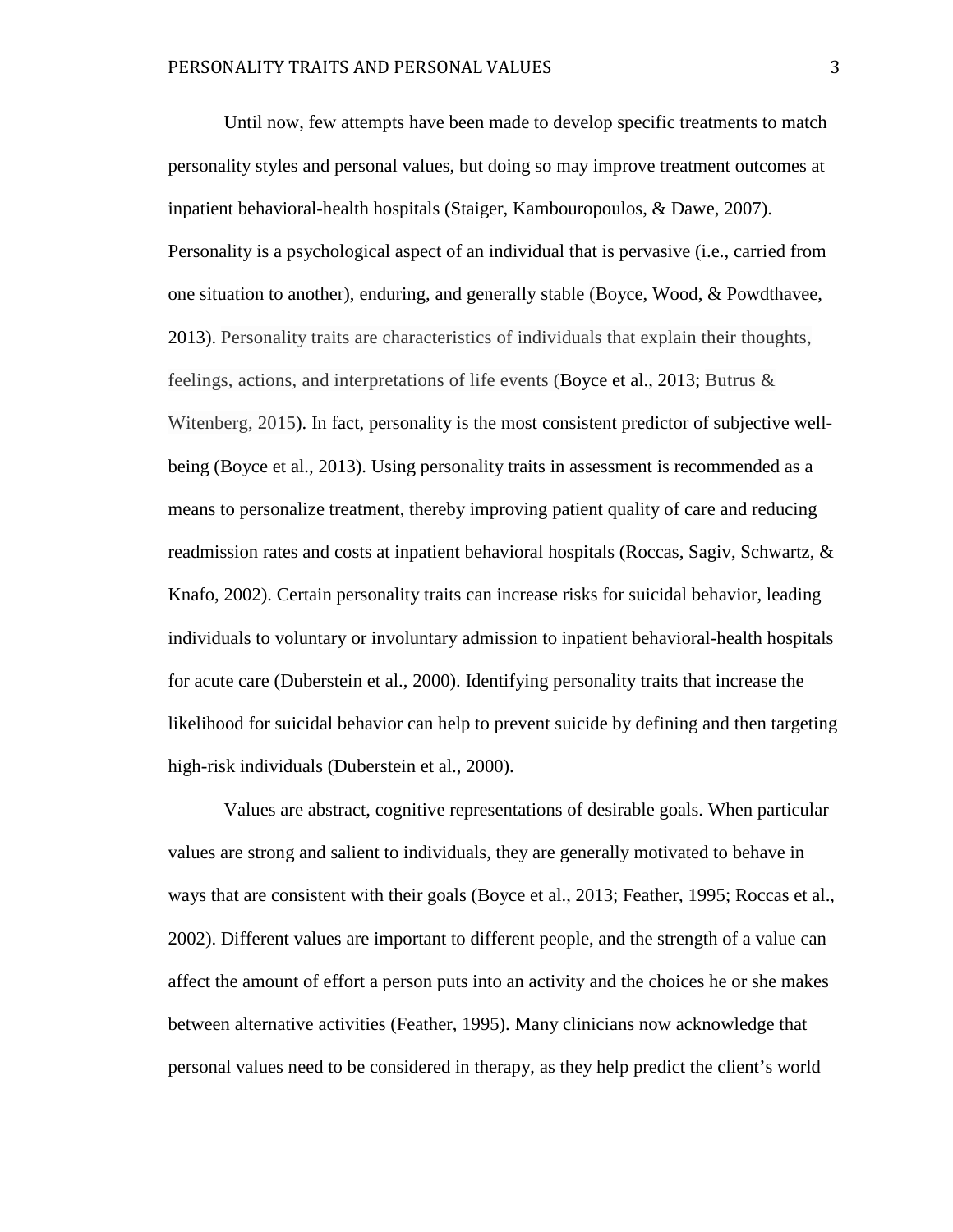views and beliefs (Fife & Whiting, 2007; Hodge, 2011). Such knowledge can assist in treatment planning and in selecting specific interventions that are most congruent with patients' values and goals (Fife & Whiting, 2007; Hodge, 2011).

The Schwartz theory, the most widely used personal-value theory, includes the following 10 value types: self-direction, stimulation, hedonism, achievement, power, security, conformity, tradition, benevolence, and universalism (Hanel & Wolfradt, 2016; Schwartz et al., 2012). Understanding individual values and the ways people prioritize them can be useful in understanding those individuals and guiding treatment planning and goals (Dobewall, Aavik, Konstabel, Schwartz, & Realo, 2014; Feather, 1995).

A number of popular theories conceptualize human personality. The five-factor model of personality (FFM; Costa & McCrae 1992; Goldberg, 1990) is currently the most widely accepted approach for understanding personality (Butrus & Witenberg, 2015; Costa & McCrae 1992; Goldberg, 1990; Roccas et al., 2002). The FFM consists of five basic traits describing an individual's personality: neuroticism, extraversion, agreeableness, conscientiousness, and openness to experience (Goldberg, 1990; Roccas et al., 2002). Understanding personality traits can be useful for understanding individuals and, in the clinical context, planning the interventions to assist them (Kotov, Gamez, Schmidt, & Watson, 2010; Wiggins & Pincus, 1989).

Although personality traits and personal values are considered independent constructs and have not been extensively researched together, current research has found that personality traits and personal values are distinct but related constructs (Roccas et al., 2002). Personality traits shape personal values in the interaction with the local environment, demonstrating that personality traits are antecedents of personal values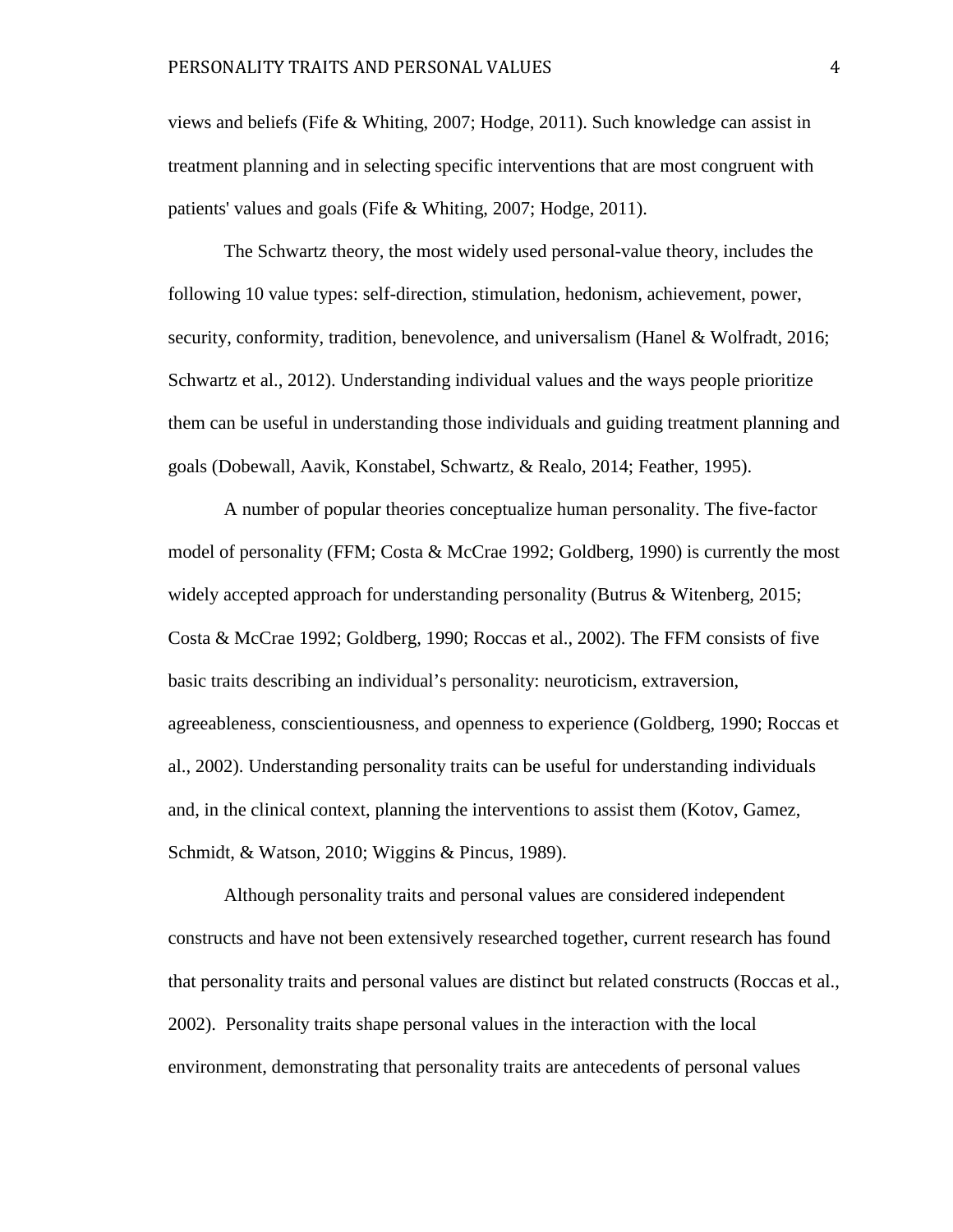(McCrae et al., 2000). McAdams (1996) formulated a personality system assigning personality traits as Level 1, personal values as Level 2, and self-identity as Level 3. This personality system states that personality traits are biologically inferred, thereby shaping personal values in the environment and then shaping self-identity (McAdams, 1996). The FFM states that values may be influenced by personality traits because people behave in ways that are consistent with their personal values (Bardi, Lee, Hofman-Towfigh, & Soutar, 2009; Dobewall et al., 2014; Rokeach, 1973). Additionally, individuals may also adjust their personal values in order to reduce the discrepancy between their personal values and personality traits (Bem, 1972).

All in all, identifying personal values and personality traits in assessment may help to understand individuals better, thereby informing treatment planning and interventions to improve quality of care and, ultimately, reducing the rate of readmission and cost within the inpatient behavioral-health population (Dobewall et al., 2014; Ehrhart et al., 2009; Feather, 1995; Hanel & Wolfradt, 2016; Staiger et al., 2007).

### **Purpose of the Study**

The purpose of the study was to determine if personal values could predict personality traits of patients at an inpatient behavioral hospital. Little research has examined the connection between personality traits and personal values in this setting (Fischer & Boer, 2015; Oliver & Mooradian, 2003; Wahburn, Vannicelli, Longabaugh, Scheff, 1976). It was hoped that determining the relationship between personal values and personality traits and considering them in assessment and treatment planning could ultimately help increase quality of care, reduce readmission rates and cost, speed up the process, and increase effectiveness of individualized behavioral treatments at inpatient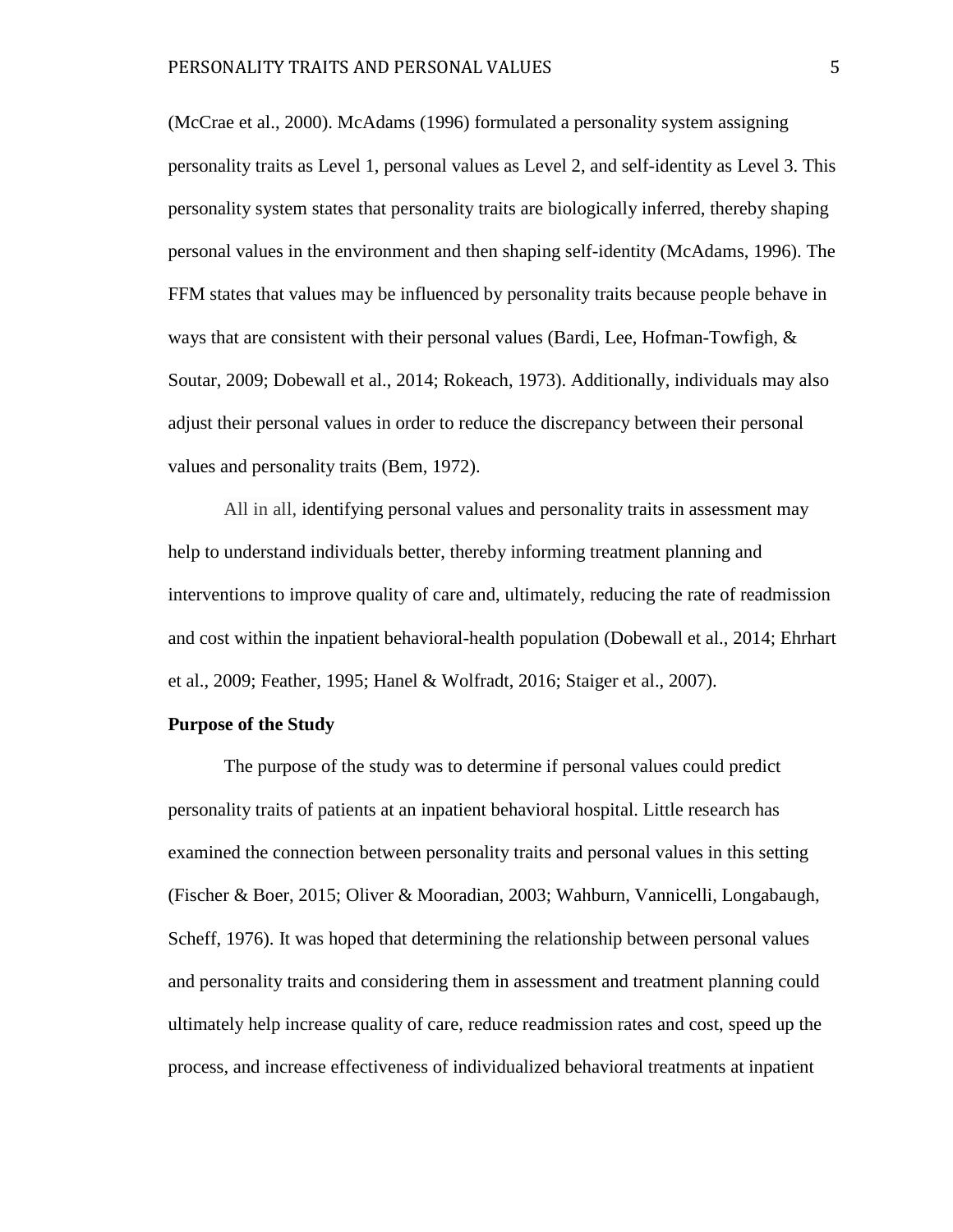behavioral hospitals (Fischer & Boer, 2015; Oliver & Mooradian, 2003; Wahburn et al., 1976). Personality traits and personal values have been found to be important factors when tailoring interventions (Hodge, 2011; Staiger et al., 2007).

Increasing the understanding of the association between personal values and personality traits may be beneficial, as knowing the personality traits of individuals can help decipher what these individuals are capable of and motivated to do to match the personal values they find most important to them (Fischer & Boer, 2015; Oliver & Mooradian, 2003; Wahburn et al., 1976). It is also hoped that expanding the knowledge in this area may improve the process of assessment at inpatient behavioral hospitals, a crucial factor because the length of stay is only 7 to 10 days (Masters et al., 2014). Furthermore, having such knowledge may also contribute to planning individualized behavioral treatment plans by furthering the understanding of individuals. As a result, patient quality of care can increase and readmission rates, as well as costs at inpatient behavioral hospitals, can be reduced (Fischer & Boer, 2015; Oliver & Mooradian, 2003; Wahburn et al., 1976).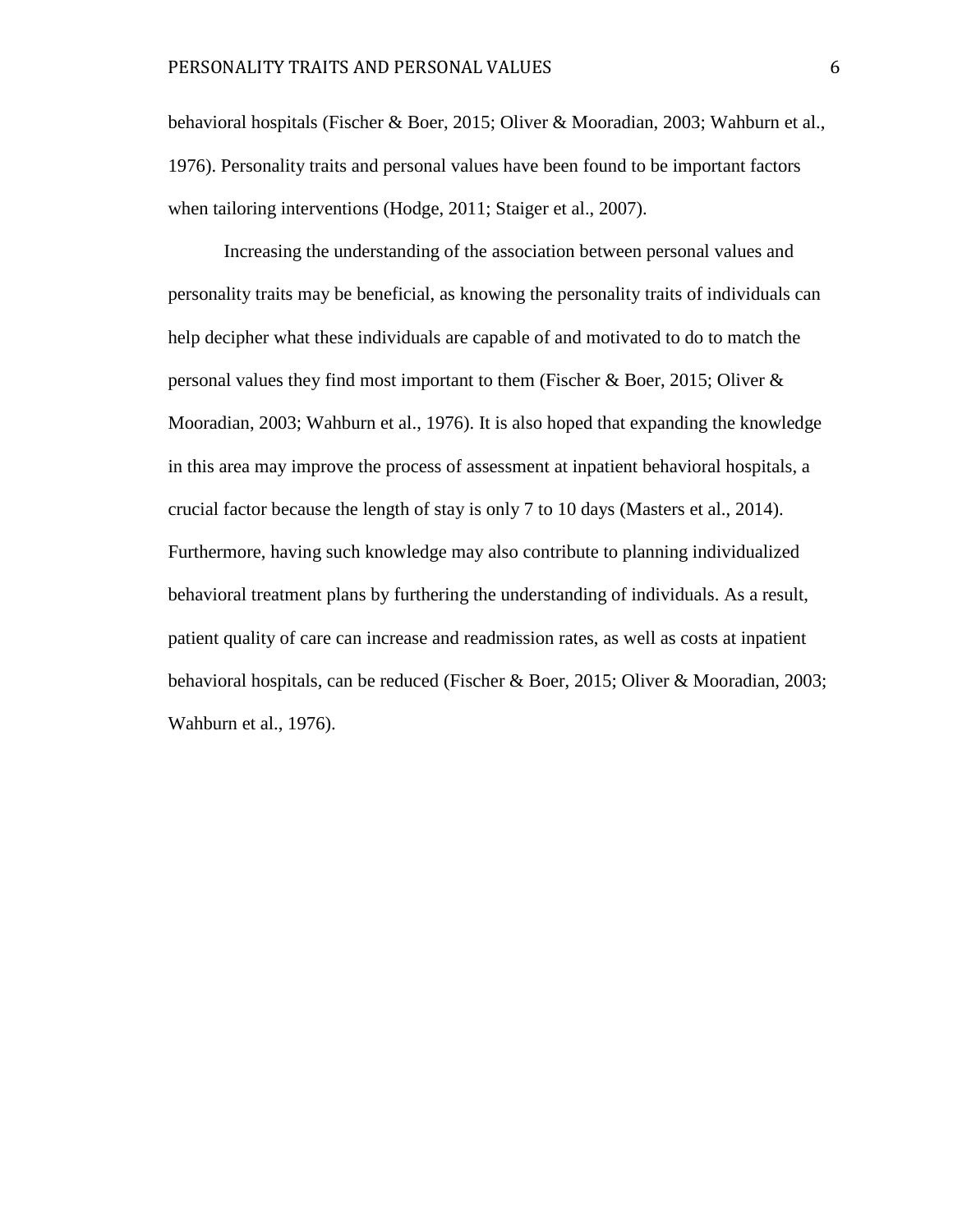### **Chapter 2: Review of the Literature**

### **Inpatient Behavioral Hospitals**

Individuals diagnosed with a severe and persistent mental illness experience difficulties in functioning during daily activities (Ruggeri, Leese, Thornicroft, Bisoffi,  $\&$ Tansella, 2000). To be diagnosed with a severe and persistent mental illness, an individual needs to meet four criteria: a psychotic or personality disorder, the need for long-term treatment, chronic duration, and impairment in everyday functioning (Ruggeri et al., 2000). When individuals are severely psychologically impaired, a 24-hour residential inpatient behavioral hospital may be required (Paul & Menditto, 1992). Inpatient behavioral hospitals are leaders in the mental-health system for acute care in the United States and account for one third of national mental-healthcare costs (Bao & Sturm, 2001; Paul & Menditto, 1992; Zhang et al., 2011). The primary goal of all inpatient behavioral hospitals is to provide effective treatments that improve the functioning of patients to a level that is safe for their release into less restrictive settings, ideally without relapse and without the need to return to an inpatient behavioral hospital (Paul & Menditto, 1992).

The first data collection on patients at inpatient behavioral hospitals was in 1831, when only four hospitals existed, with 150 patients and a budget of \$30,000 (Manderscheid, Atay, & Crider, 2009). These four hospitals were Pennsylvania Hospital, in Philadelphia, Pennsylvania, founded in 1751; Eastern State Hospital in Williamsburg, Virginia, founded in 1773; New York Hospital in Manhattan, New York, founded in 1792; and Friends Hospital in Philadelphia, Pennsylvania, founded in 1817 (Manderscheid et al., 2009). A few years later, inpatient behavioral hospitals became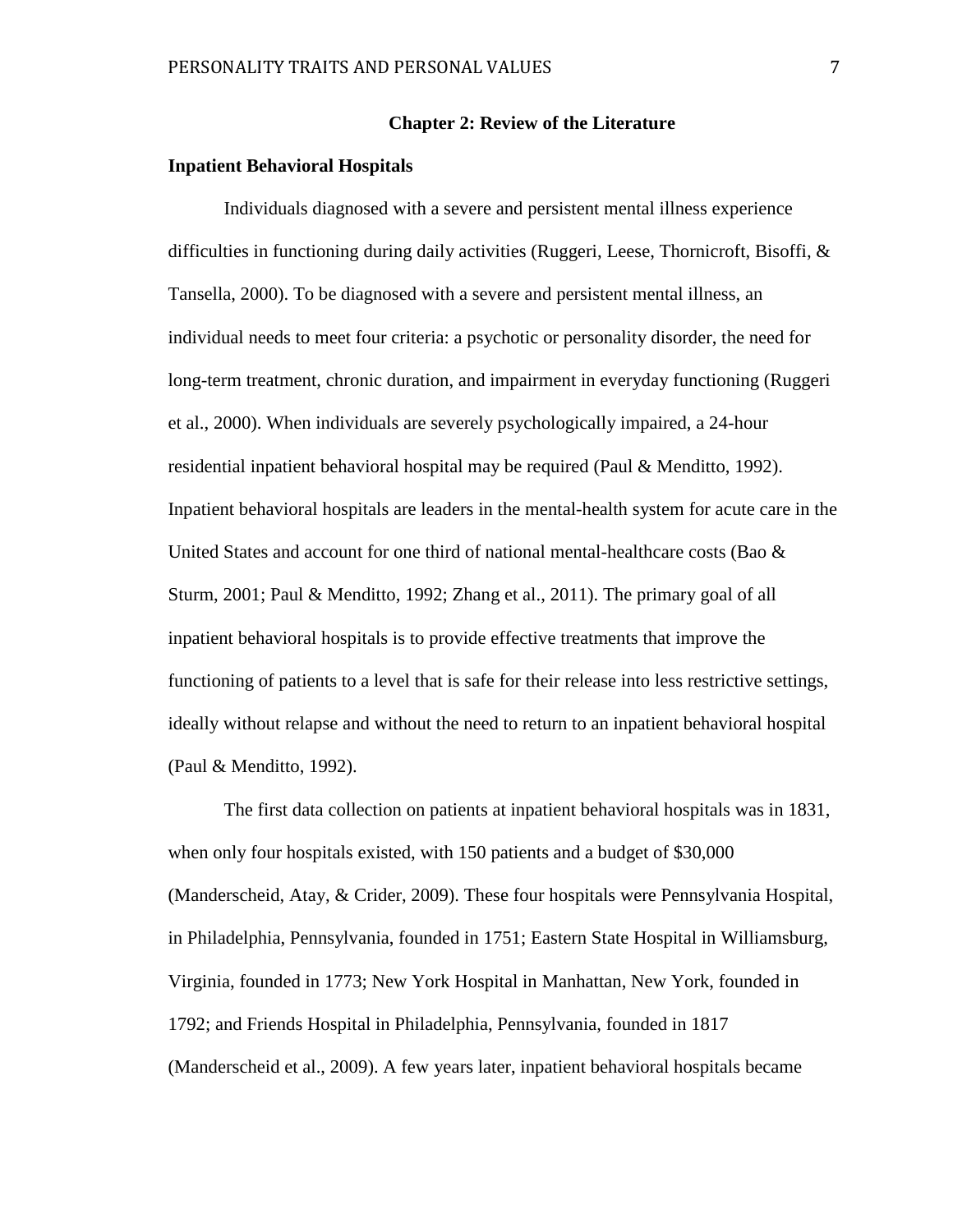long-term-care institutions for individuals who were regarded as unable to care for themselves or whose behavior was deemed too threatening to themselves and others to live on their own (Manderscheid et al., 2009).

By 2002, annual admissions to inpatient behavioral hospitals numbered 160,000, and by 2003, 9 million dollars was spent on inpatient behavioral hospitals, with 70% of the funds coming from mental-health agencies (Manderscheid et al., 2009). Between 2002 and 2005, the number of inpatient behavioral hospitals decreased from 220 to 204, but admissions increased by 21.1%, from 156,000 to 189,000. Concerning gender, during this same time period, the admissions of male individuals increased by 28.1%, from 103,156 to 132,154, and the admission of female individuals increased by 7.4%, from 52,581 to 56,495 (Manderscheid et al., 2009). Research shows that male individuals are more frequently hospitalized than female individuals, in part because men are perceived as more dangerous and a greater threat to society than women (Stroup & Manderscheid, 1988). Pertaining to age, during the same time period, admissions of individuals aged 18 to 25 years increased by 19.8%, from 24,079 to 28,853; those aged 25 to 44 years increased by 15.8%, from 76,212 to 88,230; and those aged 45 to 64 years increased by 33.3%, from 35,144 to 46,854 (Manderscheid et al., 2009). Additionally, concerning diagnoses, schizophrenia at 24% and affective disorders at 16.3%, including depression, anxiety, and bipolar disorder, are the most prevalent diagnoses made at inpatient behavioral hospitals (Manderscheid et al., 2009).

At present, many inpatient behavioral hospitals use cognitive-behavioral therapy (CBT; Beck, 1970), which encompasses techniques from both cognitive and behavioral psychology (Owen, Sellwood, Kan, Murray, & Sarsam, 2015). The cognitive aspect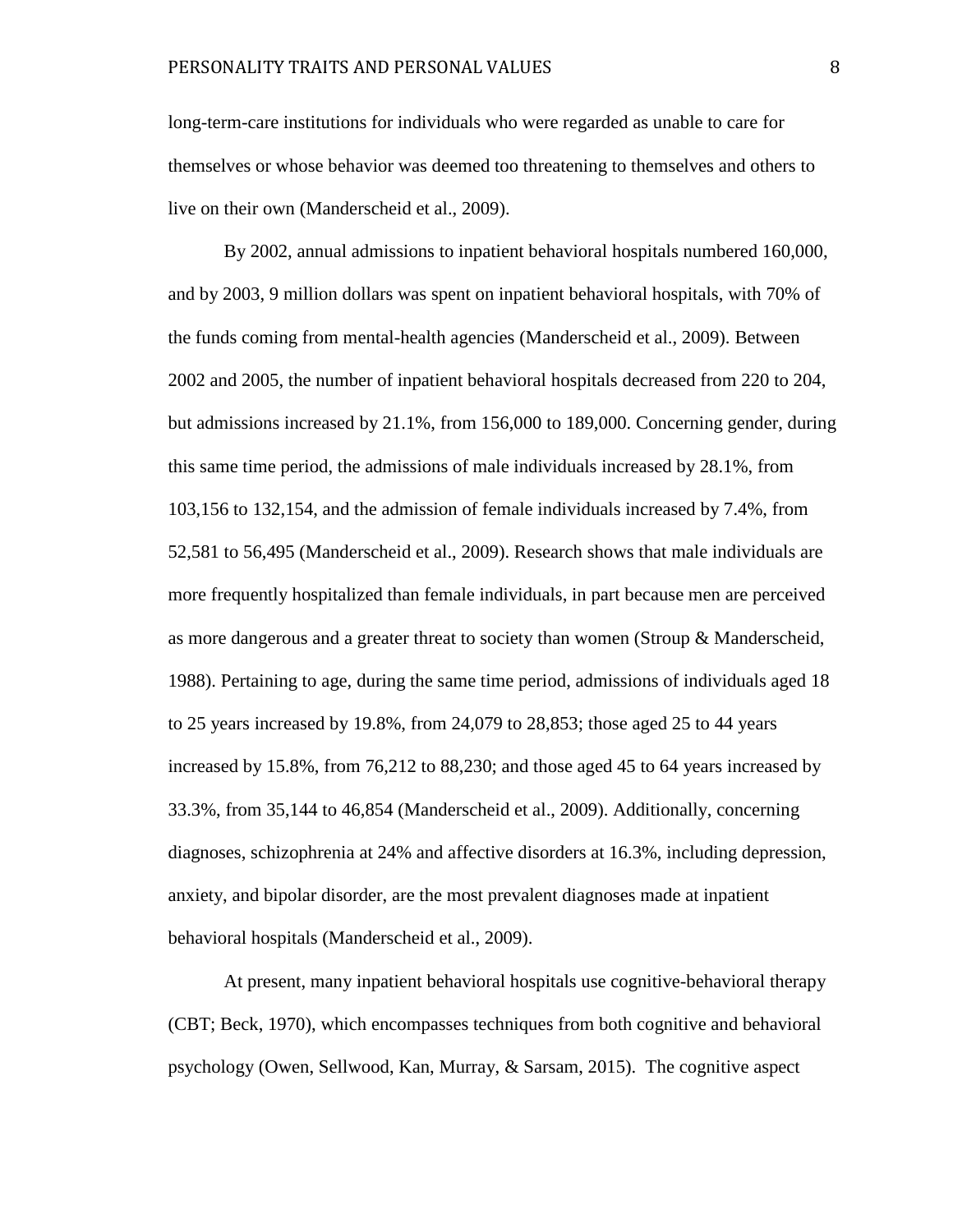focuses on the covert behavior that underlies present problems, including maladaptive thoughts and beliefs, while the behavioral aspect focuses on the overt behavior that can beobserved (Beck, 1970). CBT is the most widely studied and empirically supported treatment for mood and affective disorders, substance use disorders, and, currently, disorders with psychosis (Tang, Li, Rogers, & Ballou, 2015). CBT is useful at inpatient behavioral hospitals, as it encompasses techniques that both reduce symptoms and empower patients to gain more control and understanding of their whole body, ultimately increasing quality of care (Owen et al., 2015). Tang et al. (2015) examined the effectiveness of an intensive 10-day CBT group with patients at an inpatient behavioral hospital and found that the group significantly reduced symptoms of depression, anxiety, and overall psychological health from pretest ( $M = 27.17$ ,  $SD = 11.72$ ) to posttest ( $M =$ 17.19,  $SD = 8.88$ ). Tang et al. (2015) used the Behavior and Symptom Identification Scale-24 to measure depression, the Penn State Worry Questionnaire-Abbreviated to measure anxiety, and the Schwartz Outcome Scale to assess overall psychological health.

Most inpatient behavioral hospitals also use the milieu/therapeutic community approach, which involves the use of group activities, group counseling sessions, and daily community meetings (Paul & Menditto, 1992). Unfortunately, this approach often discourages individualized care (Paul & Menditto, 1992). As an alternative, the individualized/supportive-care approach involves providing specific treatments for each patient and employs an interdisciplinary team to coordinate and monitor the treatments and outcomes (Paul & Menditto, 1992). Group counseling sessions and family therapy sessions may also be included in the individualized/supportive-care approach (Paul & Menditto, 1992).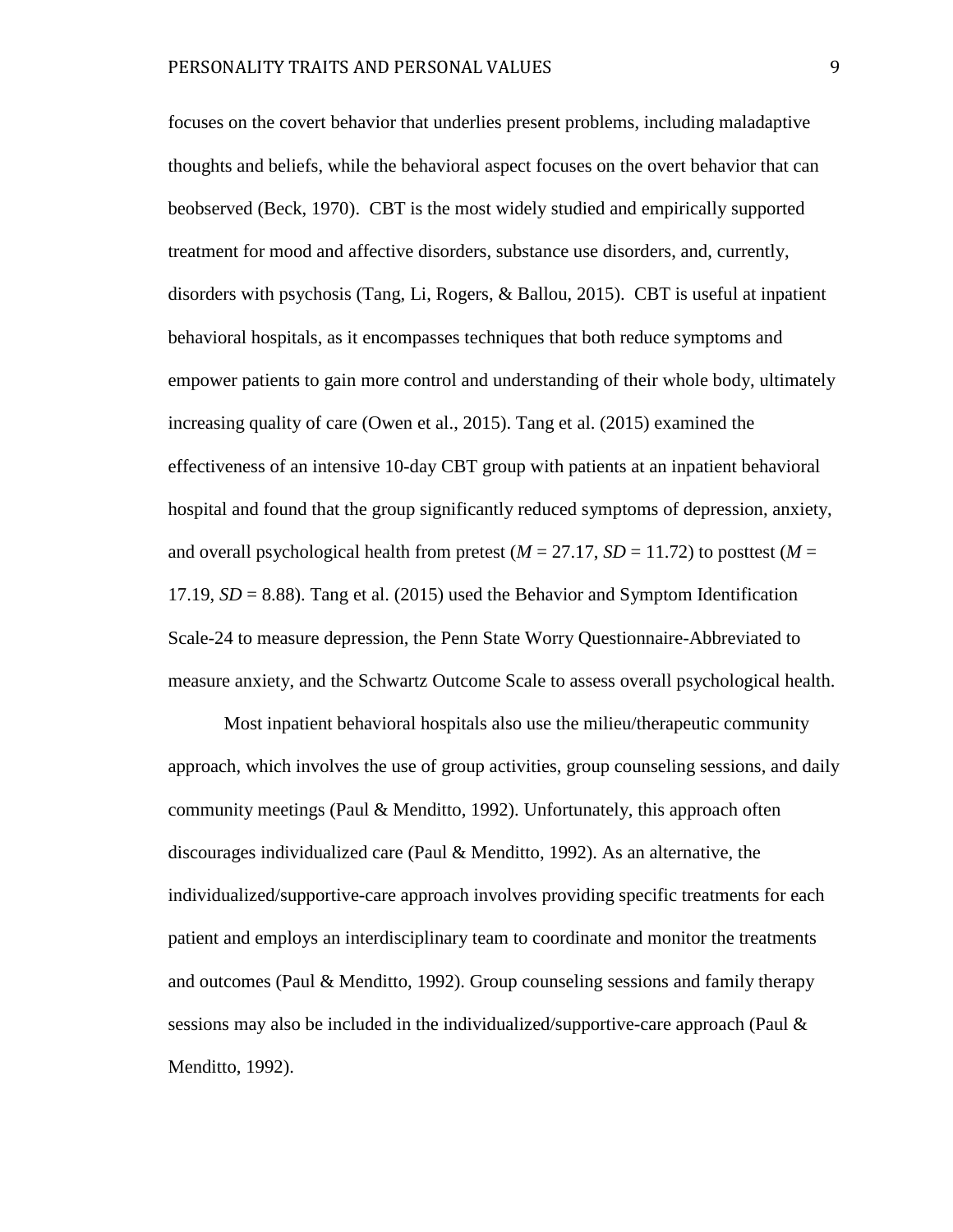A study employing the milieu/therapeutic community approach or the individualized/supportive-care approach found that 77% of the patients whose staff used the individualized/supportive-care approach, specifically including family sessions, sustained improvements after discharge, while only 55% of the patients whose staff used the milieu/therapeutic community approach sustained improvements after discharge (Haas et al., 1988). Staff at inpatient behavioral hospitals who use the individualized/supportive-care approach can be extremely helpful in saving patients' lives and increasing well-being (Paul & Menditto, 1992).

Differences between gender and gender experience at inpatient behavioral hospitals have received little attention (Elliott et al., 2012). Women use more healthcare services than men do, and physicians behave differently toward women and men, often based on assumptions about gender (Elliott et al., 2012; Safran, Rogers, Tarlov, McHorney, & Ware, 1997). One study found that women reported less positive experiences than men did on cleanliness, quiet, communication about medication, pain management, staff responsiveness, nurse communication, and discharge planning (Elliott et al., 2012). The only exception was women had a more favorable view of physician communication than men did (Elliott et al., 2012). The study also found that a less positive experience was even more prominent in older, less healthy, more educated women (Elliott et al., 2012). A second study found that men defined high quality of care as having friendly and helpful nurses, while women equated high quality of care to getting respect from staff (Foss & Hofoss, 2004). Although a few studies have looked into differences regarding women and men at inpatient behavioral hospitals, more research needs to be performed (Elliott et al., 2012).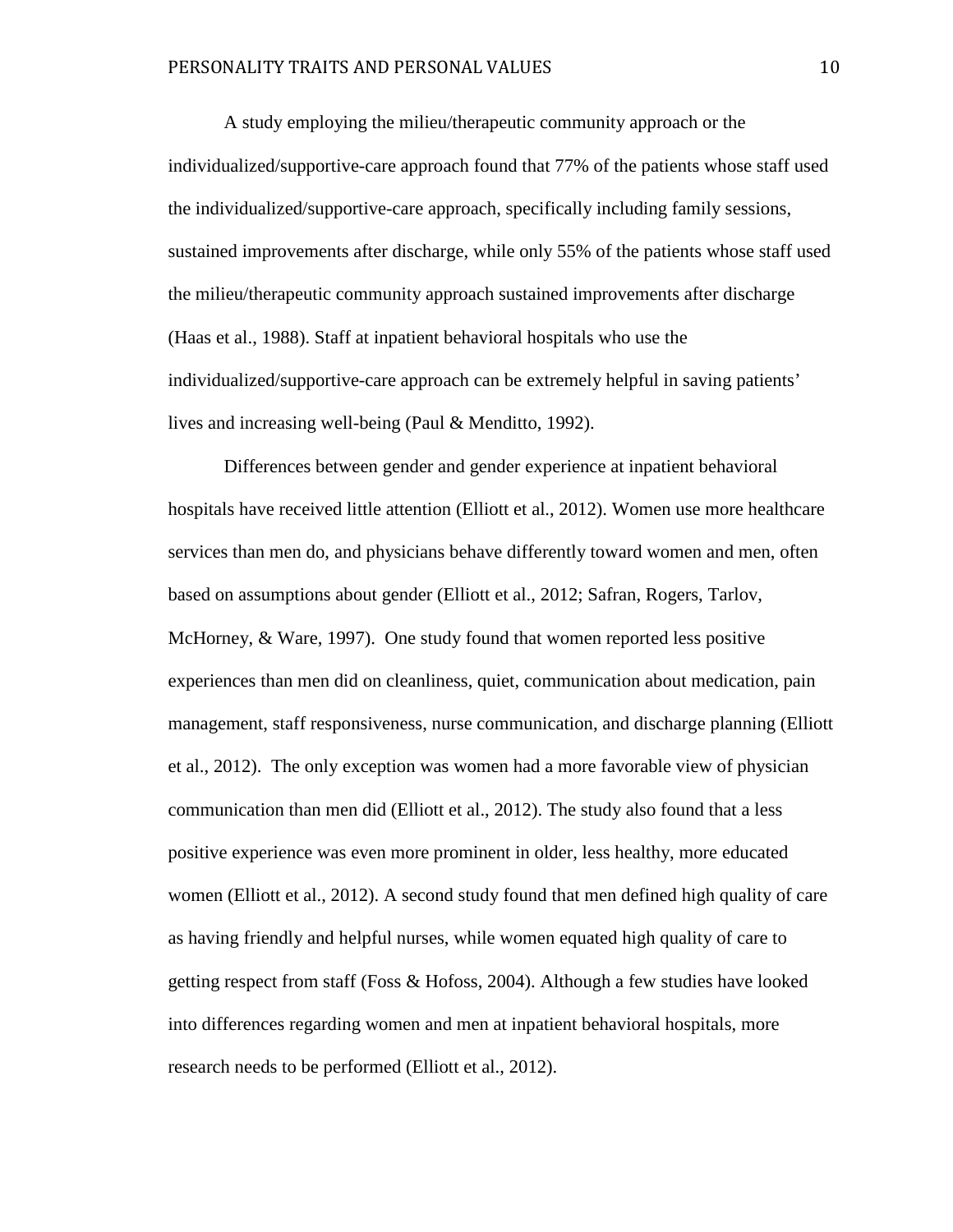**Assessment and Treatment Planning at Inpatient Behavioral Hospitals**. The duration of stay at an inpatient behavioral hospital has changed drastically since inpatient behavioral hospitals first opened in 1751 (Masters, Baldessarini, Ongur, & Centorrino, 2014). In the past, patients remain at inpatient behavioral hospitals until their symptoms were treated to resolution; however, treatment currently is targeted toward stabilizing patients and minimizing symptoms, resulting in an average stay of only 7 to 10 days (Kalra, Fisher, & Axelrod, 2010). The reduced length of stay increases the importance of quickly assessing each patient's unique, therapeutic needs (Masters et al., 2014). Although the major motivation to shorten length of hospital stay may be to limit hospital costs, premature discharge of patients can decrease quality of care and increase the risk of relapse and readmission, ultimately increasing hospital costs (Masters et al., 2014).

In the past, when hospital stays were of far greater duration, assessment and treatment planning emerged throughout a much longer hospital stay of over a period of weeks or months (Harkness & Lilienfeld, 1997). However, times have changed because of ethical, legal, and financial demands, especially because managed-care companies now require a detailed treatment plan before treatment even begins (Harkness & Lilienfeld, 1997). Currently, assessing whether or not an individual needs inpatient behavioral care is often determined within 24 hours at an inpatient behavioral hospital (Ziegenbein, Anreis, Bruggen, Ohlmeier, & Kropp, 2006). Prospective patients are informed that a staff member and psychiatrist will evaluate them within 24 hours (Ziegenbein et al., 2006). Patients may then be discharged; voluntarily admitted, meaning they freely consent to treatment; or involuntarily admitted, meaning another person deems them to be in danger of harming themselves or others (Ziegenbein et al., 2006). Generally, within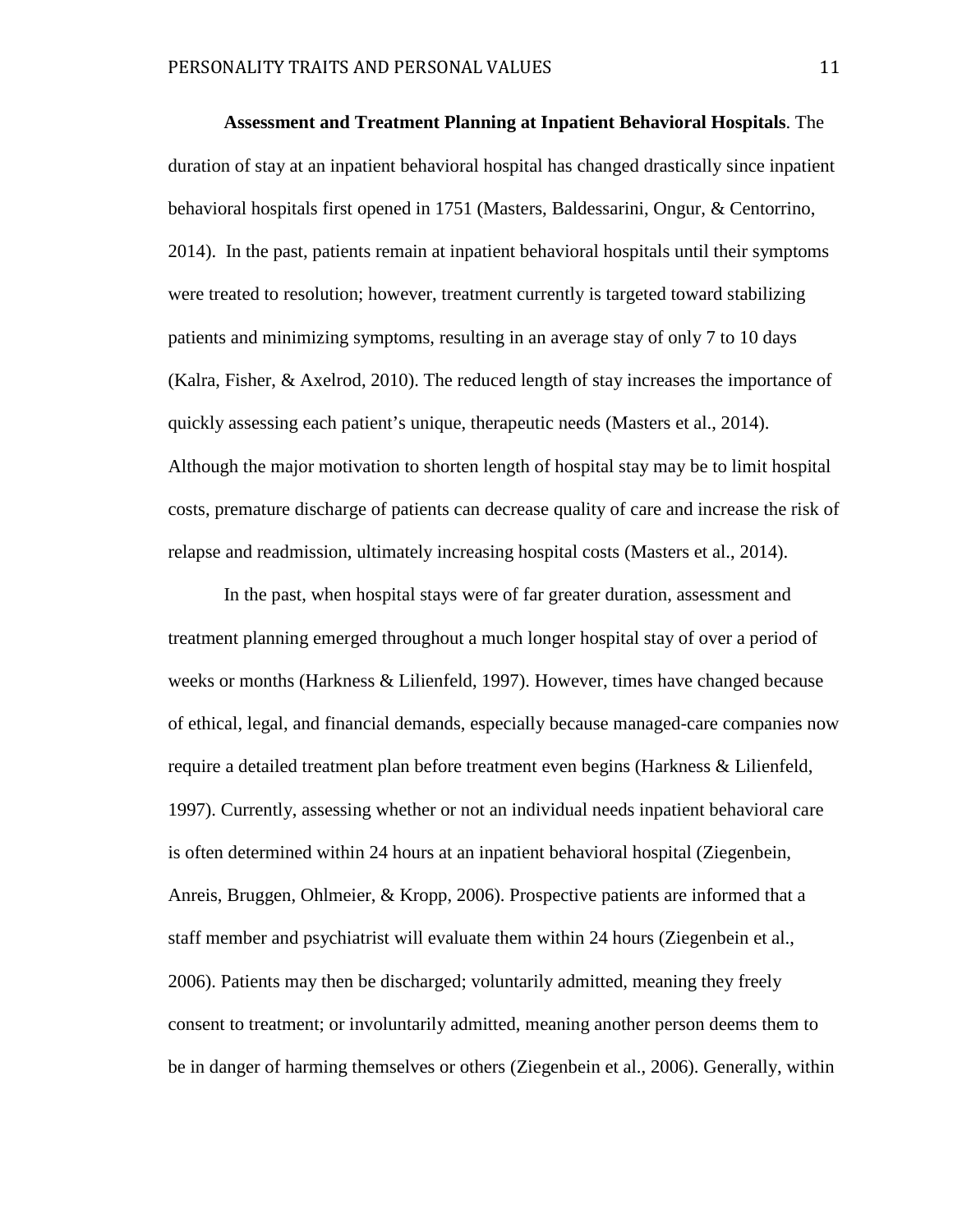the initial 24 hours, an admissions staff member briefly assesses each patient's medical history and presenting symptoms, and then a psychiatrist completes a brief psychiatric assessment to determine an appropriate clinical diagnosis (Ziegenbein et al., 2006). Owing to time constraints, psychometrically validated assessment measures are often not employed, a possible cause for concern because of the increased risk of misdiagnosis inherent to such an unstructured assessment (Ziegenbein et al., 2006).

Assessment is a critical step in developing a proper treatment plan (Harkness & Lilienfeld, 1997). After all, without proper assessment, the clinical hermeutics error could occur (i.e., underestimating the importance of properly diagnosing and fully understanding the uniqueness of the individual; Harkness & Lilienfeld, 1997). Inadequate assessment in treatment planning results in overestimating target problems and prescribing inappropriate interventions and is unlikely to lead to an understanding of each individual's unique personality (Harkness & Lilienfeld, 1997). Because of pressure to reduce length of stay further, staff must be able to assess a patient quickly and accurately so that they may properly plan treatment and provide appropriate high quality of care as soon as possible during the brief hospital stay (Masters et al., 2014).

The American Psychological Association requires that professionals rely on empirically supported scientific information when writing a treatment plan (Harkness  $\&$ Lilienfeld, 1997; Paul & Menditto, 1992). However, in actual practice in hospital settings, treatment planning typically revolves more around subjective data because of the current demand to write up treatment plans almost immediately upon admission, thereby possibly precluding sufficient evaluation (Harkness & Lilienfeld, 1997; Paul & Menditto,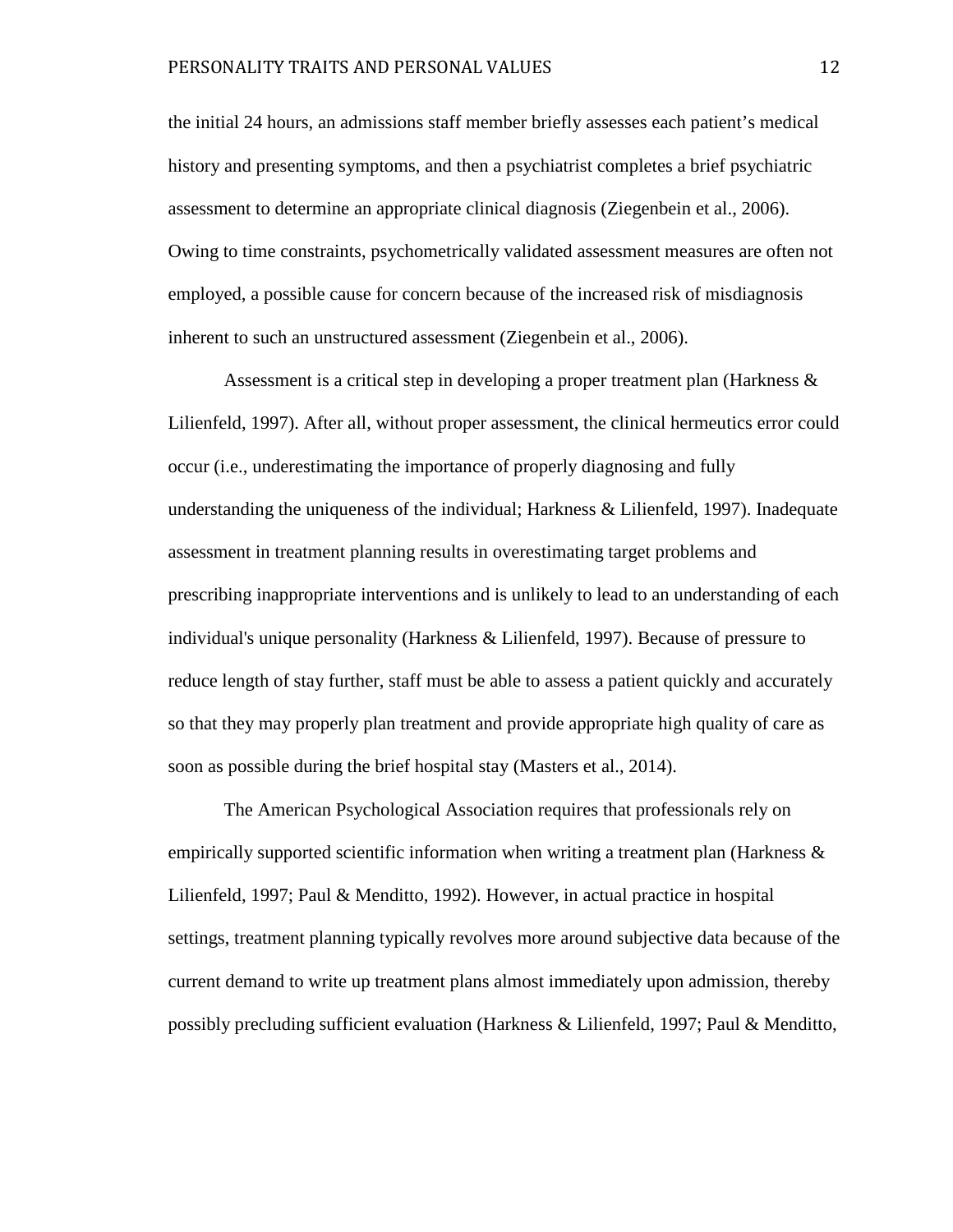1992). To guide cost-efficient and high quality of care, Paul and Menditto (1992) posited that a nomothetic approach is imperative in inpatient behavioral hospitals.

Treatment planning is a complex process that includes assessing the patient for problem areas, identifying the patient's goals, determining which intervention is necessary to achieve those goals, determining the techniques from that specific intervention that will be used, implementing the techniques, and then assessing the process throughout (Noell & Gansle, 2016). Although treatment planning is complex and time consuming, it is crucial to guiding treatment (Noell & Gansle, 2016). Different approaches are used to guide treatment planning (Beltz et al., 2016). For example, an idiographic approach involves finding interventions that help specific individuals (Beltz, Wright, Sprague, & Molenaar., 2016). A nomothetic approach involves finding empirically supported interventions that help all individuals dealing with similar problems (Beltz et al., 2016; Persons, 2006). A nomothetic approach is appealing because it allows clinicians to form treatment plans rapidly, as it generalizes interventions that would be best for a group of people who share a certain disorder, symptom cluster, risk factor, or treatment profile (Beltz et al., 2016). Without using adequate empirically supported assessments to guide treatment planning, the clinical hermeneutics error occurs, involving ignoring test findings, potentially leading to the use of inappropriate interventions and inadequate care (Harkness & Lilienfeld, 1997; Persons, 2006).

**Quality of Care and Readmission at Inpatient Behavioral Hospitals.** Hospital readmission rates are an important measure of quality of care (Benbassat & Taragin, 2000; Boulding et al.**,** 2011; Campbell et al., 2000). High quality of care is considered to be achieved when the patients' presenting problems are resolved and the patients are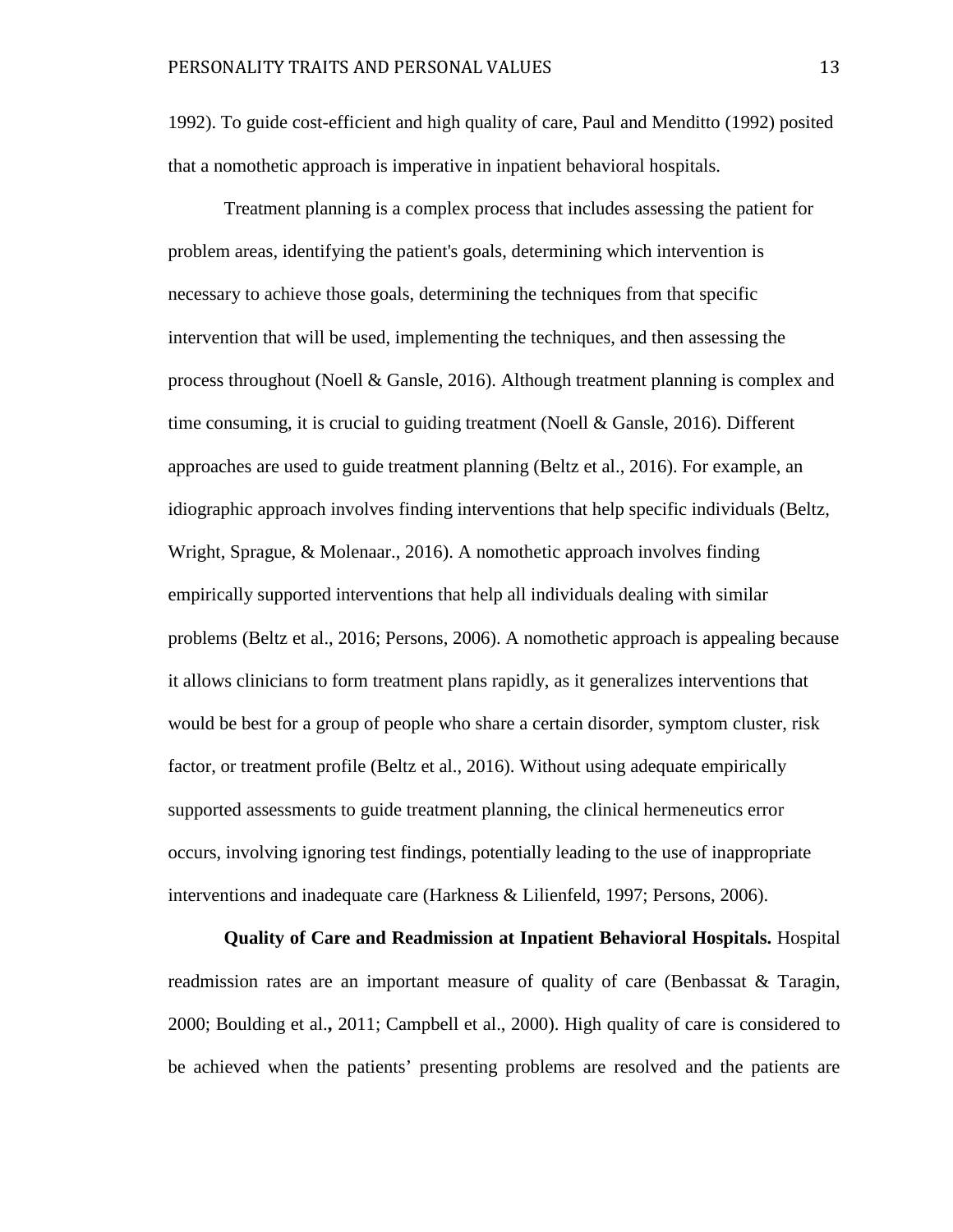stable after discharge (Boulding, Glickman, Manarry, Schulman, & Staelin**,** 2011; Campbell et al., 2000). Failure to achieve high quality of care has occurred when hospital readmission follows within a short amount of time after a previous discharge from an inpatient behavioral hospital; such readmission would not have been necessary if appropriate care had been given (Benbassat & Taragin, 2000; Boulding et al.,**,** 2011; Campbell et al., 2000; Lyons et al., 1997).

Despite guidelines, standards, and inspections at mental-health services, many inpatient behavioral hospitals repeat procedures that have previously led to adversity, low-quality care, and high readmission rates (Patterson, Smith, Mcintosh, Mccomish,  $\&$ Wilkinson, 2013). As approximately 40% of patients with psychiatric disorders are rehospitalized within 1 year of discharge, healthcare payers, policy makers, and providers are understandably concerned about the high readmission rates following inpatient behavioral hospitalization (Boulding et al., 2011; Hamilton et al., 2015; Thompson et al., 2003). Research has also found that pertaining to Medicare recipients, 12.4% of those with a mental disorder, 9.3% with a substance use disorder, and 21.7% with both diagnoses concurrently are readmitted within 30 days (Boulding et al., 2011; Mark et al., 2013; Thompson et al., 2003). Patients readmitted to inpatient behavioral hospitals are referred to as "revolving-door" patients (Hamilton et al., 2015; Mark et al., 2013). In an attempt to rectify these issues, the Affordable Care Act intended to develop and implement readmission reduction strategies to improve healthcare quality, although no clear agreement within the literature exists as to which variables conclusively predict readmission (Hamilton et al., 2015; Mark et al., 2013). The inconsistent research and treatment methodology, difficulty following up on individuals after discharge from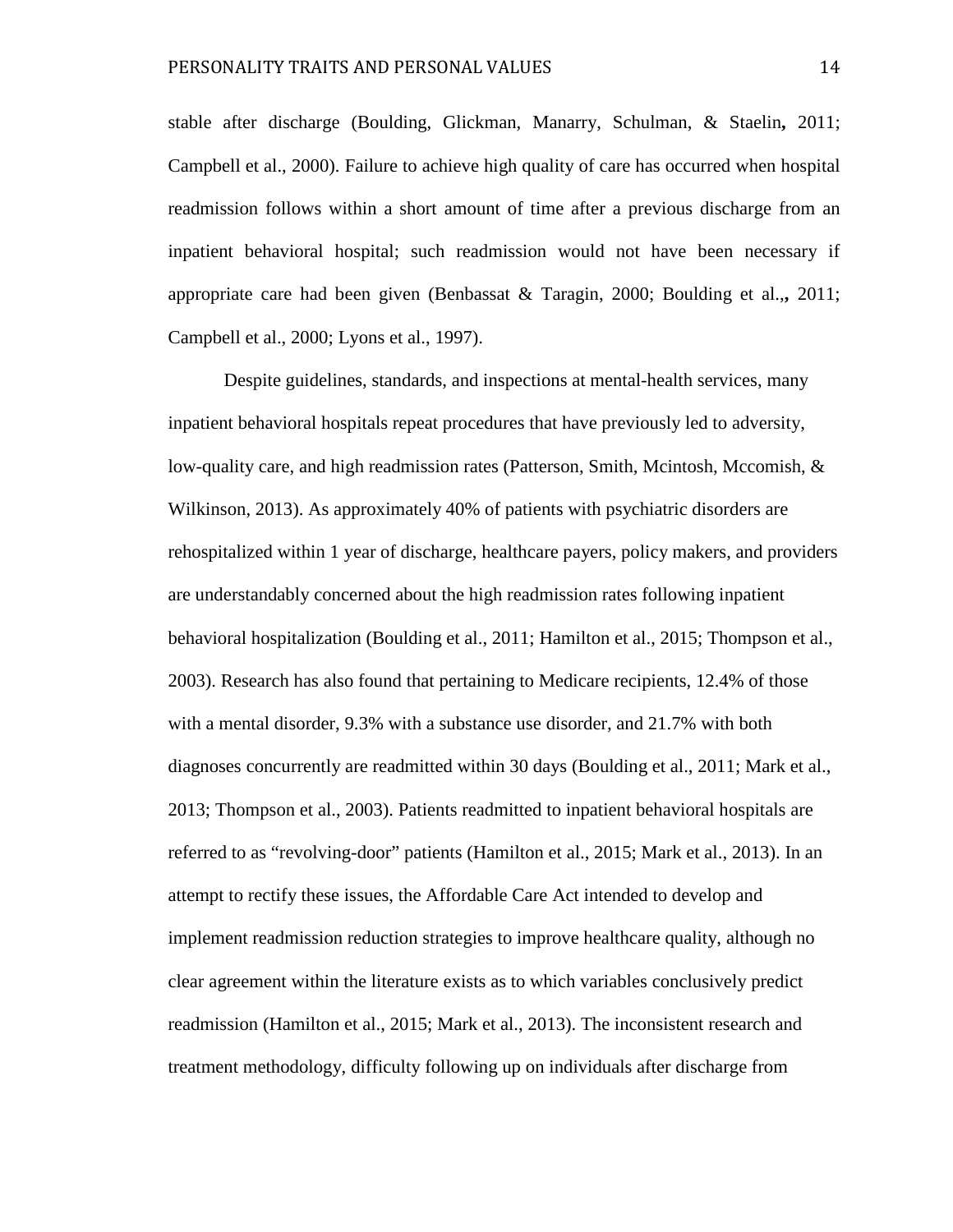behavioral hospitals, and limited empirical research assessing clinical outcome of inpatient behavioral treatment in general make finding definite predictors for readmission challenging (Langdon, Yaguez, Brown, & Hope, 2001; Lyons et al., 1997).

Although some predictors of inpatient readmission have been studied, no definitive predictor for readmission exists (Hamilton et al., 2015; Paul & Menditto, 1992). Moreover, readmission rates are still on the rise, demonstrating the need for greater understanding of predictors (Hamilton et al., 2015; Paul & Menditto, 1992). The weak predictors of patients who will readmit during the first week following discharge include patients of low socioeconomic status, suicidal patients who need intensive care while at the hospital, patients who do not attend to postdischarge aftercare regimens, and patients with coexisting substance-related disorders (Hamilton et al., 2015; Paul & Menditto, 1992). Larger inpatient behavioral hospitals, lower staff-patient ratios, inconsistent financial support after discharge, and nonadherence with psychopharmacological medication have also been found to be associated with readmission within 30 days (Boden, Brandt, Kieler, Anderson, & Reufors, 2011; Paul & Menditto, 1992). Lastly, decreased satisfaction with nursing staff, inadequate discharge plans, poor aftercare attendance, and a shorter length of stay are associated with higher readmission rates (Edell, Hoffman, DiPietro, & Harcherik, 1990; Hamilton et al., 2015; Mark et al., 2013). Although attempts have been made to address these variables, readmission rates are still on the rise, suggesting a need to find other factors that may contribute to rehospitalization (Boulding et al., 2011; Hamilton et al., 2015; Larrabee et al., 2004; Mark et al., 2013; Webb, Yaguez, & Langdon, 2007).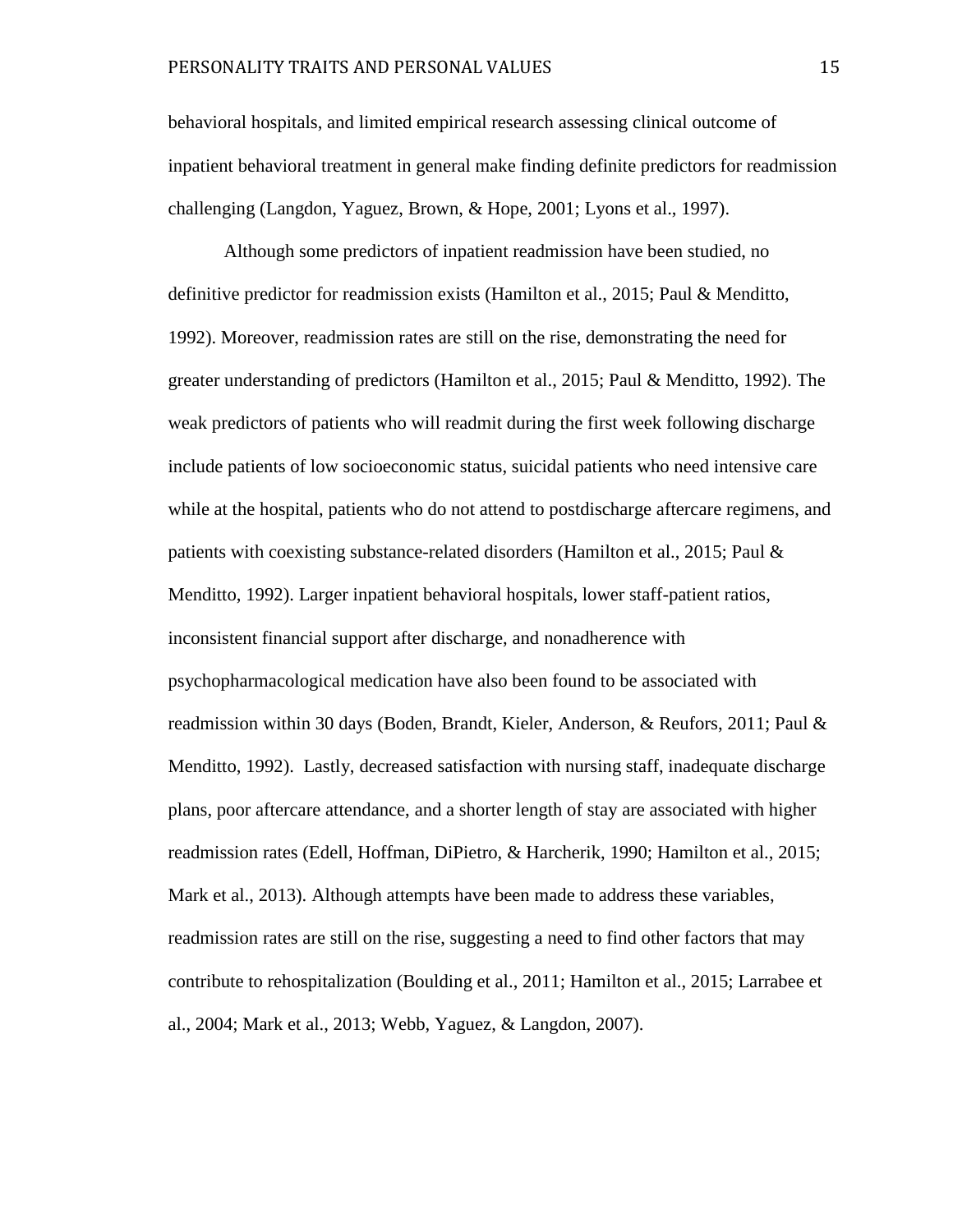Recently, the Value-Based Purchasing (VBP) program was implemented by the Centers for Medicare and Medicaid Services (Mohamed et al., 2016). This program places emphasis on patient-centered care, including outcome and personal experience by patients (Mohammed et al., 2016). Identifying and improving patient experience of care is a key component for providing high quality of care (Mohammed et al., 2016). Although standardized measures have been used traditionally to obtain information about the experiences patients have at inpatient behavioral hospitals, patients have many beliefs and expectations about their healthcare that are not always addressed in standardized measures that may not adequately measure patient satisfaction and dissatisfaction (Mohammed et al., 2016). Patient satisfaction is a predictor of willingness to follow treatment plans and adherence to suggested interventions (Larrabee et al., 2004). Other factors identified as predictors of patient satisfaction include age, education level, satisfaction with life, physical-health status, socioeconomic status, and psychiatric diagnosis (Larrabee et al., 2004).

Corrigan et al. (1993) asked staff members at an inpatient behavioral hospital to identify the barriers they perceived to impede high quality of care, thereby resulting in failure to sustain improvements and leading to readmission. The top four reported barriers were institutional constraints (i.e., lack of sufficient resources), lack of support from colleagues, opposition to use of certain interventions, and patients' dissatisfaction with the interventions. Mohammed et al. (2016) found that patients identified good communication with staff, personal involvement in care, and individualized care with their treatment regimen all increased patients' perceptions of high quality of care and patient experience. Although researchers have assessed the relative impact of these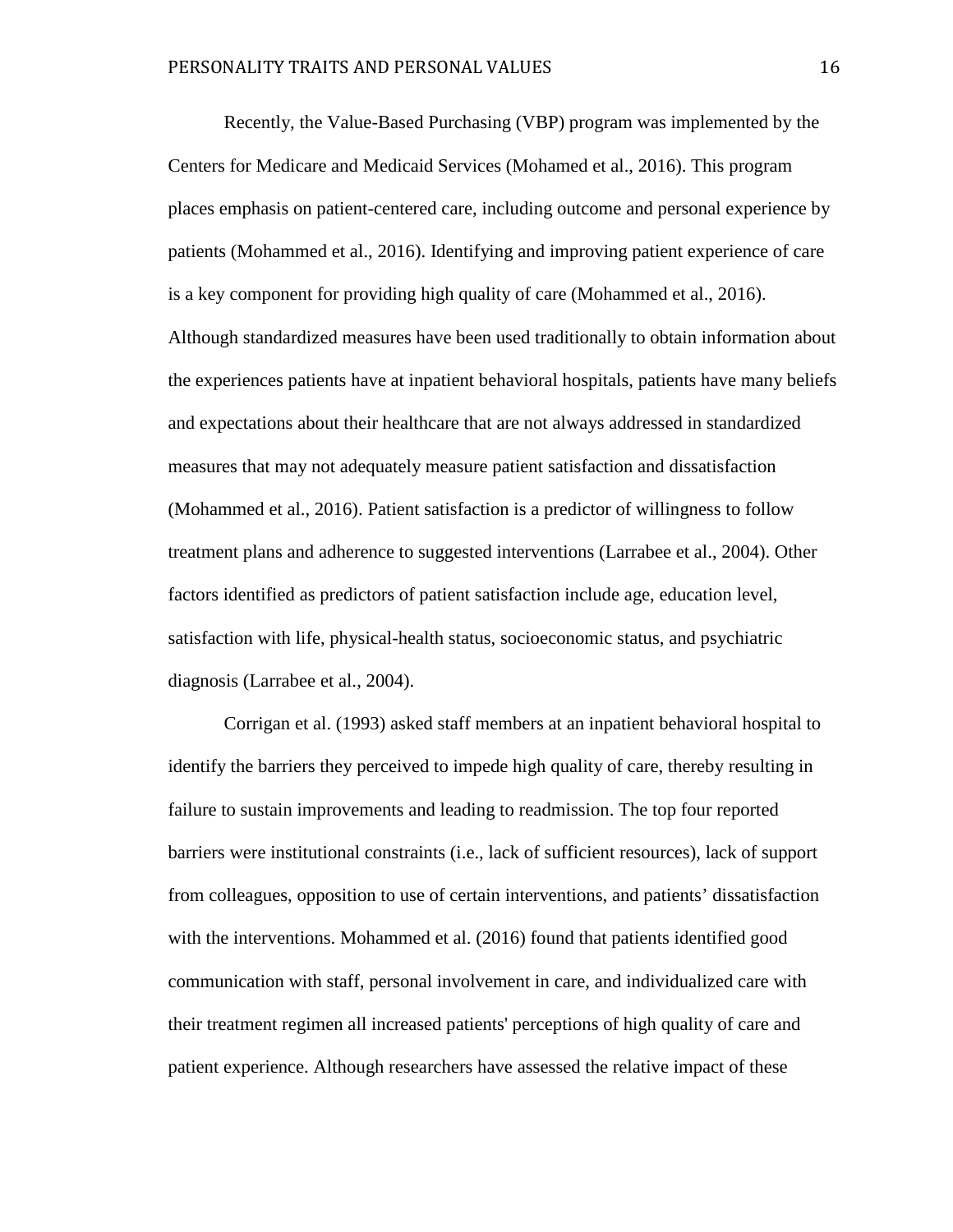variables on outcome, cost, and quality of care, readmission rates are still on the rise, suggesting a need to find other factors that may contribute to rehospitalization (Boulding et al., 2011; Hamilton et al., 2015; Larrabee et al., 2004; Mark et al., 2013). Other variables of interest include patients' personality traits and personal values (Roccas et al., 2002).

### **Personality**

Personality is a stable psychological aspect of an individual that is pervasive (i.e., carried from one situation to another), enduring, and innate (Boyce et al., 2013). In fact, personality is the most consistent predictor of subjective well-being (Boyce et al., 2013). Personality predicts well-being, as it controls the way individuals respond to important life events, including unemployment, disability, grief, and loss (Boyce & Wood, 2011). Personality traits are characteristics of individuals that explain their thoughts, feelings, actions, and interpretations of life events (Butrus & Witenberg, 2015; Harkness & Lilienfeld, 1997). Personality traits also differentiate individuals from one another and allow for generalizations regarding the ways others with similar traits are likely to act (McCrae & John, 1992). Using personality traits in assessment could be beneficial in understanding the individual, tailoring interventions to increase patient quality of care, and reducing readmission rates and costs at inpatient behavioral hospitals (Roccas et al., 2002).

Until now, few attempts have been made to develop specific inpatient treatments to match personality styles, but doing so may improve treatment outcomes at inpatient behavioral hospitals (Staiger et al., 2007). Research has found that individuals create environments that support and maintain their personality traits, even if they are not aware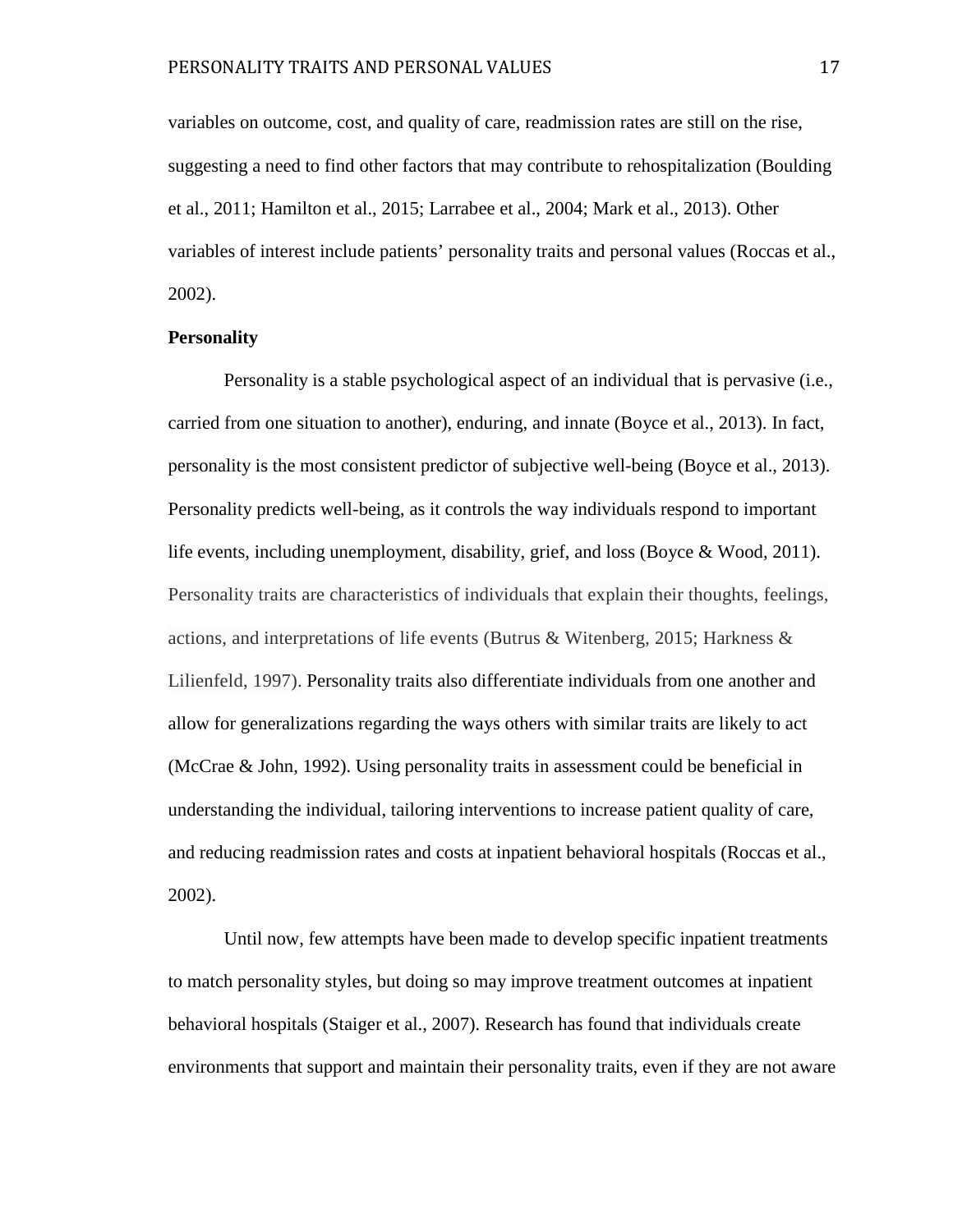of doing so (Harkness & Lilienfeld, 1997). Clinicians can help their patients live a life that is consistent with their personality traits, while also giving them the most potential for health, happiness, and well-being (Harkness & Lilienfeld, 1997).

**The Five-Factor Model (FMM) of Personality Traits.** The FFM (Goldberg, 1990) is currently the most widely accepted model for understanding personality (Butrus & Witenberg, 2015; Costa & Widiger 2002; Goldberg, 1990; Gosling, Rentfrow, & Swann, 2003; Roccas et al., 2002). In 1936, Allport and Odbert created the first personality trait list by looking in the dictionary and listing 4,000 personality traits (as cited in Goldberg, 1990). In 1943, Raymond Cattell was the first scientist to apply empirical procedures to construct a personality trait classification system, which entailed decreasing the 4,000 personality traits listed by Allport and Odbert by factor analysis, and Cattell then lessened the number to 16 scales (Goldberg, 1990). While analyzing the 16 scales by orthogonal rotational methods, Robert McCrae and Paul Costa found that only five factors were replicable, naming them the FFM (Goldberg, 1990). The five basic traits of the FFM are neuroticism, extraversion, agreeableness, conscientiousness, and openness to experience (Goldberg, 1990).

The FFM (Goldberg, 1990) is a hierarchical model of personality traits with five factors representing personality. The five factors are hypothetical constructs inferred from self-reports representing the actions, skills, habits, and preferences of individuals (Jang, Angleitner, Riemann, McCrae, & Livesley, 1998). Although the FFM is not a theory of personality, the FFM embraces the theories arising from trait theory, which states that individuals can be characterized in terms of enduring patterns of thoughts, feelings, and actions (McCrae & John, 1992). Additionally, the FFM can be assessed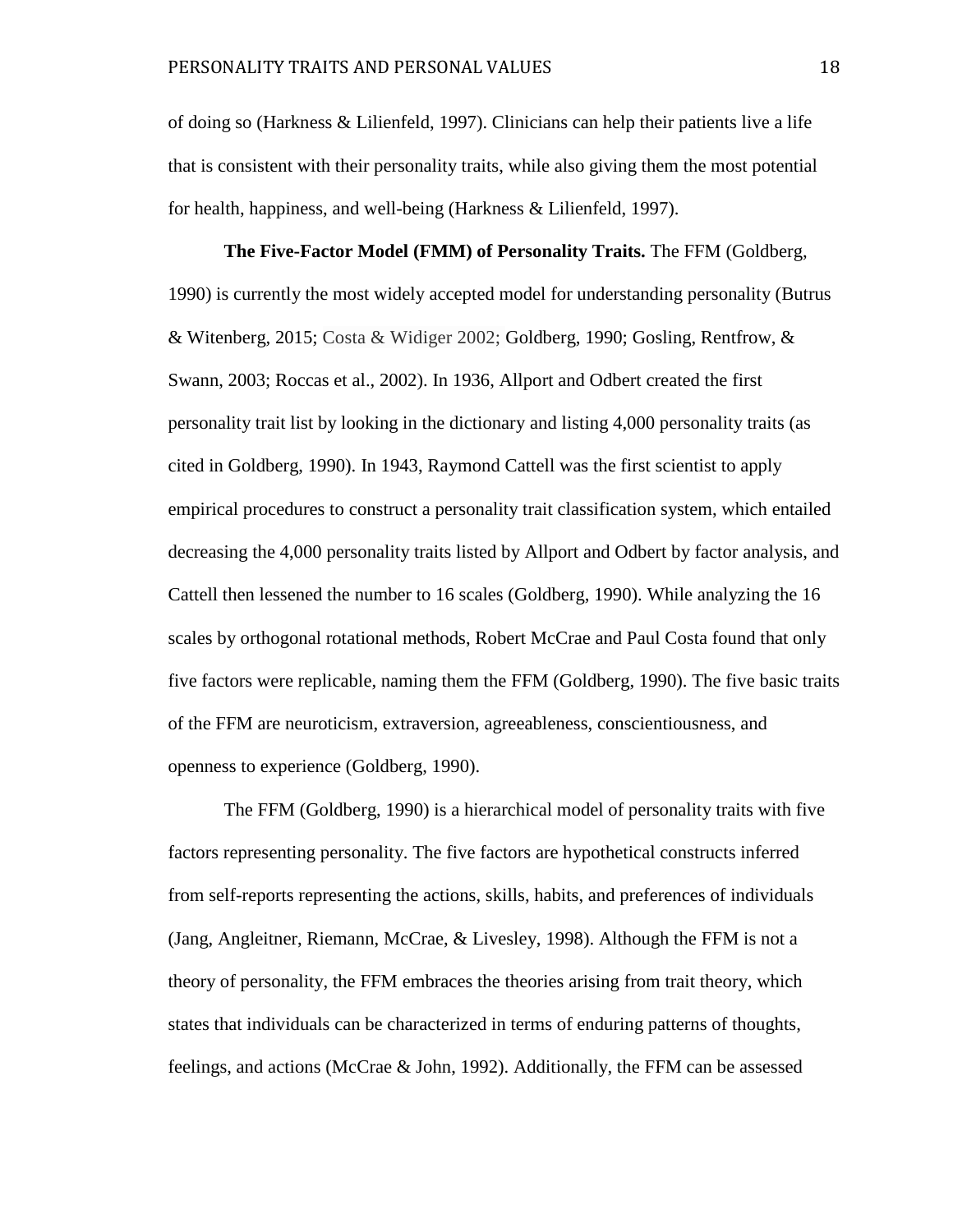quantitatively, and personality traits are consistent across varying social settings (McCrae & John, 1992).

The FFM also acknowledges four assumptions about human nature: knowability, rationality, variability, and proactivity (Hjelle & Siegler, 1976). Knowability states that personality can be studied scientifically and that identifying an individual's personality can help the clinician understand the individual further (Hjelle & Siegler, 1976). Rationality assumes that individuals are capable of understanding themselves and others (Hjelle & Siegler, 1976). Variability indicates that individuals differ from each other, and proactivity assumes that personality is actively involved in shaping individuals' behaviors and lives (Hjelle & Siegler, 1976).

Further defining the five factors, neuroticism represents the tendency for an individual to respond with negative affectivity (i.e., negative emotions to threatening situations, stressors, frustrations, and loss) and to dwell on what they perceive as personal inadequacies (Harkness & Lilienfeld, 1997). Negative affectivity can prevent individuals from controlling their negative emotions and from achieving goals (Kanfer & Heggestad, 1999). The negative emotions experienced include worry, anxiety, insecurity, shame, embarrassment, anger, and self-consciousness, all of which have been found to lead to mental and physical disorders, including mood, anxiety, and somatoform disorders (Boyce et al., 2013; Costa, Terracciano, & McCrae, 2001; Harkness & Lilienfeld, 1997; McCrae & Costa, 1987; Watson & Clark, 1994). When individuals experience these negative emotions, they have difficulty controlling them in productive ways, leading them to cope by aggression, isolation, and substance use (Staiger et al., 2007). Neuroticism is also linked to mistrust of others and irrational beliefs, leading to poor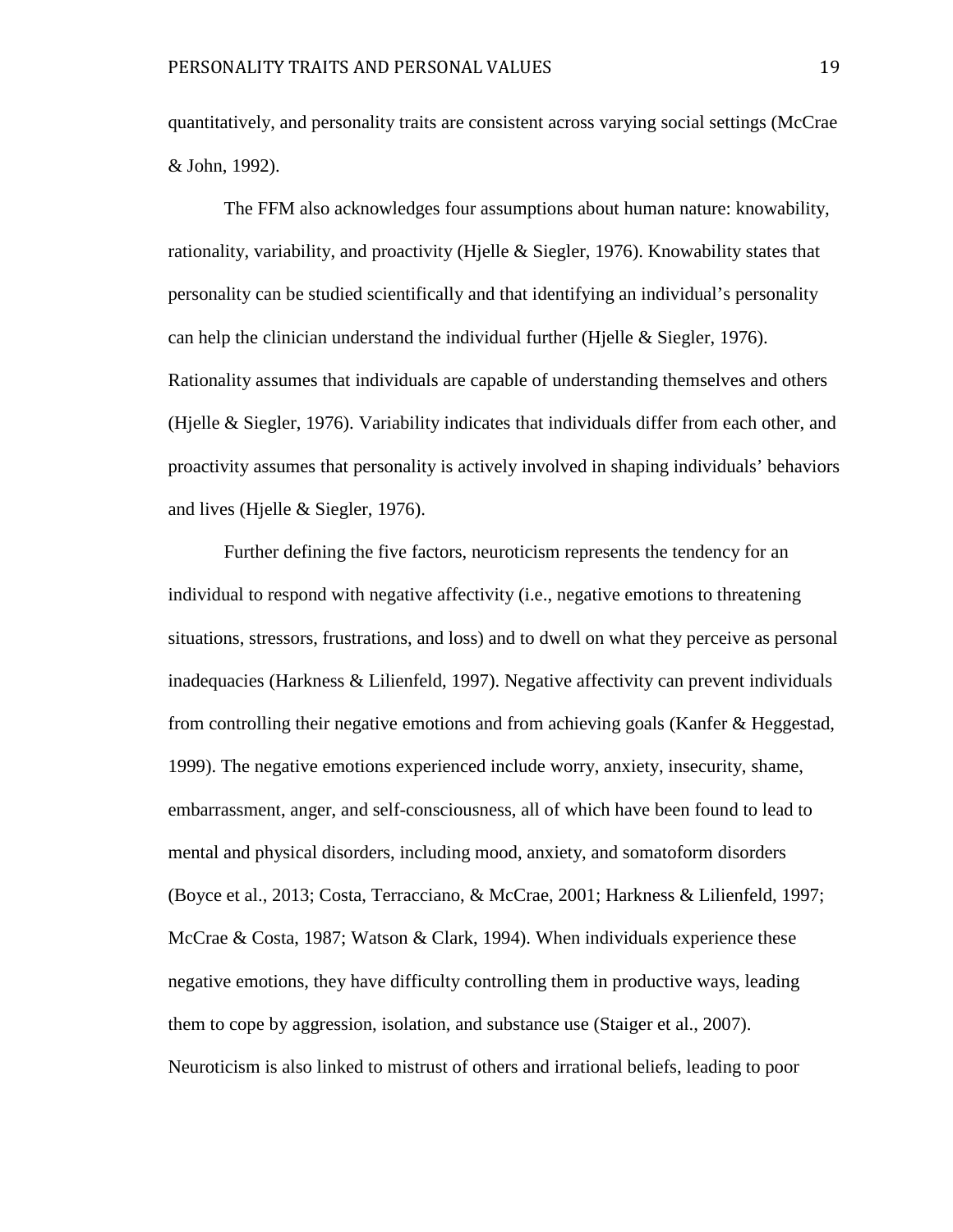coping responses, including self-blame, overeating, smoking, and excessive drinking (Costa & McCrae, 1980). Symptoms of depression and anxiety also are associated with neuroticism (Clark, Watson, & Mineka, 1994). Individuals who are low in neuroticism demonstrate less self-efficacy, which is the belief that one is capable of successfully performing and achieving one's goals (Judge, Erez, & Bono, 1998). Additionally, individuals who score low on neuroticism are regarded as high on emotional stability, demonstrating that emotional stability is the opposite dimension of neuroticism (Parks & Guay, 2009). An emotionally stable individual is self-confident, resilient, and well adjusted (Parks & Guay, 2009; Renau, Oberst, Gosling, Rusinol, & Chamarro, 2013).

Extroversion is the tendency to experience positive affect, leading individuals to enjoy the company of others, be able to deal with stress, and believe that their lives have meaning (Boyce et al., 2013; Eysenck & Eysenck, 1967). This trait also allows individuals to be affectionate, friendly, and talkative and to be able to enjoy daily activities (McCrae & Costa, 1987). Individuals high on extroversion are active and crave stimulation, while individuals low on extroversion are reserved, independent, and quiet (Costa & Widiger, 2002).

Agreeableness represents a tendency to act in harmony with others' interests (Boyce et al., 2013). Individuals with this trait are regarded as pleasant, warm, and likeable, leading them to experience better quality relationships and well-being (Boyce et al., 2013). Individuals who are high on agreeableness are good-natured, trusting, helpful, forgiving, and selfless (Costa & Widiger, 2002). Individuals low on agreeableness are mistrustful, skeptical, unsympathetic, uncooperative, abrasive, vengeful, and stubborn (Costa & Widiger, 2002; McCrae & Costa, 1987).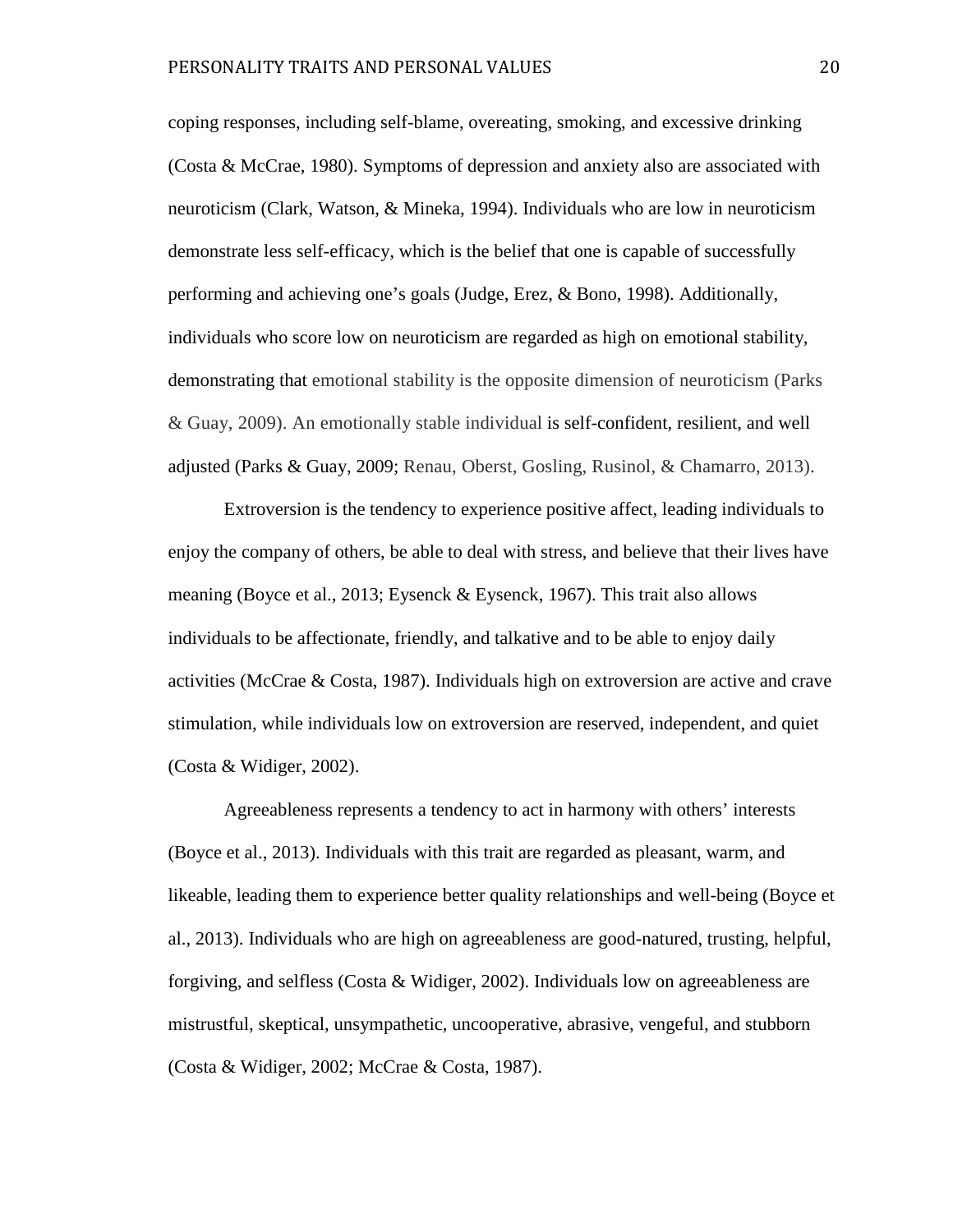Conscientiousness is found to positively impact motivation and the achievement of goals (Parks & Guay, 2009). Motivation induces arousal, direction, and intensity, thereby leading individuals to be interested in a goal, choose to pursue that goal, and put much effort toward achieving that goal (Boyce et al., 2013; Mitchell, 1997). These individuals are governed by conscious, careful, and thorough thought, and they adhere to plans, schedules, and requirements, helping them to achieve their goals (Boyce et al., 2013). Individuals with a high level of conscientiousness are hard working, confident, resourceful, patient, cooperative, dependable, and moral, while individuals low on conscientiousness are unreliable, lazy, careless, and selfish (Cheng & Ickes, 2009; Costa & Widiger, 2002). Lastly, conscientiousness is linked to perfectionism, which is the belief that anything not deemed as flawless is unacceptable, leading these individuals to set excessively high standards for themselves (Stoeber, Otto, & Dalbert, 2009). When those standards are not achieved, for some, especially for those high on neuroticism, symptoms of depression and anxiety and thoughts of suicide can develop (Stoeber, Otto, & Dalbert, 2009).

Openness to experience is linked to intelligence and artistic abilities (Boyce et al., 2013). These individuals are also imaginative, brave, and adventurous and have broad interests (McCrae & Costa, 1987). These individuals have extensive curiosity and interest in all aspects of life, including thoughts, ideas, experiences, feelings, and art (McCrae  $\&$ Costa, 1997). Lastly, individuals low on openness to experience are conservative and rigid in their beliefs (Costa & Widiger, 2002).

The FFM is both valid and reliable (McCrae & Costa, 1997). A comparison of the results of two assessments that measure all five personality traits of the FFM, the 40-item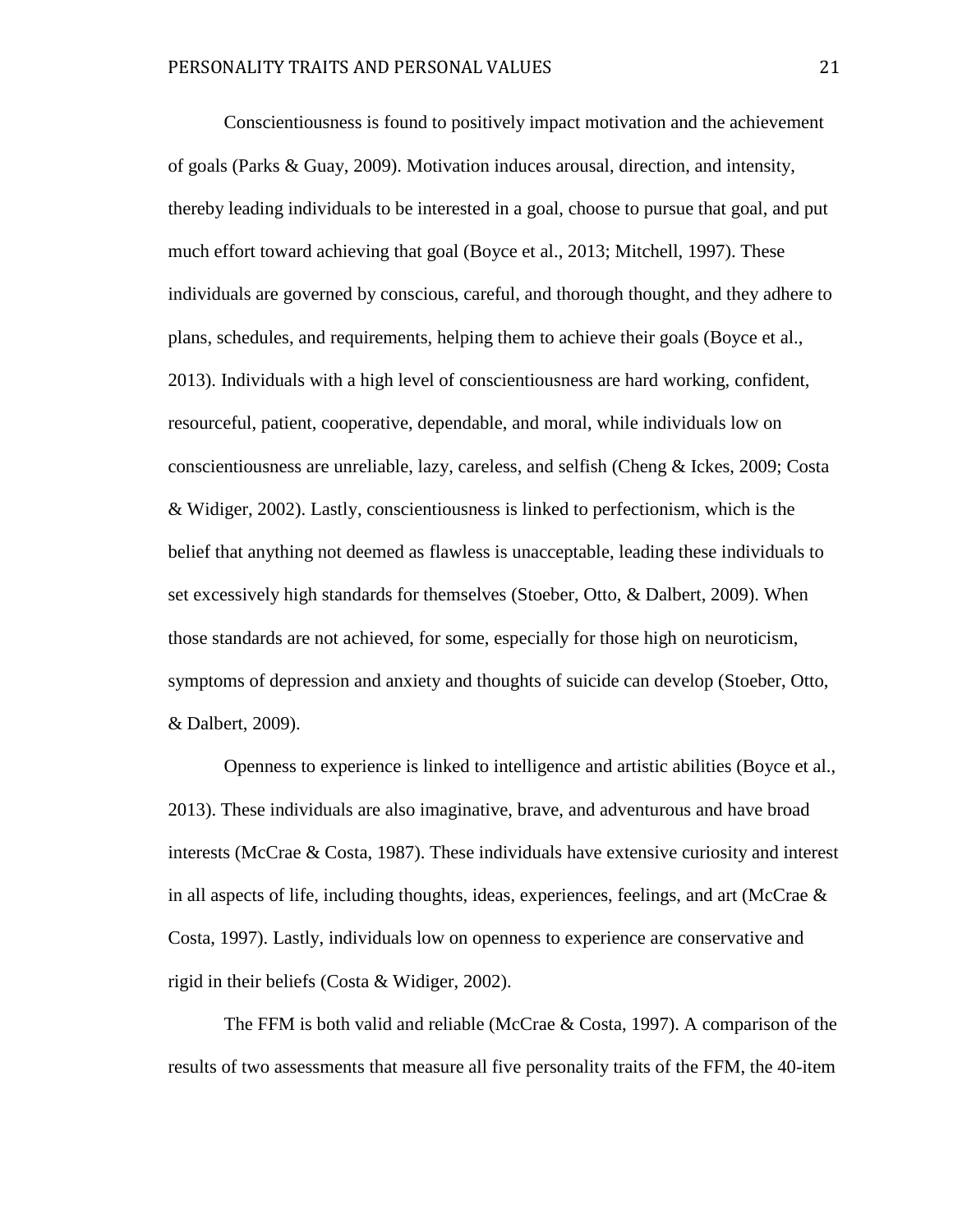bipolar Adjective Rating Scale, a measure that has respondents describe themselves, and the 144-item NEO Personality Inventory (NEO-PI), a personality measure that uses the personality factors of the FFM, found convergent and discriminant validity between all five personality traits (McCrae & Costa, 1987). The FFM has been found to be reliable and valid also when administered in a variety of languages, cultures, and countries, including Austria, Belgium, Canada, Croatia, Czech Republic, Estonia, France, Switzerland, Germany, Hong Kong, India, Indonesia, Italy, Japan, Malaysia, Netherlands, Peru, Philippines, Portugal, South Africa, South Korea, Spain, Taiwan, Turkey, United States, Serbia, and Zimbabwe (Allik, 2005; Digman, 1997; McCrae & Costa, 1987; McCrae & Costa, 1997). Four thousand languages are spoken throughout the world. Studies on the universality among personality traits have looked at language families, which are groups of languages that have a common historical origin, including the families of German, Portuguese, Hebrew, Chinese, Korean, and Japanese (McCrae & Costa, 1997). The Hebrew, Portuguese, and German cultures have been shaped by Judeo-Christian traditions, and Japanese, Chinese, and Korean cultures have been shaped by Buddhist and Confucian traditions (McCrae & Costa, 1997). A study looking at factor congruence coefficients found that the personality traits from the FFM could be translated into each of the language families, as all but four reached a factor loading of .90, and anything .90 or greater gives evidence that a factor has been replicated (McCrae & Costa, 1997).

**FFM and personality disorders.** Personality disorders (PDs) are enduring and maladaptive patterns of behavior and traits that deviate from those of the general population and are stable over time (Costa & Widiger, 2002; Samuel & Widiger, 2008;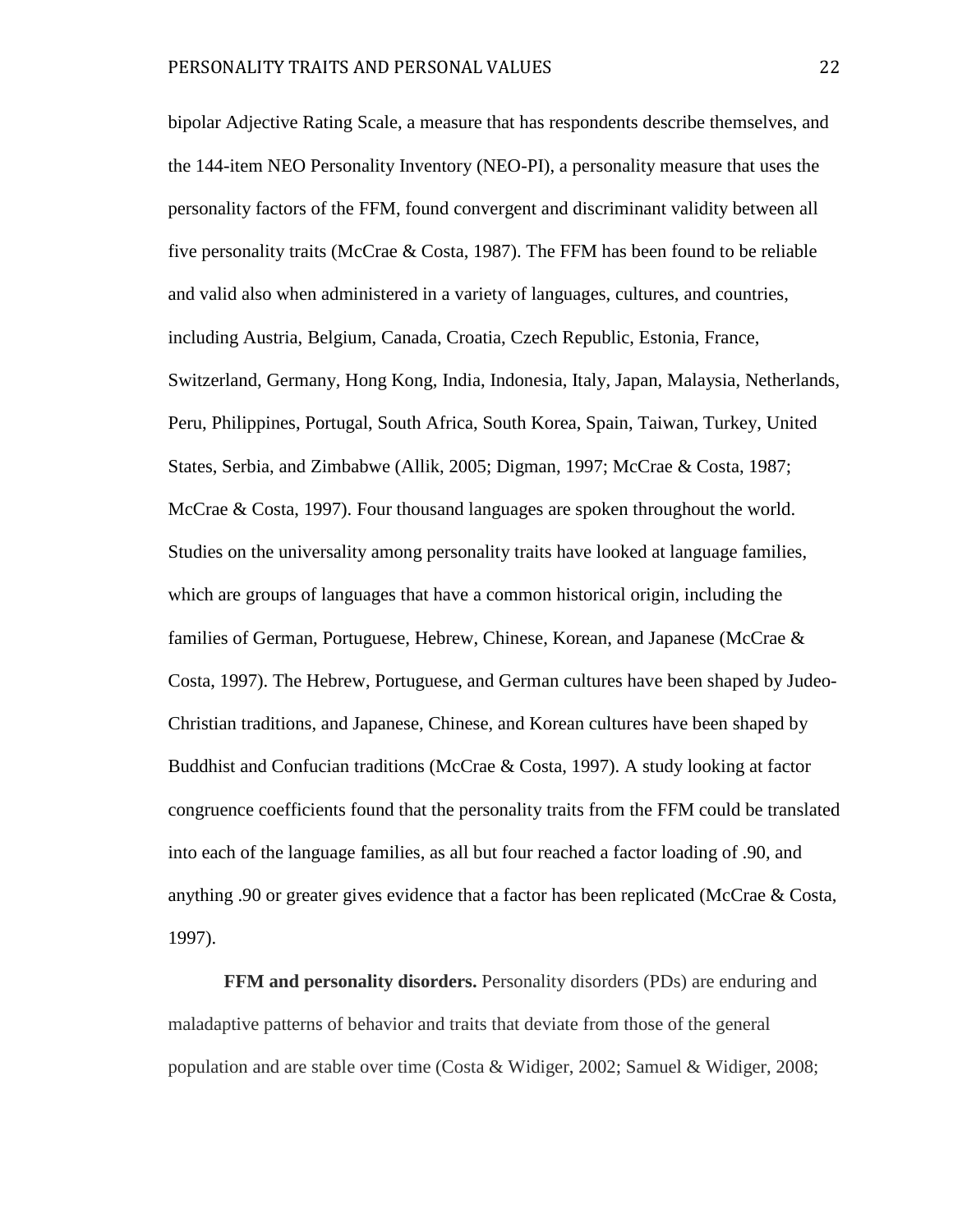Zimmerman, Rothschild, & Chelminski, 2005). PDs are associated with higher rates of self-injurious behaviors, leading to the need for a higher level of care (Budge et al., 2013). The *Diagnostic and Statistical Manual of Mental Disorders* (5th ed.; *DSM-5;*

American Psychiatric Association [APA], 2013) states that prevalence rates of PDs range from 6 to 13% of the population, and they are highly comorbid with clinical syndromes, including anxiety and depression. The *DSM-5* (2013) includes 10 personality disorders, which are also the same 10 personality disorders that were included in the *Diagnostic and Statistical Manual of Mental Disorders (*4th ed.; *DSM-IV*; American Psychiatric Association [APA], 1994) with no changes in criteria (Krueger & Eaton, 2010). The 10 PDs are paranoid PD, schizoid PD, schizotypal PD, antisocial PD, borderline PD, histrionic PD, narcissistic PD, avoidant PD, dependent PD, and obsessive-compulsive PD (OCPD; Costa & Widiger, 2002).

PDs always have been poorly understood compared to other disorders in the *DSM-5* (2013; Skodol, Bender, Morey, & Oldham, 2013). Unlike the *Diagnostic and Statistical Manual of Mental Disorders* (1994), the *DSM-5* (2013) does not have a five multiaxial assessment system, which differentiated between clinical disorders, PDs, and intellectual disorders (Yalch & Hopwood, 2016). As PDs are currently not differentiated between clinical syndromes by diagnostic axes II versus I, respectively, professionals have become even less cognizant of PDs, and the diagnostic category has become even more confusing to psychiatrists and many others in the field (Yalch & Hopwood, 2016). The *DSM-5* (2013) includes the 10 previous PDs as well as a trait-specified personality diagnosis in which the patients do not meet full criteria for a PD but, nonetheless, have personality-related impairment in daily functioning (Yalch & Hopwood, 2016). This new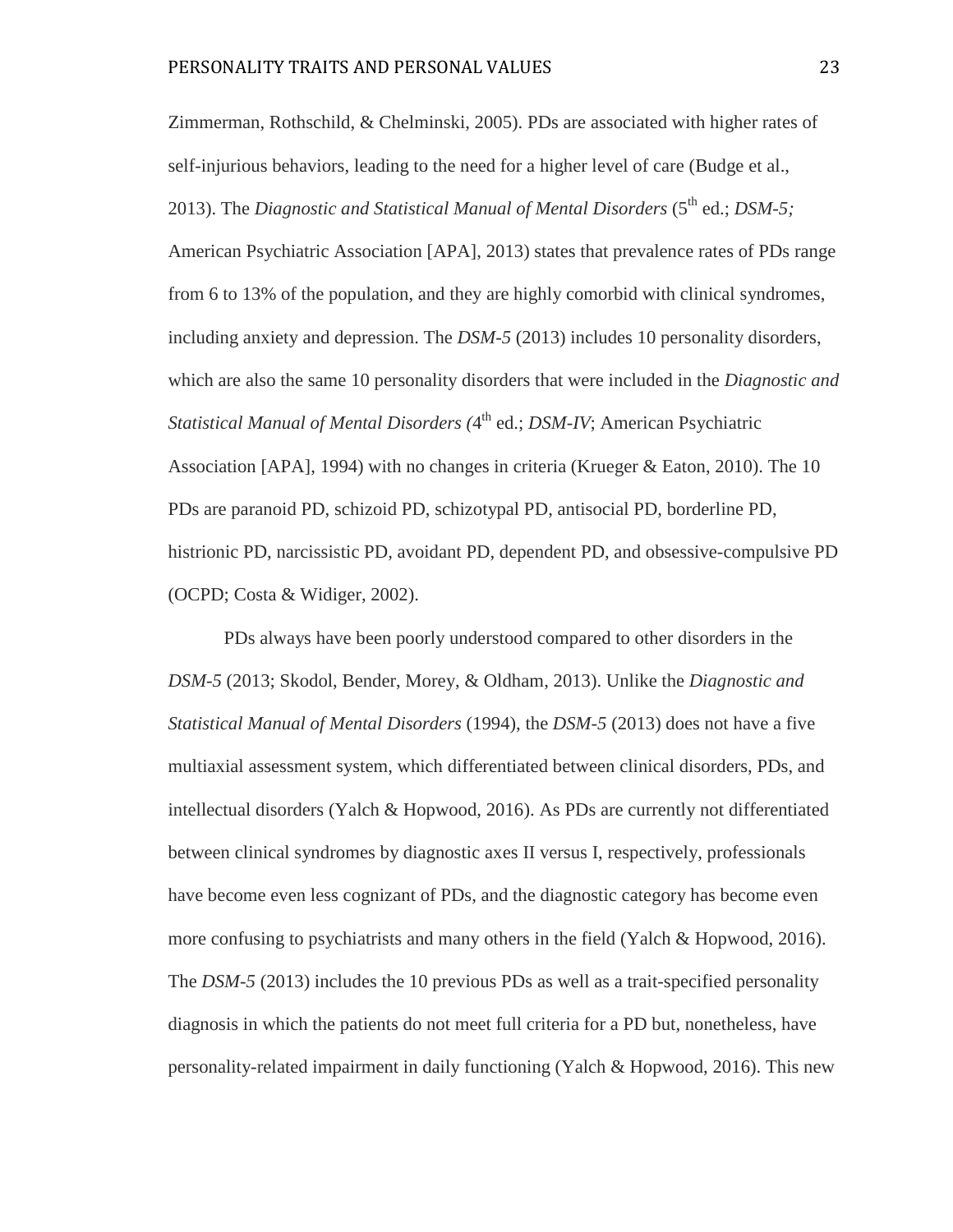PD diagnosis includes 25 different personality traits, requiring psychiatrists to learn how personality traits and PDs are related (Yalch & Hopwood, 2016). Costa and McCrae (1992) found that PDs can be understood in terms of the FFM because the criteria for PDs correlate with and are closely linked to personality traits (Costa & Widiger, 2002).

PDs are associated with high rates of social and occupational impairment and predict slower recovery (Skodol et al., 2013). Zimmerman et al. (2005), from a sample of 859 individuals at an outpatient agency who had previously not been diagnosed with a PD, found that 270 individuals met criteria for at least one PD after being interviewed with the structured interview for the *DSM-IV* (1994) interview. This study demonstrates the need to evaluate all individuals for PDs for the purpose of accurate case conceptualization and treatment planning (Zimmerman et al., 2005).

The *DSM-5* (2013) lists all the criteria for each PD. Individuals diagnosed with paranoid PD distrust others, as they believe others are deceiving them. Individuals diagnosed with schizoid PD detach themselves from interpersonal relationships because they have no desire to form meaningful relationships. Individuals diagnosed with schizotypal PD have discomfort forming interpersonal relationships because they have social and interpersonal deficits and odd behavior. Individuals diagnosed with antisocial PD disregard the rights of others. They are also impulsive, irritable, and lack remorse. Individuals diagnosed with borderline PD constantly worry about being abandoned, leading to unstable and intense interpersonal relationships; these individuals also are impulsive and reactive in mood. Individuals diagnosed with histrionic PD are excessively emotional and seek attention from others, leading them to feel uncomfortable when they are not the center of attention. Individuals diagnosed with narcissistic PD lack empathy,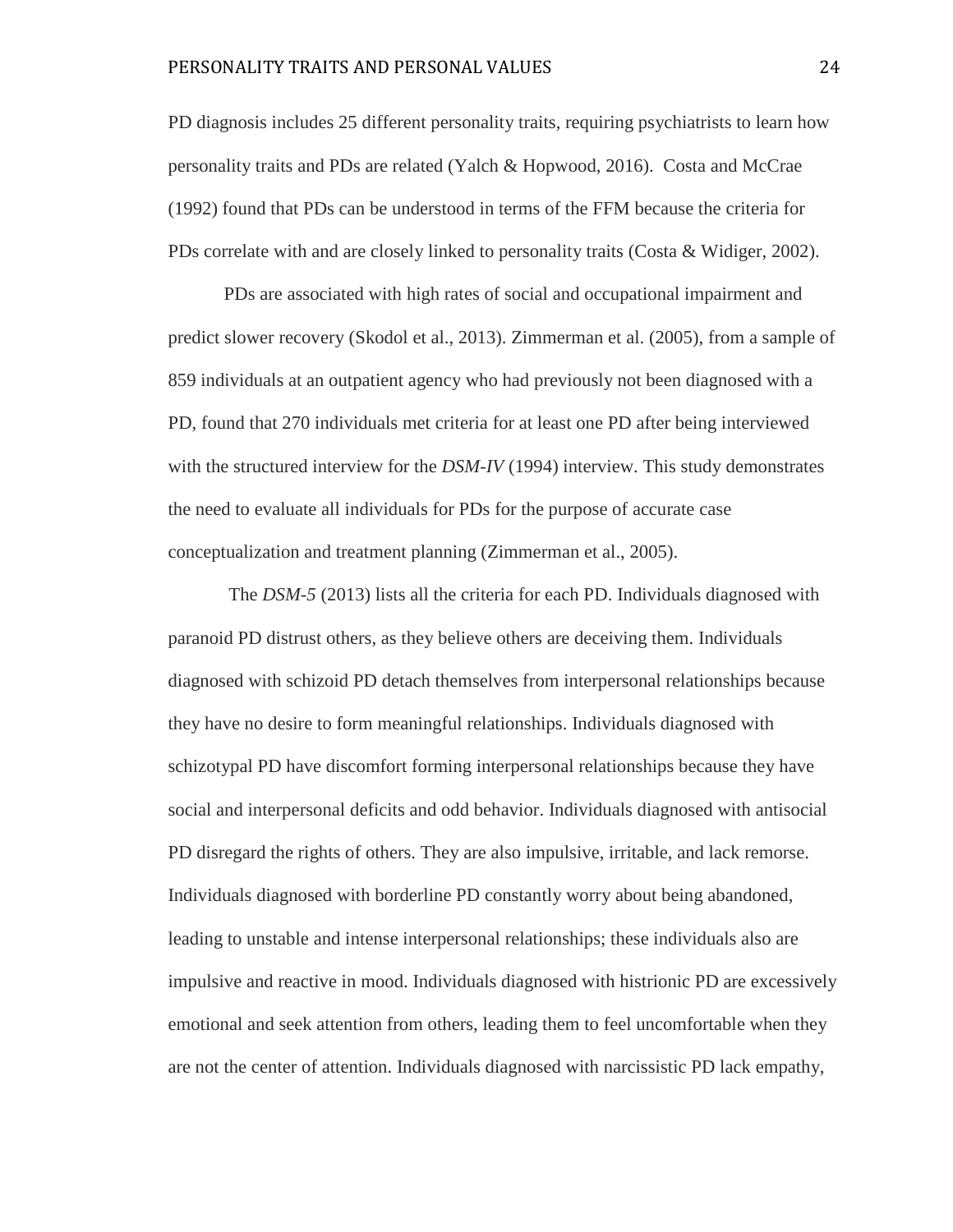have a sense of entitlement, and take advantage of others. Individuals diagnosed with avoidant PD feel inadequate and are hypersensitive to negative evaluations by others, leading them to avoid relationships with others. Individuals diagnosed with dependent PD have an excessive need to be taken care of by others, leading them to be submissive and to do anything they can to maintain relationships with others. Finally, individuals diagnosed with OCPD are preoccupied with order, perfectionism, and control, leading these individuals to lack flexibility and openness to others' ideas (Costa & Widiger, 2002).

Samuel and Widiger (2008) and Saulsman and Page (2002) found a relationship between the domains of the FFM and PDs. Saulsman and Page (2004) conducted a metaanalysis of 15 studies examining the relationship between the FFM and PDs in the *DSM-IV* (1994). Results of this study found a positive correlation between both narcissistic PD and histrionic PD and extraversion, while avoidant PD was negatively correlated with extraversion. Narcisstic PD was also found to have a negative relationship with agreeableness. Schizoid PD, schizotypal PD, avoidant PD, and dependent PD were all found to be positively correlated with neuroticism. Schizotypal PD also had a negative correlation with extraversion and agreeableness. Both paranoid PD and borderline PD were positively correlated with neuroticism and negatively correlated with agreeableness. Antisocial PD was found to be negatively correlated with agreeableness and conscientiousness. Finally, OCPD positively correlated with conscientiousness.

Samuel and Widiger (2008) found similar results after completing their own meta-analysis, further confirming a relationship between the domains of the FFM and PDs. Using measures that assess for the personality traits under the FFM can be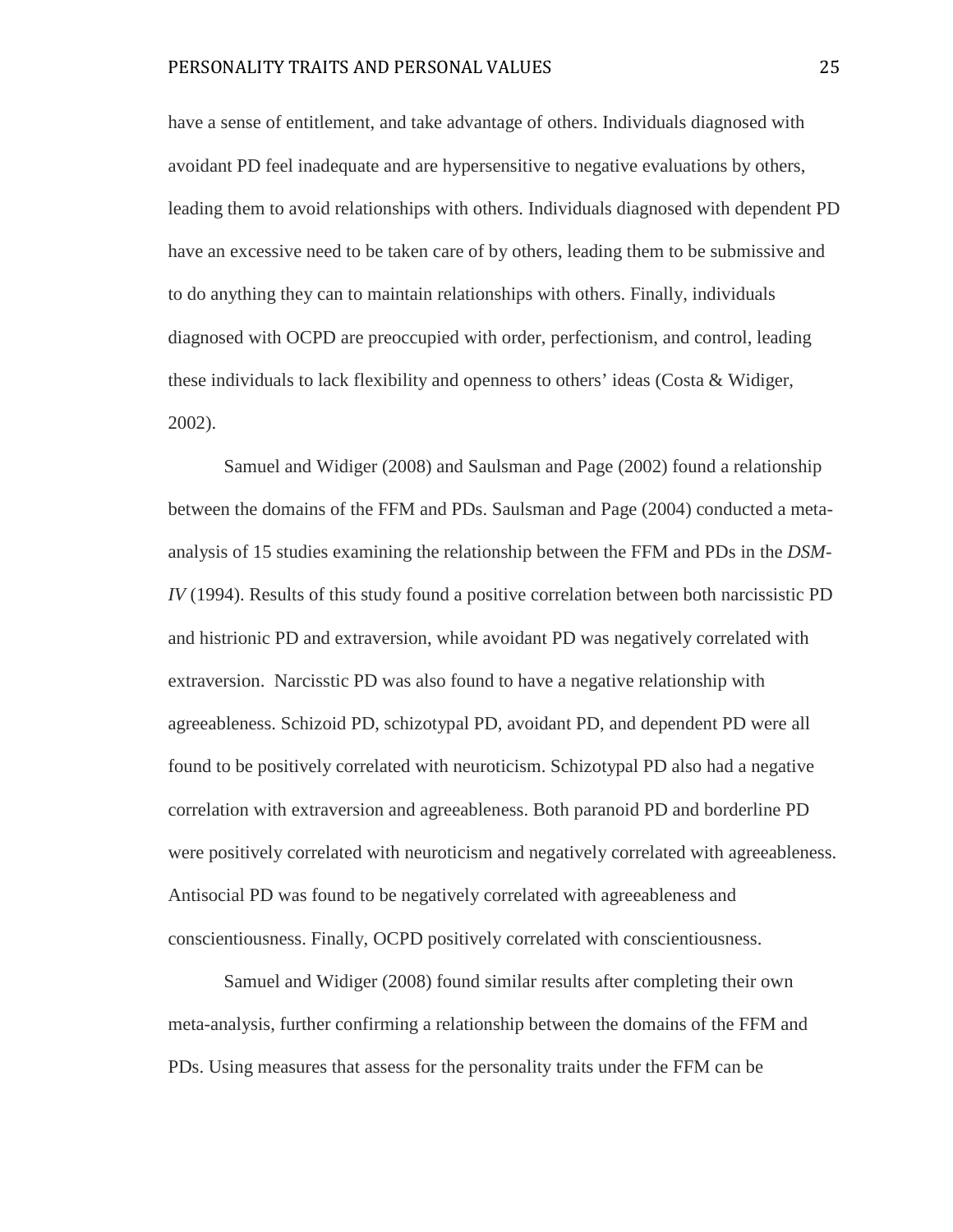extremely valuable to help identify the possible diagnosis of a PD to tailor accurate treatment plans (Samuel & Widiger, 2008).

**PDs and Reimbursement by Insurance Companies**. At present, mental illnesses are treated as illnesses that need to be cured, not as life-long problems that need to be managed (Whooley, 2010). Because of this interpretation of mental illnesses, insurance companies are putting constraints on reimbursements (Whooley, 2010). Many insurance companies refuse to reimburse for the treatment of PDs because they are aware that PDs are chronic and they believe PDs cannot be "cured" by any type of treatment currently available (Kernberg & Yeomans, 2013). Because of this refusal, psychiatrists at inpatient behavioral hospitals often intentionally misdiagnose patients with PD instead with mood or other disorders to guarantee that all of their patients will be financially reimbursed (Kernberg & Yeomans, 2013; Whooley, 2010). Misdiagnosing borderline PD for bipolar disorder, for example, can lead to inappropriate treatment planning and inappropriate treatment, thus leading to low quality of care and increased readmission rates at inpatient behavioral hospitals (Harkness & Lilienfeld, 1997). Although psychiatrists at inpatient behavioral hospitals are hesitant to diagnose PDs because of the constraints made by insurance companies, proper assessment is important to identify the underlying personality traits to tailor interventions appropriately, leading to higher quality of care and a decrease in readmission rates (Roccas et al., 2002).

**Combinations of personality traits on the FFM.** Torgersen (1980) investigated the effects combinations among personality traits can have on personality and determined that individuals who are low in extraversion, neuroticism, and conscientiousness are emotionally flat, unresponsive to situational cues, not interested in social norms, and low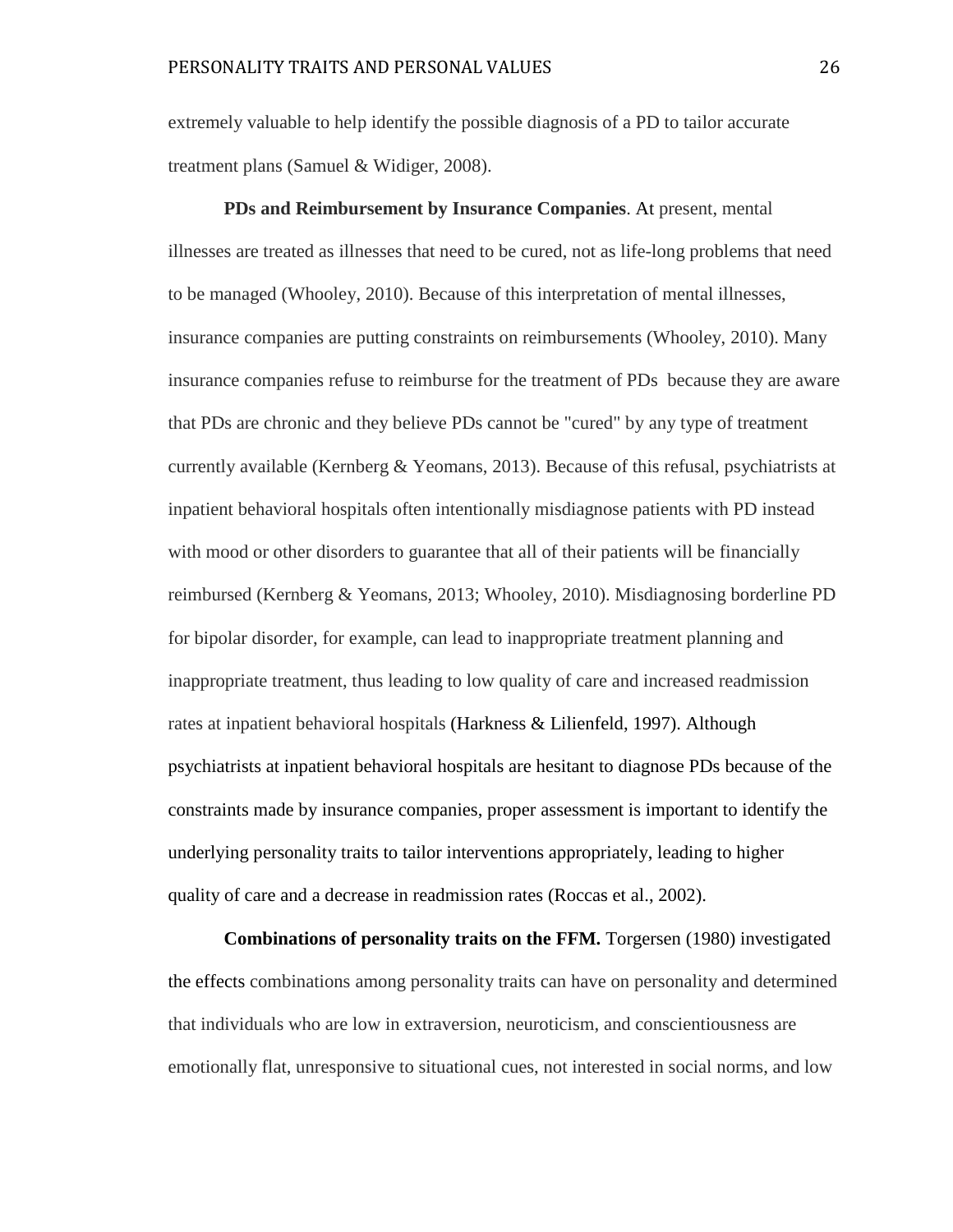in ambition. They are known as the spectator type. Being low in extroversion and conscientiousness but high in neuroticism can lead an individual to be self-conscious, poorly organized, and dependent on others' opinions. They are known as the insecure type. Individuals who are low in extraversion and neuroticism but high in conscientiousness are emotionally stable and are effective in managing daily life tasks, but they are also guarded and rigid. They are known as the sceptic type. Those who are high in neuroticism and conscientiousness but low in extraversion are known as the brooder type, leading an individual to be shy, withdrawn, ambivalent, insecure, and indecisive (Torgersen, 1980).

Torgersen (1980) also found that individuals who are low in neuroticism and conscientiousness but high in extraversion are found to be sociable, pleasure seeking, physically and emotionally healthy, but also not dependable. They are known as the hedonist type. Individuals who are high in extraversion and neuroticism but low in conscientiousness are found to be pleasure and attention seeking and emotionally reactive. They are known as the impulsive type. Those who are high in extraversion and conscientiousness but low in neuroticism are socially secure, independent, dominant, and goal oriented. They are known as the entrepreneur type. Lastly, individuals who are high in extraversion and neuroticism but low in conscientiousness are found to be emotionally intense, sensitive, dependent, reliable, and value order. They are known as the complicated type (Torgersen, 1980). Torgersen (1980 confirmed that combinations of different personality traits in the FFM can affect individuals' behaviors, further helping identify the unique qualities of each individual and demonstrating the importance of matching treatment to personality.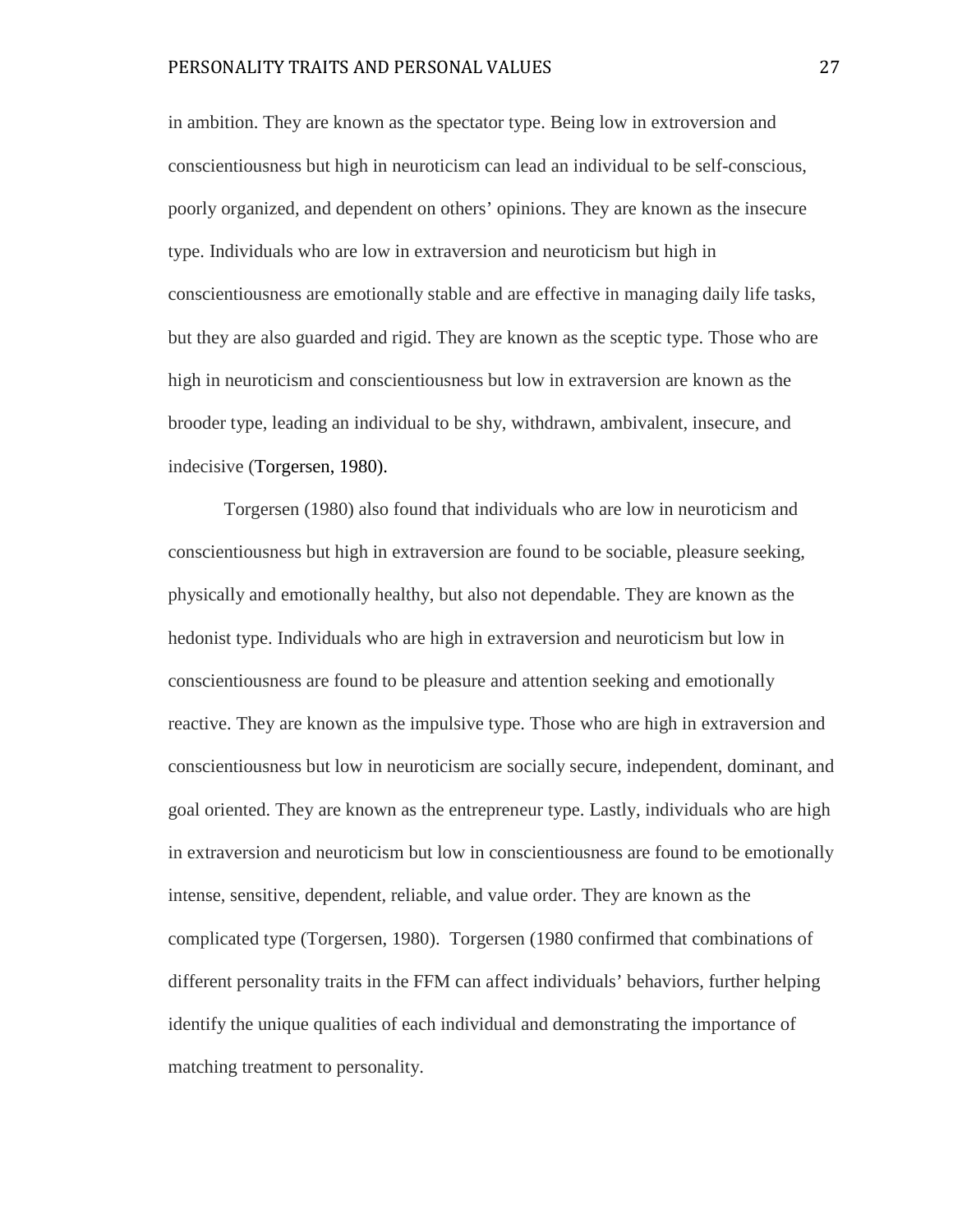**Matching Treatment to Personality.** Building motivation for treatment and crafting treatment to the individual are important (Miller & Rollnick, 2013). A beneficial strategy to increase motivation and engagement in the treatment plan is to match treatment to personality traits (Harkness & Lilienfeld, 1997). Individuals benefit more from treatment that better addresses their specific needs or deficits and addresses their goals, which are generally consistent with their individual personality traits (Project MATCH Research Group, 1997). For example, Staiger et al. (2007) found that individuals who have high levels of sensation seeking, a characteristic of neuroticism, and individuals who have the perception that everything needs to be perfect, a feature of conscientiousness, are found to have high dropout rates during treatment and poorer treatment outcomes if they stay in treatment. Additionally, Staiger et al. (2007) stated that individuals who are low on conscientiousness have higher rates of impulsivity, possibly playing a role in substance use and self-harm and leading to the need to tailor interventions that address this specific personality trait to ameliorate these specific behaviors. Furthermore, hypersensitivity and negative affect, a trait of individuals high on neuroticism, arefound in individuals diagnosed with anxiety disorders and depression, leading again to the need to tailor interventions that address this specific personality trait (Staiger et al., 2007).

For instance, Project MATCH set out to find whether matching treatment to personality traits could improve retention rates of and outcomes for individuals diagnosed with substance use disorder. Project MATCH used CBT, motivational enhancement therapy (MET), or a 12-step program, finding that individuals with high levels of anger, an intense emotion found in individuals high in neuroticism, had best outcomes using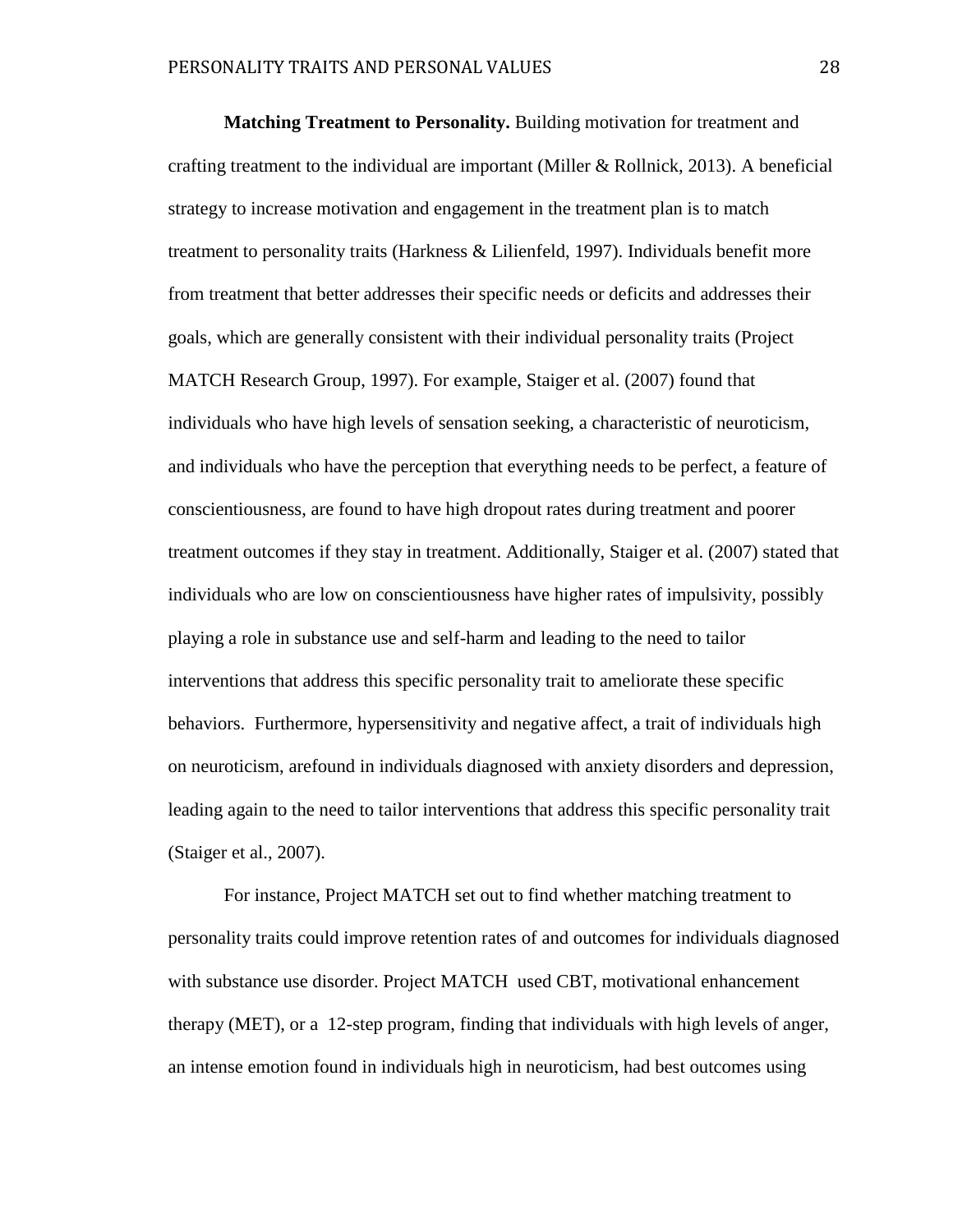MET (Project MATCH Research Group, 1997; Staiger et al., 2007). Additionally, Staiger et al. (2007) found that individuals who exhibit the personality trait of rewardimpulsivity, who are low on conscientiousness, benefited from using contingency management (CM). In CM, individuals are rewarded every time they achieve their specified goals (Staiger et al., 2007). In this study, Staiger et al. (2007) found that 84% of substance users completed the CM program and 69% remained abstinent, while only 22% in the control group, who did not tailor to personality traits, completed the program, and only 39% remained abstinent. Understanding personality traits can help therapists tailor specific techniques to aid in achieving better treatment outcomes (Staiger et al., 2007).

**Neurobiology of Personality Traits.** The focus on psychological mechanisms underlying personality, which includes the cognitive, affective, and behavioral aspects, has dominated the study of personality, but newer research has now advanced in studying the biological mechanisms as well (DeYoung et al., 2010; Riccelli, Toschi, Nigro, Terracciano, & Passamonti, 2017). The field of personality neuroscience, which is a division of the general study of personality that tests the neurobiological dimensions of personality traits and the brain regions, has emerged (DeYoung et al., 2010). Two studies tested personality traits and their corresponding brain regions (DeYoung et al., 2010; Riccelli et al., 2017). DeYoung et al. (2010) conducted the first study, using 116 adults aged 18 to 58 years who filled out the NEO Personality Inventory, Revised (NEO-PI-R), a 240-item self-report inventory, to assess their corresponding FFM personality traits, and a 3-T Allegra System was used to obtain a high-resolution structural image of their whole brain. Additionally, Riccelli et al. (2017) conducted the second study, using 507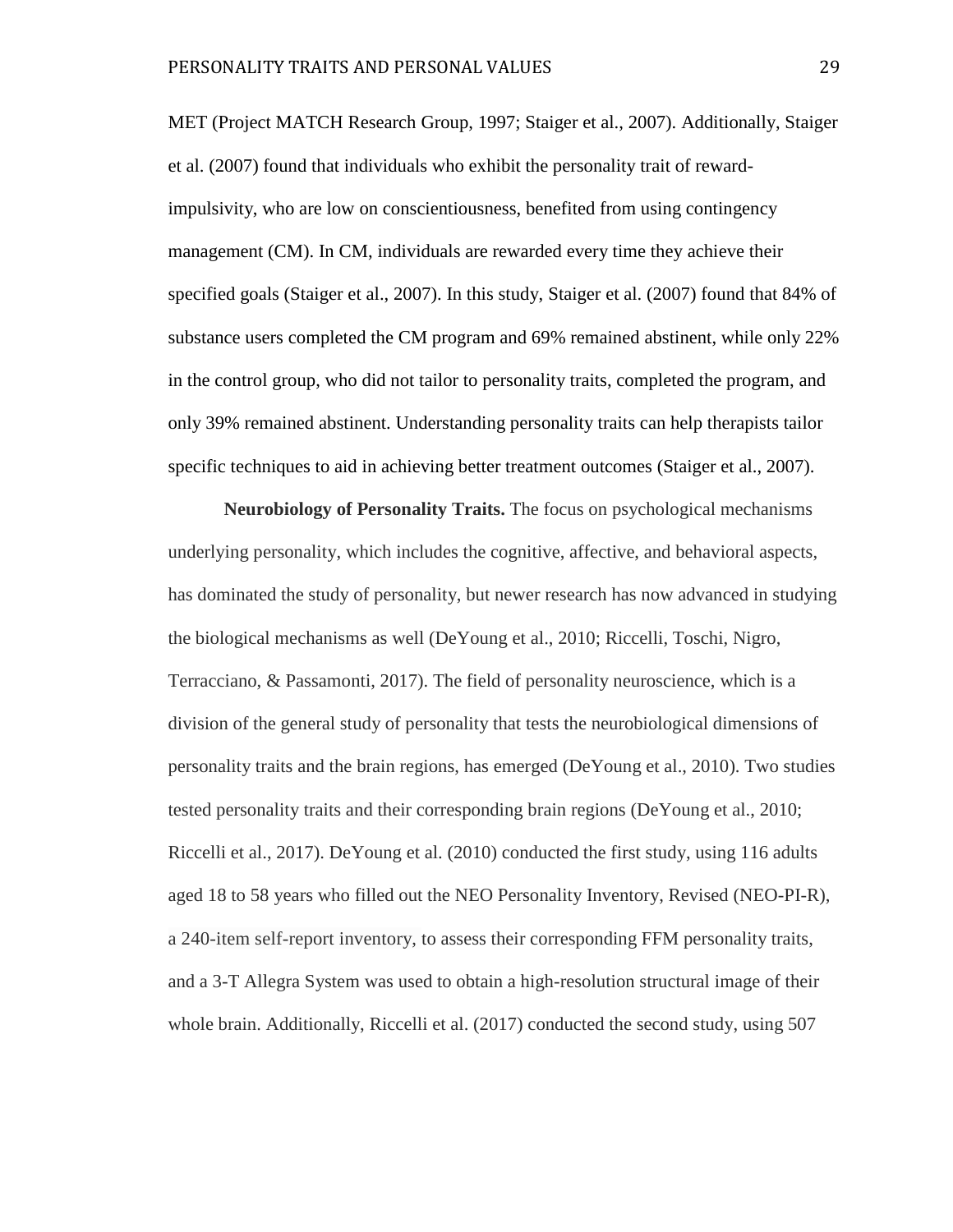adults aged 22 to 36 years who filled out the NEO-PI-R, and a 3-Tesla Siemens Skyra unit was used to obtain a high-resolution structural image of the brain.

The DeYoung et al. (2010) and Riccelli et al. (2017) studies had similar findings. The participants who scored highest on extroversion had the highest volume shown on the medial orbitofrontal cortex in the first study (DeYoung et al., 2010; Riccelli et al., 2017). This result makes sense, as extraversion is linked to positive emotions(i.e., the ability to experience pleasure and reward), and the medial orbitofrontal cortex is involved in reward sensitivity (Boyce et al., 2013; DeYoung et al., 2010; Eysenck  $\&$ Eysenck, 1967; Riccelli et al., 2017). Participants who scored highest on neuroticism had increased volume in the midcingulate gyrus and reduced volume in both the dorsomedial prefrontal cortex (PFC) and the posterior hippocampus (DeYoung et al., 2010; Riccelli et al., 2017). These results are promising, as neuroticism is linked to the tendency to experience negative emotions, including anxiety, irritability, depression, stress, and lower self-esteem, and reduced hippocampal volume is associated with increased stress and anxiety (DeYoung et al., 2010; Harkness & Lilienfeld, 1997; Riccelli et al., 2017). Additionally, increased volume in the midcingulate gyrus is associated with increased responses to both physical and emotional pain, and decreased volume in the dorsomedial PFC is associated with lower self-esteem (DeYoung et al., 2010; Riccelli et al., 2017). The participants who scored highest on agreeableness in both studies had increased volume in the posterior cingulate cortex, the fusiform gyrus, and the superior PFC (DeYoung et al., 2010; Riccelli et al., 2017). Agreeableness is associated with the desire to help others and the ability to be cooperative and polite, and increased volume in the posterior cingulate cortex is involved in the need and desire to understand others. The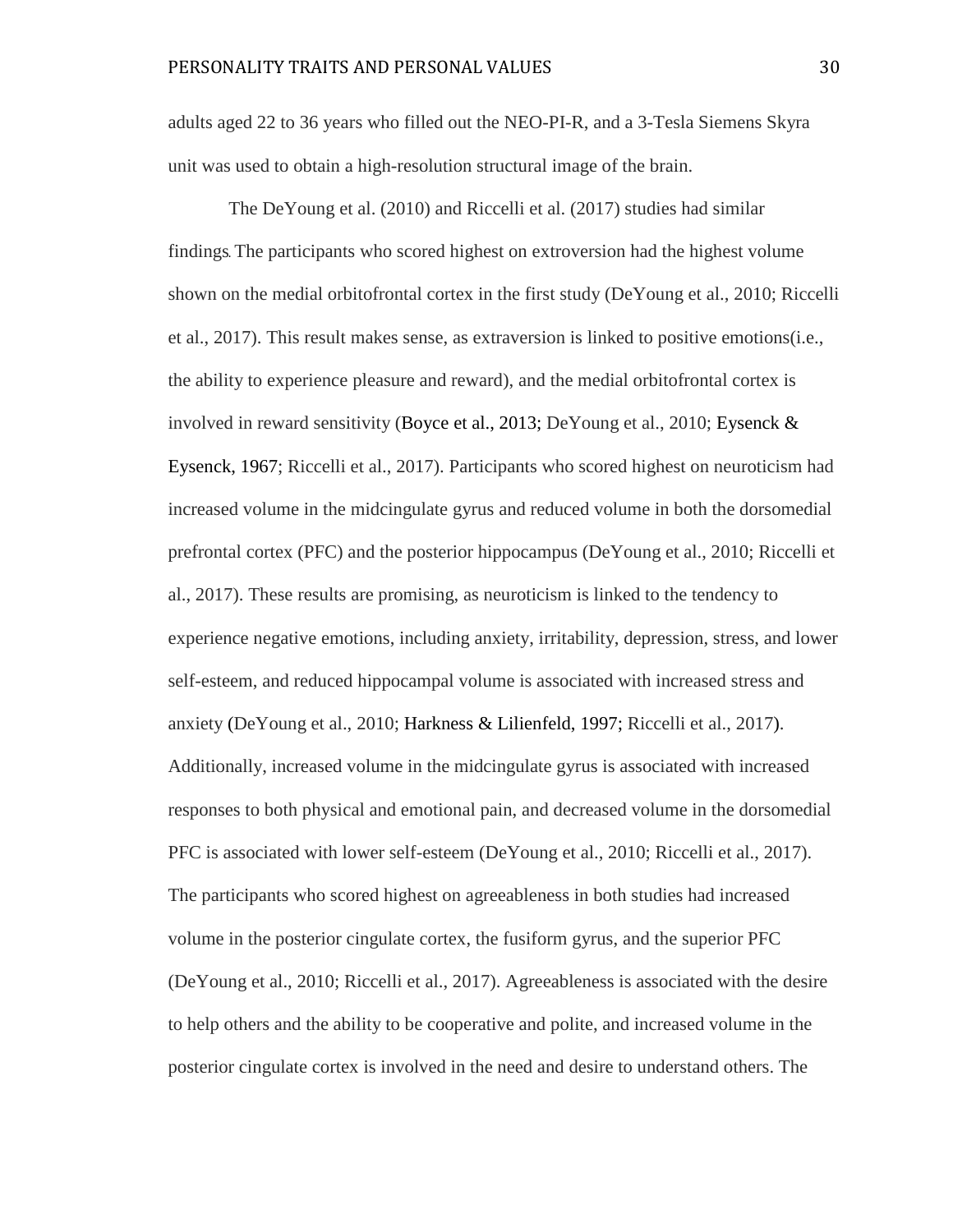fusiform gyrus is linked to facial recognition, and the superior PFC is linked to greater social recognition (Boyce et al., 2013; DeYoung et al., 2010; Riccelli et al., 2017).

The same two studies by DeYoung et al. (2010) and Riccelli et al. (2017) found that participants who scored highest on conscientiousness had higher volumes in the middle frontal gyrus in the left lateral PFC. This result makes sense, as conscientiousness is linked to the ability to constrain impulses, follow rules, make plans, and achieve goals. On the other hand, the middle frontal gyrus is involved in maintaining working memory and executing plans (DeYoung et al., 2010; Parks & Guay, 2009; Riccelli et al., 2017). The participants who scored highest on openness to experience had higher volumes in the parietal cortex in both studies (DeYoung et al., 2010; Riccelli et al., 2017). Openness to experience is associated with the desire and ability to engage in artistic activities and to process abstract and perceptual information, and the parietal cortex is linked to working memory and the ability to engage and regulate attention during activities (Boyce et al., 2013; DeYoung et al., 2010; Riccelli et al., 2017). These two studies demonstrated that personality traits have underlying biological and psychological mechanisms (DeYoung et al., 2010; Riccelli et al., 2017).

**Age and Personality Development.** Although personality traits have been found to be relatively stable throughout life, Soto, Gosling, John, and Potter (2011) determined that the biological, social, and psychological changes that happen during childhood (6-12 years of age), adolescence (13-18 years of age), and adulthood (18-65 years of age) affect personality traits. During childhood, children often try to behave in accordance with the rules of their parents, but by adolescence most of these individuals begin to become more autonomous and behave as they perceive is right (Soto et al., 2011).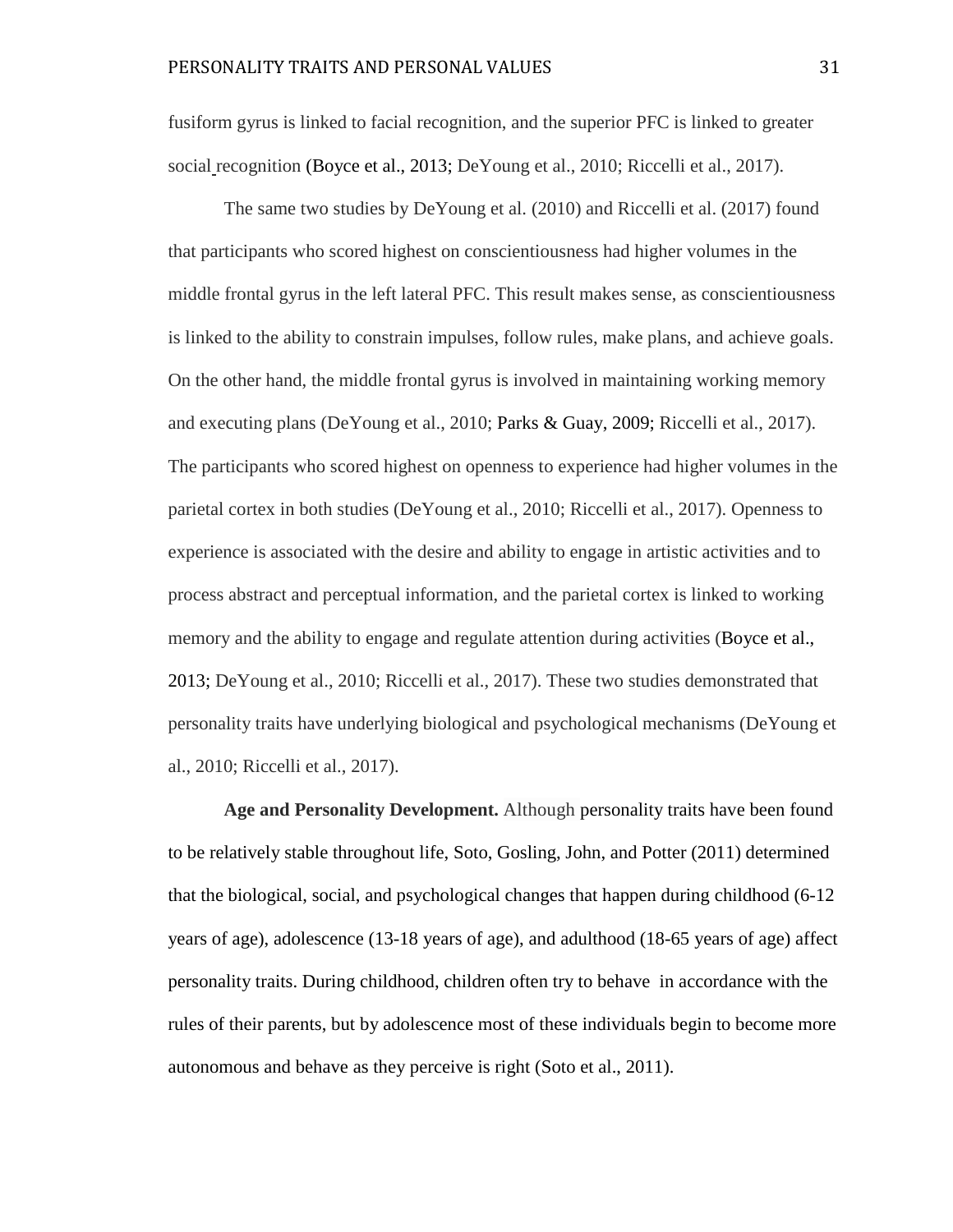Additionally, Soto et al. (2011) stated that many of the changes that occur to female adolescents beginning at age 11 years and male adolescents beginning at age 13 years most affect personality traits, and such changes continue throughout adulthood. The changes that occur with adolescents is because puberty accelerates growth and changes body shape, while secondary sex characteristics further develop (Marshall & Tanner, 1986). Socially, adolescents' relationships with and attitudes toward adults and peers change, and psychologically, they begin to establish their unique identities (Buhrmester, 1996; Erikson, 1968). Soto et al. (2011) found that from late childhood to early adolescence, agreeableness, extraversion, conscientiousness, and openness to experience decreased for both male and female individuals, while neuroticism decreased for female but increased for male individuals (Soto et al., 2011). Additionally, the same researchers found that conscientiousness, agreeableness, and openness to experience increased for both female and male individuals during the transition from adolescence into early adulthood (Soto et al., 2011). Neuroticism declined for male individuals, but stayed relatively constant for female individuals during the transition from adolescence into early adulthood, while extraversion was stable for both female and male individualss (Soto et al., 2011). Lastly, pertaining to the transition from early adulthood into older adulthood for male and female individuals, Soto et al. (2011) found that agreeableness, conscientiousness, and openness to experience continued to increase for both sexes; extraversion was stable; and neuroticism decreased for both sexes (Soto et al., 2011).

**Stress and Personality.** Vollrath and Torgersen (2000) found that personality contributes to both stress and coping, possibly further affecting an individual's response to life events. The researchers found that individuals high in neuroticism experienced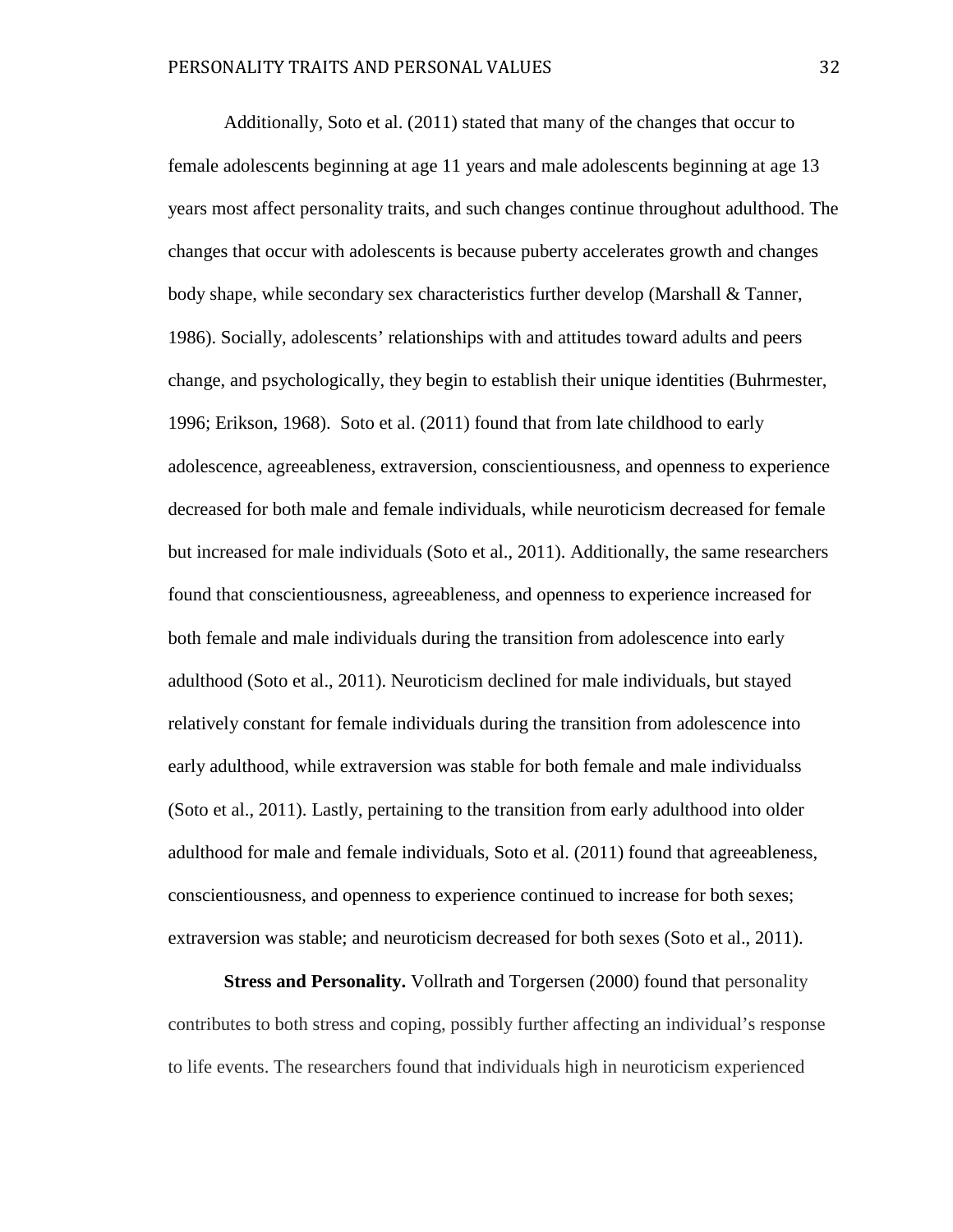intense stress and negative emotions during daily events, no matter whether the situation was deemed positive or negative, whereas individuals high in extraversion were able to experience intense pleasure during positive situations (Vollrath & Torgersen, 2000). Regarding coping during stressful situations, the same researchers found that individuals who were high in neuroticism engaged in passive and maladaptive ways of coping, individuals high in extraversion engaged in active coping strategies and sought out social support, and individuals high in conscientiousness engaged in planning and active problem solving (Vollrath & Torgersen, 2000).

**Genes and Personality.** Genetic factors also influence personality traits (Jang et al., 1998). Genes are a distal cause of personality traits, mediated by neurochemical and neurophysiological mechanisms (Hettema & Deary, 1993). Genetic factors are inferred to be the cause when the monozygotic (MZ; i.e., identical) twin correlational score significantly exceeds that of the dizygotic (DZ; i.e., fraternal) twin score (Jang et al., 1998). Jang et al. (1998) compared 183 MZ and 175 DZ Canadian twins and 435 MZ and 205 DZ German twins using the NEO-PI-R, a 240-item self-report inventory that measures all five personality factors and their corresponding facets, and found that the MZ personality traits were significantly more similar than those of DZ twins. The only exception was the personality trait of agreeableness, which showed the same correlation in both twin groups. As the MZ personality traits, except for agreeableness, were higher than those of the DZ twins, the presence of genetic influences on each personality trait was supported (Jang et al., 1998).

**Gender and Personality.** Gender differences in personality traits are supported in many empirical studies, and biology and social psychology theorists have tried to explain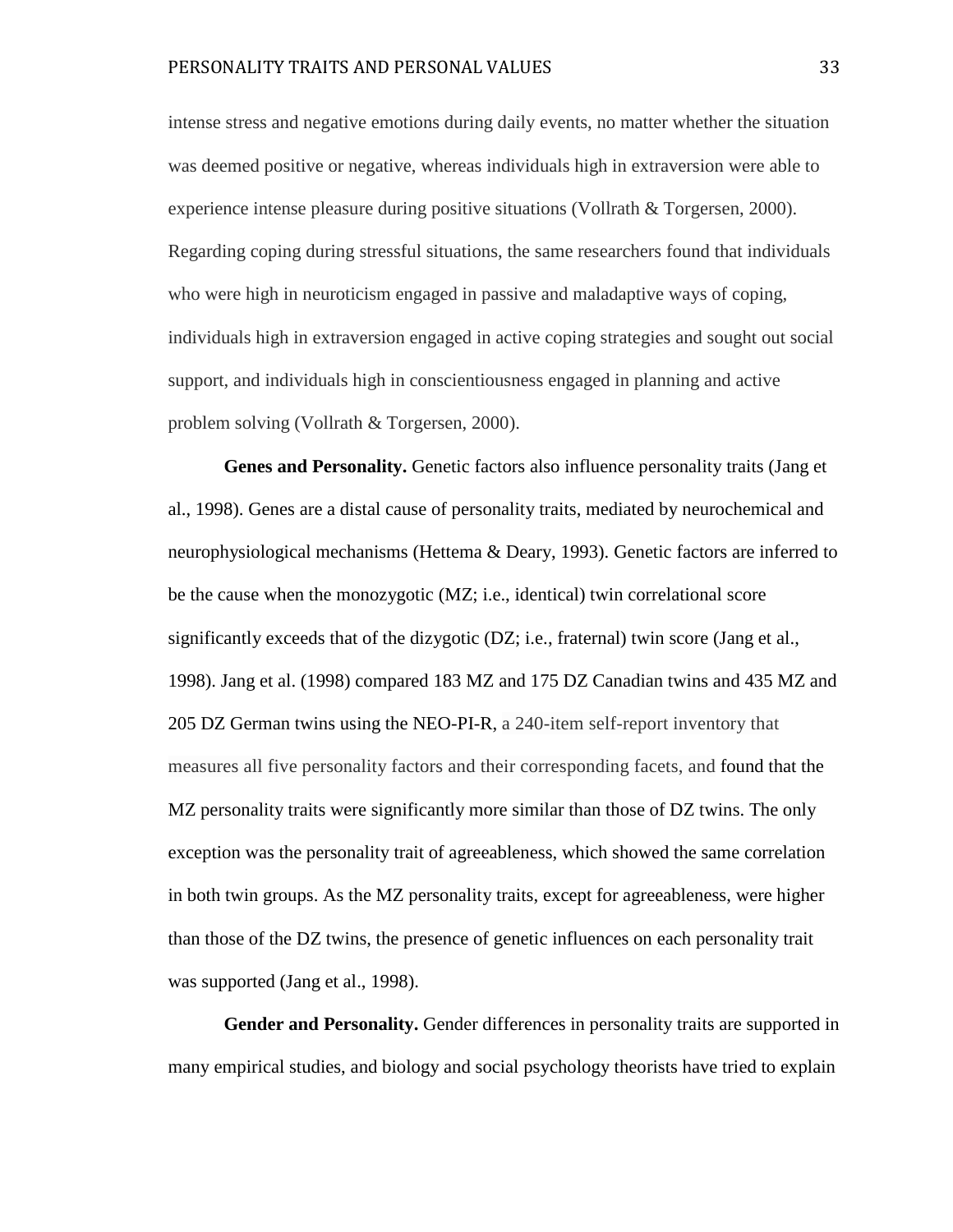the differences (Buss, 1995; Costa et al., 2001). The biological theory states that differences arise from innate temperamental differences (Maccoby & Jacklin, 1974), while the evolutionary/social psychological theory states that differences arise from gender roles that evolved and were thereby assigned to women and men, who then selected for certain behaviors that conferred reproductive fitness (Buss, 1995). Gender roles are thus influenced by expectations and social norms in regard to how each gender "should behave" (Eagly, 1987).

Women score higher than men on neuroticism, especially with the facets of anxiety and depression, but the results with anger are mixed (Feingold, 1994; Kling, Hyde, Showers, & Buswell, 1999; Nolen-Hoeksema, 1987; Weisberg, Deyoung, & Hirsh, 2011). Eisenberg et al. (1989) found that women are more sensitive to emotion and can encode nonverbal signals of emotion better than men, possibly a reason women score higher than men on neuroticism. Sutarso, Baggett, Sutarso, and Tapia (1996) stated that women are more empathetic, supportive, and emotionally self-aware than men when making decisions on emotional intelligence.

Emotional intelligence is the ability to monitor and identify one's emotions and the emotions of others to guide decisions (Sutarso et al., 1996). Winstead, Derlega, and Unger (1999) found men scored higher than women on conscientiousness. Newer research has found conflicting results, stating that women scored higher than men on conscientiousness, leading to the need for more research regarding gender and decision making (Schmitt, Voracek, Realo, & Allik, 2008). Additionally, past research has found mixed results between the personality traits of agreeableness and extroversion and gender, whereas newer research has found that women score higher than men on these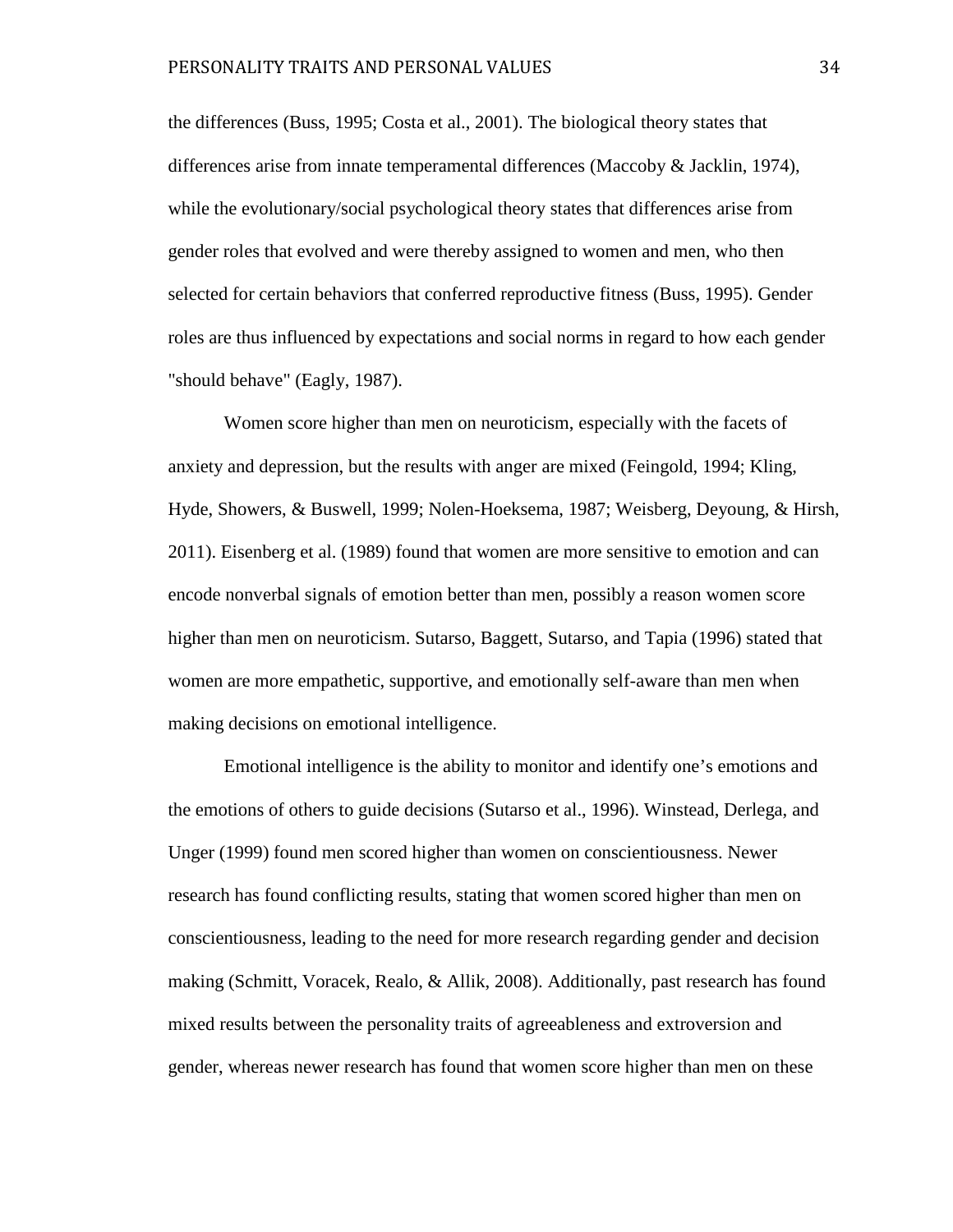specific personality traits (Feingold, 1994; Schmitt et al., 2008). Since mixed results have been found between anger, conscientiousness, agreeableness, and extroversion, more research needs to be conducted before confident conclusions can be reached regarding gender and personality (Costa et al., 2001).

**Intellect, Education Level, and Personality.** Although early research found that intelligence is the most important factor in predicting academic achievement and the motivation to partake in higher education, present research has determined that personality traits as measured by the FFM are better predictors (Binet  $\&$  Simon, 1916; Cheng & Ickes, 2009: Ridgell & Lounsbury, 2004). Intelligence refers to specific abilities an individual is born with that help facilitate learning, whereas personality includes innate and learned attributes that enhance or inhibit the use of those specific abilities (Chamorro-Premuzic & Furnham, 2003). Although some individuals may be born with high levels of intelligence, certain personality traits may interfere with full use of their intellectual abilities and therefore impair academic success (Chamorro-Premuzic & Furnham, 2003).

For example, Paunonen and Nicol (2001) found that high scores in agreeableness, conscientiousness, and openness to experience correlated with individuals' greater academic success, compared to individuals who scored highest on neuroticism and extraversion. A high level of conscientiousness is theorized to increase the ability to monitor personal progress and positively predicts performance on examinations (i.e., above-average grade point average) and academic success (Caprara, Vecchione, Alessandri, Gerbino, & Barbaranelli, 2011; Komarraju & Karau, 2005). Individuals high in conscientiousness have the capability to develop an organized study plan, acquire the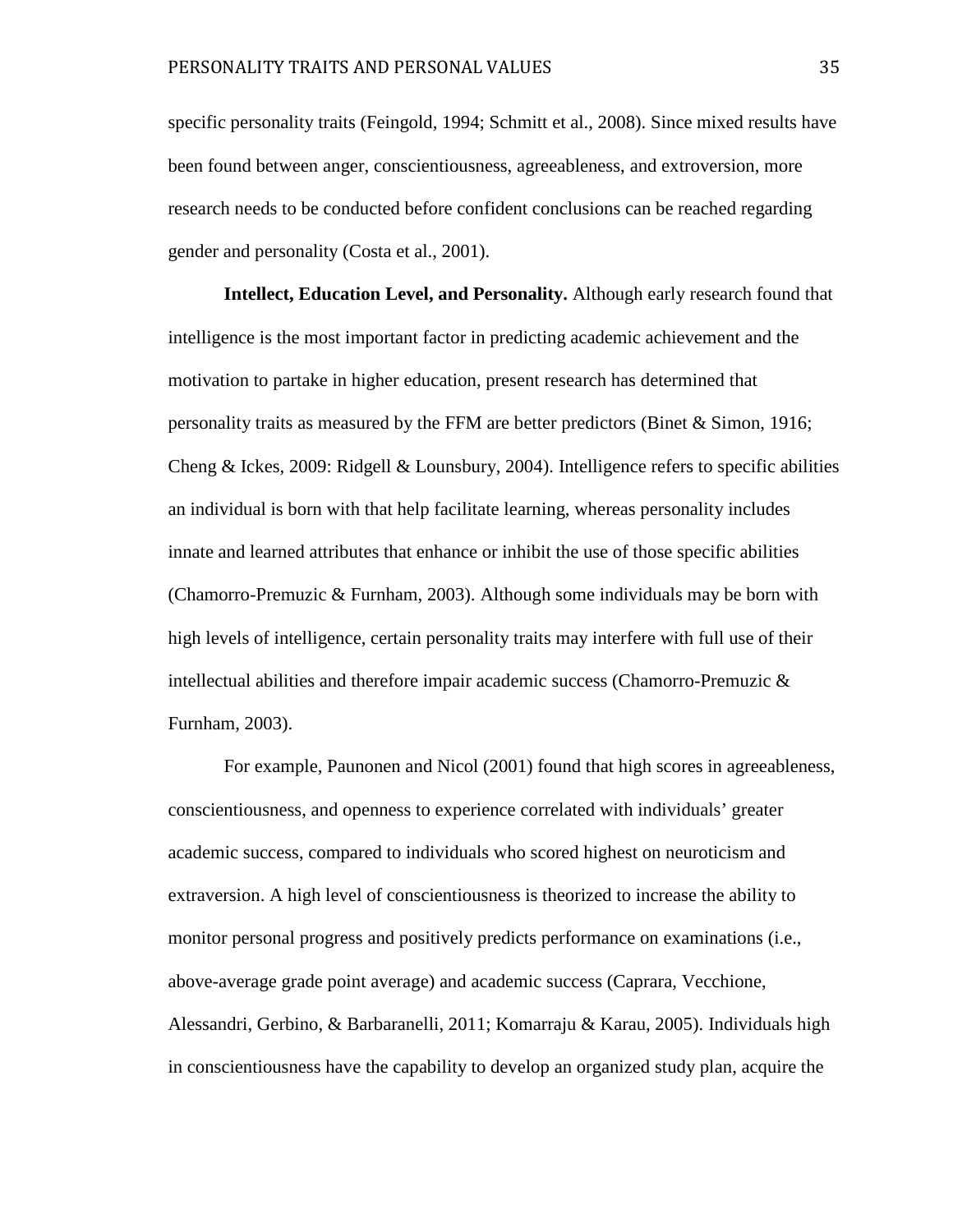resources needed, and carry it out in a responsible way (Cheng & Ickes, 2009). Furthermore, when comparing personality traits and SAT scores, the comparison found that higher levels of conscientiousness, not SAT scores, predicted high grade point average in college (Conrad 2006).

Two studies found that openness to experience increases positive attitudes toward school activities and the ability to think critically (Caprara et al., 2011; Komarraju & Karau, 2005). The same two studies found that a high level of neuroticism reduced academic performance and led these individuals to drop out of school (Caprara et al., 2011; Komarraju & Karau, 2005). Those individuals were not motivated to use productive study methods and had low self-esteem (Caprara et al., 2011; Komarraju & Karau, 2005). Additionally, having a high level of agreeableness was found to positively associate with academic performance and good grades because these individuals were motivated to stay in school and use appropriate study methods (Chamorro-Premuzic  $\&$ Furnham, 2003; Farsides & Woodfield, 2003). These results provide evidence that intellect is an important predictor of academic success, but personality assessments measuring the FFM are powerful enough to explain much of the variance in academic performance (Busato, Prins, Elshout, & Hamaker, 1999).

## **Personal Values**

Personal values are enduring beliefs that are universal and help guide individuals to attain basic needs to survive, assist in promoting the welfare of others, and provide the methods needed to interact successfully with others (Rokeach, 1973; Schwartz et al., 2012). Personal values also have cognitive, affective, and behavioral components; individuals are aware of their values, they feel emotionally toward them, and they often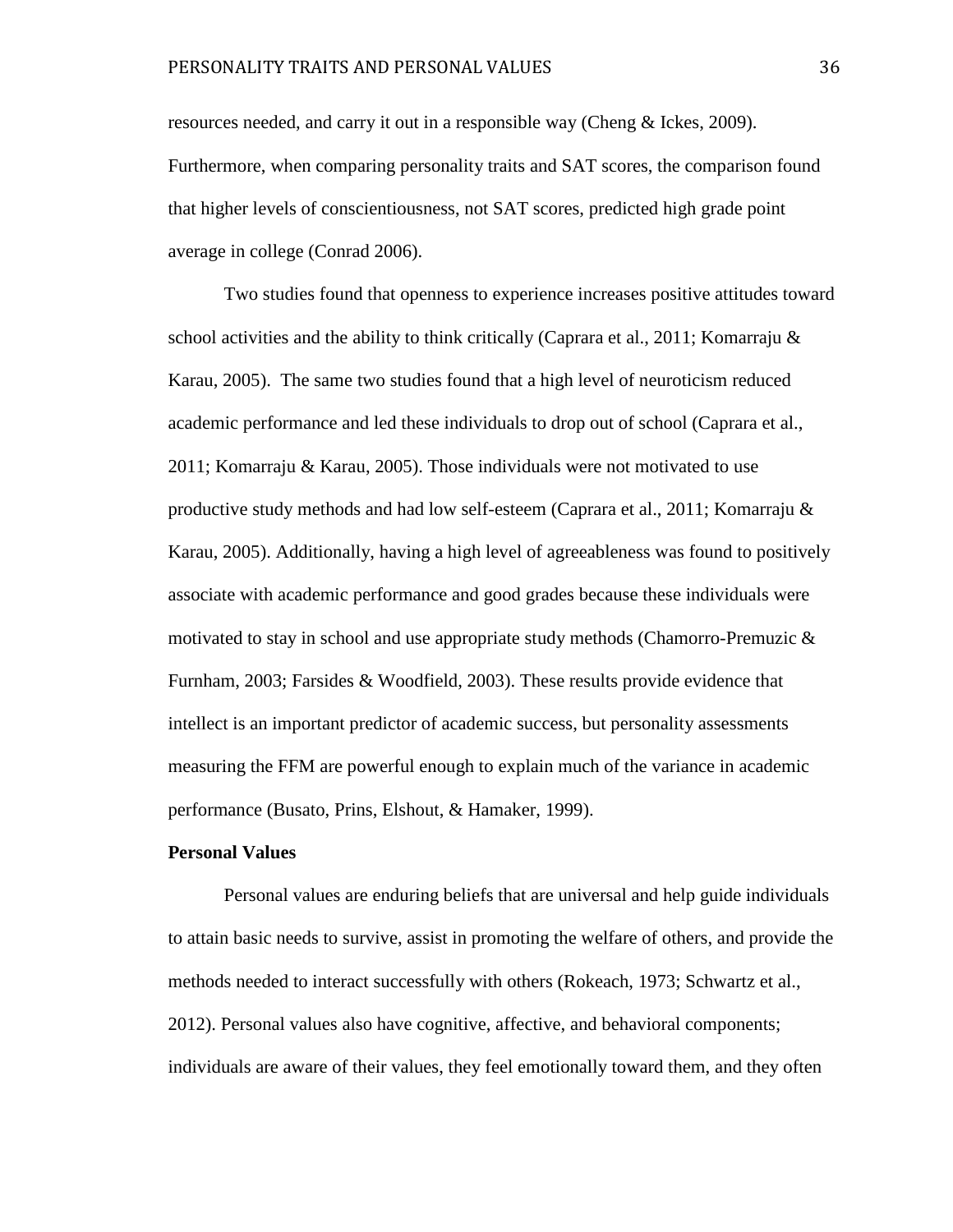behave in ways consistent with their values (Rokeach, 1973). Goal-directed behavior is influenced and motivated by personal values, as individuals express stronger preferences for values they perceive they lack, thus helping guide their drive to live up to those specific values (Peng, Nisbett, & Wong, 1997). Furthermore, the motivation to live up to one's personal values is associated with greater success in therapy, as it promotes better subjective well-being, more positive attitude, and higher levels of satisfaction and commitment (Feather, 1995; Fung et al., 2016; Schwartz et al., 2012; Sheldon & Elliot, 1999; Sheldon & Houser-Marko, 2001).

**Personal Values and the Working Alliance.** Incorporating personal values during therapy sessions helps to increase the working alliance (Roest Helm, Strijbosch, Brandenburg, & Stams, 2016). Greenson (1967) first introduced the term *working alliance* in 1967. The working alliance includes three components: the patient-therapist relationship (Bond), agreement on goals (Goals), and collaboration on tasks (Tasks; Bordin, 1979). Greenson (1967) saw that the collaboration between the client and therapist is one of the main components for success in treatment outcomes. The ability to be empathetic and provide unconditional positive regard is needed by the therapist to establish a bond with the patient (Horvath  $\&$  Symonds, 1991). If the bond between the patient and therapist is not established, the two other components of the working alliance, tasks and goals, cannot be established (Horvath & Symonds, 1991). Patients need to feel understood, appreciated, and supported to establish a bond with their therapist (Horvath & Symonds, 1991) One method to increase the bond between the client and therapist is to discuss the personal values of the client. Therapists now acknowledge that attention to personal values is important to include in therapy, as they help decipher the client's world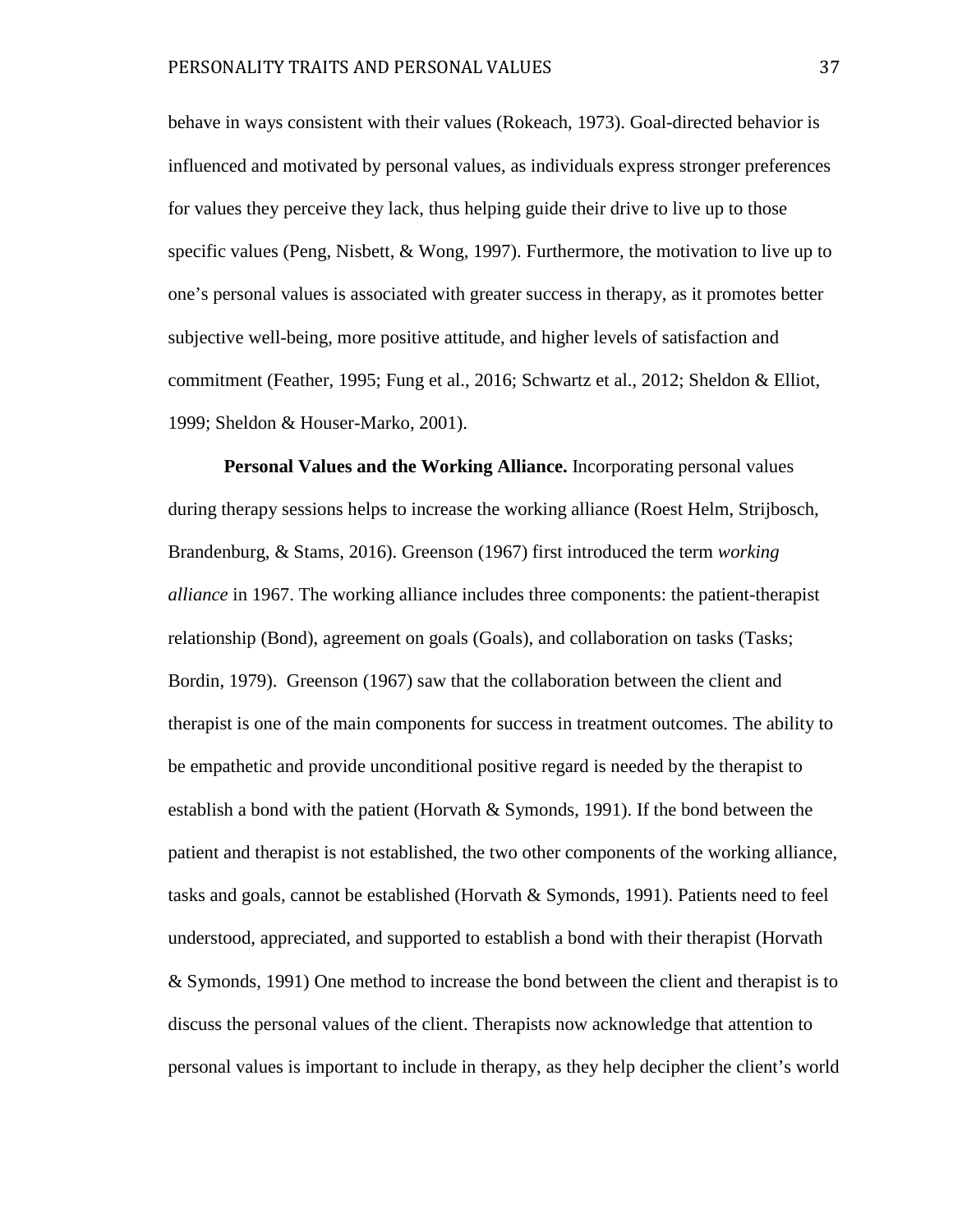views and beliefs and influence goal selection (Fife & Whiting, 2007; Hodge, 2011). Including personal values in therapy will also help assist in treatment planning and selecting the most congruent intervention (Fife & Whiting, 2007; Hodge, 2011). In many cases, personal values were not used in therapy in the past because of their religious and moral undertones, and many therapists did not know how to address them with their clients (Bart, 1998; Hodge, 2011; Richards & Bergin, 1997). Researchers have found that 81% of the general public believes having their values integrated into the therapy process is helpful (Bart, 1998; Hodge, 2011; Richards & Bergin, 1997). All in all, to enhance their understanding of patients and establish the working alliance, therapists need to incorporate personal values in sessions with their patients (Bart, 1998; Hodge, 2011).

**Personal Values and Trust at Inpatient Behavioral Hospitals.** Individuals need to have trust during their stay at inpatient behavioral hospitals to be motivated to participate in the care given to them during their stay (Devos, Spini, & Schwartz, 2002). Trust in inpatient behavioral hospitals refers to the confidence individuals have that the staff is competent, is able to fulfill its obligations, and acts in responsible ways (Devos et al., 2002). Trusting the staff goes beyond positive and negative attitudes patients have toward the staff; it instead refers to the beliefs, values, and expectations patients hold on to (Devos et al., 2002). Devos et al. (2002) measured trust and personal values within an inpatient behavioral hospital through the Value Inventory, a value scale that measures 57 personal values on a 3-point Likert scale. Their study included nine institutions and also a questionnaire requiring participants to state their religious affiliations. Devos et al. (2002) found that certain personal values can help increase or decrease a patient's trust of inpatient behavioral hospitals. Devos et al. (2002) found that patients who value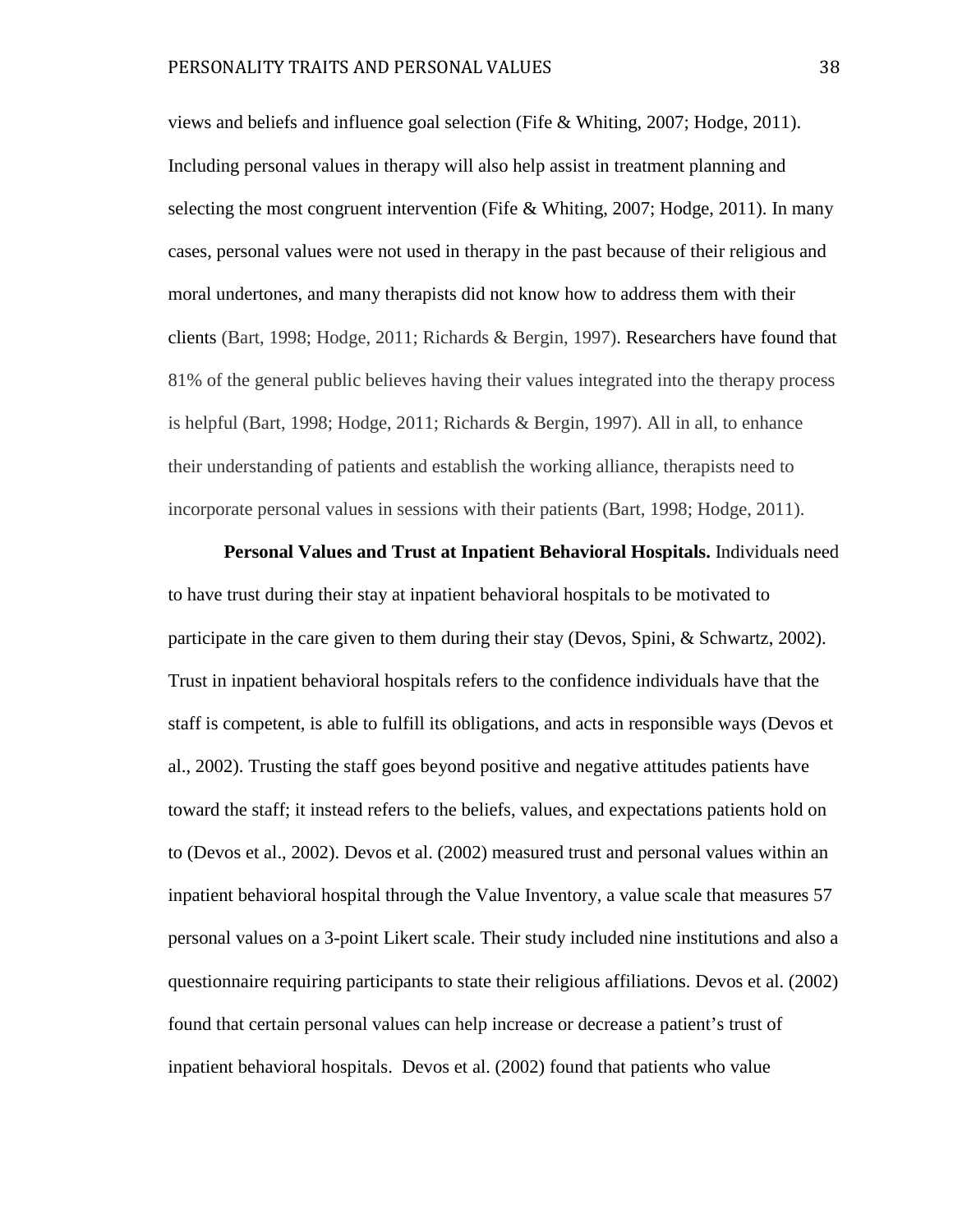conservation, particularly the value of security, are more likely to trust inpatient behavioral hospitals than patients who do not value conservation because inpatient behavioral hospitals provide support. The same research found that patients who value openness to change, particularly the value of freedom, are more skeptical toward inpatient behavioral hospitals because inpatient behavioral hospitals restrict their perceived rights (Devos et al., 2002). Lastly, the same research also found that patients who described themselves as religious and valued religion and spirituality were more trusting toward inpatient behavioral hospitals than individuals who described themselves as less religious or did not value religion or spirituality. Understanding the values that are important to each individual can help determine the behavior of each individual at an inpatient behavioral hospital.

**The Theory of Basic Human Values.** The theory of basic human values, developed by Shalom Schwartz, is the most well-known and used theory explaining personal values (Schwartz et al., 2012). The theory comprises 10 different value types: power, achievement, hedonism, stimulation, self-direction, universalism, benevolence, tradition, conformity, and security (Hanel & Wolfradt, 2016; Schwartz et al., 2012). Individuals who value power desire social status, control over others, and wealth, while individuals who value achievement desire personal success, in regard to being competent, ambitious, capable, and influential (Feather, 1995; Schwartz, 1994). Individuals who value hedonism desire enjoyment in life, while individuals who value stimulation want an exciting life full of risk and change (Feather, 1995; Schwartz, 1994). Additionally, individuals who value self-direction yearn for independence, freedom, creativity, curiosity, and cleanliness (Feather, 1995; Schwartz, 1994).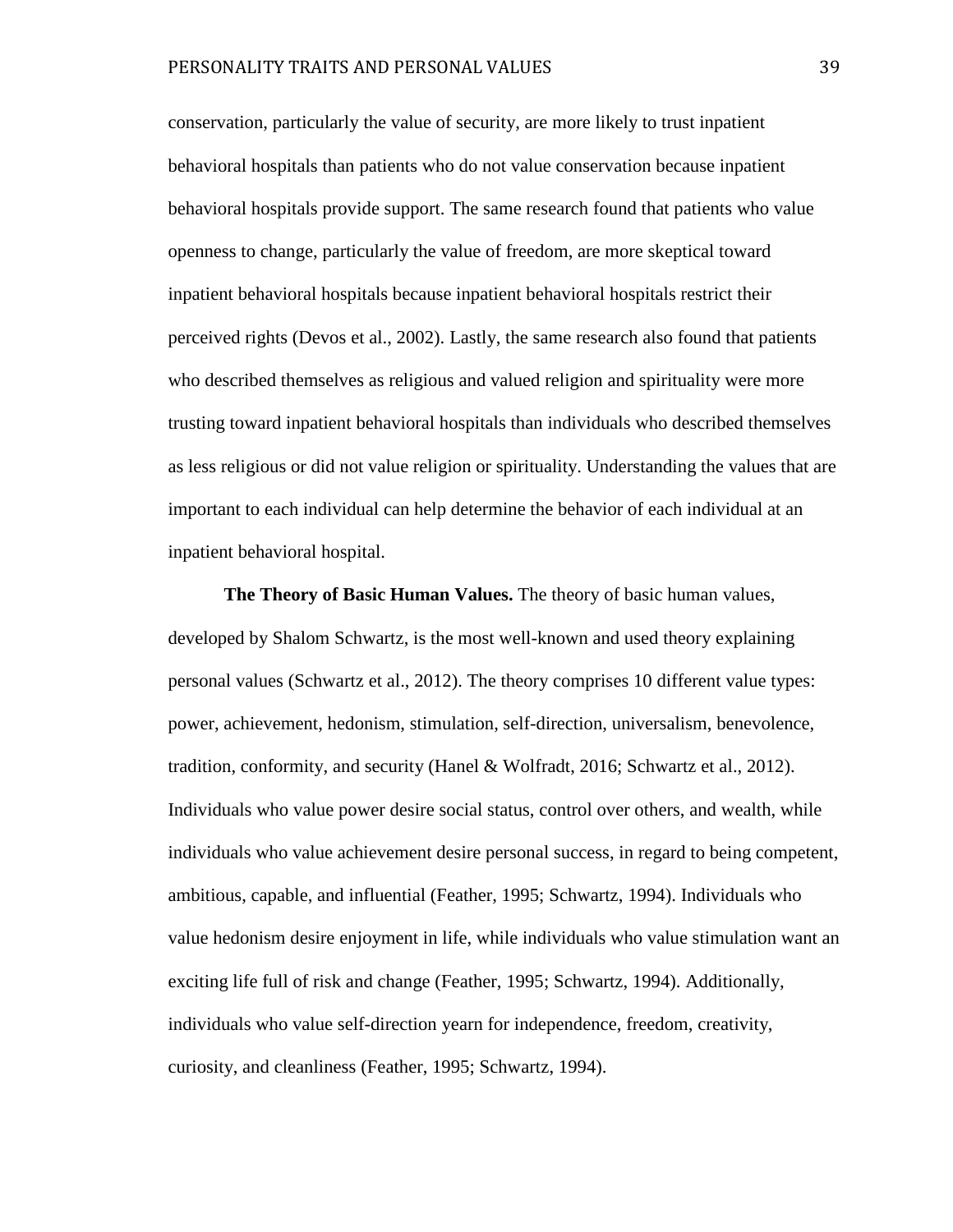Individuals who value universalism want to protect others through social justice and yearn for world peace and for everyone to appreciate, tolerate, and understand others (Feather, 1995; Schwartz et al., 2012). Individuals who value benevolence believe that honesty, loyalty, helpfulness, forgivingness, and responsibility are important, while individuals who value tradition desire to hold onto the customs and ideas from their own cultures and religions (Feather, 1995; Schwartz, 1994). Lastly, individuals who value conformity desire to honor their parents and elders and want to be obedient and polite, while individuals who value security desire lasting relationships with others, safety, national security, and a life of harmony and balance (Feather, 1995; Schwartz, 1994; Schwartz et al., 2012).

**History of the 10 Personal Values.** The 10 value types of the theory of basic human values emerged from analyses of 56 different values empirically found to be universal in 75 countries (Feather, 1995; Paez & De-Juanas, 2015; Schwartz, 2012). Each of the 10 different values is formed as a circumplex model arranged as four higher order value types: openness to change (self-direction, stimulation, and hedonism), conservation (conformity, tradition, and security), self-transcendence (achievement and power), and self-enhancement (universalism and benevolence) (Feather, 1995; Paez & De-Juanas, 2015). The four higher order value types then are separated into bipolar dimensions: openness to change versus conservation and self-transcendence versus self-enhancement (Feather, 1995; Schwartz, 1992). The values on opposite sides of the value circle are not antonyms but opposing motivations, as they lead to opposite behaviors and judgments, while values next to each other lead to similar behaviors and judgments (Bardi et al., 2009). For example, openness to change and conservation are opposite on the circle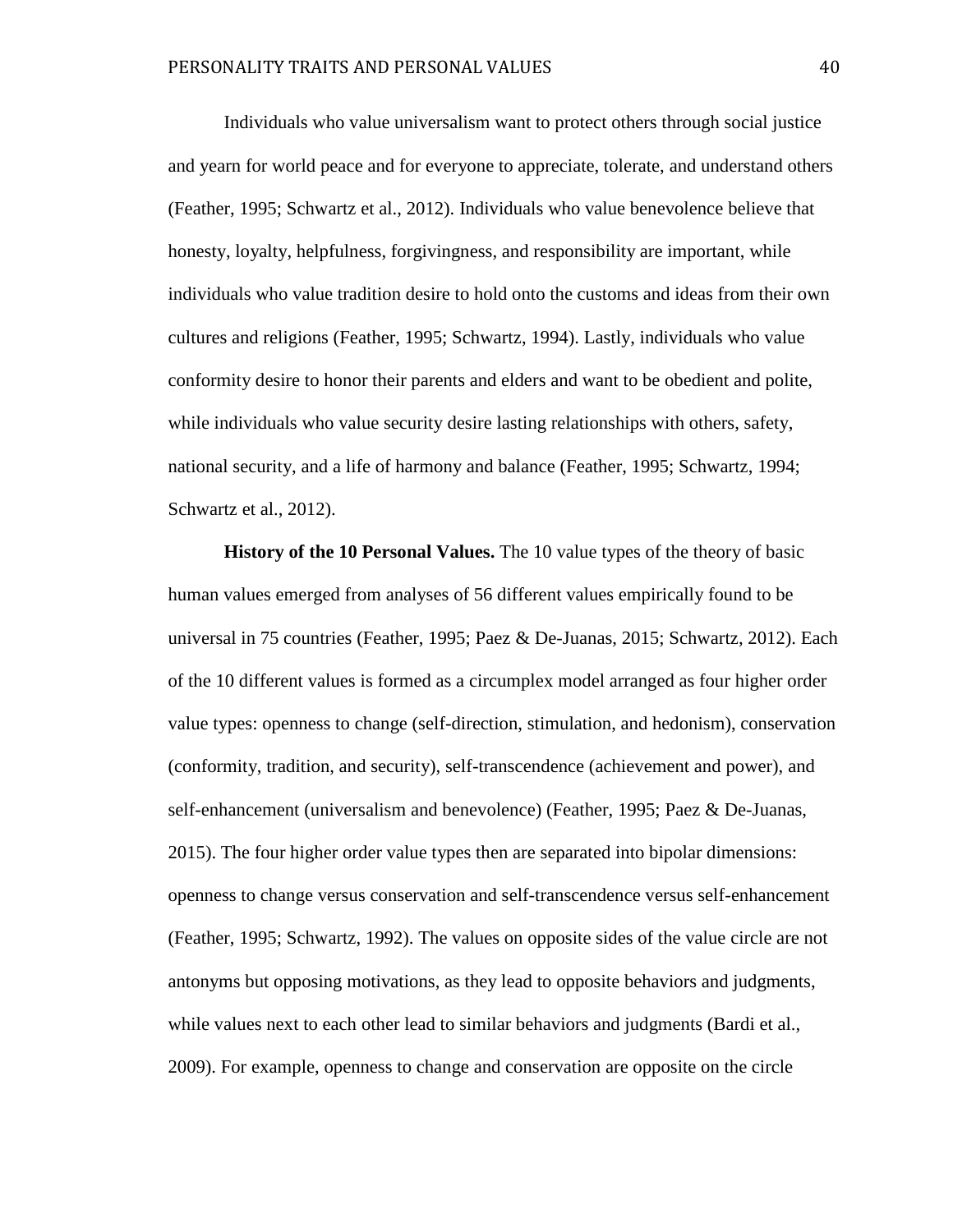because openness to change motivates individuals to embrace independent thought and follow their own interests, while conservation motivates individuals to refrain from independent thought and to follow others (Bardi et al., 2009; Feather, 1995; Paez & De-Juanas, 2015). Self-enhancement and self-transcendence are opposite from each other on the circle because self-enhancement motivates individuals to enhance their personal interests at the expense of others, while self-transcendence motivates individuals to promote the welfare of others (Bardi et al., 2009; Feather, 1995; Paez & De-Juanas, 2015; Schwartz, 1992). Openness to change and self-enhancement are on the same side of the circle because both embrace independence, while conservation and self-transcendence are on the same side of the circle because both embrace the welfare of others (Bardi et al., 2009; Feather, 1995; Paez & De-Juanas, 2015; Schwartz, 1992).

**The Relationship Among Various Personal Values.** Schwartz (1994) found that certain values from the theory of basic human values positively correlate with each other. For example, power and achievement relate to one another because both emphasize social dominance and self-esteem, whereas self-direction and universalism rely on one's judgment and living in existence with others (Schwartz, 1994). Achievement and hedonism both involve a desire for a pleasurable life, whereas hedonism and selfdirection both involve interest in novelty and mastery (Schwartz, 1994). Universalism and benevolence both entail yearning to help others and limiting the need for selfinterests, whereas benevolence and conformity desire close relationships with others (Schwartz, 1994). Conformity and tradition both involve neglecting individual desires for the sake of following socially sanctioned rules, whereas tradition and security involve preserving socially sanctioned rules (Schwartz, 1994). Benevolence and conformity are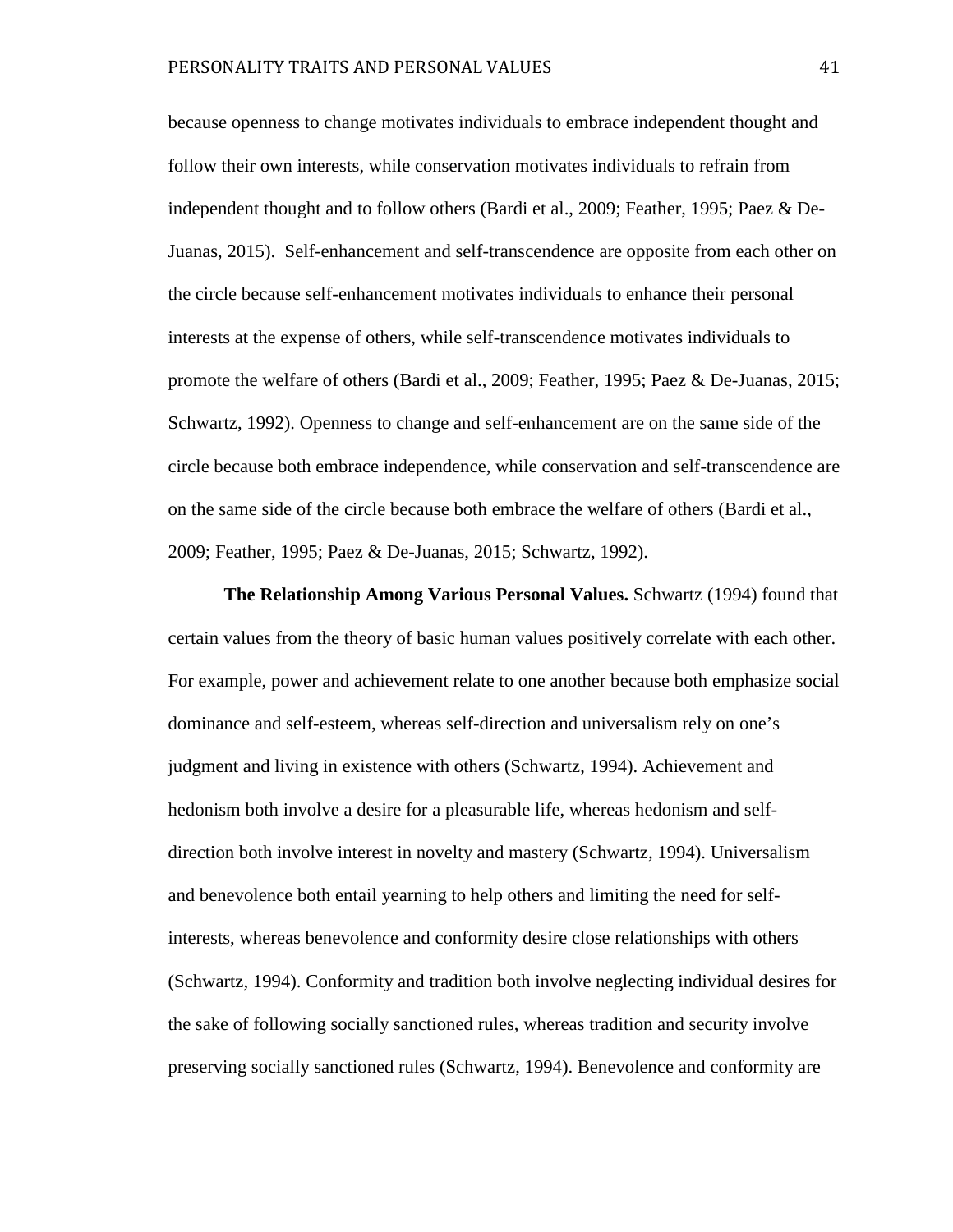compatible because both entail individuals behaving in a way that is acceptable to others around them (Ros, Schwartz, & Surkiss, 1999). Security and power emphasize controlling relationships with others and resources given (Ros et al., 1999). Selfdirection and stimulation are positively correlated as they are both based on motivation for innovation (Parks-Leduc, Feldman, & Mardi, 2014). Lastly, conformity and security emphasize protecting others and world peace, whereas security and power stress controlling relationships and resources to stop the threat of uncertainties (Schwartz, 1994).

Although research has found that certain values from the theory of basic human values negatively correlate with each other, some values conflict with each other (Schwartz, 1994). For instance, achievement conflicts with benevolence because wanting personal success decreases the desire to enhance the welfare of others (Ros et al., 1999). Tradition negatively correlates with stimulation because the desire to follow cultural and religious customs reduces the desire to seek new ideas and customs (Ros et al., 1999). Lastly, self-direction and conformity negatively correlate, as self-direction motivates independence while conformity motivates dependence (Parks-Leduc et al., 2015).

**Gender and Personal Values.** Feather (1984) and Rokeach (1973) originally found that women and men differ on the personal values they find important, attributing the differences to socialization. These results were found because men are generally raised to be career oriented and materialistic and to value money, achievement, and pleasure seeking, whereas women are generally raised to be caregivers, and to value religion, emotional well-being, and peace (Dio, Saragovi, Koestner, & Aube, 1996; Rokeach, 1973). Research using the Rokeach Value Survey (RVS) has found that men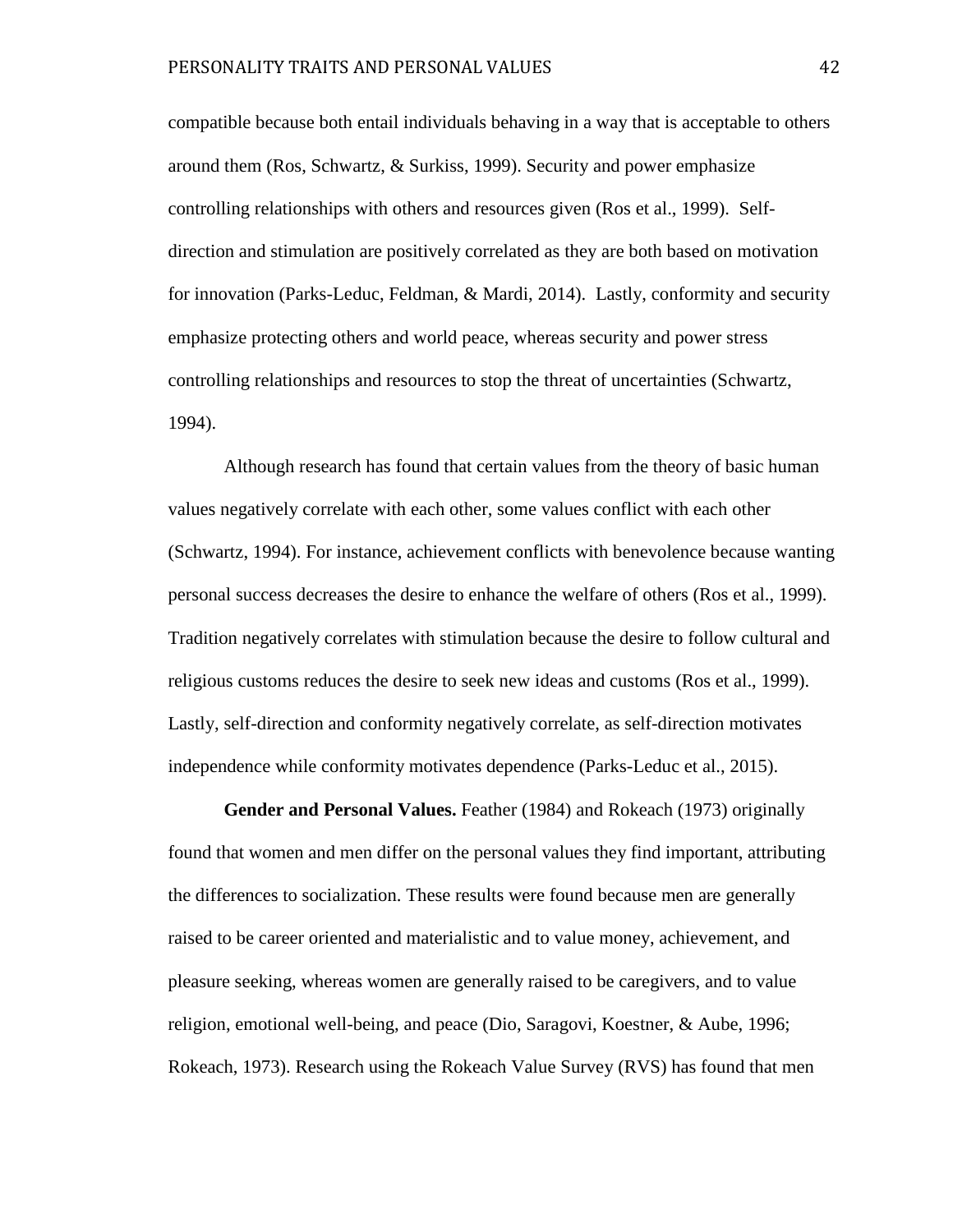assigned freedom, pleasure, an exciting life, social recognition, ambition, independence, capability, imagination, having a comfortable life, a sense of accomplishment, and being logical as most important (Dio et al., 1996; Feather, 1984; Rokeach, 1973). The same studies found that women assigned love, happiness, cleanliness, salvation, wisdom, forgiveness, helpfulness, honesty, inner harmony, world peace, salvation, self-respect, cheerfulness, and being polite as most important (Dio et al., 1996; Feather, 1984; Rokeach, 1973). Men assigned harmony, happiness, forgiveness, and helpfulness as least important, whereas women assigned an exciting life, pleasure, and ambition as least important (Feather, 1984). Additionally, college men placed higher value on a comfortable life, an exciting life, pleasure, and recognition, whereas women college students placed higher value on equality, harmony, peace, and self-respect (Dio et al., 1996). Lastly, an additional study found that women assigned the personal values of family, health, and friends as most important (Neittaanmaki, Gross, Virjo, Hyppola, & Kumpusalo, 1999). These studies have not been replicated, demonstrating the need for additional studies to help support these researchers' findings.

**Stability of Personal Values.** Although past research found that personal values are stable throughout life, evidence shows that the personal values individuals find most important may change depending on age, societal changes, and educational programs (Bardi et al., 2009; Chatard & Selimbegovic, 2007; Feather, 1995). Changes in values also occur as a result of cognitive dissonance, specifically when individuals find inconsistency between their values and their behaviors, leading them to change their personal values to restore consistency (Rokeach, 1968). Furthermore, holding opposite values on the value circle as most important correlates with internal conflict, decreased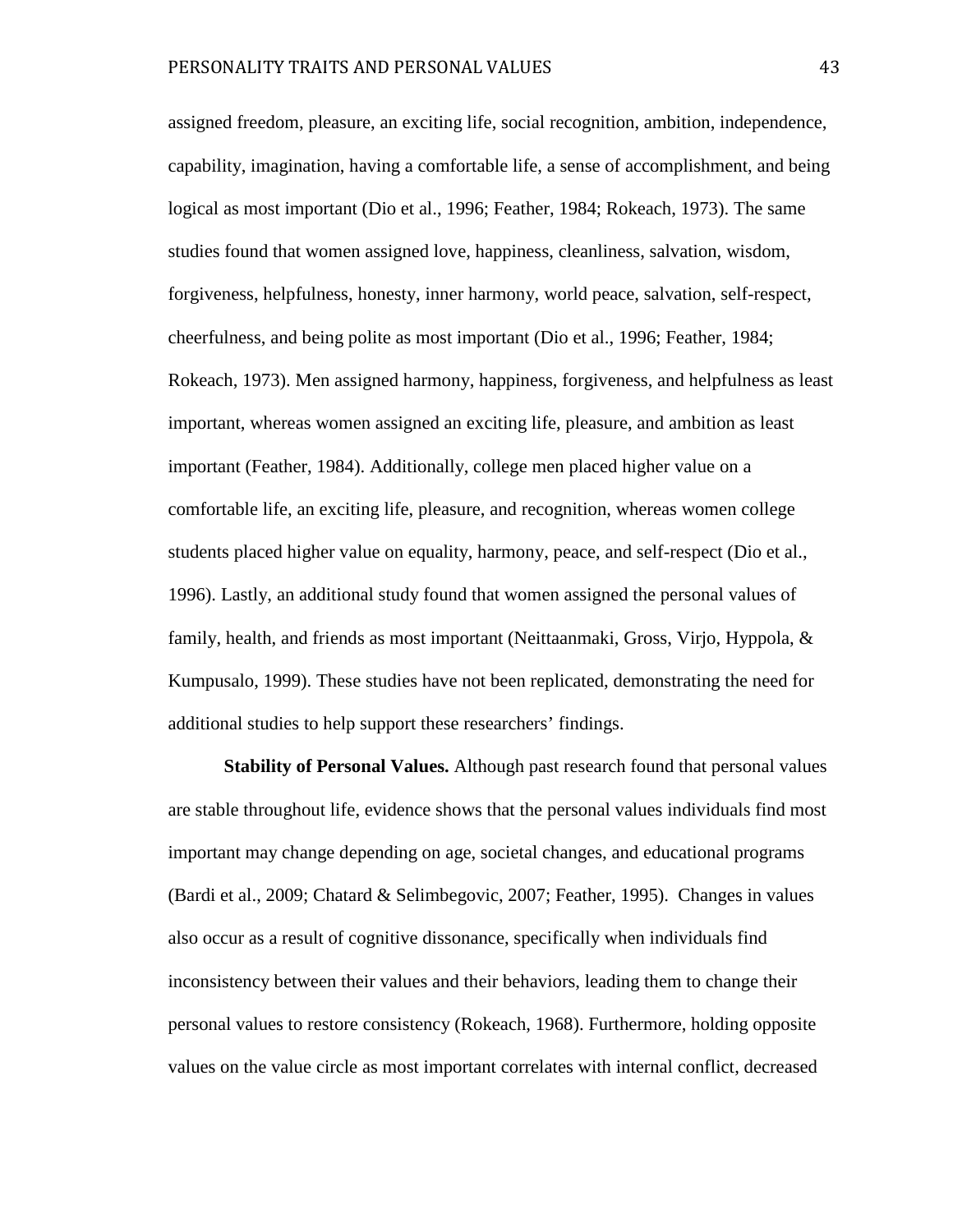well-being, and social problems (Bardi et al., 2009; Schwartz, 1992). Such dissonance between values is hypothesized to lead to change in the values that are most important to an individual (Bardi et al., 2009; Schwartz, 1992). Values also change in response to cultural influences, socialization, development, role requirements, and personal experiences that lead people to adapt to changes (Veccione et al., 2016). A study found that individuals aged 24 years listed different values most important to them, a result of adapting to challenges they faced during this period (Veccione et al., 2016).

**Age and Personal Values.** Regarding age, Bardi et al. (2009) found that personal values change because of physiological changes and adapting to new situations. For example, enjoyment in physical activities may change in older age because the five senses are less sharp, leading older adults to change the activities they value as the result of having difficulty performing certain physical activities. Additionally, valuing achievement may change in older age because those individuals already have their careers established (Bardi et al., 2009). Using the RVS, young adults starting at age 18 years with a mean age of 19 years ranked the values of friendship, happiness, and freedom as most important, while older adults starting at age 48 years with the mean age of 48 years ranked family, security, happiness, and self-respect as most important (Feather, 1984). Young adults ranked social recognition, national security, and salvation as least important, while older adults ranked pleasure, social recognition, and salvation as their least important (Feather, 1994). Additionally, achievement was more important to young adults than older adults because, as one would assume young adults are more focused than older adults on building their careers (Bardi et al., 2009).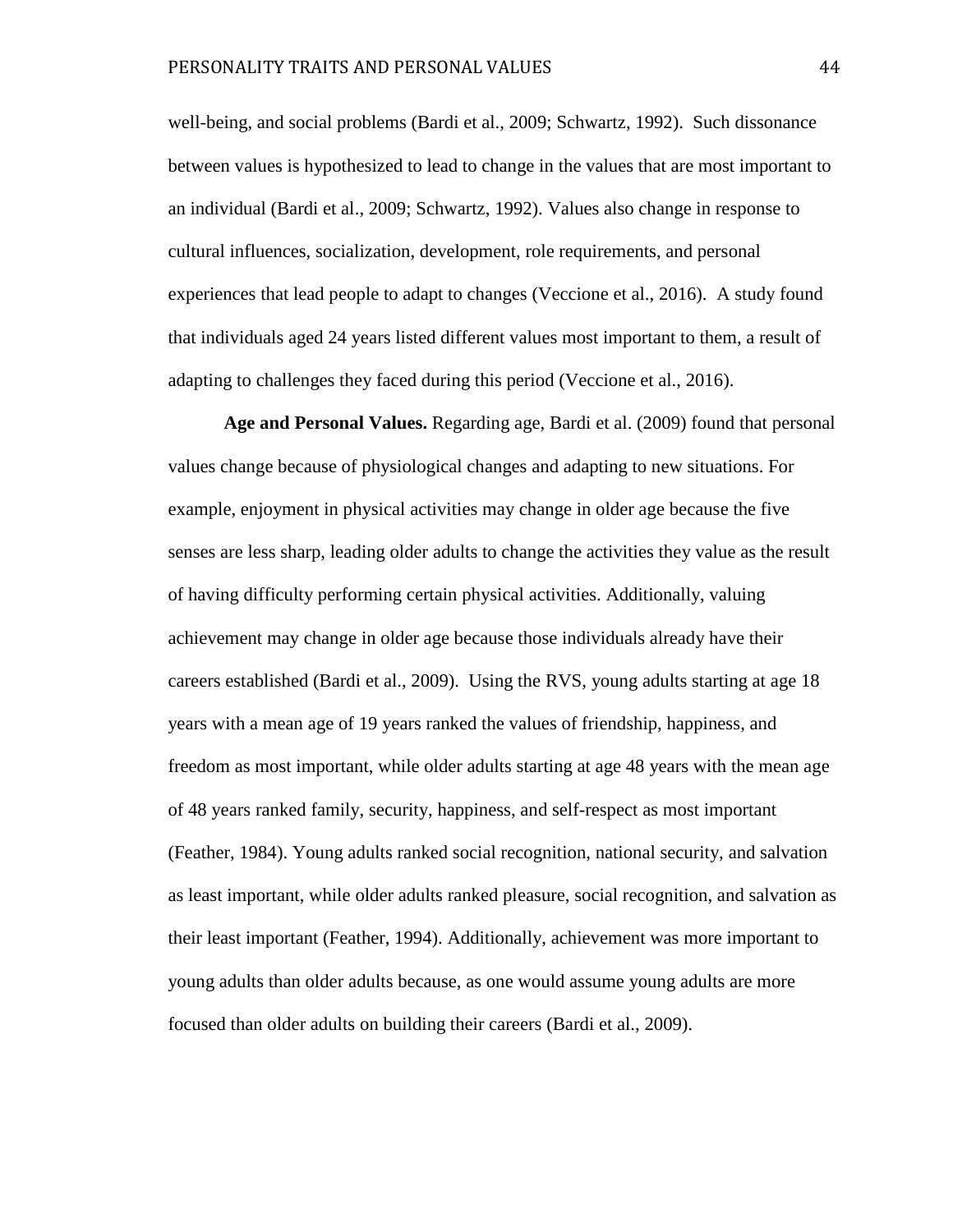**Education and Personal Values.** Rokeach (1973) studied the relationship between education level and personal values using the RVS and found that education level does change the rank order of personal values individuals report as most important to them. For example, individuals who never received a high-school diploma ranked the values of a world at peace, family security, freedom, happiness, and self-respect as their most important terminal values, while they ranked honest, ambitious, responsible, forgiving, and helpful as their most important instrumental values. Terminal values are goals individuals want to achieve during their lifetimes, while instrumental values are the methods individuals use to achieve those terminal values. Individuals whose highest degree was a high-school diploma ranked the values of family security, a world at peace, freedom, happiness, and self-respect as their most important instrumental values, while they ranked honesty, responsibility, ambition, broadmindedness, and forgiveness as their most important terminal values. Individuals who received a college degree ranked the values of family security, a world at peace, freedom, wisdom, and a sense of accomplishment as their most important instrumental values, while they ranked honesty, responsibility, broadmindedness, ambition, and courageousness as their most important terminal values (Rokeach, 1973). Additionally, individuals who received a graduate degree ranked the values of world at peace, wisdom, freedom, a sense of accomplishment, and family security as their most important instrumental values, while they ranked honest, responsible, broadminded, courageous, and ambitious as their most important terminal values. In conclusion, Rokeach (1973) found that individuals at different educational levels differentially endorse various personal values. No new research has been done on the topic of educational level and personal values.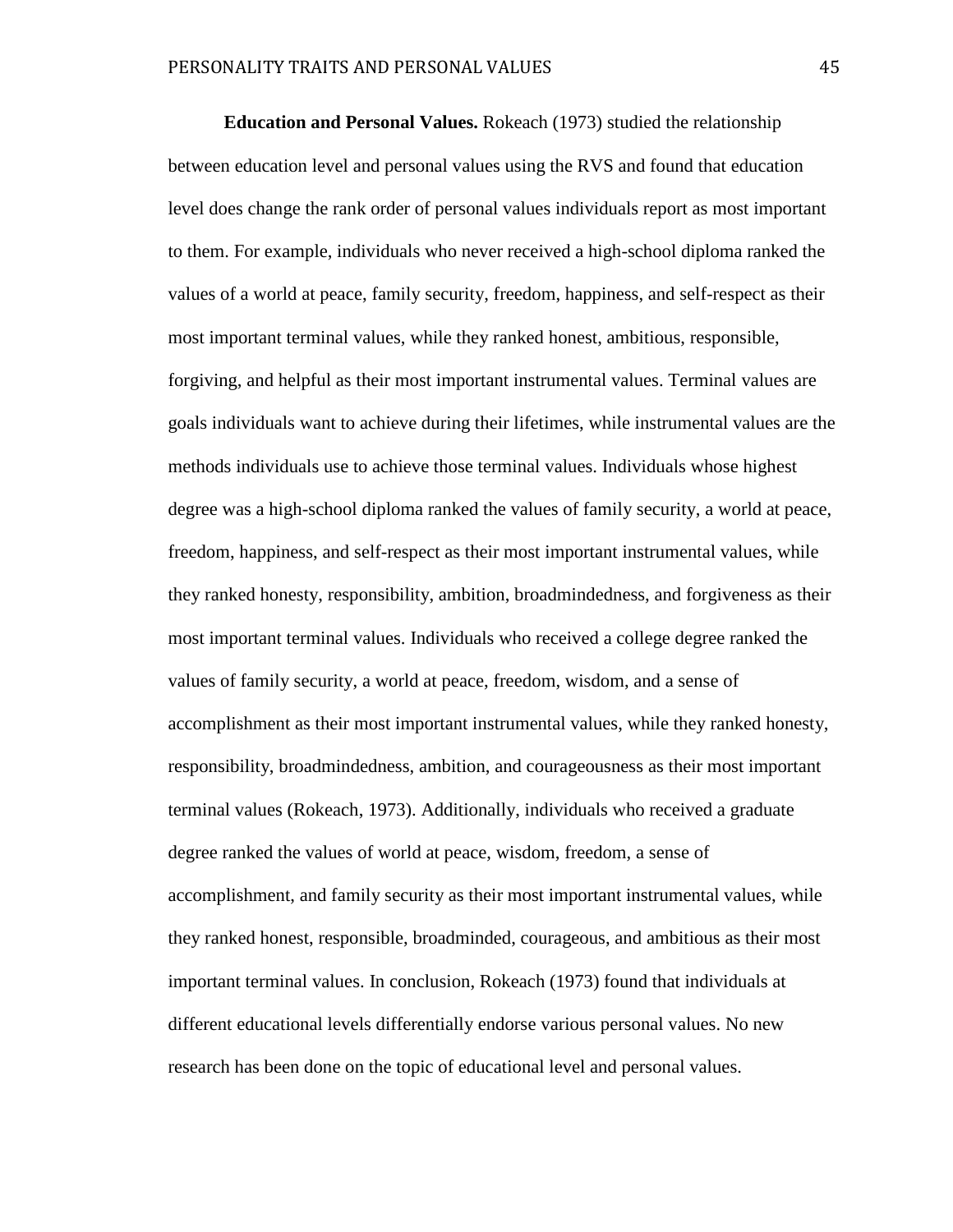**Personal Value of Family.** Bowlby (1951) stated that infants have an innate need to attach to one main attachment figure, and any disruption in attachment can lead to mental-health and behavioral problems later in life. Additionally, disruption of attachment figures during early childhood can lead to difficulties forming healthy relationships to other individuals later in life (Vicedo, 2015).

Bolby, Ainsworth, Boston, and Rosenbluth (1944) found that a significantly high proportion of juveniles arrested for stealing had suffered prolonged separation from their mothers during their first 5 years of life, and many of those juveniles were unable to form any permanent and mutually satisfying relationships with other people. To flourish in life and form healthy relationships, children require nurturing care, which is an environment sensitive to health and nutritional needs, emotional support, love, responsiveness, protection, and opportunities for play and exploration, both at home and in the community (Black et al., 2017).

Maslow (1943) theorized that humans have certain needs, and when certain needs are not satisfied, humans are motivated to fulfill those needs. The theory of human motivation states that humans desire physiological needs (food, water, and shelter), safety (security), belongingness and love (intimate relationships), esteem (prestige and a feeling of accomplishment), and self-actualization (achieving one's full potential; Maslow, 1943). To expand on Maslow's belongingness and love need, the belongingness hypothesis states that humans have a pervasive drive to form and maintain lasting, positive, and significant interpersonal relationships (Baumeister & Leary, 1995). To satisfy this drive, humans need to have frequent pleasant interactions with other people, and these interactions must be stable (Baumeister  $&$  Leary, 1995). Humans' thoughts,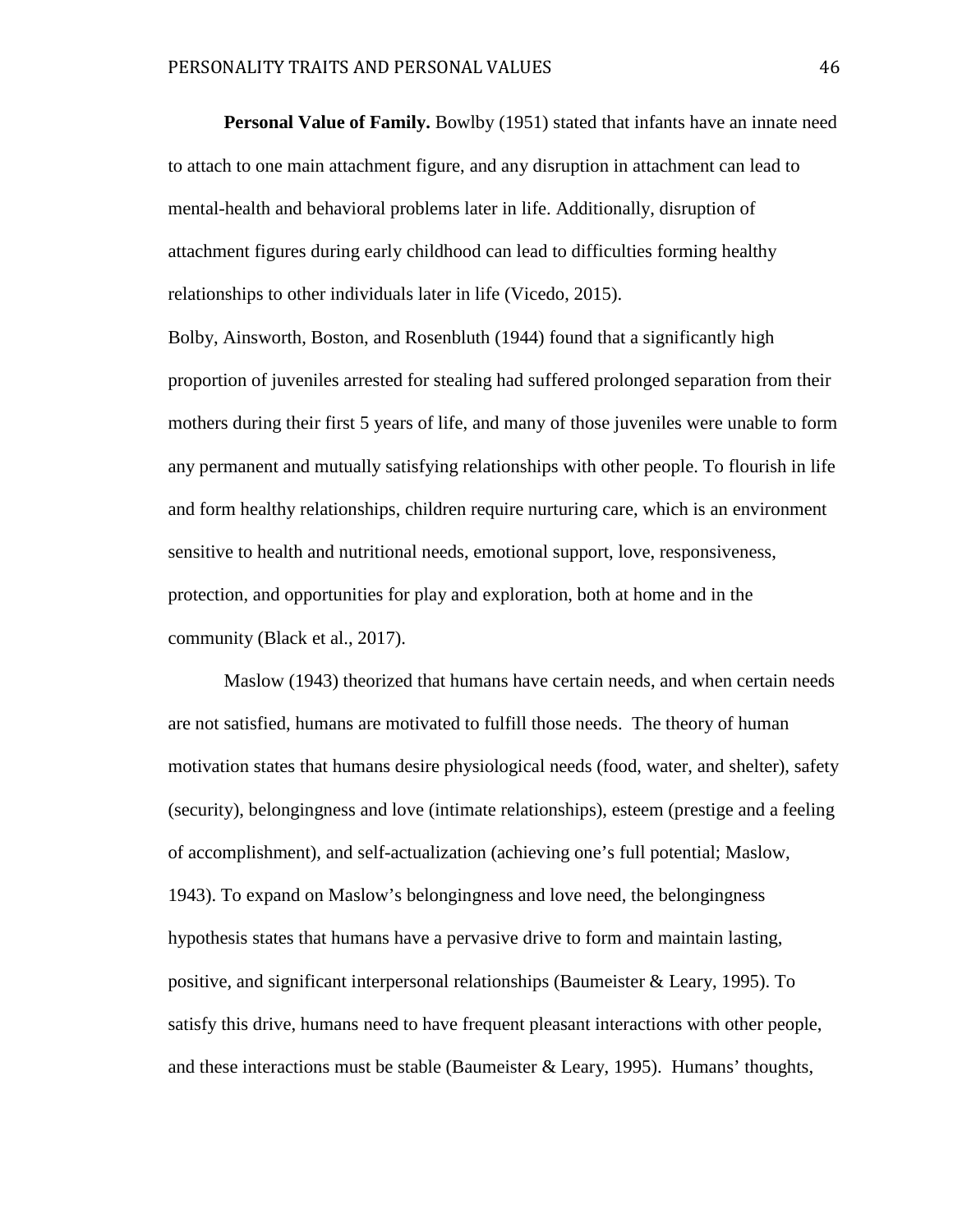emotions, and behaviors regarding themselves and their world are largely dictated by this drive for belongingness and love (Baumeister & Leary, 1995). Humans' physical and psychological well-being increases when positive interpersonal relationships are formed and maintained (Verhagen, Lodder, & Baumeister, 2018). The formulation of healthy relationships is associated with positive emotions, including joy, and the threat of not attaining healthy relationships is associated with negative emotions, including anxiety, depression, low self-esteem, jealousy, and grief (Leary, 1990). Regarding anxiety, research has found that children as young as 1 year old show signs of separation anxiety when separated from their attachment figures, and adults show the same signs when separated from loved ones for an extended period (Leary, 1990). Additionally, memories of past rejections and imagining social rejection increase anxiety and loneliness (Leary, 1990). Loneliness is "an individual's subjective perception of deficiencies in his or her social relationships" (Baumeister & Leary, 1995). To decrease the feeling of loneliness, humans desire to be surrounded by others whom they consider to be family, including anyone with whom they perceive to have a deep loving relationship and who they perceive love them back (Leary, 1990). When humans perceive that they lack social support from family, physical and psychological well-being decreases (Baumeister  $\&$ Leary, 1995).

Social relationships and the presence of social support are necessary to increase resiliency, have a sense of personal control, experience positive emotions, and have improved mental-health outcomes (Munson et al., 2015). Social support consists of verbal and nonverbal information provided to individuals to help increase emotional, physical, and behavioral well-being (Munson, Brown, Spencer, Edguer, & Tracy, 2015).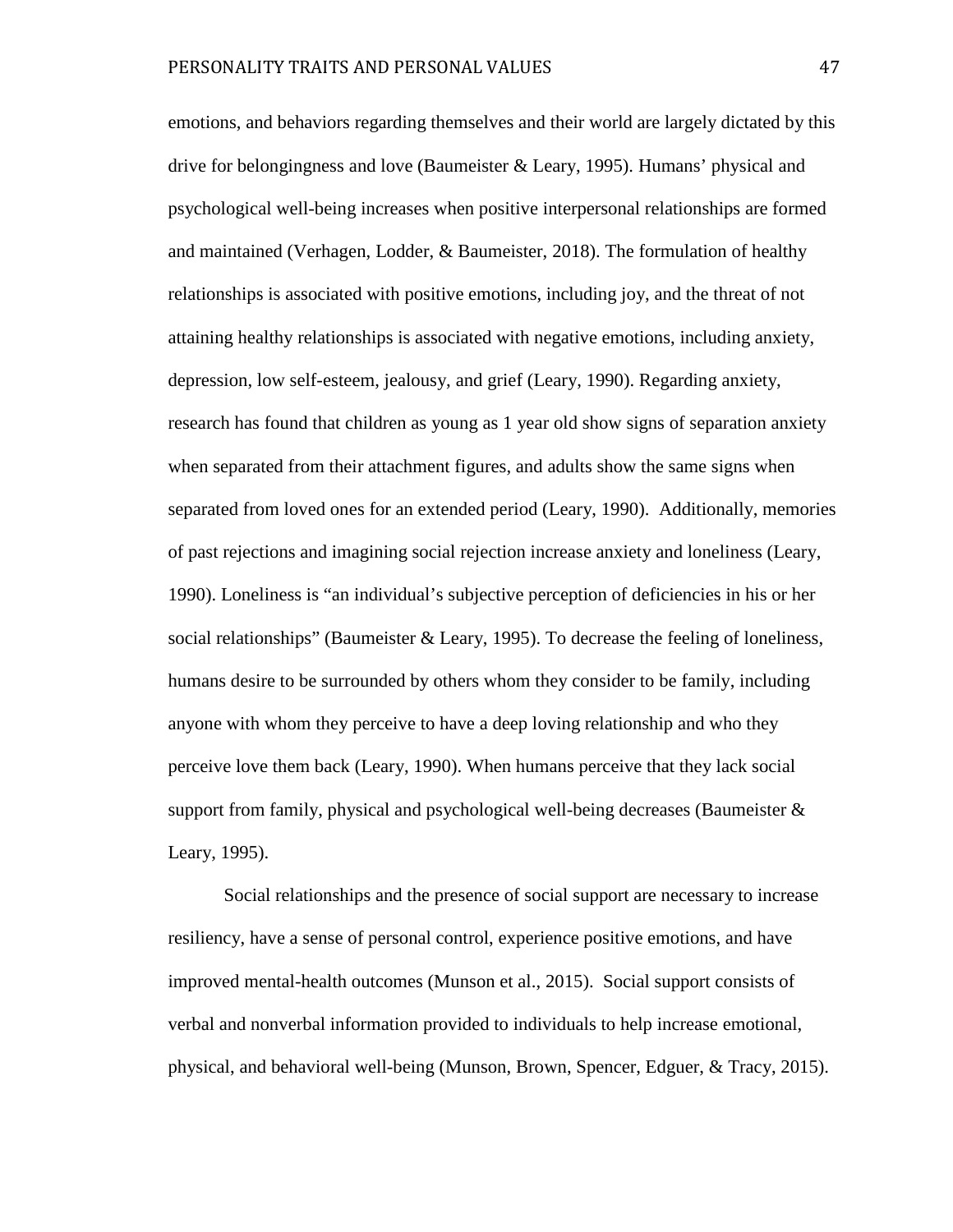Patients at inpatient behavioral hospitals may benefit in treatment when they perceive that they have social support during their stay at the hospital and when they are discharged (Sledge et al., 2011). Risk aversion, in this case the risk of losing access to family, is a common psychological phenomenon that can increase the perceived value of the lost stimulus (Kahneman, 1981). Research has found that patients who receive social support and have a sense of belongingness to others have fewer hospital readmissions (Sledge et al., 2011). Additionally, patients at inpatient behavioral hospitals may benefit when they are able to share stories with other peers who have had similar experiences, including strained relationships with family members and social supports (Munson et al., 2015). Qualitative research found that individuals struggling emotionally stated the importance of discussing how to cope with mental-health challenges and to increase healthy relationships with peers who have shared experiences (Munson et al., 2015). Providing group therapy at inpatient behavioral hospitals that specifically addresses the topic of family and social support may be beneficial to increase overall well-being, and decrease readmission rates of patients (Sledge et al., 2011).

### **The Relationship between Personality Traits and Personal Values**

Personality traits and personal values have been extensively researched separately, but little research has examined their relationship with one another, theoretically or empirically (Oliver & Mooradian, 2003). Past researchers stated that personality traits and personal values are distinct from each other in that traits describe how people think and feel, which results in a certain behavior, whereas values reflect motivation and desires, which may not result in a specific behavior (Parks-Leduc et al., 2014; Roccas et al., 2002). For example, an individual who is high on the personality trait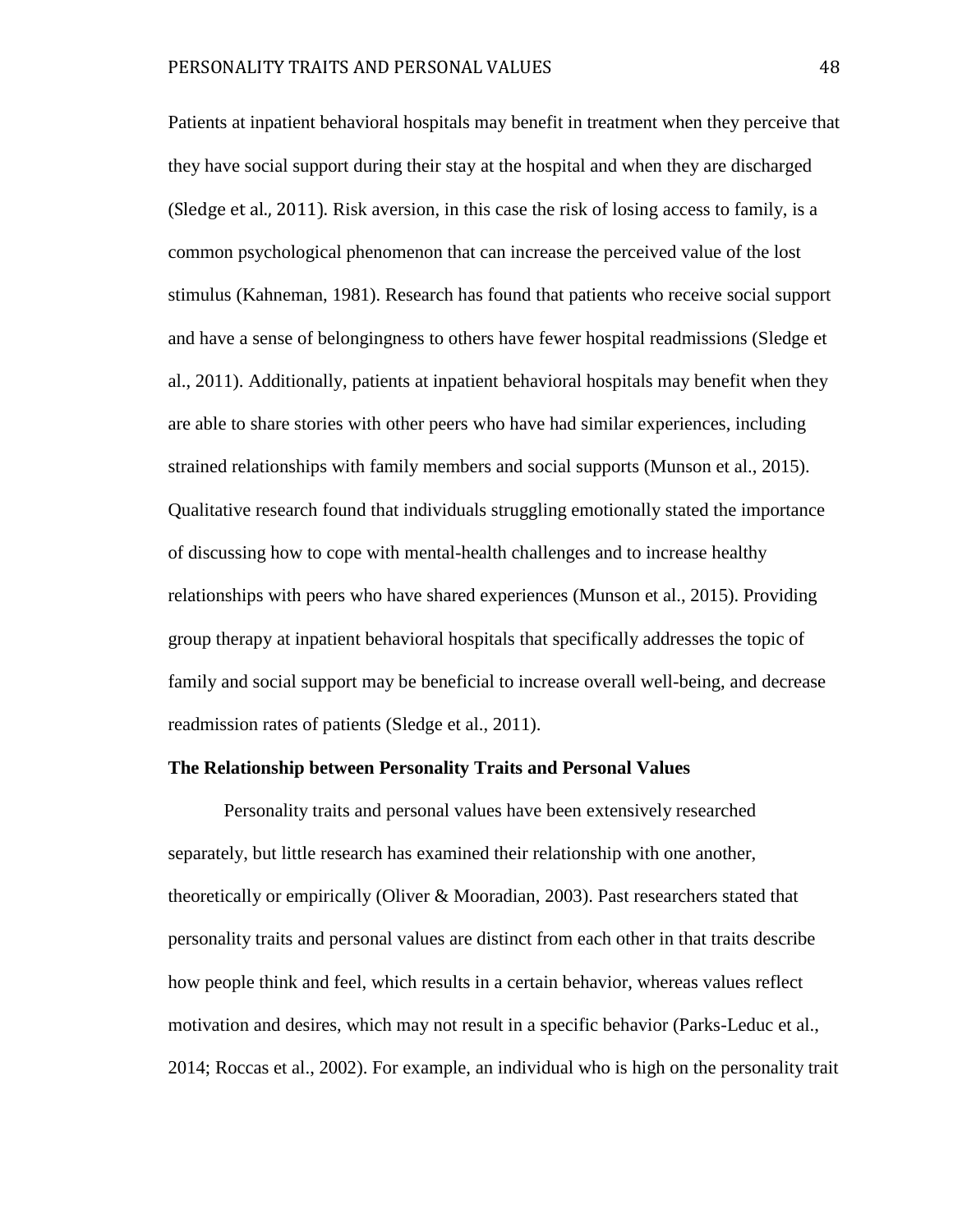of openness to experience is likely to engage in creative thinking and the creative arts, but an individual who values creativity believes creativity is important, but may not actually engage in creative thinking and the creative arts (Parks-Leduc et al., 2014).

Early theorists posited that personality traits are completely distinct from personal values; however, current research has found that personality traits and personal values are distinct but related constructs with regard to environment (Roccas et al., 2002). The development of comprehensive, theory-based models of both personality traits and personal values, such as the FFM and the Schwartz theory of basic human values; the development and validation of measures (e.g., the Ten Item Personality Inventory [TIPI]; Ehrhart et al., 2009); and the Rokeach Value Survey (RVS) developed by Milton Rokeach for individuals aged 11 to 90 years (Braithwaite & Law, 1985) have made the study of the relationship between these two important constructs easier (Ehrhart et al., 2009; Oliver & Mooradian, 2003). The validated measures include the TIPI (Gosling et al., 2003a), the RVS (Braithwaite & Law, 1985), and the Personal Values Card Sort (Miller, Matthews, & Wilbourne, 2001).

One way that personality traits and personal values are similar is that they both are grounded in the lexical hypothesis, which states that all descriptors can be encoded in language, specifically from a dictionary. Both constructs were conceptualized and operationalized in this way (Parks-Leduc et al., 2014). Personality traits and personal values are also based on cognition and emotion, as traits are grounded on thoughts and emotions and values can elicit both positive or negative emotions (Locke, 1997; Schwartz, 1992; Sheldon & Elliott, 1999).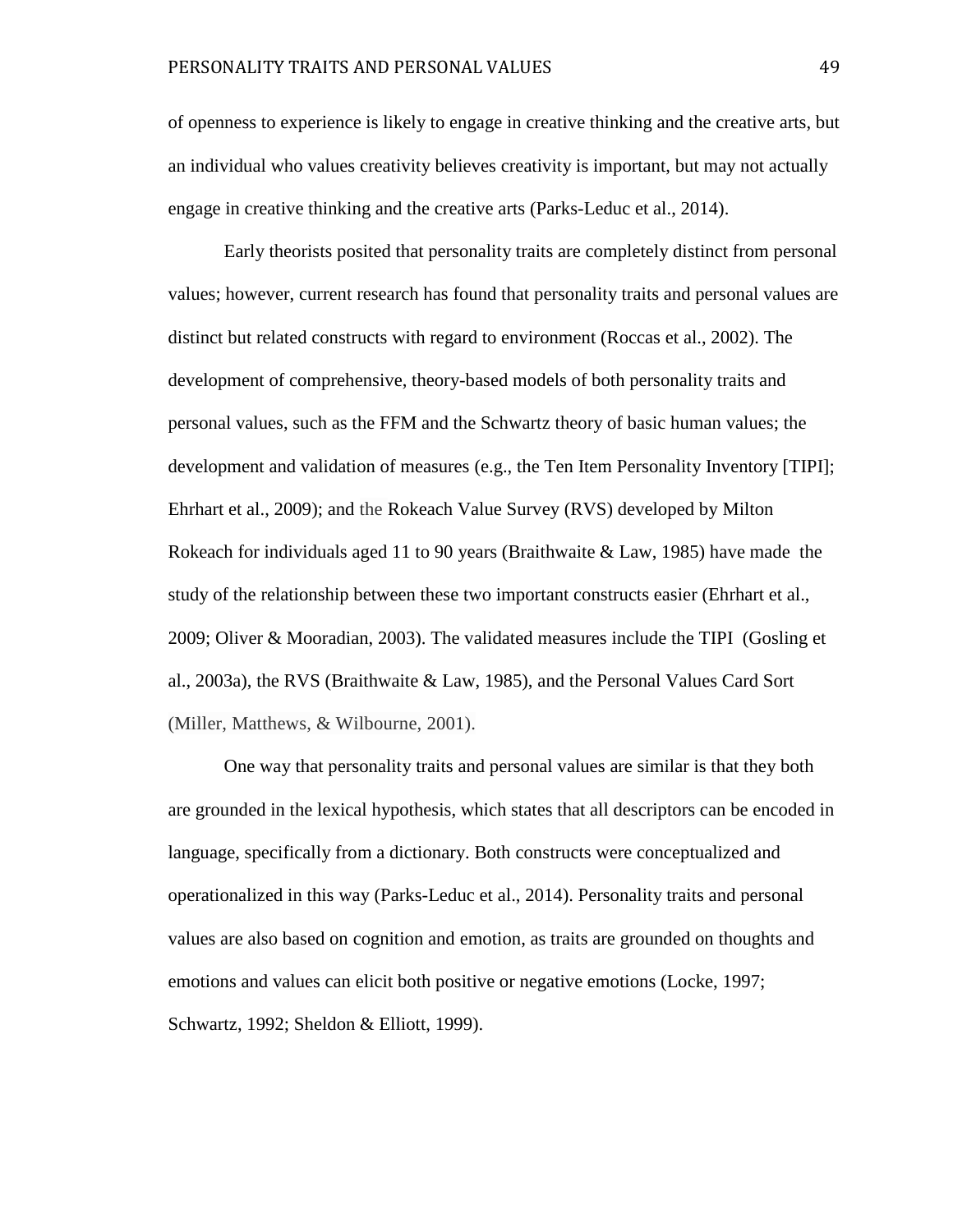McCrae et al. (2000) theorized that personality traits shape personal values in the interaction with the local environment, demonstrating that personality traits are antecedents of personal values. Personality traits are influenced by nature (i.e., genes) while personal values are influenced by nurture (i.e., environment; Schermer, Vernon, Maio, & Jang, 2011). McAdams (1996) formulated a personality system assigning personality traits as Level 1, personal values as Level 2, and self-identity as Level 3. The personality system states that personality traits are biologically inferred, shaping personal values in the environment and consequently shaping self-identity. Additionally, Bem (1972) found that individuals adjust their personal values in order to reduce the discrepancy between their personal values and personality traits. Furthermore, contextual stressors, such as stress, pressure from others, and restrictions given to individuals from social institutions, have been found to influence personal values and personality traits (Van de Vliert, 2013).

A meta-analysis revealed a strong significant and positive correlation between the personal values of self-direction, stimulation, and universalism with the personality trait of openness to experience (Parks-Leduc et al., 2014; Roccas et al., 2002). The reason that a strong correlation exists between the trait of openness to experience and the value of universalism is because both pertain to being open to ideas and behaviors that are different from oneself's (Oliver & Mooradian, 2003; Parks-Leduc et al., 2014; Roccas et al., 2002; Schwartz, 1992). The correlation between the trait of openness to experience and the value of self-direction is strong, as both relate to creativity and curiosity (Parks-Leduc et al., 2014). Additionally, the meta-analysis also revealed a negative correlation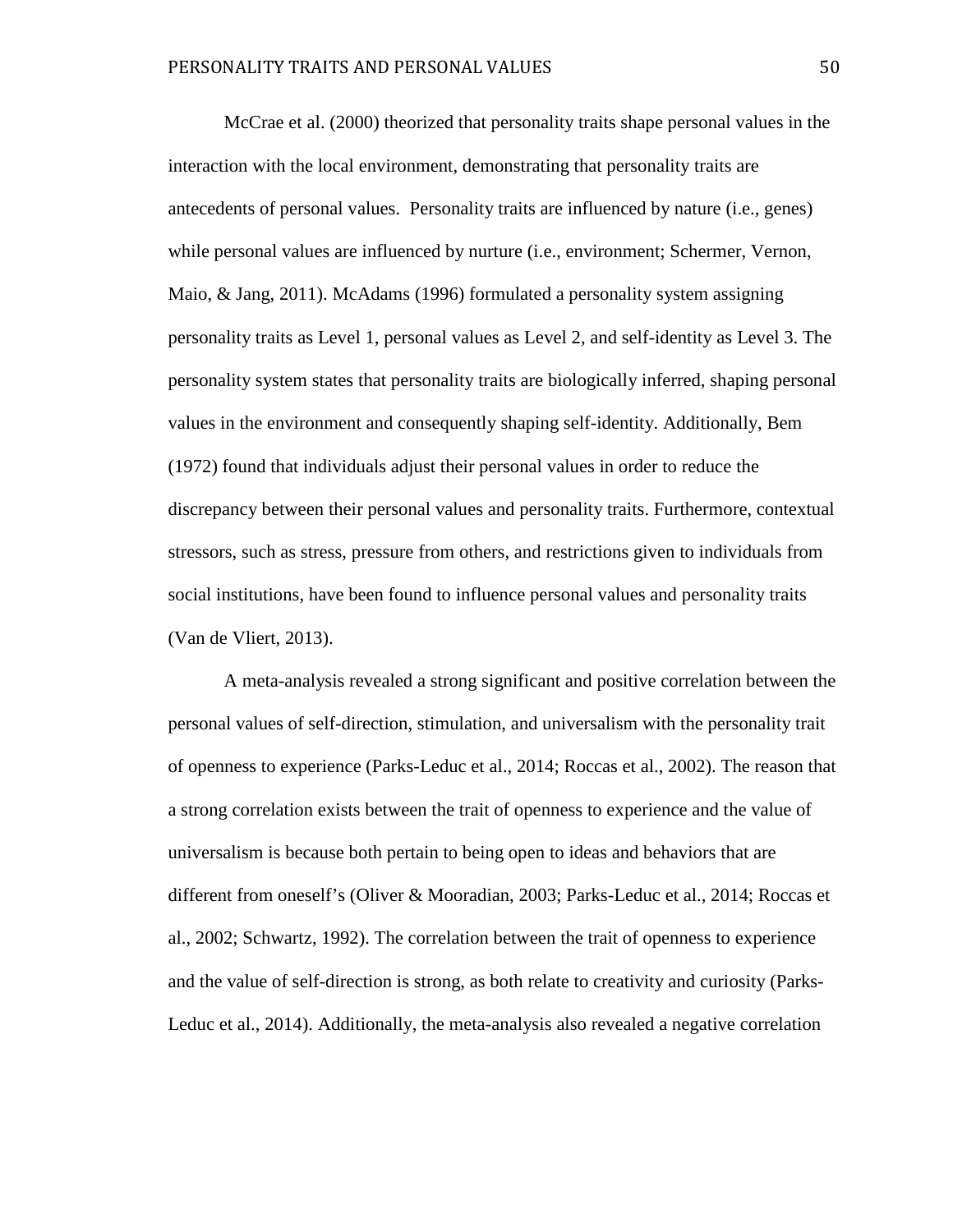between the values of security, conformity, and tradition and the personality trait of openness to experience (Parks-Leduc et al., 2014; Roccas et al., 2002).

The same Parks-Leduc et al. (2014) meta-analysis revealed a strong positive correlation between the personal values of benevolence and transcendence with the personality trait of agreeableness. The meta-analysis also revealed a negative correlation between the personal values of power and achievement with the personality trait of agreeableness (Parks-Leduc et al., 2014). The reason the values of transcendence and benevolence positively correlate with the trait of agreeableness is hypothesized to be their shared emphasis on the need and capability to care and cooperate with others (Oliver  $\&$ Mooradian, 2003; Parks-Leduc et al., 2014; Roccas et al., 2002). Lastly, power and achievement negatively correlate to agreeableness because agreeableness emphasizes the capability and need to help others, while the values of power and achievement emphasize the desire for independence and control of others (Oliver & Mooradian, 2003; Parks-Leduc et al., 2014; Roccas et al., 2002).

Roccas et al. (2002) conducted a study of 246 Israeli students and found a positive correlation between the personal value of conservation and the personality trait of conscientiousness. They also found a negative correlation between the personal value of transcendence and the personality trait of conscientiousness. These results were found because both conservation and conscientiousness increase an individual's desire to help keep the world safe (Roccas et al., 2002). Parks-Leduc et al. (2014) found a positive correlation between the personal values of achievement and stimulation with the personality trait of extroversion. Furthermore, individuals who have the personality trait of extroversion and who value stimulation experience an increased need to be energetic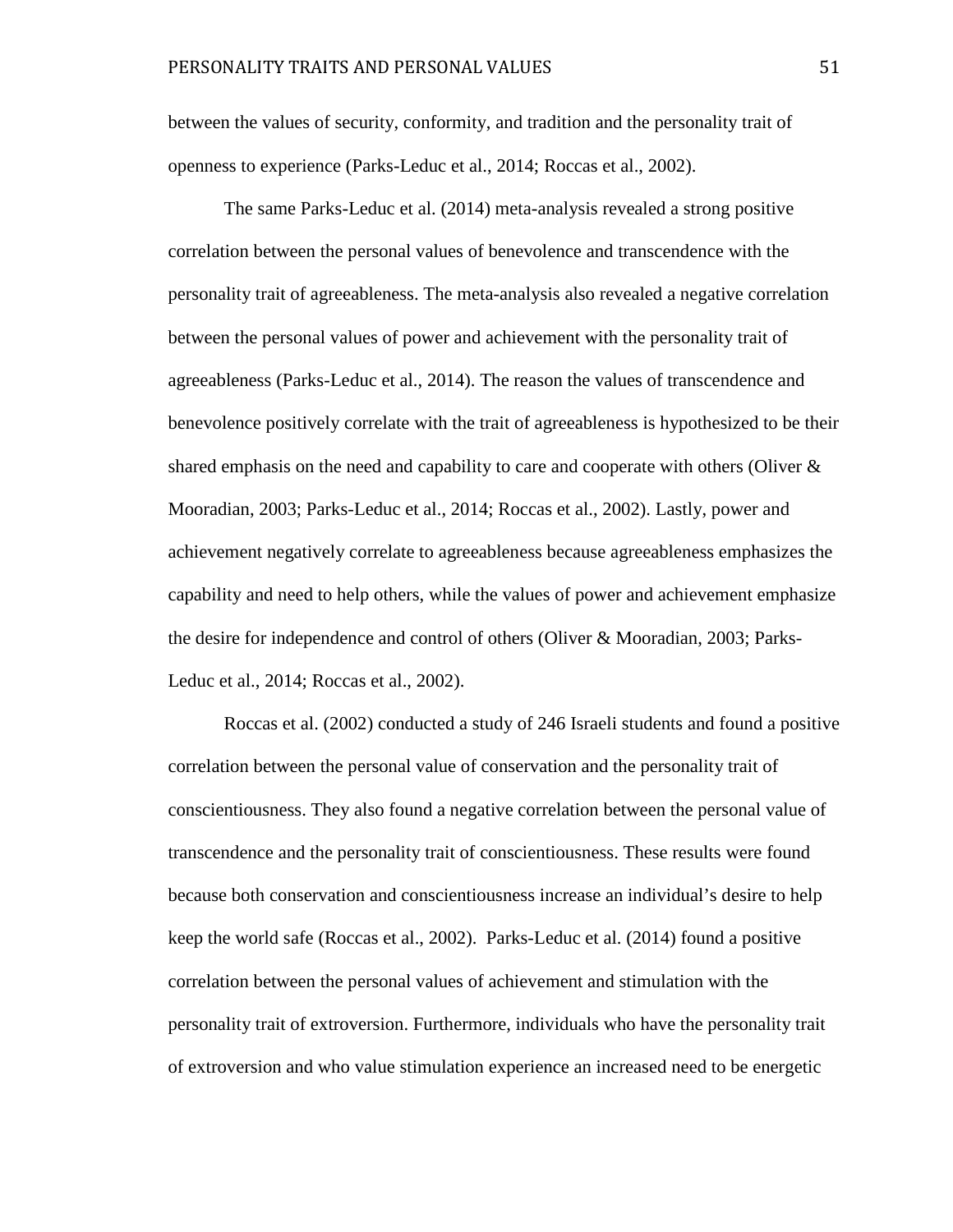and assertive, whereas individuals who have the personality trait of extroversion and who value achievement have an increased desire to be ambitious (Luk & Bond, 1993; Parks-Leduc et al., 2014; Roccas et al., 2002).

Although significant and positive relationships have been found between personality traits and personal values, an exception is neuroticism, which does not correlate with any certain personal values (Sagiv, Roccas, & Hazan, 2004). Neuroticism not correlating to any personal value is likely related to the supposition that neuroticism is primarily an affective trait, as individuals high on this trait are easily distressed and have difficulty using healthy coping strategies, whereas personal values are based on positive principles and well-being (Sagiv et al., 2004). Since personal values are not directly related to well-being or distress, finding a relationship in the literature between neuroticism and certain personal values would be unlikely (Sagiv et al., 2004). When researching the comparison, Parks-Leduc et al. (2014) found that neuroticism did not correlate with any values. Neuroticism might correlate with cognitions other than personal values, such as cognitive distortions. Cognitive distortions are dysfunctional thoughts and schemas that predispose individuals to experience negative emotional states and maladaptive behavior (Beck, Rush, Shaw, & Emery, 1979). Schemas guide how individuals perceive themselves, others, and the world around them (Beck et al., 1979). Using the Cognitive Distortions Questionnaire (CD-Quest; Kaplan et al., 2017), a questionnaire that assesses cognitive distortions, Kaplan et al. found that the CD-Quest significantly positively correlated with neuroticism. The positive correlation found between the CD-Quest and neuroticism makes sense because neuroticism represents the tendency for individuals to respond with negative emotions, including worry, anxiety,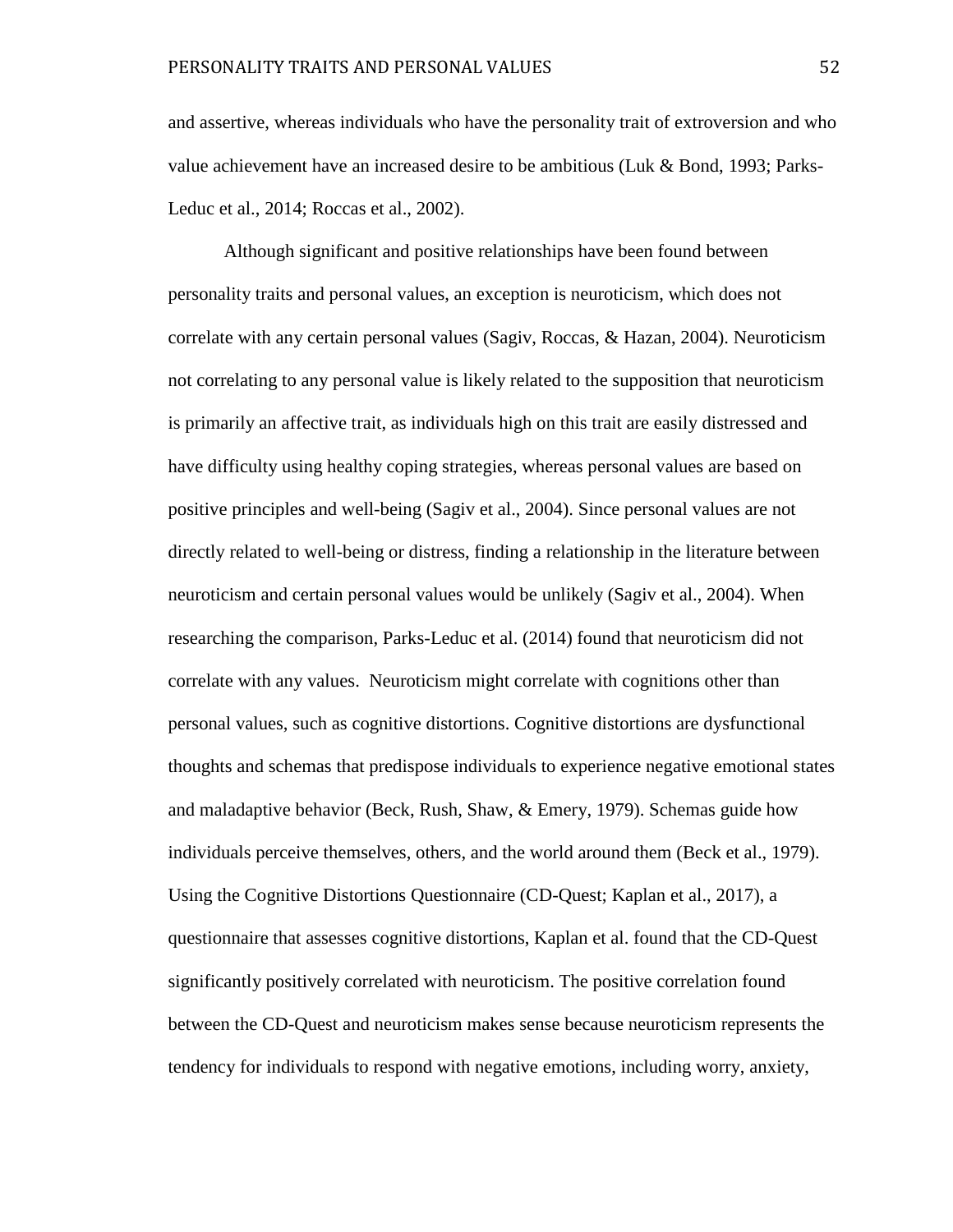insecurity, shame, embarrassment, anger, and self-consciousness, that lead these individuals to dwell on self-perceived personal inadequacies (Harkness & Lilienfeld, 1997).

# **Measures of Personality**

Gosling et al. (2003a) developed the TIPI, a self-report inventory. The TIPI is a brief measure that contains 10 items for each of the five traits of the FFM (Ehrhart et al., 2009; Renau et al., 2013). Traits measured by the TIPI include emotional stability, conscientiousness, openness to experience, extraversion, and agreeableness. Each of the 10 items includes two descriptors separated by a comma, using the common stem, "I see myself as." Each of the items is rated on a 7-point scale ranging from 1 (*disagree strongly*) to 7 (*agree strongly*). The 10 items are (a) Extraverted, enthusiastic, (b) Critical, quarrelsome, (c) Dependable, self-disciplined, (d) Anxious, easily upset, (e) Open to new experiences, complex, (f) Reserved, quiet, (g) Sympathetic, warm, (h) Disorganized, careless, (i) Calm, emotionally stable, and (j) Conventional, unreactive.

The TIPI uses emotional stability instead of neuroticism (Ehrhart et al., 2009). Emotional stability is the opposite dimension of neuroticism. An individual with emotional stability is self-confident, resilient, and well adjusted (Parks & Guay, 2009). Individuals who score low on emotional stability are regarded as high on neuroticism (Renau et al., 2013). The items use a 7-point Likert scale ranging from 1 (*disagree strongly*) to 7 (*agree strongly*) that takes 1 minute to complete (Gosling et al., 2003a). The use of this brief personality trait assessment is best when brevity takes priority, including in inpatient behavioral hospitals (Saucier, 1994).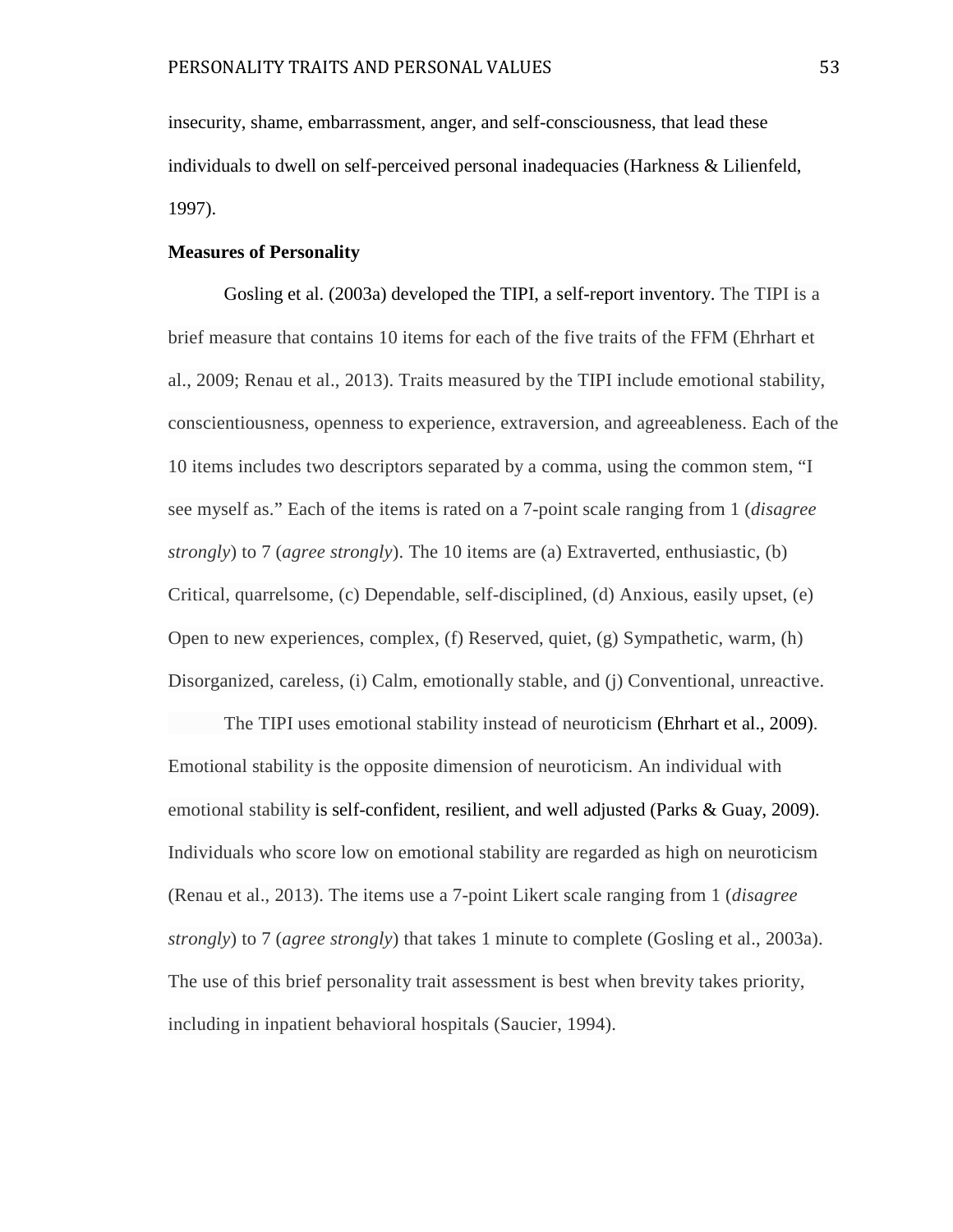The recent demand for personality measures that are both time and cost efficient led to the development of the TIPI (Ehrhart et al., 2009; Gosling et al., 2003a; Hofmans, Kuppens, & Allik, 2008). Although single-item scales are usually psychometrically inferior to multiple-item scales, single-item measures do have advantages (Ehrhart et al., 2009; Gosling et al., 2003a; Hofmans et al., 2008). These advantages include giving the option of a brief assessment in situations when efficiency is needed and helping to reduce fatigue, frustration, boredom, and feelings of burden among both staff and patients (Ehrhart et al., 2009; Gosling et al., 2003a; Hofmans et al., 2008). The TIPI is a shortened version of the 44-item Big-Five Inventory (BFI; Ehrhart et al., 2009), whereas the BFI is a shortened version of the NEO-PI-R; Costa & McCrae, 1992), a 240-item self-report inventory that measures all five personality factors and their corresponding facets. Both the BFI and the NEO-PI-R have been found to be reliable and valid (Butrus & Witenberg, 2015; Ehrhart et al., 2009). The TIPI can be completed in as little as 1 minute, whereas the NEO-PI-R takes 45 minutes to complete and the BFI takes 15 minutes (Gosling et al., 2003a).

### **Measures of Personal Values**

Milton Rokeach (1968) developed the RVS to assess the personal values of individuals. The RVS is a simple and efficient way to discover the importance of specific values to individuals and is the most widely known and applied measurement of personal values (Gibbins & Walker, 2001; Homer & Kahle, 1988). The RVS uses 18 terminal and 18 instrumental personal values (Rokeach, 1968). Terminal values are goals individuals want to achieve during their lifetimes, while instrumental values are the methods the individuals use to achieve those terminal values (Rokeach, 1973). The personal values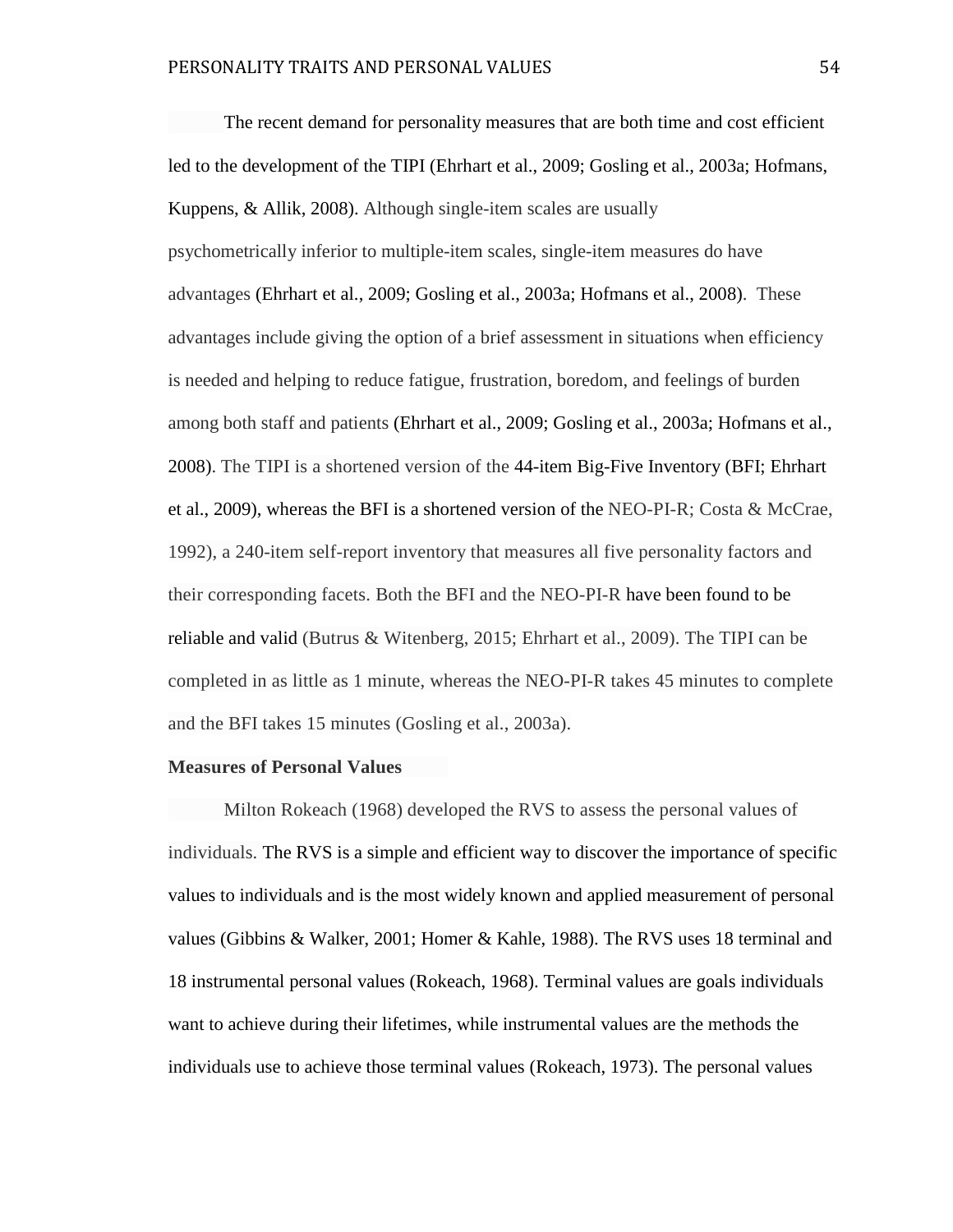from the RVS share most of the values from the theory of basic human values developed by Shalom Schwartz and are also comprised from a list of personality traits developed by Allport and Odbert in 1936, which helped form the FFM (Braithwaite & Law, 1985; Vauclair, Hanke, Fischer, & Fontaine, 2011). Rokeach proposed that terminal values number more than 18, but he was able to reduce the number by removing values that were highly correlated with each other and those that were too specific using factor analysis (Gibbins & Walker, 2001). Respondents of the RVS rank the 18 terminal values in order of importance to them, and then they rank the 18 instrumental values in order of importance to them (Rokeach, 1968). The two sets of hierarchies represent the value system of each respondent, demonstrating the values that are most important to them and the values that are least important (Rokeach, 1968).

Rokeach's terminal values include true friendship, mature love, self-respect, happiness, inner harmony, equality, freedom, pleasure, social recognition, wisdom, salvation, family security, national security, a sense of accomplishment, a world of beauty, a world of peace, a confortable life, and an exciting life, and after the initial 18, health was added to the list (Gibbins & Walker, 2001). The instrumental values include cheerfulness, ambition, love, cleanliness, self-control, capability, courage, politeness, honesty, imagination, independence, intellect, broad-mindedness, logic, obedience, helpfulness, responsibility, and forgiveness (Rokeach, 1968).After positing the initial 18 terminal values, Rokeach added loyalty to the list (Gibbins & Walker, 2001).

Braithwaite and Law (1985) found that while interviewing participants to find out the values that are most important to them, they brought up more values that were not included in the RVS, thus initiating the development of newer value surveys to extend the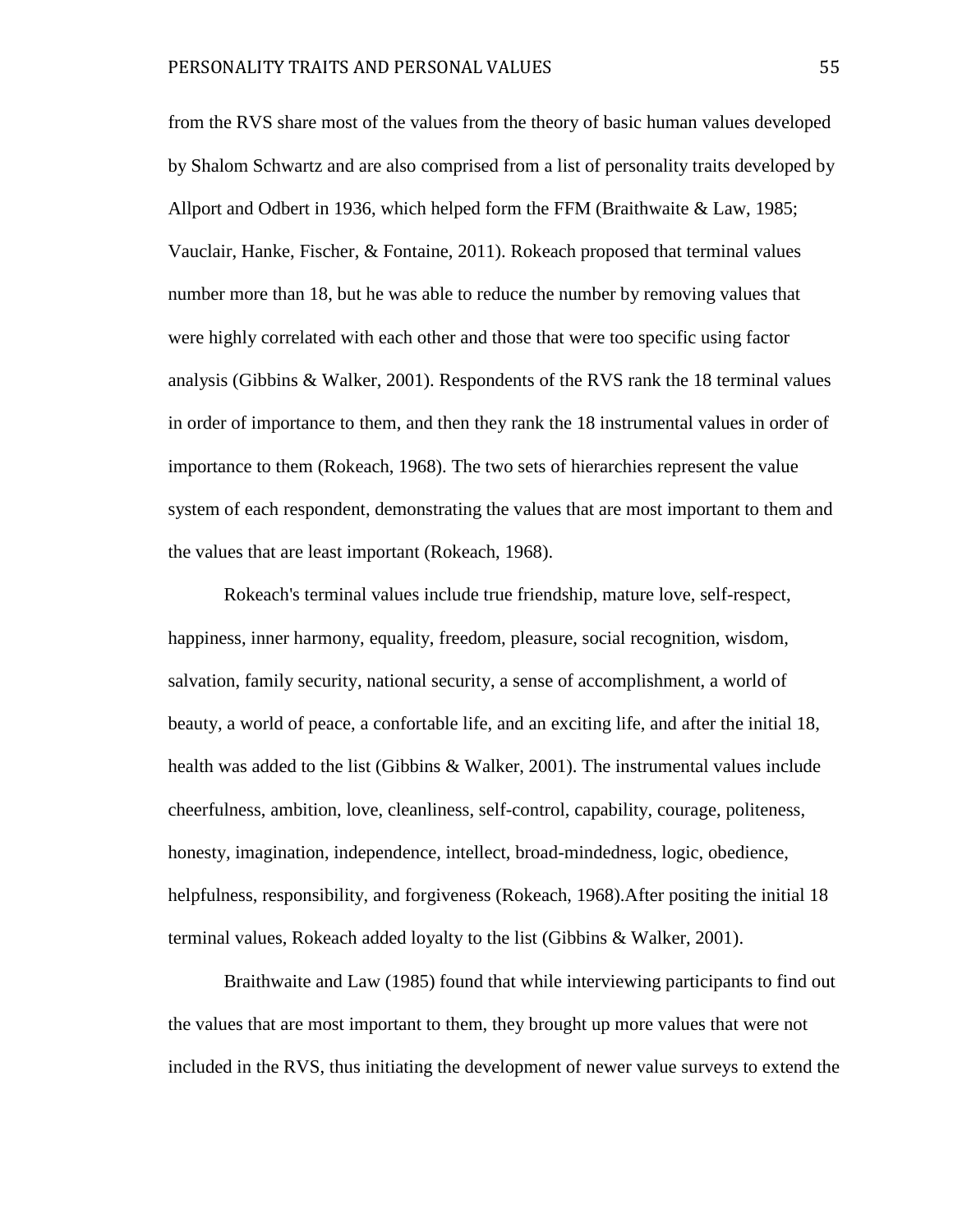number of values listed. William Miller took the initiative and developed the Personal Values Card Sort to include additional personal values to be used predominantly as a clinical tool. The Personal Values Card Sort extends the RVS. The Personal Values Card Sort is a self-report inventory created by Miller, C'de Baca, Matthews, and Willbourne at the University of New Mexico in 2001. Participants sort out 83 value cards in terms of each card's relative importance to the participants. The value cards are placed into three columns consisting of "Very Important to Me," "Important to Me," and "Not Important to Me." Forming personal-value hierarchies allows the formation of numerous permutations and combinations, helping to explain the reasons for variations in attitudes and behaviors seen in all individuals (Rokeach, 1979). Ranking personal values in hierarchies also allows individuals to assess their own values according to their own beliefs, thereby helping to show their independent judgments (Peng et al., 1997). Ranking personal values in a hierarchy is superior to rating each one, as ranking gives better predictive validity and reduces the likelihood of the social-desirability effect (Rokeach, 1973; Rokeach & Ball-Rokeach, 1989).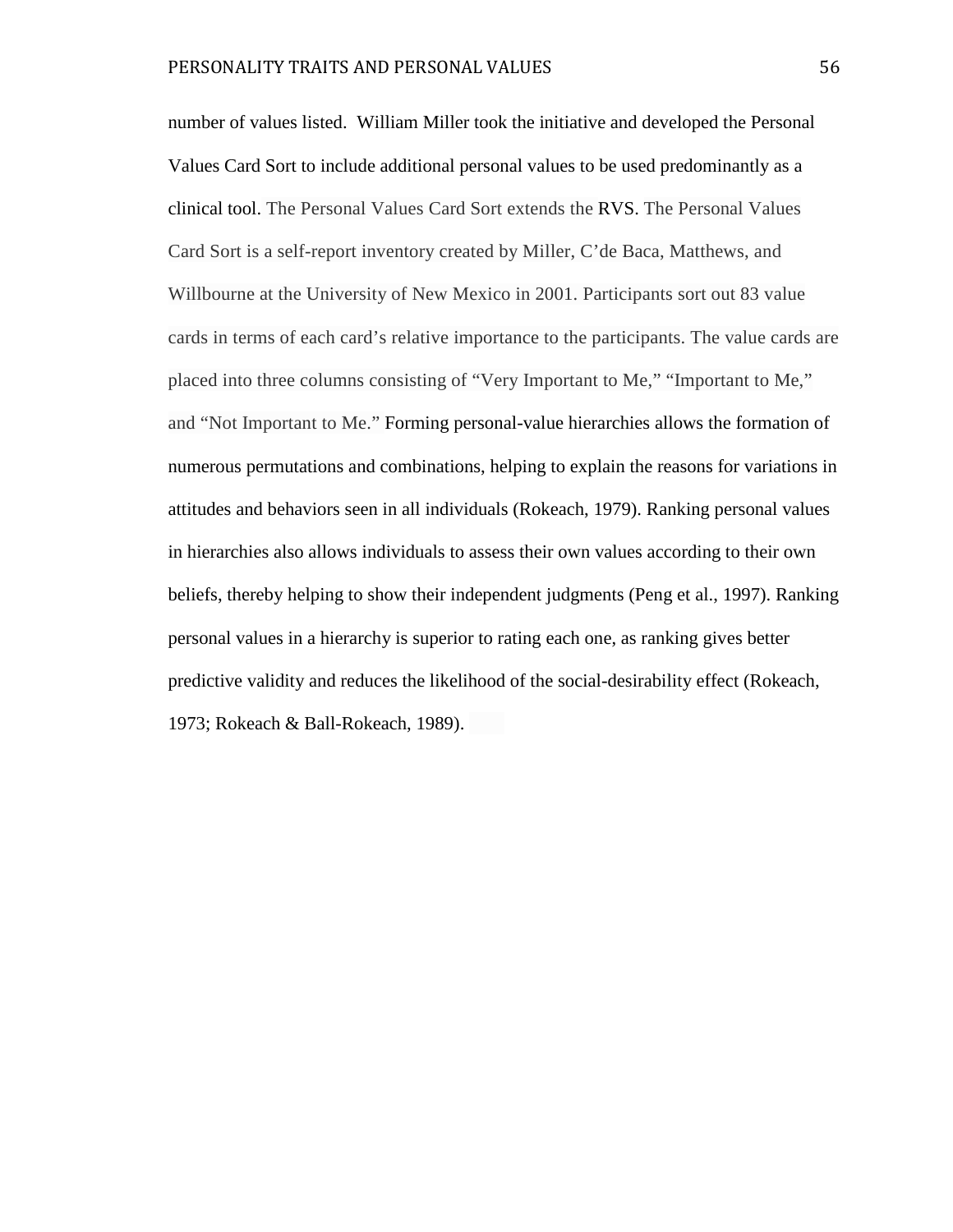## **Chapter 3: Hypothesis**

It is hypothesized that the personal values of industry, virtue, cooperation, dependability, and ecology will be positively correlated with the personality trait of Conscientiousness. These specific personal values will be operationalized as participant selection of one or more of these values as the top five choices on the Personal Values Card Sort (Miller et al., 2001). Conscientiousness will be operationalized as the average rating of the two items on the Conscientiousness Scale of the Ten Item Personality Inventory (TIPI; Gosling et al., 2014).

Hypothesis Rationale: It is hypothesized that the personal values of industry, virtue, cooperation, dependability, and ecology will predict the personality trait of Conscientiousness because individuals with a high level of conscientiousness are found to be hardworking, corresponding to the personal value of industry (To work hard and well at my life tasks; Miller et al., 2001); moral, corresponding to the personal value of virtue (To live a morally and pure and excellent life; Miller et al., 2001); cooperative, which is the same as the personal value of cooperation (To work collaboratively with others; Miller et al., 2001); and dependable, which is the same as the personal value of dependability (To be reliable and trustworthy; Cheng & Ickes, 2009; Miller et al., 2001). Additionally**,** it is hypothesized that ecology will predict conscientiousness, since a study of 246 Israeli students found a positive correlation between the personal value of conservation and the personality trait of conscientiousness (Roccas et al., 2002). Conservation is the desire to preserve and protect the environment, which relates to the personal value of ecology (To live in harmony with the environment; Miller et al., 2001; Roccas et al., 2002).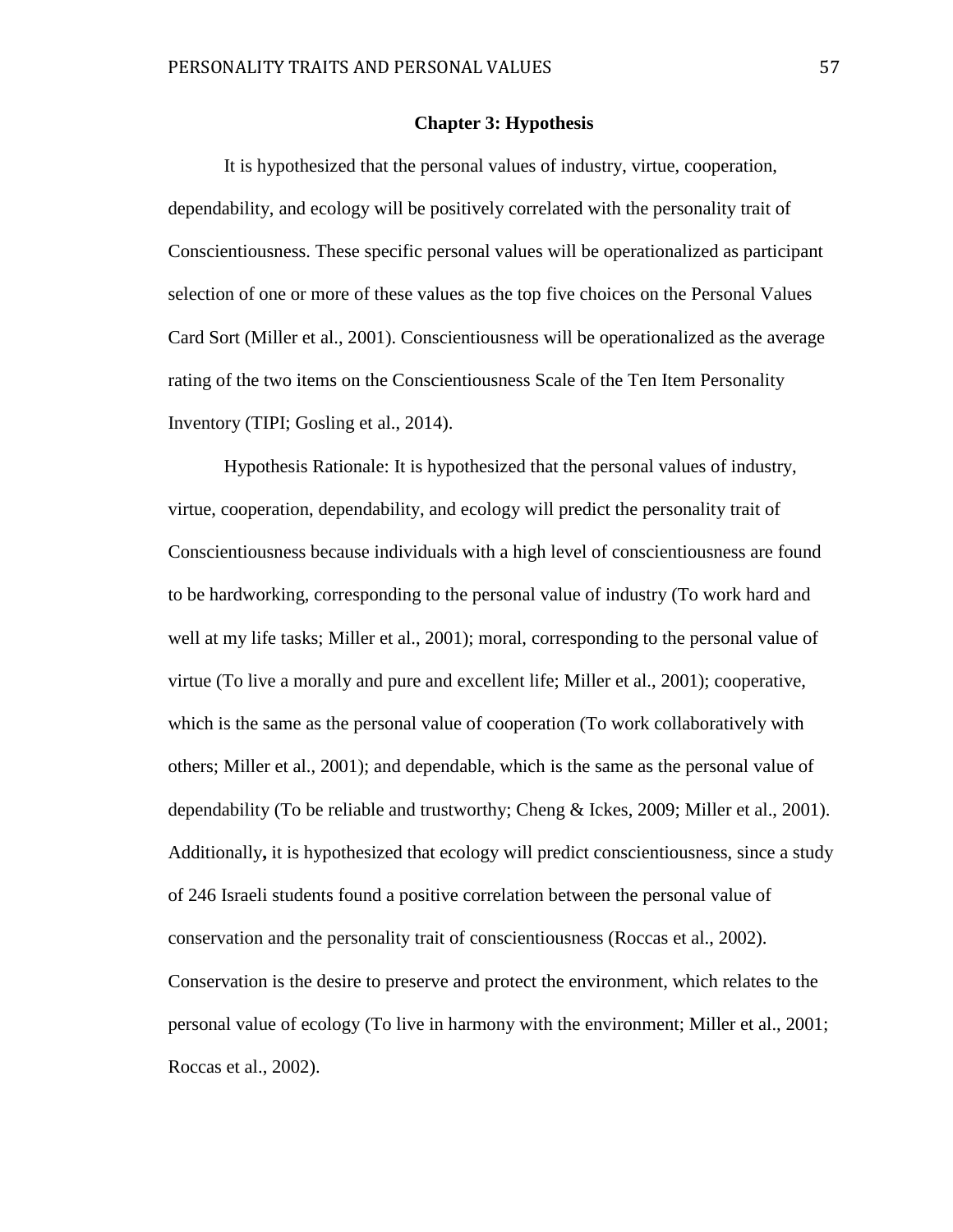# **Chapter 4: Method**

## **Design and Design Justification**

This study is a cross-sectional correlational design.

## **Participants**

Participants were recruited from three adult units located in a for-profit inpatient behavioral-health facility situated in a major metropolitan region of the northeastern United States.

Participants were included if they were current patients at the for-profit inpatient behavioral-health facility, verbally consented to participate, and were cooperative and responsive enough to complete the measures at the facility. Additionally, participants had to be 18 years of age or older, and they had to have been assessed by a psychiatrist at the facility. Participants were excluded if they were not a current patient at the for-profit inpatient behavioral-health facility, if they were 17 years old or younger, or if they refused or were unable to complete the measures. Participants were screened by the admissions department, psychiatrists, and psychologists on staff at the hospital to determine elegibility on admission, psychiatric diagnosis, and subsequent screenings. The psychiatric diagnoses of each participant were not recorded for this study.

A power analysis was conducted using "G power" in order to determine a sufficient sample size for the proposed analyses. For 80% power at the .008 level of significance for a medium effect size of .30 using correlational analysis, 110 participants were required. This study recruited 101 participants.

# **Measures**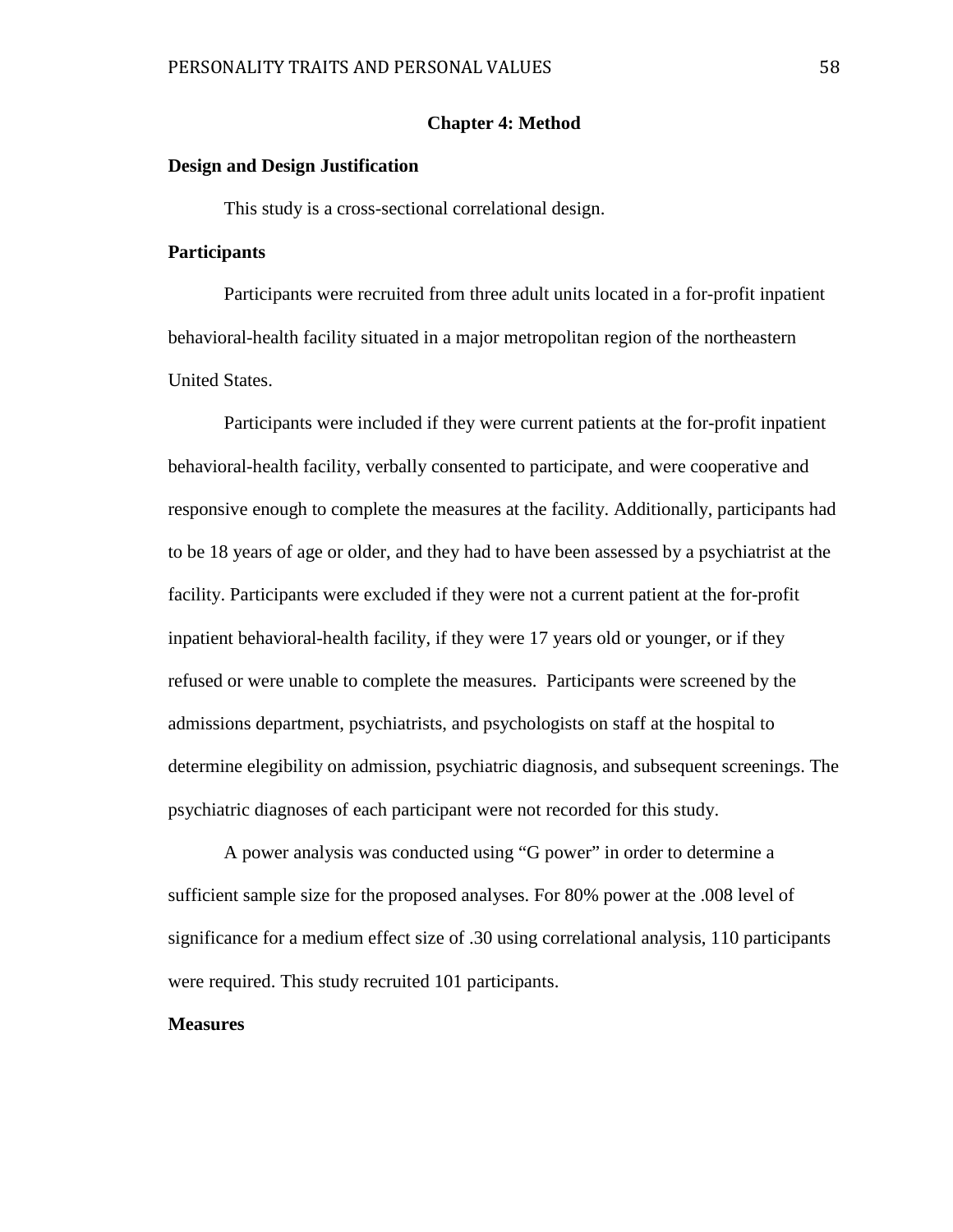**Ten Item Personality Inventory.** The Ten Item Personality Inventory (TIPI) is a 10-item self-report inventory created by Gosling, Rentfrow, and Swann in 2003. The TIPI is a brief measure of the five-factor model (FFM) of personality (Gosling et al., 2003a)**.** The TIPI includes two items for each of the five traits of the FFM (Ehrhart et al., 2009; Renau et al., 2013). Items include emotional stability, conscientiousness, openness to experience, extraversion, and agreeableness. Emotional stability is the opposite dimension of neuroticism and is defined as being self-confident, resilient, and well adjusted (Parks & Guay, 2009). Individuals who score low on emotional stability are regarded as high on neuroticism (Renau et al., 2013).

All items are scored on a 7-point Likert scale ranging from 1 (*disagree strongly*) to 7 (*agree strongly*), and the assessment takes as little as 1 minute to complete (Gosling et al., 2003a). The availability of this brief personality trait assessment may be preferable in situations when brevity takes priority, such as occurs in inpatient hospitals (Saucier, 1994).

The increasing demand for personality measures that are both time and cost efficient led to the development of the TIPI (Ehrhart et al., 2009; Gosling et al., 2003a; Hofmans et al., 2008). Although brief scales are usually psychometrically inferior to longer and more in-depth scales, brief scales do have advantages (Ehrhart et al., 2009; Gosling et al., 2003a; Hofmans et al., 2008). These advantages include giving the option to use brief assessments in situations when quickness is needed and helping to reduce fatigue, frustration, boredom, and feelings of burden (Ehrhart et al., 2009; Gosling et al., 2003a; Hofmans et al., 2008). The TIPI is a shortened version of the 44-item Big-Five Inventory (BFI; Ehrhart et al., 2009), and the BFI is a shortened version of the NEO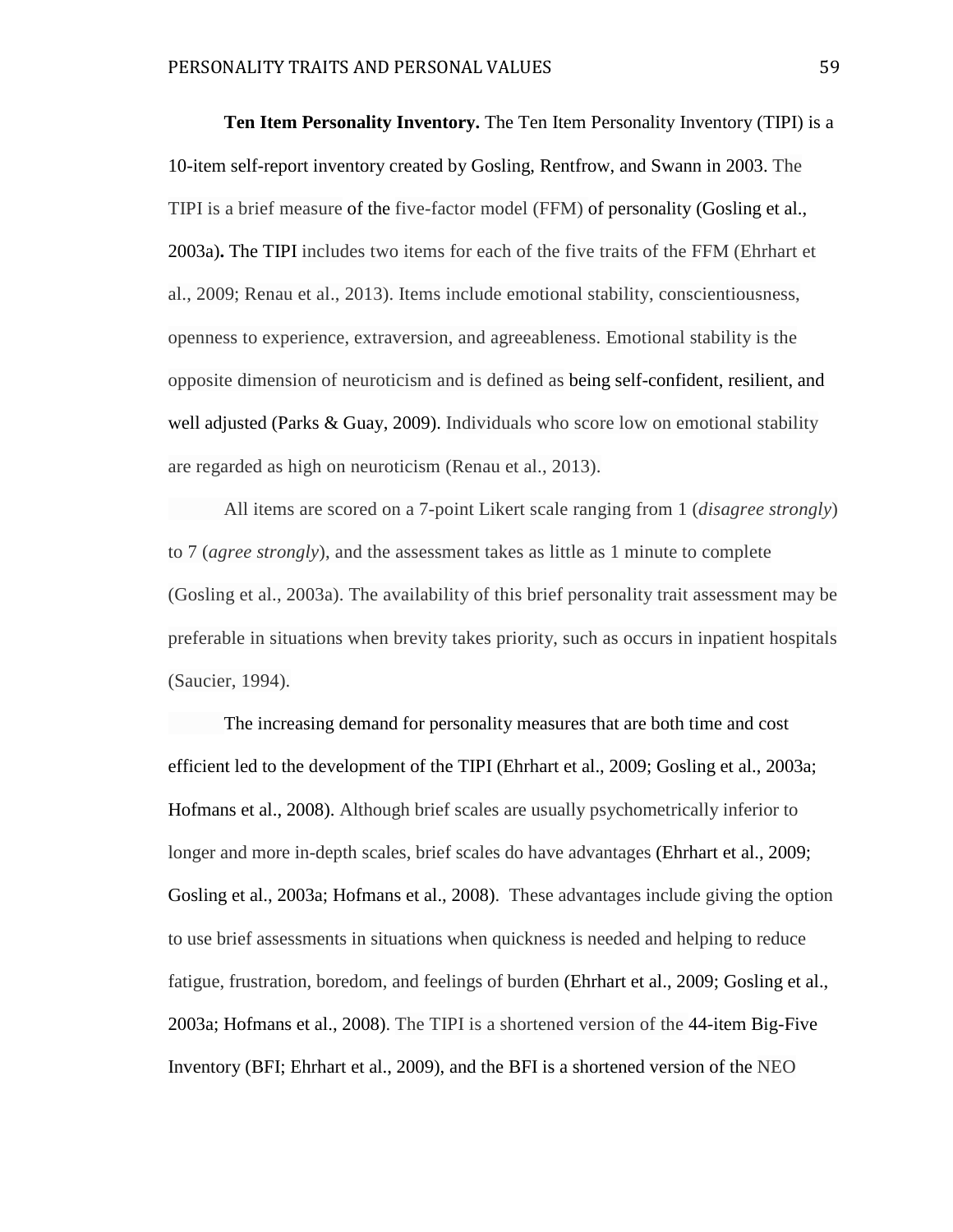Personality Inventory-Revised (NEO-PI-R; Costa & McCrae, 1992), a 240-item selfreport inventory that measures all five personality factors and their corresponding facets. Both the BFI and the NEO-PI-R have been found to be reliable and valid (Butrus & Witenberg, 2015; Ehrhart et al., 2009)

The advantage of the TIPI, especially in an inpatient facility, is that its brevity and efficiency require only 1 minute to complete, whereas the NEO-PI-R requires 45 minutes to complete and the BFI requires 15 minutes (Gosling et al., 2003a). Gosling et al. (2003b) compared the TIPI to the BFI in a sample of 1,800 university students and found external validity  $(r = .90)$ , convergent validity  $(r = .77)$ , discriminant validity  $(r = .90)$ .77), and test-retest reliability  $(r = .72)$  for the TIPI (Gosling et al., 2003b). Nunes, Limpo, Lima, and Castro (2018) assessed the test-retest reliability of the TIPI by having 81 undergraduate college students complete the TIPI and then complete the TIPI again 4 weeks later. Results found very good temporal stability (*r* = .71) and high convergence  $(r = .78)$  with the BFI. Additionally, factorial analysis found that all items loaded on the expected dimensions.

**Personal Values Card Sort.** The Personal Values Card Sort is a self-report inventory created by Miller, C'de Baca, Matthews, and Willbourne at the University of New Mexico in 2001. The Personal Values Card Sort is an extension of the Rokeach Value Survey (RVS), developed by Milton Rokeach for individuals aged 11 to 90 years (Braithwaite & Law, 1985). The RVS uses 18 terminal and 18 instrumental personal values (Rokeach, 1968). Terminal values are goals individuals want to achieve during their lifetimes, while instrumental values are the methods the individuals use to achieve those terminal values (Rokeach, 1973). Braithwaite and Law (1985) found that while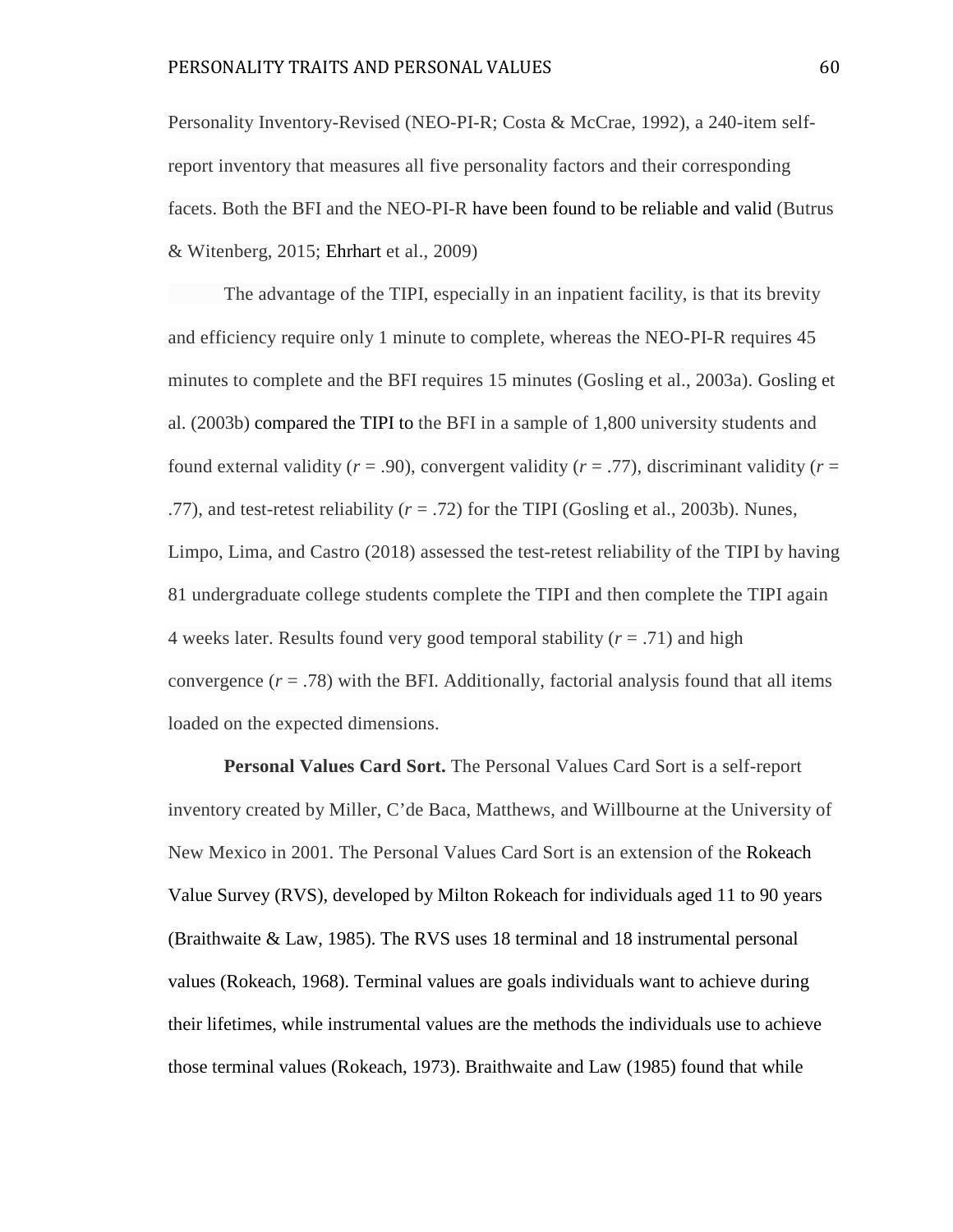interviewing participants to find out the values that were most important to them, more values were brought up that were not included in the RVS, thus initiating the development of newer value surveys to extend the number of values listed. William Miller took the initiative and developed the Personal Values Card Sort to include additional personal values to be used predominantly as a clinical tool to start a conversation to find out more information about the individual and to begin to form goals.

During administration of the Personal Values Card Sort, participants sort out 83 value cards in terms of each card's relative importance to the participants. The value cards are placed into three columns: "Very Important to Me," "Important to Me," and "Not Important to Me." After the participants finish sorting out the cards into the three columns, they then rank the value cards in order of most important to least important from the column titled, "Most Important to Me." The values placed in the "Important to Me" and "Not Important to Me" columns are not used. The scorer then records the top five personal-values cards from the "Very Important to Me" column. Participants then hierarchically organize in terms of their importance their top five, selected personal values. Participants are then encouraged to explore the meaning of the top five values, including sense of obligation (Feather, 1995; Fife & Whiting, 2007).

Forming personal-values hierarchies allows numerous permutations and combinations of values for a variety of patients (Rokeach, 1979). Ranking personal values in hierarchies also allows individuals to assess their own values according to their own beliefs (Peng et al., 1997). Additionally, ranking personal values in a hierarchy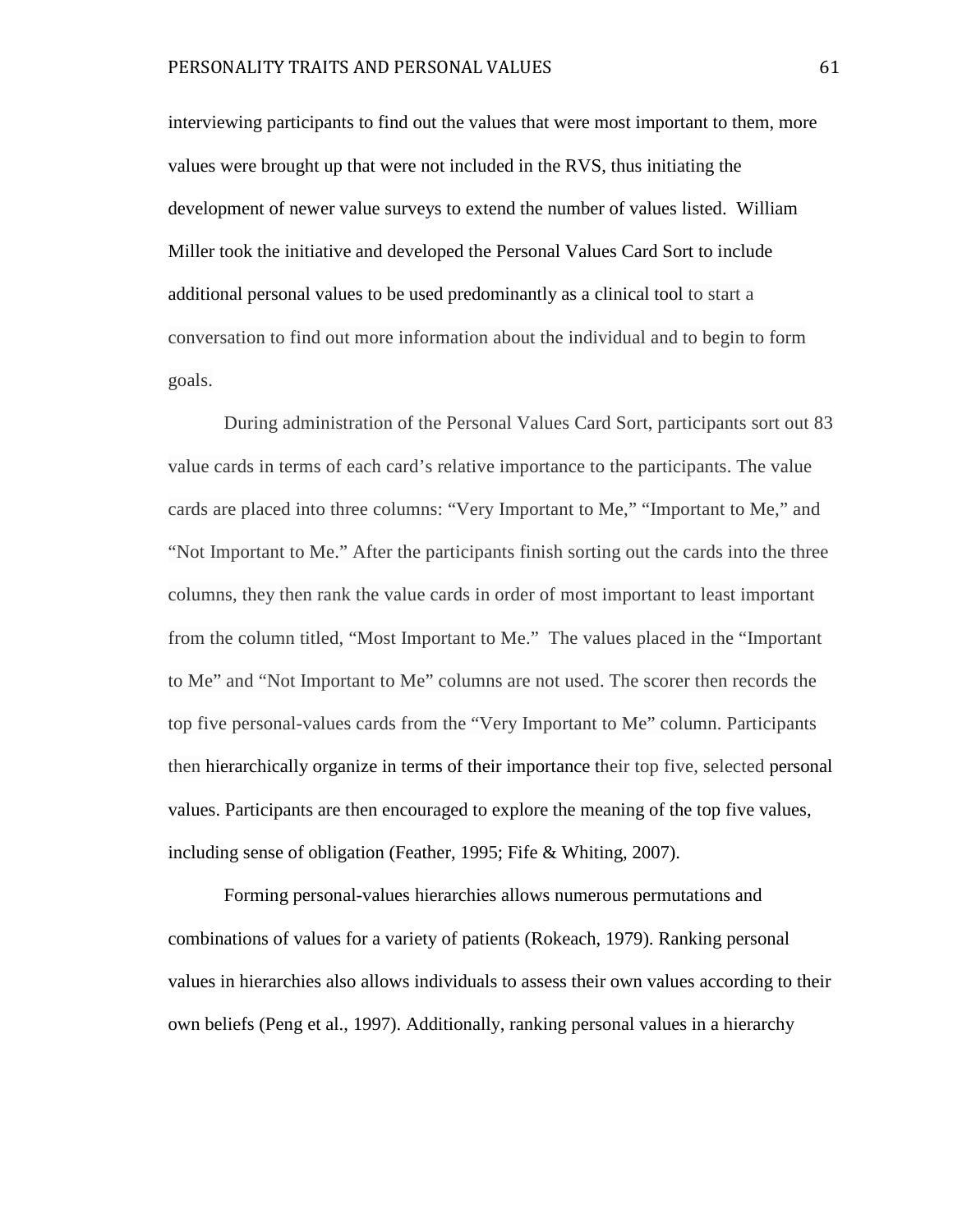reduces the likelihood of the social-desirability effect (Rokeach, 1973; Rokeach & Ball-Rokeach, 1989).

Although a literature review revealed that the Personal Values Card Sort has not yet been tested for validity or reliability, other measures that used some of the same personal values, although in limited number, have been studied extensively.

## **Procedure**

The data from this study are archival data previously collected in 2016. The current study used archival data previously gathered from group sessions with patients from an inpatient behavioral hospital. A licensed psychologist asked each patient at the inpatient hospital if he or she would like to volunteer to complete the two measures. All participants who verbally consented to volunteer to participate in research were administered the TIPI and Personal Values Card Sort by the licensed psychologist. Each participant first completed the TIPI, and then completed the Personal Values Card Sort. Participants had 45 minutes to complete the two measures, as that was the length of group therapy at the inpatient hospital. The data were collected and recorded into Excel, and the data were deidentified and kept anonymous. The responsible investigator transferred the data to IBM SPSS Statistics and analyzed the data to determine the relationship between personality values and personality traits.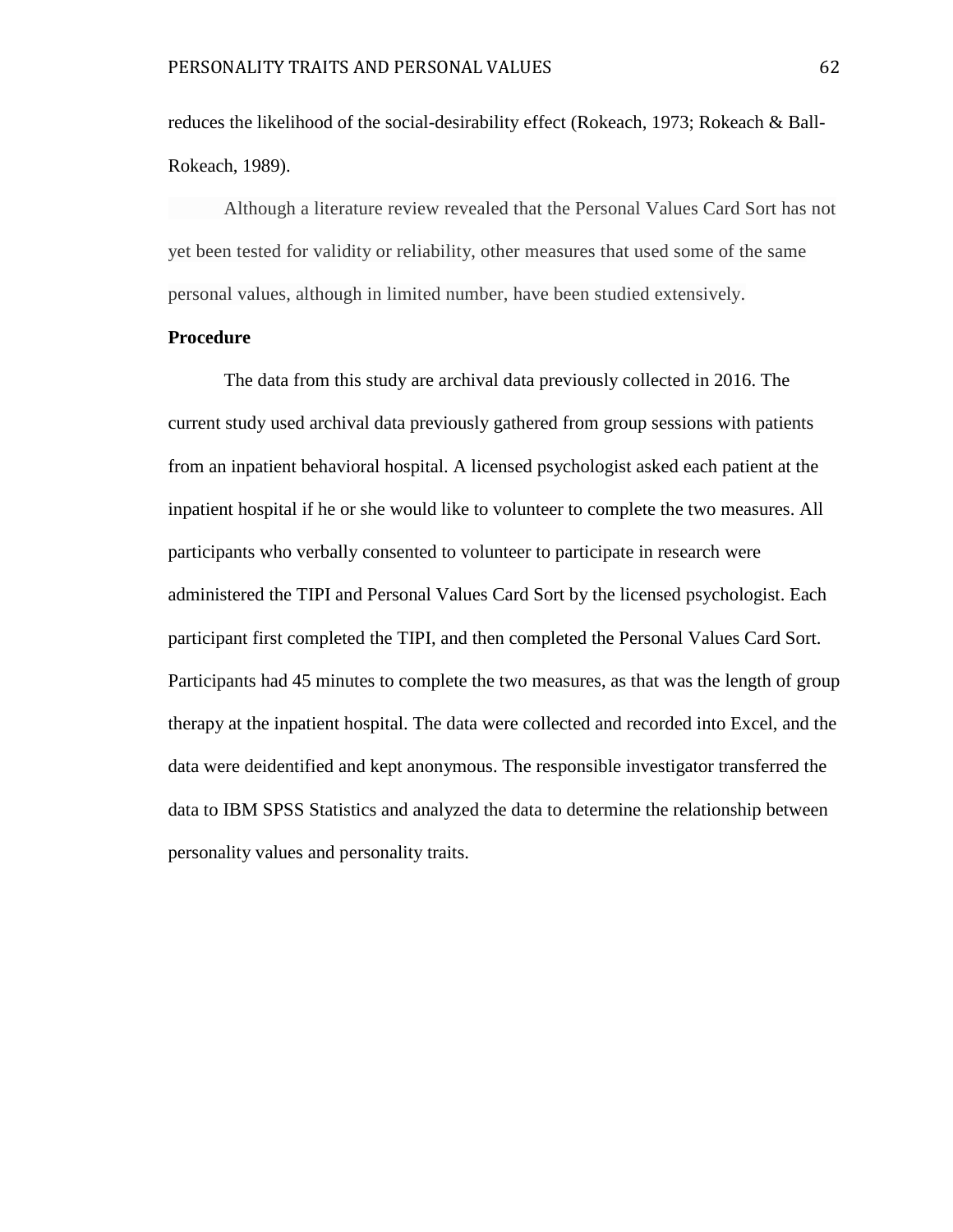## **Chapter 5: Results**

## **Statistical Analyses**

Using archival data, this study employed a multiple regression analysis to determine the association between personality traits and personal values. To determine if personal values predicted personality traits of patients in an inpatient behavioral hospital, a sample of archival data originally collected by a licensed clinical psychologist was used. The study's total sample size was 101 participants who met criteria. Each participant was deidentified for name and diagnosis. Gender was almost evenly matched, as 50 participants (49.50%) identified as female and 51 participants (50.50%) identified as male.

## **Hypothesis**

The hypothesis of the study predicted that the personal values of industry, virtue, cooperation, dependability, and ecology would be positively correlated with the personality trait of Conscientiousness. These specific personal values were operationalized as participant selection of one or more of these values as the top five choices on the Personal Values Card Sort. Conscientiousness was operationalized as the average rating of the two items on the Conscientiousness Scale of the Ten Item Personality Inventory (TIPI; Gosling, Rentrow, & Potter, 2014).

To test the hypothesis, each of the five values of the Personal Values Card Sort (i.e., industry, virtue, cooperation, dependability, and ecology; see Table 1) was coded as either 0, absent from the top five, or 1, present in the top five, and the score on the TIPI for Conscientiousness was calculated by taking the average of the two items on the Conscientiousness scale (Gosling et al., 2014; Miller et al., 2001). Forced entry on SPSS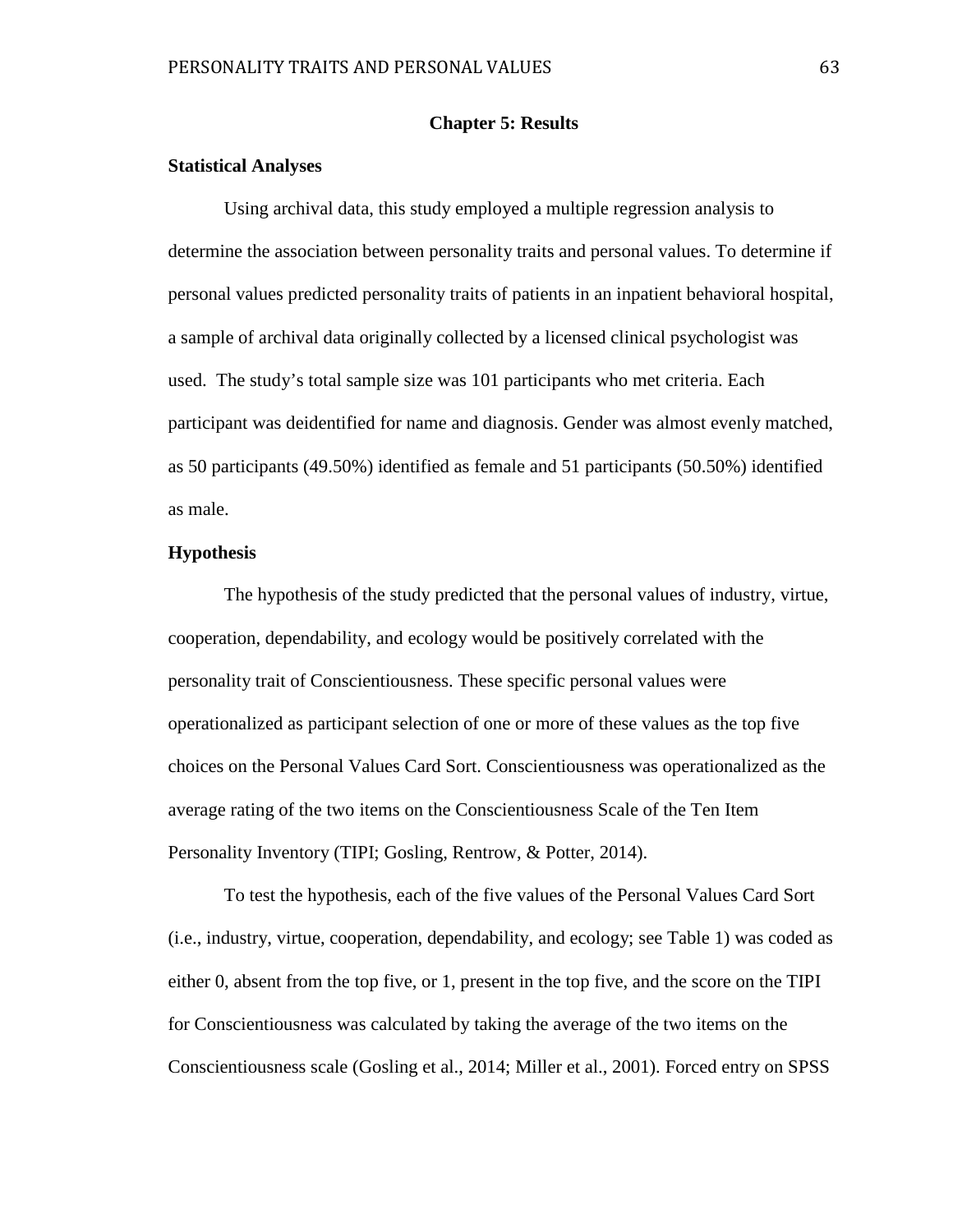was used, in which all predictors are forced into the model simultaneously. A power analysis was conducted using "G power" in order to determine a sufficient sample size for the proposed analysis. For 80% power at the .008 level of significant for a medium effect size of .30 using correlational analysis, 110 participants were required.

Table 1

| <b>Personal Values Card Sort</b>       |                                              |  |  |  |  |
|----------------------------------------|----------------------------------------------|--|--|--|--|
| Personal Values (Independent Variable) | <b>Personal Values: Definition</b>           |  |  |  |  |
| 1.<br>Industry                         | 1.<br>To work hard and well at my life tasks |  |  |  |  |
| 2.<br>Virtue                           | 2.<br>To live a morally pure and excellent   |  |  |  |  |
|                                        | life                                         |  |  |  |  |
| 3. Cooperation                         | 3.<br>To work collaboratively with others    |  |  |  |  |
| 4. Dependability                       | 4.<br>To be reliable and trustworthy         |  |  |  |  |
| 5. Ecology                             | 5.<br>To live in harmony with the            |  |  |  |  |
|                                        | environment                                  |  |  |  |  |

*Relevant Personal Values Card Sort Values and Definitions*

Given the number of correlations calculated on the same data, and to control for the increased likelihood of a Type 1 error, a Bonferroni correction was used such that a more stringent level of significance was employed. The Bonferroni correction helps control for power and the Type 1 error by not mistaking an effect is significant when it is not (Field, 2014). At the .05 level divided by the five tests of significance, the Bonferroni correction was calculated at the .01 level. When analyzed for predication, none of the five personal values of industry, virtue, cooperation, dependability, and ecology predicted the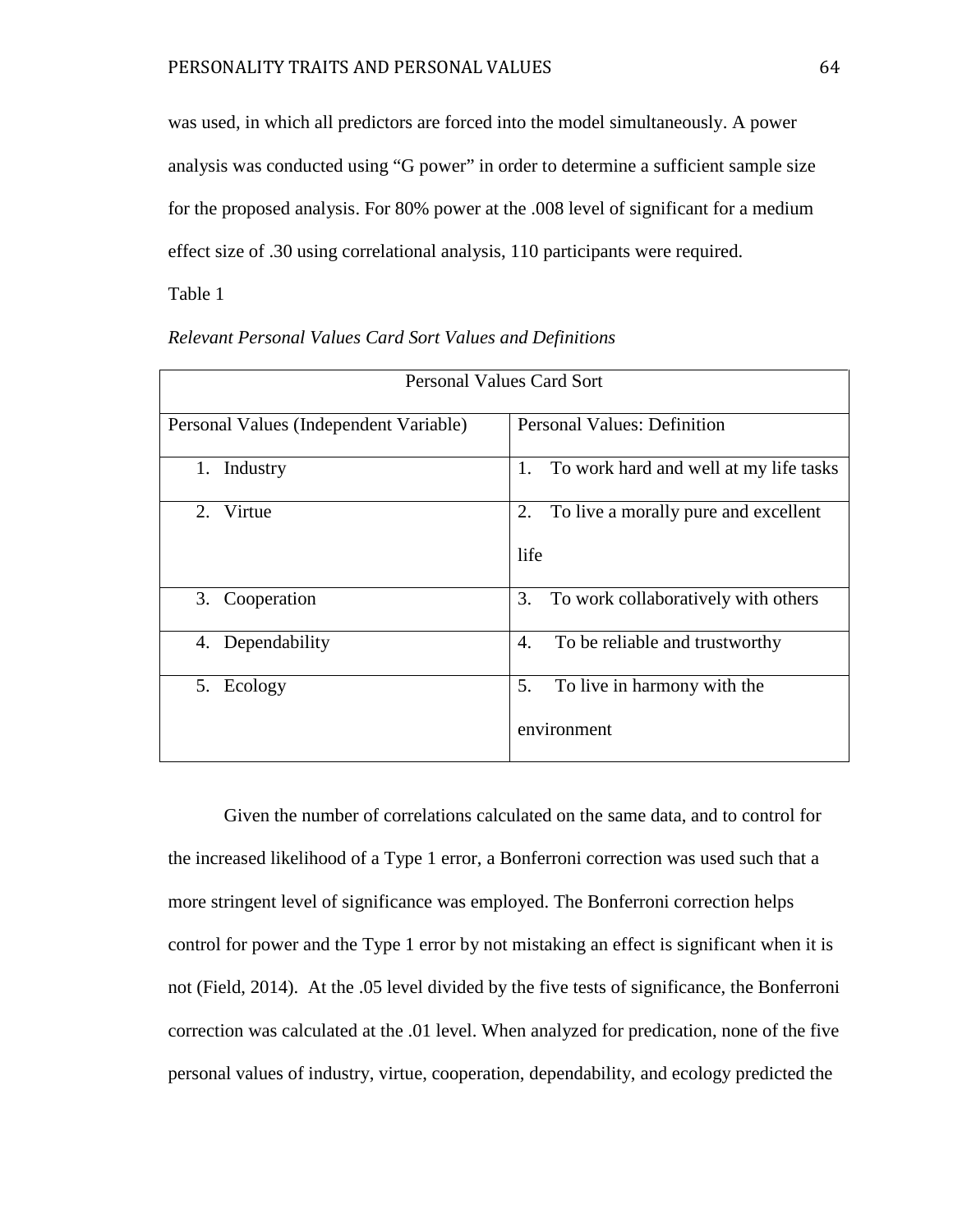personality trait of Conscientiousness. As no prediction was found, multiple regression could not be used as explained later.

A point-biserial correlation was calculated for further exploration using industry, virtue, cooperation, dependability, and ecology to assess the degree of the relationship between each of the Personal Values Card Sort variables and Conscientiousness. A pointbiserial correlation is used when one of the two variables is dichotomous, meaning that the variables are categorical with only two categories (Field, 2014. Regarding the pointbiserial correlation, the Cronbach's alpha was calculated to determine internal consistency. The Cronbach's alpha was at 0.20, demonstrating unacceptable reliability in regard to the correlation between the TIPI and the Personal Values Cart Sort. An accepted value of Cronbach is at 0.70, and any value below is an unreliable scale (Field, 2014). As the Cronbach's alpha score for this study was found to be at 0.20, the Personal Values Card Sort variables and the personality factor of Conscientiousness are unlikely to be related to each other.

The Kaiser-Mayer-Olkin (KMO) measure of sampling adequacy was found not to be significant at a score of 0.55. Kaiser (1974) stated that a KMO value found in the 0.50 level is considered a "miserable score," demonstrating that it is unlikely to be able to extract distinctive reliable factors (as cited in Field, 2014, p. 685). Additionally, Kaiser recommended that a researcher who gets a KMO score in the 0.50 level should either collect more data or rethink which variables to include (Field, 2014, p. 685). As the KMO score for this study was found to be at 0.55, the variables are likely not related, and factor analysis should not be done.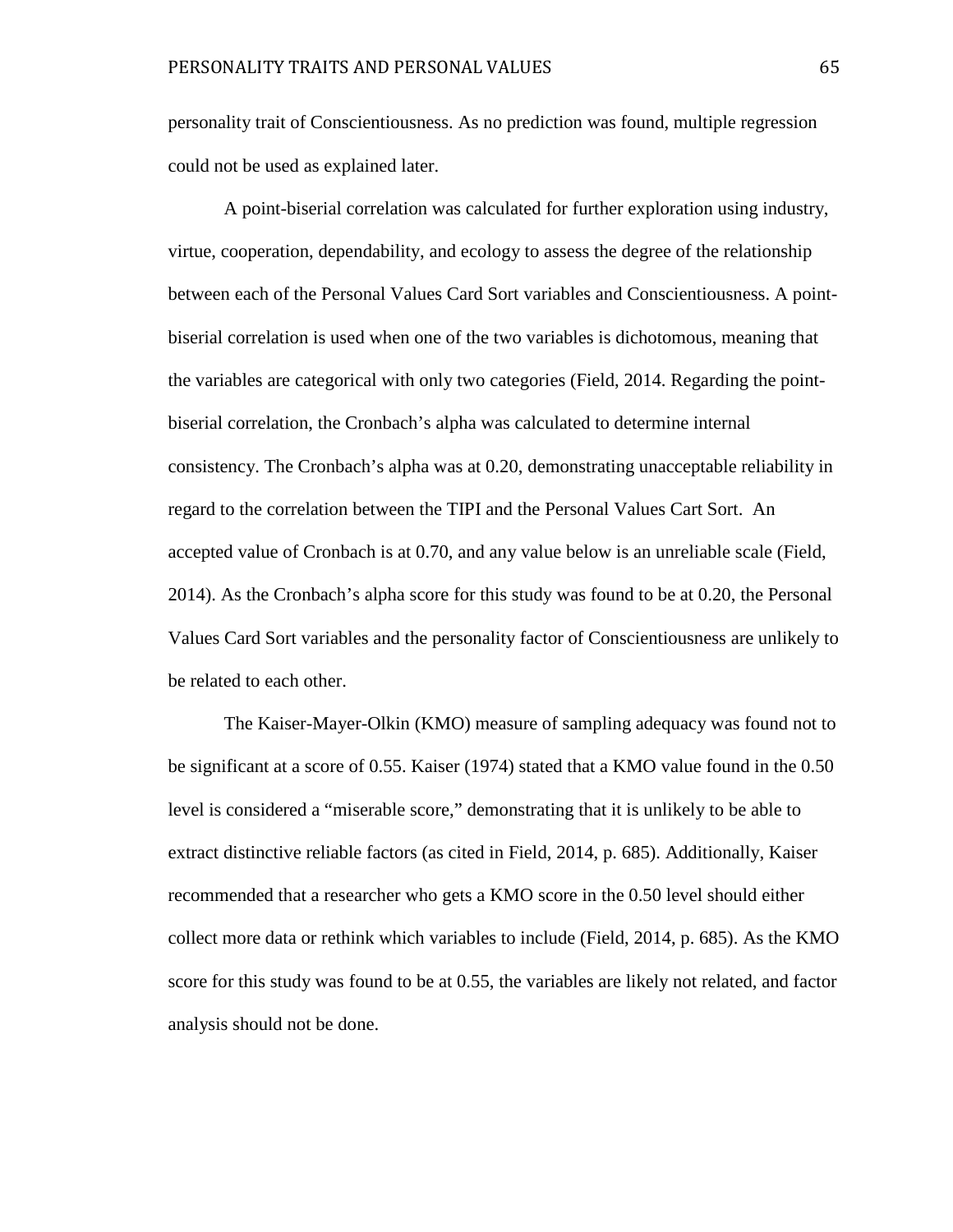The Bartlett's test of sphericity score was found to be not significant at 0.60. The Barlett's test of sphericity determines if variables are related and suitable for structure detection (Field, 2014). When a Bartlett score is 0.05 or less, a factor analysis would be suitable to determine the degree to which the variables are related (Field, 2014). Since the Bartlett score for this study was found to be at 0.60, the variables are unlikely related.

Although not included in the hypothesis, the personal value of family was found to be the most frequently chosen of the top five personal values, with 47 (46.5%) of 101 participants choosing family in their top five values. The definition of family in regard to the Personal Values Card Sort is "To have a happy, loving family" (Miller et al., 2001). Additionally, similarities were found in the percentages of female and male individuals who chose family as either their top personal value or one of their top five values (See Table 2). Furthermore, the top five most frequently selected personal values in order are Family (To have a happy, loving family; Miller et al., 2001), Loved (To be loved by those close to me; Miller et al., 2001), Self-esteem (To feel good about self; Miller et al., 2001), Humor (To see the humorous side of myself and the world; Miller et al., 2001), and God's Will (To seek and obey the will of God; Miller et al., 2001; See Figure). The difference between the number of participants who chose the top most selected personal value of family (Family  $= 47$  participants) and the second most selected personal value of loved (Loved  $= 21$  participants) was significant. The personal value of family being chosen as the top most selected value shows that the personal value of family is the most important for patients at an inpatient behavioral hospital. Overall, although the Personal Values Card Sort is clinically useful to identify and increase motivation, it does not seem to be related to personality factors among inpatients at behavioral hospitals.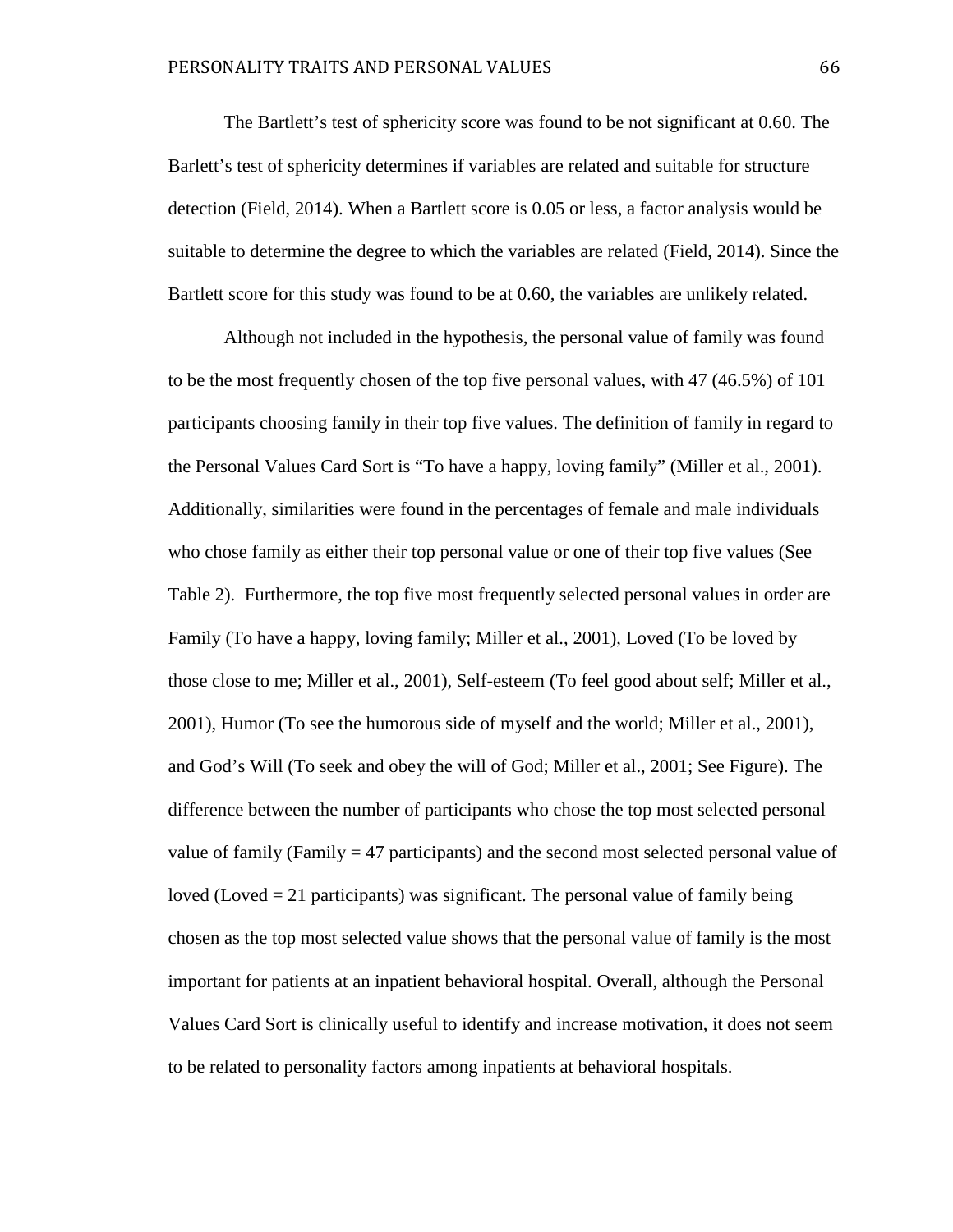## Table 2

*Participant Selection for the Personal Value of Family in Regard to Overall Sample and Gender Differences* 

| Personal Values Card Sort Personal Value: Family |                                    |  |  |  |  |
|--------------------------------------------------|------------------------------------|--|--|--|--|
| Family and Gender                                |                                    |  |  |  |  |
| <b>Description of Family</b>                     | To have a happy, loving family     |  |  |  |  |
| Percent of Total Participants Who Chose          | 21.8%                              |  |  |  |  |
| Family as <i>Their Top</i> Personal Value        | (22 out of 101 Participants)       |  |  |  |  |
| Percent of Total Female Participants Who         | 24.0%                              |  |  |  |  |
| Chose Family as <i>Their Top</i> Personal Value  | (12 out of 50 female participants) |  |  |  |  |
| Percent of Male Participants Who Chose           | 19.60%                             |  |  |  |  |
| Family as <i>Their Top</i> Personal Value        | (10 out 51 male participants)      |  |  |  |  |
| Percent of Participants Who Chose Family         | 46.5%                              |  |  |  |  |
| as <i>One of Their Top Five</i> Most Important   | (47 of 101 participants)           |  |  |  |  |
| Values                                           |                                    |  |  |  |  |
| Percent of Female Participants Who Chose         | 44.0%                              |  |  |  |  |
| Family as One of Their Top Five Most             | (22 of 50 female participants)     |  |  |  |  |
| <b>Important Values</b>                          |                                    |  |  |  |  |
| Percent of Male Participants Who Chose           | 49.0%                              |  |  |  |  |
| Family as One of Their Top Five Most             | (25 of 51 male participants)       |  |  |  |  |
| <b>Important Values</b>                          |                                    |  |  |  |  |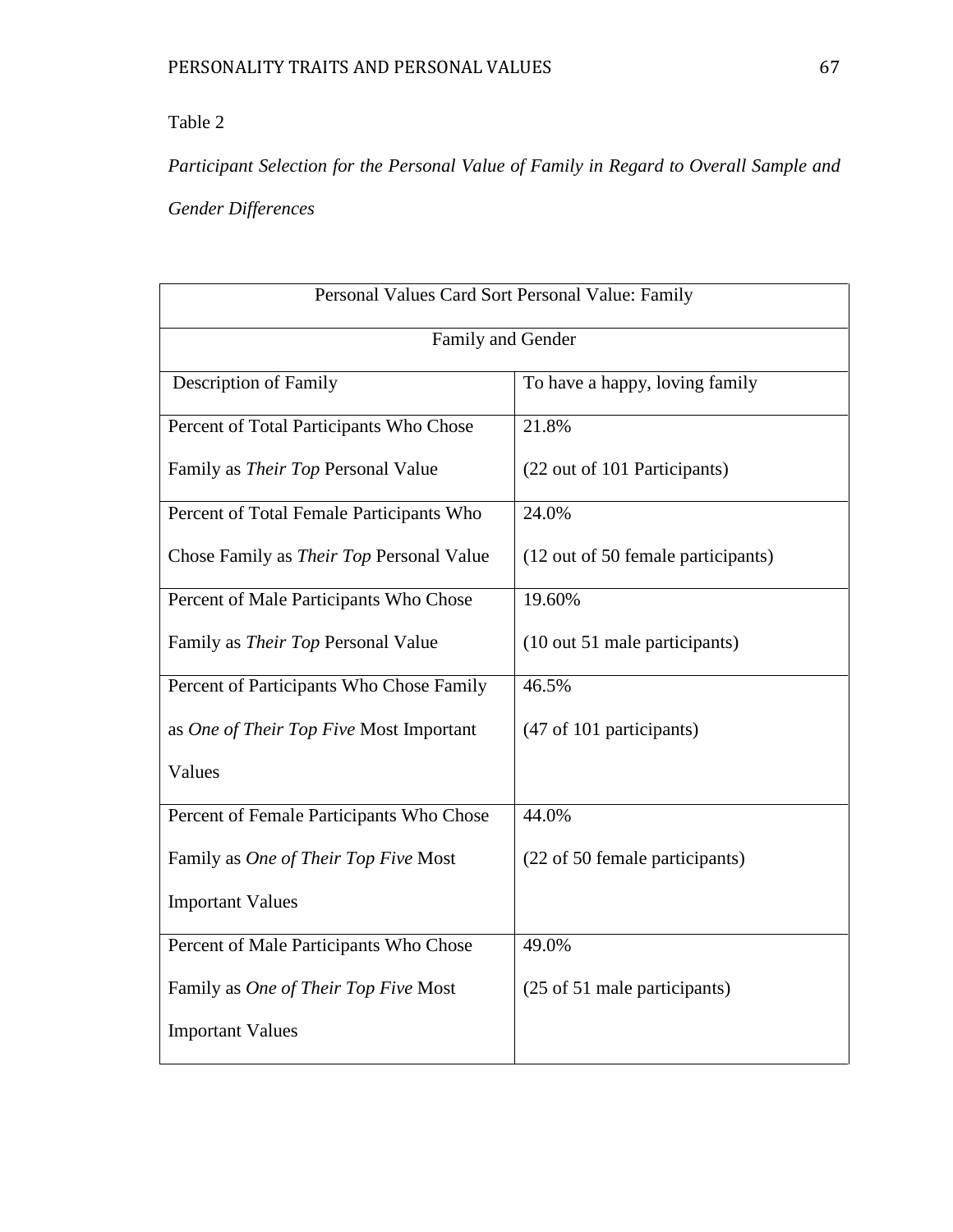## Figure

*Participant Selection for the Top Five Most Frequently Picked Personal Values from the* 

*Personal Values Card Sort*



As illustrated in the correlation matrix (See Table 3), the correlational analysis of the TIPI found that none of the five personality traits was highly correlated. A correlational analysis examines the relationship between two variables and determines the strength between those variables (Field, 2014). To test the correlational matrix, the covariance of the five variables was calculated. None of the scores was found to be significant at the .05 level, and the scores ranged from -.06 to .21, showing that the five factors of the TIPI had a statistically insignificant relationship. This analysis provides further evidence for the validity of the TIPI and its five factors.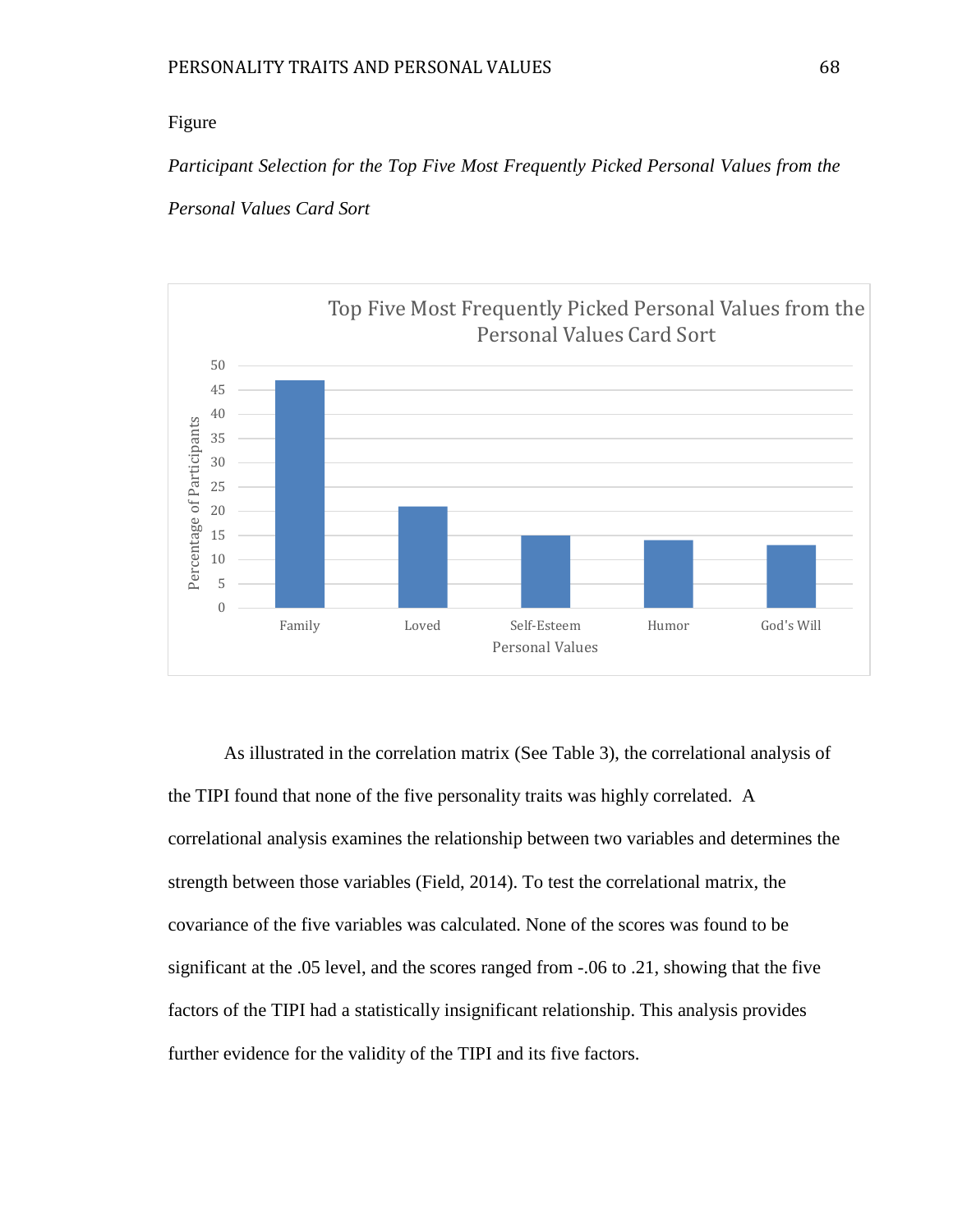## Table 3

# *Correlations for the TIPI 5 Factors*

| <b>Correlation Matrix</b> |             |                          |                |                          |                          |          |  |  |
|---------------------------|-------------|--------------------------|----------------|--------------------------|--------------------------|----------|--|--|
|                           |             | Extraversion             | Agreeableness  | Conscientiousness        | Emotional                | Openness |  |  |
|                           |             |                          |                |                          | Stability                |          |  |  |
| Extraversion              | Pearson     | $\mathbf{1}$             | $-0.06$        | 0.15                     | 0.18                     | 0.13     |  |  |
|                           | Correlation | $\overline{\phantom{a}}$ | 0.63           | 0.21                     | 0.12                     | 0.27     |  |  |
|                           | $Sig(2-$    | 101                      | $101\,$        | 101                      | $101\,$                  | 101      |  |  |
|                           | tailed)     |                          |                |                          |                          |          |  |  |
|                           | ${\bf N}$   |                          |                |                          |                          |          |  |  |
| Agreeableness             | Pearson     | $-0.06$                  | $\overline{1}$ | $-0.04$                  | $-0.02$                  | 0.05     |  |  |
|                           | Correlation | 0.63                     | $\Box$         | 0.71                     | 0.84                     | 0.70     |  |  |
|                           | $Sig(2-$    | 101                      | 101            | 101                      | 101                      | 101      |  |  |
|                           | tailed)     |                          |                |                          |                          |          |  |  |
|                           | ${\bf N}$   |                          |                |                          |                          |          |  |  |
| Conscientiousness         | Pearson     | 0.15                     | $-0.04$        | $\mathbf{1}$             | 0.21                     | $-0.02$  |  |  |
|                           | Correlation | 0.21                     | 0.71           | $\overline{\phantom{a}}$ | $0.07\,$                 | 0.84     |  |  |
|                           | $Sig(2-$    | $101\,$                  | 101            | 101                      | $101\,$                  | $101\,$  |  |  |
|                           | tailed)     |                          |                |                          |                          |          |  |  |
|                           | ${\bf N}$   |                          |                |                          |                          |          |  |  |
| Emotional                 | Pearson     | 0.18                     | $-0.02$        | 0.21                     | $\mathbf{1}$             | 0.01     |  |  |
| Stability                 | Correlation | 0.12                     | 0.84           | 0.72                     | $\overline{\phantom{0}}$ | 0.94     |  |  |
|                           | $Sig(2-$    | $101\,$                  | $101\,$        | $101\,$                  | 101                      | 101      |  |  |
|                           | tailed)     |                          |                |                          |                          |          |  |  |
|                           | ${\bf N}$   |                          |                |                          |                          |          |  |  |
| Openness                  | Pearson     | 0.13                     | 0.05           | $-0.02$                  | 0.01                     | 1        |  |  |
|                           | Correlation | 0.27                     | $0.70\,$       | 0.84                     | 0.94                     | $\Box$   |  |  |
|                           | $Sig(2-$    | $101\,$                  | $101\,$        | $101\,$                  | $101\,$                  | 101      |  |  |
|                           | tailed)     |                          |                |                          |                          |          |  |  |
|                           | ${\bf N}$   |                          |                |                          |                          |          |  |  |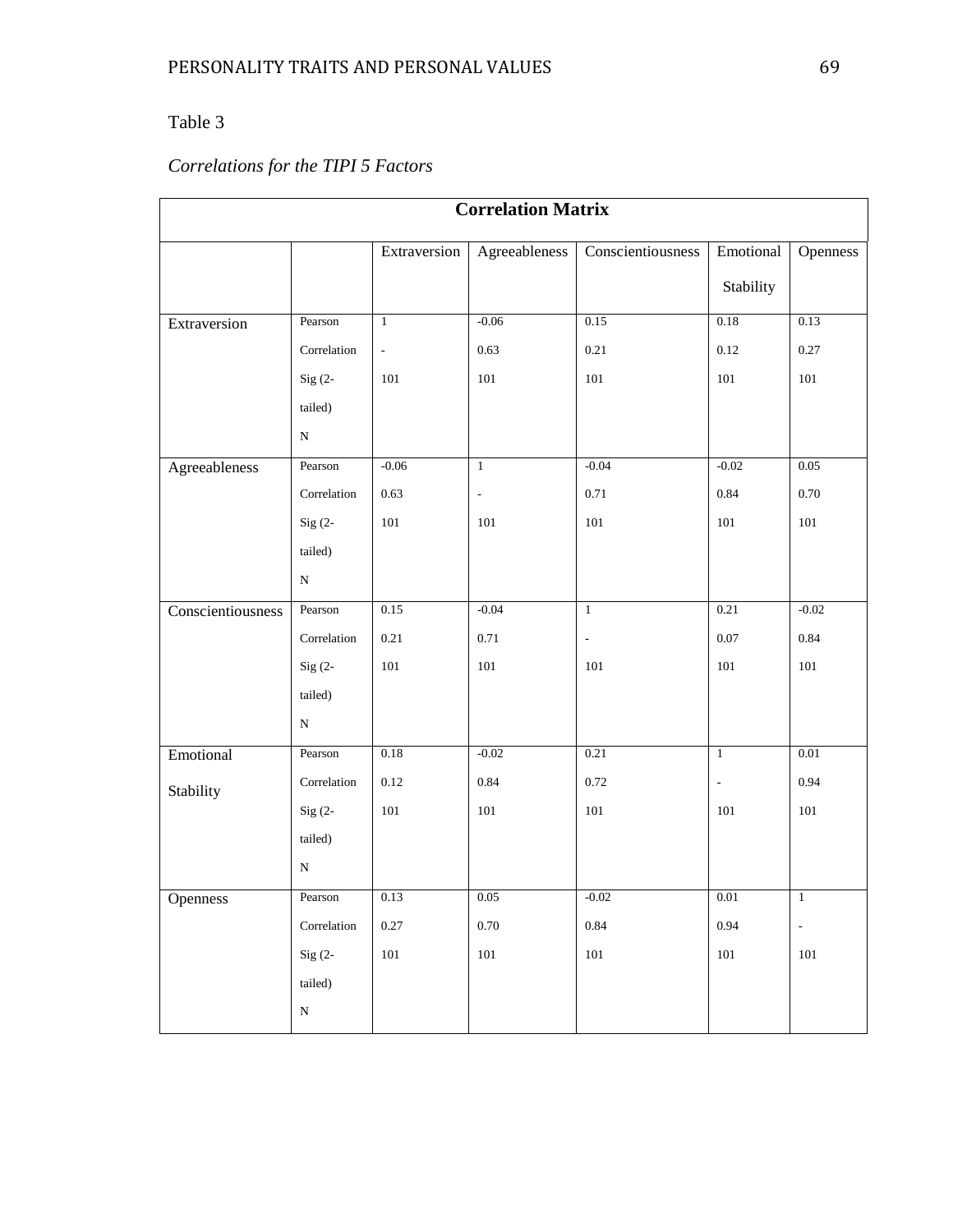#### **Chapter 6: Discussion**

This study examined the relationship between personal values and personality traits in an inpatient behavioral hospital population to add to the sparse and inconclusive literature on variables that predict readmission. Previous research found that inpatient behavioral-health hospital admission has become an important therapeutic option for severely ill psychiatric patients and accounts for one third of the national mentalhealthcare costs in the United States (Bao & Sturm, 2001; Zhang et al., 2011). Approximately 40% of patients with psychiatric problems are rehospitalized within 1 year of discharge at inpatient behavioral-health hospitals, and one fifth of Medicare recipients are readmitted within 30 days, resulting in a total annual cost of 17.4 billion dollars (Boulding et al., 2011; Thompson et al., 2003). Hospital readmission rates are an important measure for understanding the effectiveness and quality of care, as one would expect that effective, high-quality care should result in patients' presenting problems being substantially resolved, patients being stable at discharge, and patient readmission should not be required (Benbassat & Taragin, 2000; Boulding et al.**,** 2011; Campbell et al., 2000.

In an attempt to rectify these issues, one of the provisions of the Affordable Care Act recommended development and implementation of readmission reduction strategies to improve healthcare quality, although it offered no specific guidelines, and no clear agreement within the literature exists as to which variables conclusively predict readmission (Hamilton et al., 2015; Mark et al., 2013). The inconsistent treatment methodology, difficulty following up on individuals after discharge from behavioral hospitals, and limited and inconsistent empirical research assessing clinical outcomes of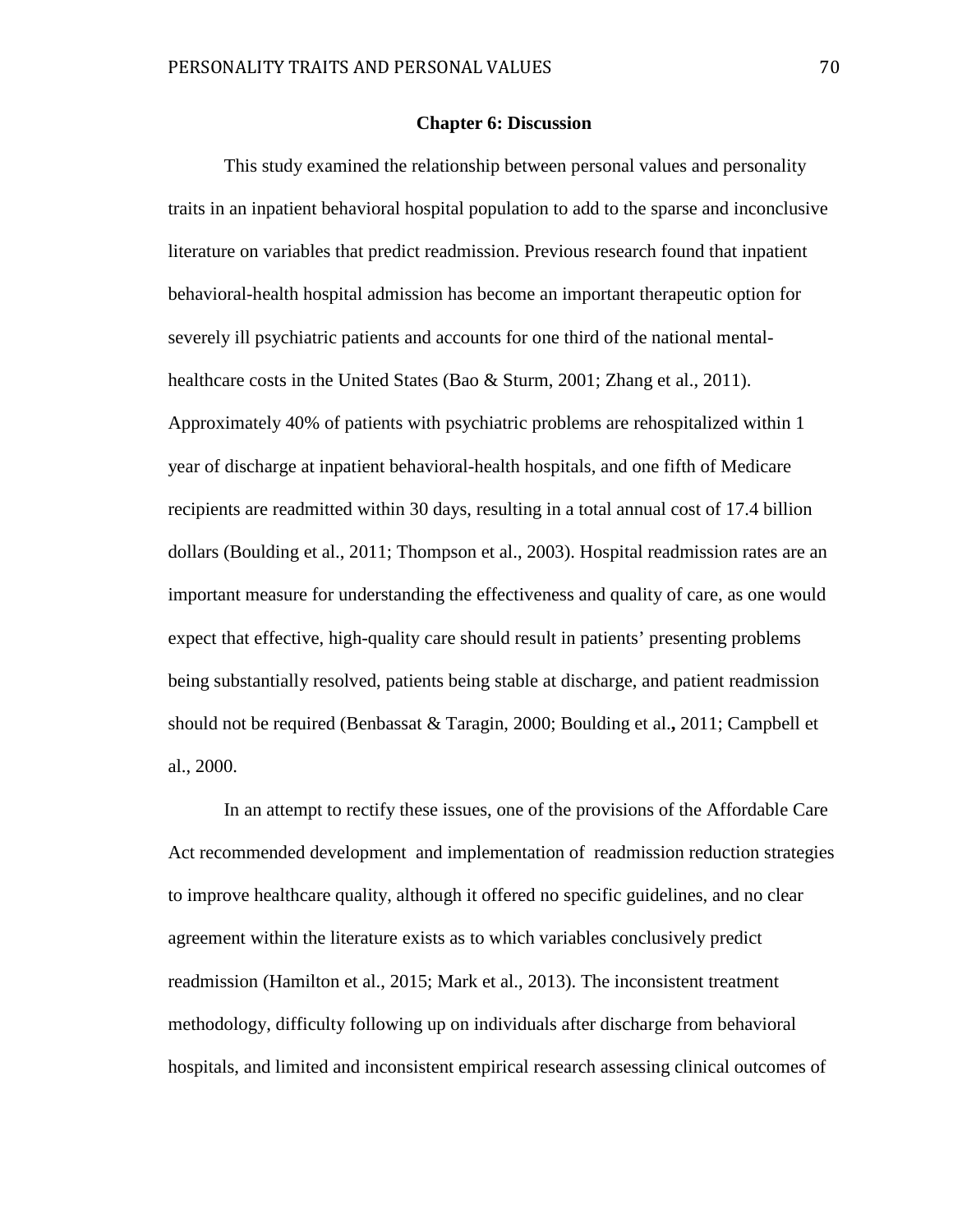inpatient behavioral treatment, in general, make finding definite predictors for readmission challenging (Langdon et al., 2001; Lyons et al., 1997).

Past research has found that assessing for personality traits and personal values at outpatient counseling agencies can improve treatment planning and treatment outcomes because of the ability to tailor the treatment plan to each specific individual. It is hoped that the information gained from this study may be used to inform future studies to determine if assessing personality traits and personal values in assessment, treatment planning, and interventions within the inpatient behavioral-hospital population can improve quality of care and reduce the rate of readmission and cost. Additionally, because the hypothesis that the personal values of industry, virtue, cooperation, dependability, and ecology would be positively correlated with the personality trait of Conscientiousness was not supported, results support the proposition that personality traits and personal values, as measured by the Conscientiousness scale of the Ten Item Personality Inventory (TIPI; Gosling et al., 2014) and participant selection of one or more of these values as the top five choices on the Personal Values Card Sort (Miller et al., 2001), are both independent and offer their own unique value to assessment and treatment planning at inpatient behavioral hospitals.

#### **Clinical Implications**

Research has found that individuals create environments that support and maintain their personality traits, even if they are not aware of doing so (Harkness  $\&$ Lilienfeld, 1997). Clinicians can help their patients to live lives that are consistent with their personality traits while also helping them to adapt so that they can attain the maximum potential for health, happiness, and well-being for themselves and their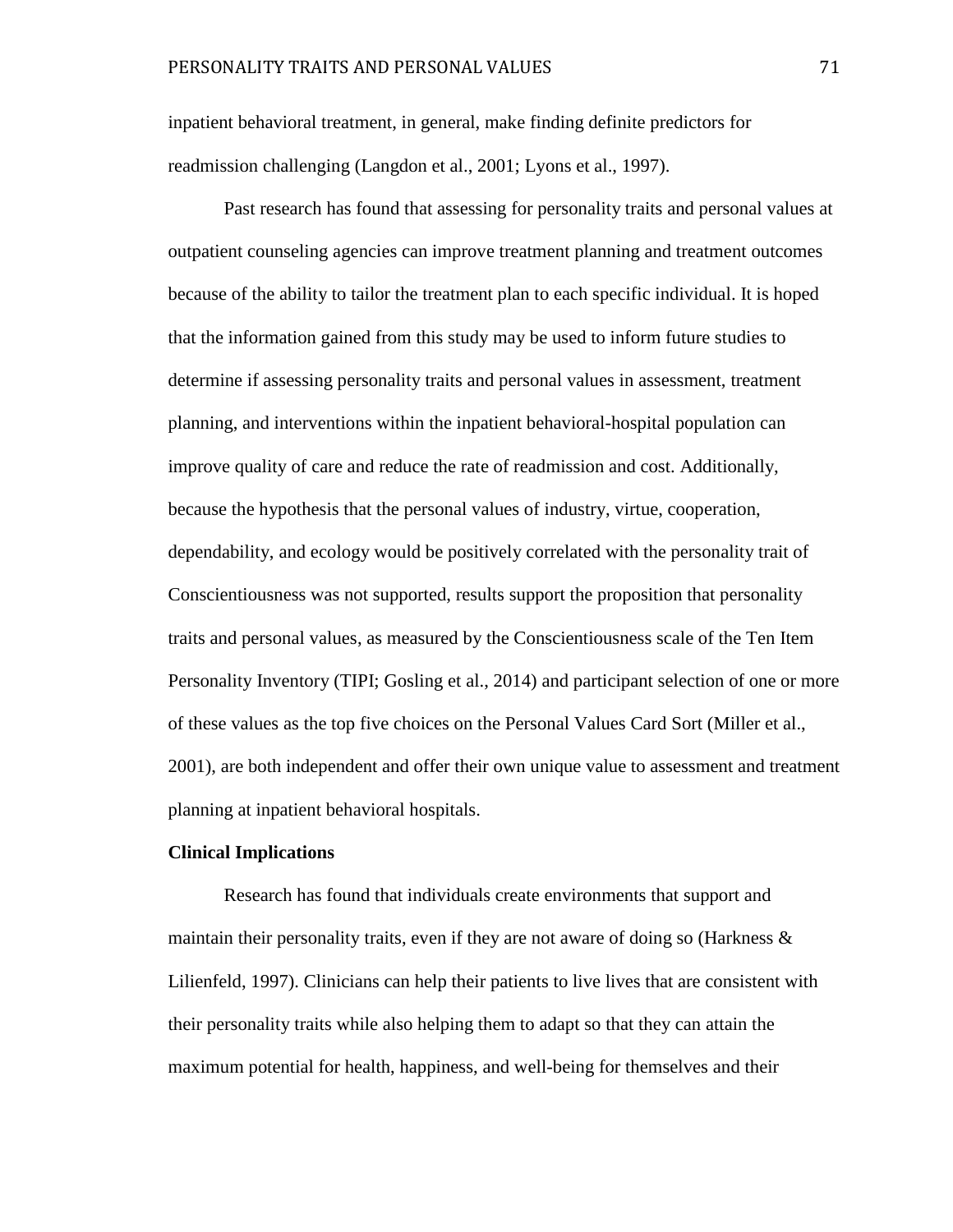significant others (Harkness & Lilienfeld, 1997). Additionally, clinicians now acknowledge that attention to personal values is an important factor to consider in therapy, as it helps increase the working alliance (Roest al., 2016). The working alliance includes three components: the patient-therapist relationship (Bond), agreement on goals (Goals), and collaboration on tasks (Tasks; Bordin, 1979). Greenson (1967) saw that the collaboration between the client and therapist is one of the main components for success in treatment outcomes, and if the bond between the patient and therapist is not established, the two other components of the working alliance, tasks and goals, cannot be established (Horvath & Symonds, 1991). Patients need to feel understood, appreciated, and supported to establish a bond with their therapist (Horvath & Symonds, 1991). One method to increase the bond between the client and therapist is to discuss the personal values of the patient, as they help decipher the client's world views and beliefs and influence goal selection (Fife & Whiting, 2007; Hodge, 2011). Including personal values in therapy also helps assist in treatment planning and in selecting the most congruent intervention (Fife & Whiting, 2007; Hodge, 2011). Researchers have found that 81% of the general public desires and finds helpful having their values integrated into the therapy process, demonstrating the need to incorporate personal values in session (Bart, 1998; Hodge, 2011; Richards & Bergin, 1997).

Bem (1972) found that individuals adjust their personal values in order to reduce the discrepancy between their personal values and personality traits. Understanding the association between personal values and personality traits may be beneficial because personality traits can help decipher an individual's capabilities and motivation, while increasing salience of personal values can further increase motivation and meaning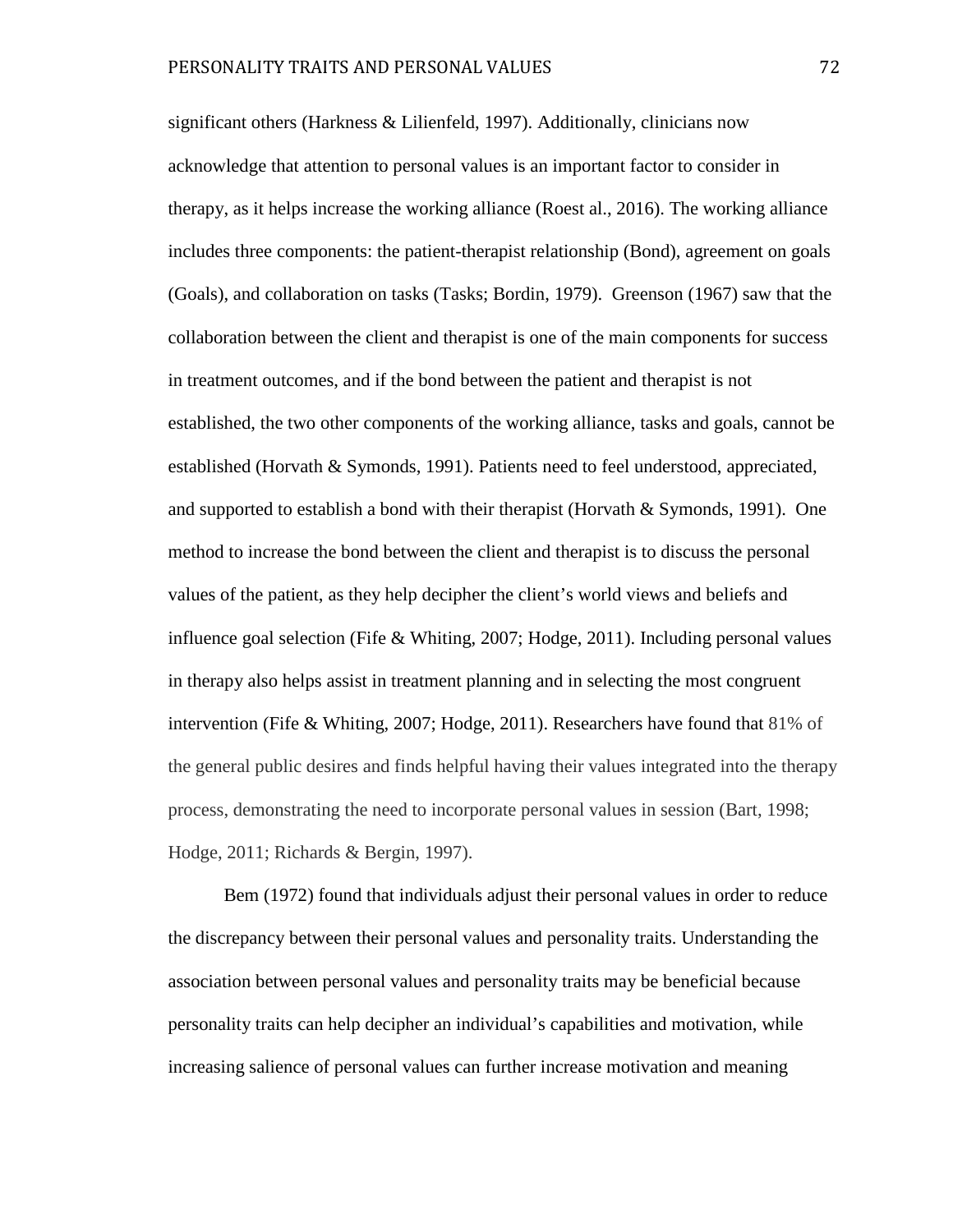(Fischer & Boer, 2015; Oliver & Mooradian, 2003; Wahburn et al., 1976). It is also hoped that expanding the knowledge in these areas may improve the process of assessment and treatment planning at inpatient behavioral hospitals, a crucial factor because of the brevity of stay, typically only 7 to 10 days (Masters et al., 2014). Furthermore, improved individualized behavioral-treatment plans can help to increase patient quality of care and reduce readmission rates and costs at inpatient behavioral hospitals (Fischer & Boer, 2015; Oliver & Mooradian, 2003; Wahburn et al., 1976).

Until now, few attempts have been made to develop specific treatments to match both personality styles and personal values, but doing so may improve treatment outcomes at inpatient behavioral hospitals, ultimately improving quality of care and reducing the rate of readmission and cost (Staiger et al., 2007).

## **Summary of Findings**

Results did not support the hypothesis that the personal values of industry, virtue, cooperation, dependability, and ecology, as measured by the Personal Values Card Sort, would be positively correlated with the personality trait of Conscientiousness, as measured by the TIPI.

The five factor model **(**FFM) is currently the most widely accepted model for understanding personality (e.g., Butrus & Witenberg, 2015). The FFM is a hierarchical model of personality traits with five factors representing personality. The five factors are hypothetical constructs inferred from self-reports representing the actions, skills, habits, and preferences of individuals (Jang et al., 1998). The FFM embraces the theories arising from trait theory, which states that individuals can be characterized in terms of enduring patterns of thoughts, feelings, and actions. Because personality traits are consistent across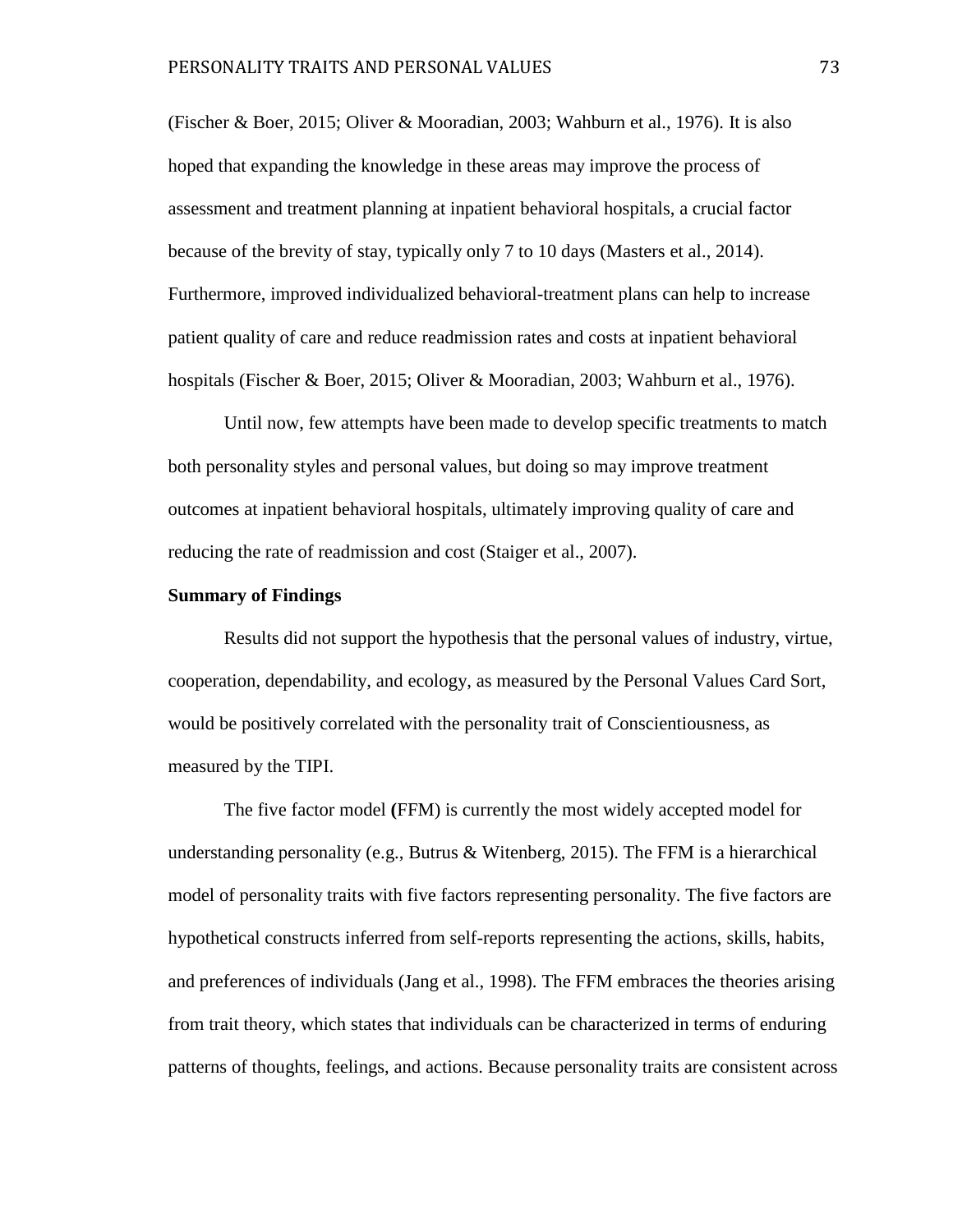varying social settings, they are useful for assessment and prediction of behavior and can inform effective treatment planning (McCrae & John, 1992).

The TIPI, used in the current study, is a brief measure of the five traits of the FFM (Ehrhart et al., 2009; Renau et al., 2013) and is comprised of only 10 items, making it the most efficient of the existing measures and, thus, more appropriate for inpatient settings, which are fast paced and involve patients who are highly stressed and may have limited executive functioning. FFM traits measured by the TIPI include emotional stability, conscientiousness, openness to experience, extraversion, and agreeableness. Conscientiousness is found to positively impact motivation and the achievement of goals and can predict perseverance and success in reaching goal attainment (Parks & Guay, 2009). Individuals with a high level of conscientiousness are hardworking, confident, resourceful, patient, cooperative, dependable, and moral, while individuals low on conscientiousness are seen as unreliable, lazy, careless, and selfish (Cheng & Ickes, 2009; Costa & Widiger, 2002). As conscientiousness increases motivation, it has been found to predict individuals who will adhere to plans and achieve goals they set during individual therapy (Boyce et al., 2013; Mitchell, 1997).

The Personal Values Card Sort is a self-report inventory created by Miller, Baca, Matthews, and Willbourne at the University of New Mexico in 2001. Participants sort out 83 value cards in terms of each card's relative importance to the participants, selecting their top five values in terms of importance. Values are conceptualized as an aspect of obligation, motivating them to action when brought to mind and leading individuals to feel frustrated when their most important values are not achieved (Feather, 1995; Fife & Whiting, 2007).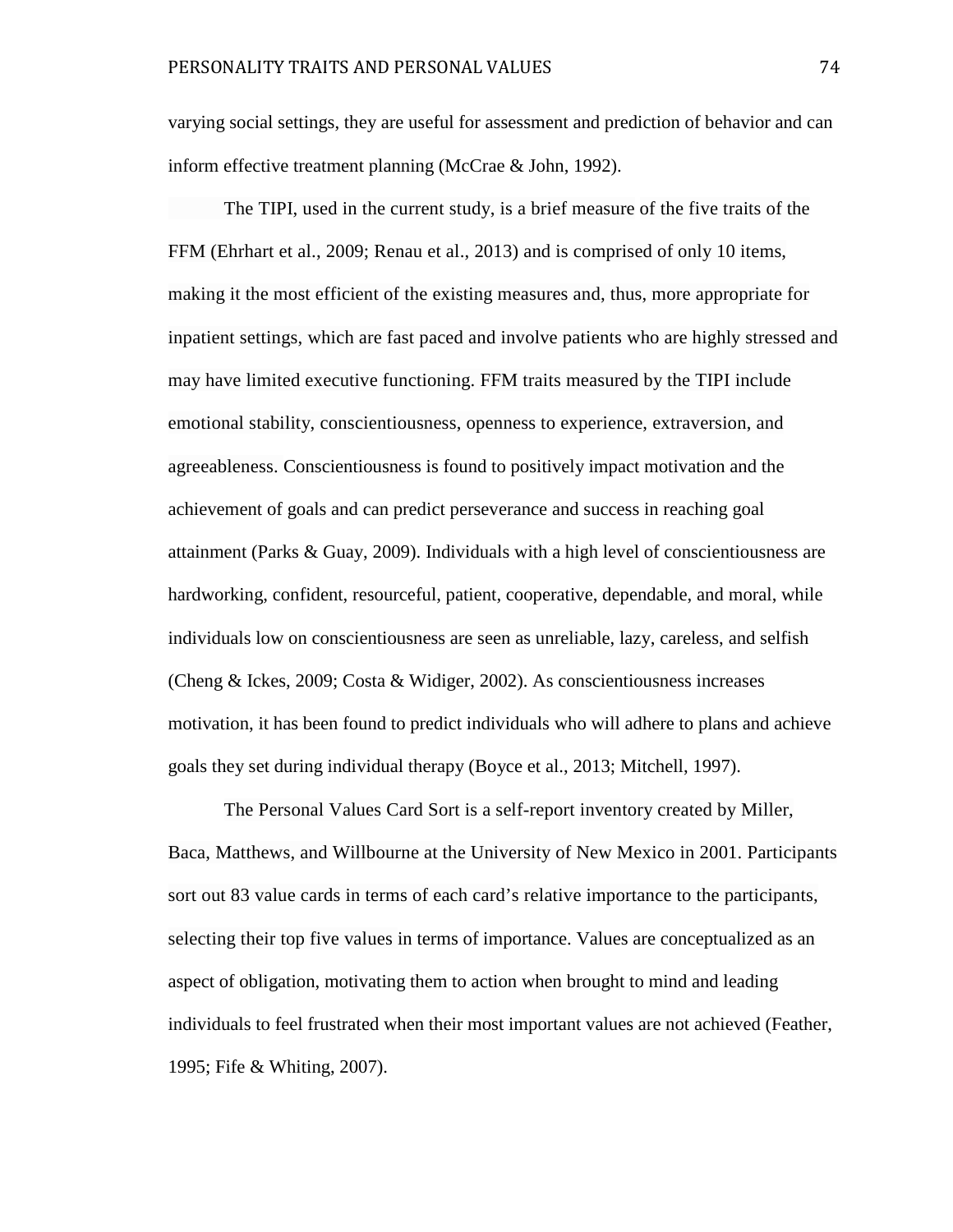Idiosyncratic personal-value hierarchies allow for innumerable permutations, helping to explain the wonderful variations in attitudes and behaviors seen in all individuals (Rokeach, 1979). Ranking personal values in hierarchies also allows individuals to assess and increase awareness of their own values, helping to show their motivation and independent judgments (Peng et al., 1997). McCrae et al. (2000) suggested that personality traits shape personal values in the interaction with the local environment, theorizing that personality traits are antecedents of personal values. Additionally, according to Schermer et al. (2011), personality traits and personal values are both influenced by nature (i.e., genes) and nurture (i.e., environment). The original hypothesis predicted that the personal values of industry, virtue, cooperation, dependability, and ecology would be positively correlated with the personality trait of Conscientiousness. Results did not support the hypothesis. Although past research shows that the TIPI and Personal Values Card Sort are clinically useful to understand individuals better and inform treatment planning, the personal values measured in this study were not statistically related to the personality factor of conscientiousness, as measured by the TIPI, with individuals at an inpatient behavioral hospital.

Although not included in the hypothesis, the personal value of family (To have a happy, loving family) was found to be the most frequently endorsed of the top five values (See Table 3). Forty-seven percent (46.5%) of 101 participants chose the personal value of family as one of their top five personal values. Additionally, the number of male and female participants who chose the personal value of family as one of their top five personal values differed only slightly ( $M = 49.0\%$ ;  $F = 44.0\%$ ). This slight difference demonstrates that family is important to both genders. As the study found that almost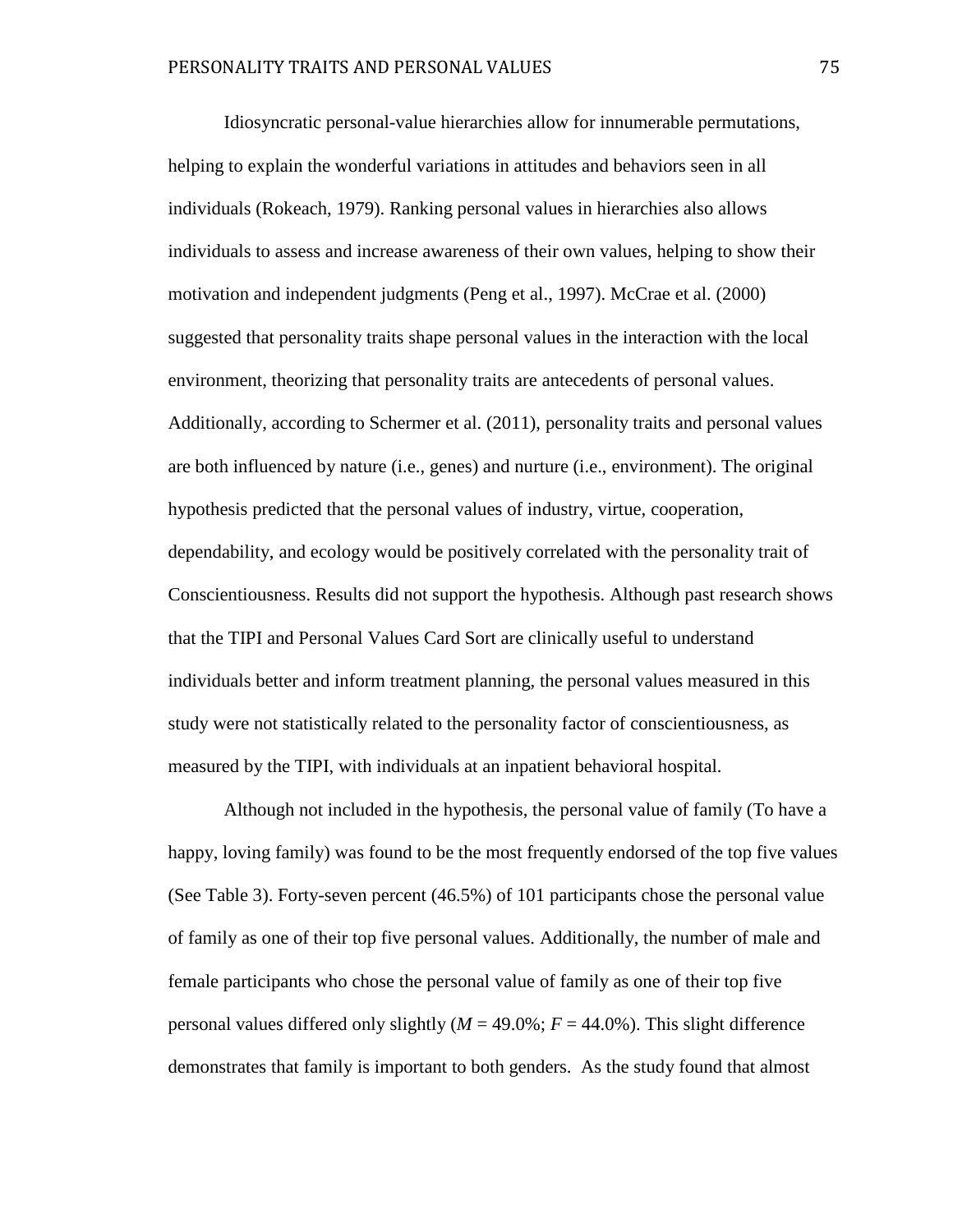half of the participants chose the personal value of family and both genders found the personal value of family important, incorporating the topic of family during group therapy sessions at inpatient behavioral hospitals may be particularly relevant and beneficial, as doing so may improve motivation, treatment relevance, and effectiveness and, thereby, help to improve outcome and decrease readmission rates and cost at inpatient behavioral hospitals.

The finding that family was so highly valued among participants should not be surprising, especially in an inpatient facility, in which family contact is limited, if not impossible. The desire and need to have supportive people in one's life is essential for overall well-being (Black et al., 2017). John Bowlby (1951) postulated that infants have an innate need to bond to a main attachment figure, and any disruption in attachment can lead to mental-health and behavioral problems later in life. Bowlby, Ainsworth, Boston, and Rosenbluth (1944) found that a significantly high proportion of juveniles arrested for stealing had suffered prolonged separation from their mothers during their first 5 years of life, and many of these juveniles were unable to form any permanent and mutually satisfying relationships with other people. The belongingness hypothesis states that humans have a pervasive drive to form and maintain lasting, positive, and significant interpersonal relationships (Baumeister  $&$  Leary, 1995). To satisfy this drive, humans need to have frequent pleasant interactions with other people, and these interactions must be stable (Baumeister & Leary, 1995).

Consequently, admission to inpatient facilities may increase awareness that one has lost access to family, thus highlighting the perception of loss of access to significant others. Risk aversion, in this case, the risk of losing access to family, is a common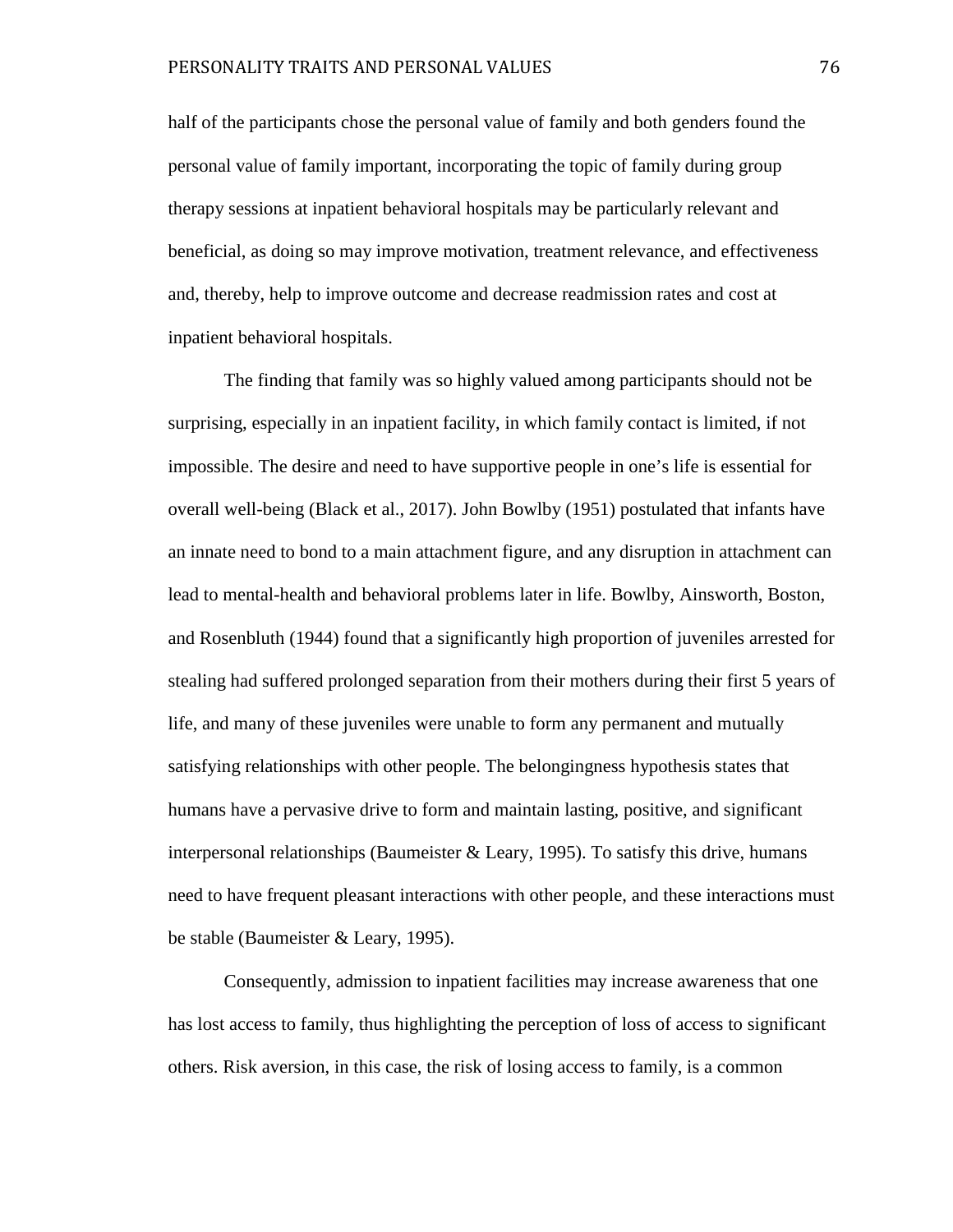psychological phenomenon that can increase the perceived value of the lost stimulus (Kahneman, 1981). In general, human physical and psychological well-being increases when positive interpersonal relationships are formed and maintained (Verhagen et al., 2018). The formulation of healthy relationships is usually associated with positive emotions, including happiness, joy, and love. Conversely, the threat of losing healthy relationships and isolation from loved ones is associated with negative emotions, including anxiety, depression, low self-esteem, jealousy, and grief (Leary, 1990). Additionally, memories of past rejections and imagining social rejection increase anxiety and loneliness (Leary, 1990). Loneliness is "an individual's subjective perception of deficiencies in his or her social relationships" (Baumeister & Leary, 1995, p. 507). To decrease the feeling of loneliness, humans usually desire to be surrounded by others whom they consider to be family, including anyone with whom they perceive they have a deep loving relationship and who they perceive love them back (Leary, 1990). When humans perceive that they lack social support from family, physical and psychological well-being decreases (Baumeister & Leary, 1995).

Social relationships and the presence of social support are necessary to increase resiliency, have a sense of personal control, experience positive emotions, and have improved mental-health outcomes (Munson et al., 2015). Social support consists of verbal and nonverbal information provided to individuals to help increase emotional, physical, and behavioral well-being and can extend to anyone, including family, peers, and professionals (Munson et al., 2015). Patients at inpatient behavioral hospitals may benefit from treatment when they perceive that they have social support during their stay at the hospital and when they are discharged (Sledge et al., 2011). Research has found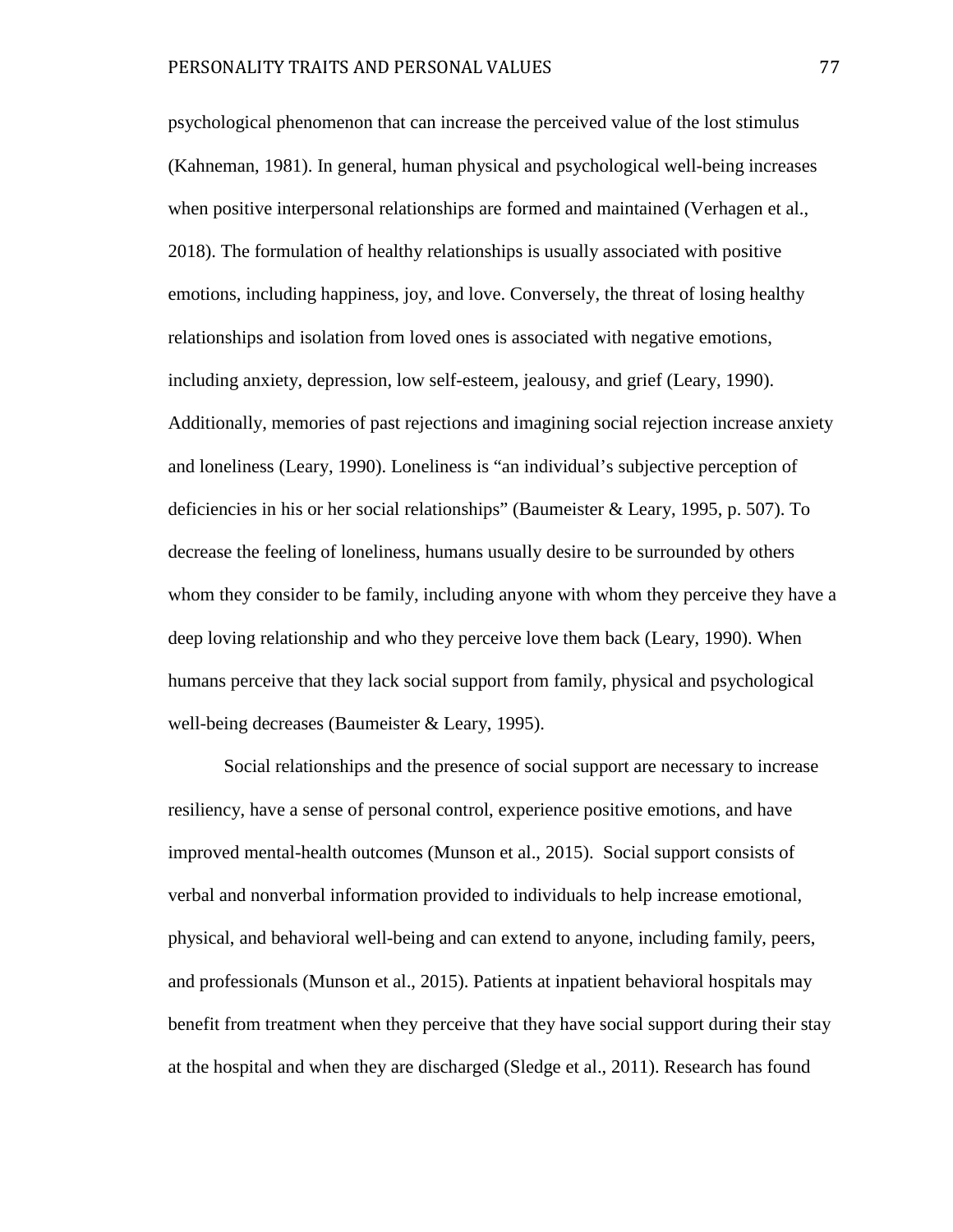that patients who receive social support and have a sense of belongingness to others have fewer hospital readmissions (Sledge et al., 2011). Additionally, patients at inpatient behavioral hospitals may benefit when they are able to share stories with other peers who have similar experiences, including strained relationships with family members and social supports (Munson et al., 2015). Qualitative research found that individuals struggling emotionally endorsed the benefit of discussing how to cope with mental-health challenges and improve healthy relationships with peers who have shared experiences (Munson et al., 2015). This study seems to indicate that providing group therapy at inpatient behavioral hospitals that specifically addresses the topic of family, as well as of other social relationships, may be beneficial to increase overall well-being and decrease readmission rates (Sledge et al., 2011).

Additionally, the five personality traits as measured by the TIPI were determined to have no significant correlation, supporting the notion that each can be conceptualized as an independent trait. As shown in Table 3, correlations on the TIPI traits ranged from - .06 to .21. This analysis gives evidence for the validity of the TIPI in an inpatient population. The recent demand for personality measures that are both time and cost effective have led to the development of the TIPI (Ehrhart et al., 2009; Gosling et al., 2003a; Hofmans et al., 2008). Although brief measures are usually psychometrically inferior to longer, multiple-item scales (Gosling et al., 2003b), brief measures do have advantages, including giving the option of assessments in situations when efficiency is needed and helping to reduce fatigue, frustration, boredom, and feelings of burden among both staff and patients (Ehrhart et al., 2009; Gosling et al., 2003b; Hofmans et al., 2008).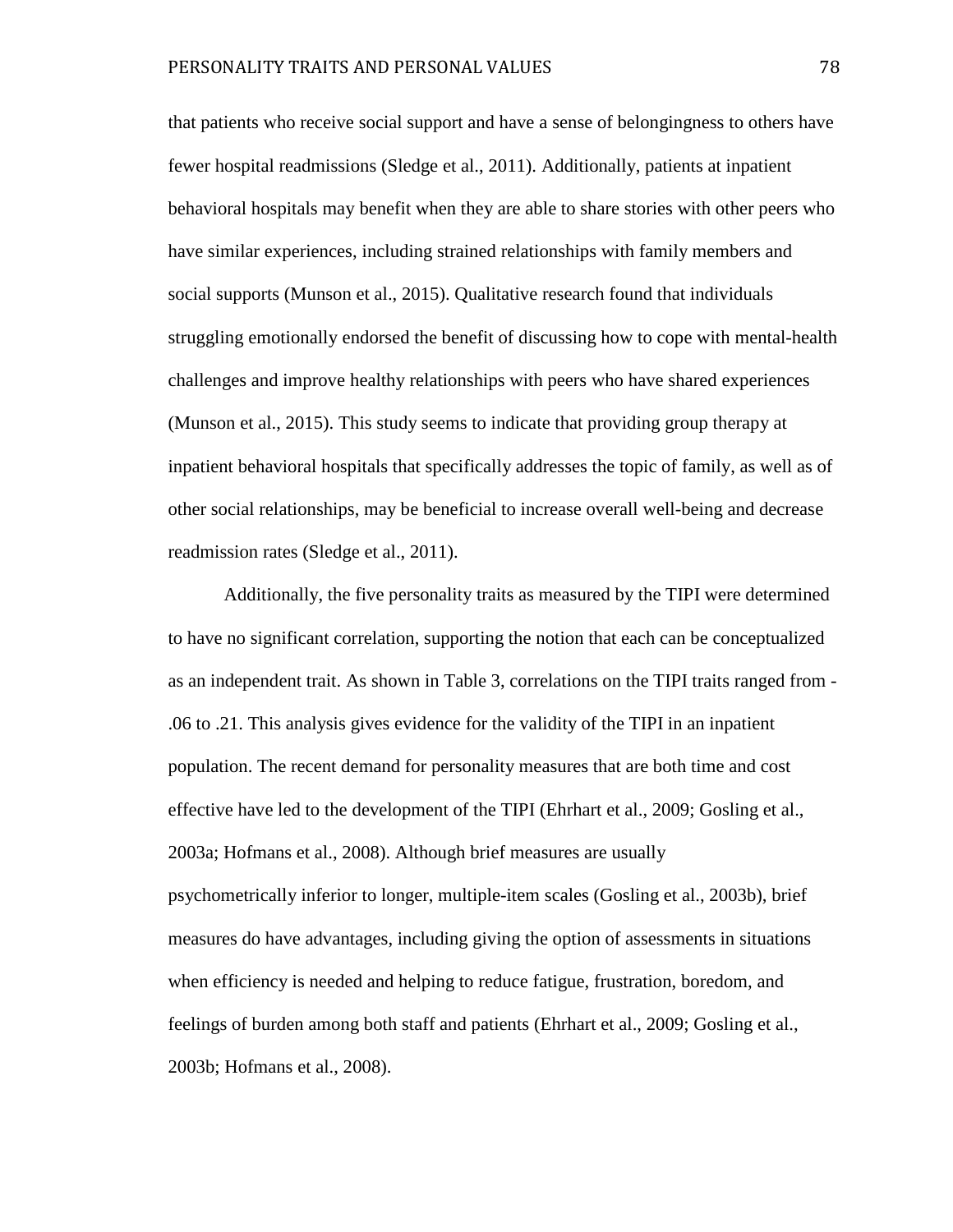The TIPI is a shortened version of the 44-item Big-Five Inventory (BFI; Ehrhart et al., 2009), whereas the BFI is a shortened version of the NEO Personality Inventory-Revised (NEO-PI-R; Costa & McCrae, 1992), a 240-item self-report inventory that measures all fivepersonality factors and their corresponding facets. Both the BFI and the NEO-PI-R have been found to be reliable and valid (Butrus & Witenberg, 2015; Ehrhart et al., 2009). The TIPI can be completed in as little as 1 minute, whereas the NEO-PI-R requires 45 minutes to complete and the BFI requires 15 minutes (Gosling et al., 2003a), a duration that could be prohibitive to inpatient patients and staff. As this study further supports the validity of the TIPI, inpatient behavioral hospitals might consider using this personality measure to save time, decrease cost, and inform treatment planning.

## **Limitations**

This study has several limitations. First, the psychometric validity and reliability of the Personal Values Card Sort has yet to be tested. Although, anecdotally, this instrument has been found to be clinically useful in a wide variety of contexts and across cultures (Brad Rosenfield, personal communication, February 16, 2019), the validity and reliability of the Personal Values Card Sort has yet to be empirically validated. The Personal Values Card Sort provides a variety of personal values that are not included in the Rokeach Value Survey (RVS). Researchers found that while interviewing participants to find out the values that are most important to them, more values were brought up that were not included in the RVS, thereby initiating the development of the Personal Values Card Sort (Braithwaite & Law, 1985). As William Miller stated, "The Value Card Sort was created to be a clinical tool, a basis for a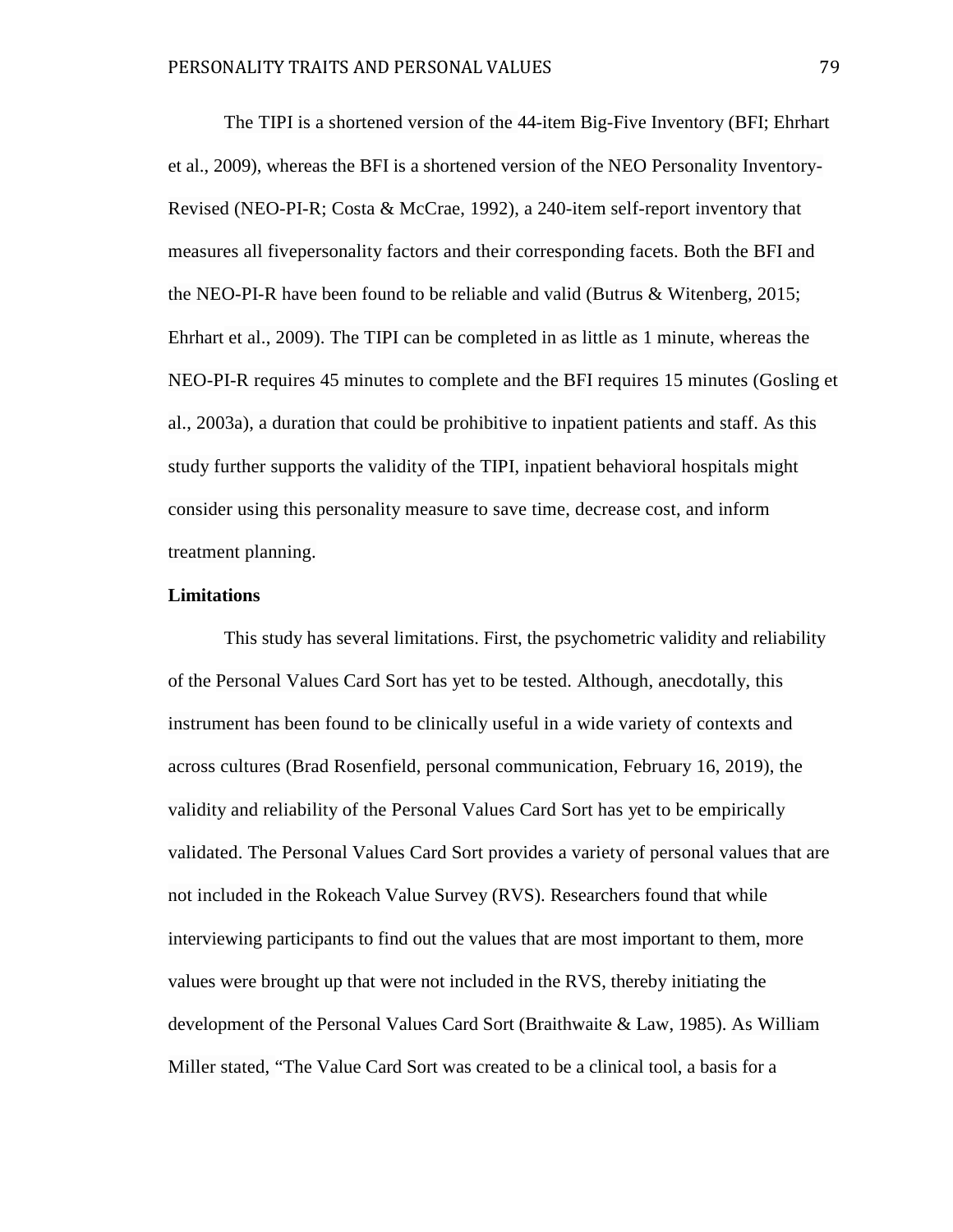conversation. There is no gold standard measure of a person's values against which to compare it to" (Personal Communication on December 26, 2016). Without validity and reliability, one cannot determine whether the Personal Values Card Sort actually measures personal values and does so consistently over time.

A second limitation pertains to confounding variables affecting the internal validity of results. Although sex, age, and educational status were identified for each participant of the study, other variables that could affect results were not recorded. These potential confounding variables include diagnosis, culture, and religion, and if whether participants were readmitted to the inpatient hospital. This lack of information on these variables could affect the relationship between personal values and personality traits. Moreover, only data on the top five values were collected, without attention to the order of selection. Thus, information on the top value was not available. Of course, participants' top values could have been very informative.

A final limitation deals with the small sample size of the study. Because there was not enough power to test the other four personality traits of the FFM, as 143 participants would have been needed and only 101 subjects verbally consented to participate, only one personality trait, in this case Conscientiousness, could be tested.

## **Future Directions**

Future research should address the concerns of external validity, internal validity, reliability, and validity of the TIPI and the Personal Values Card Sort in inpatient populations. To increase external validity, this study should be replicated using both a larger sample size and in multiple inpatient behavioral hospitals across various regions.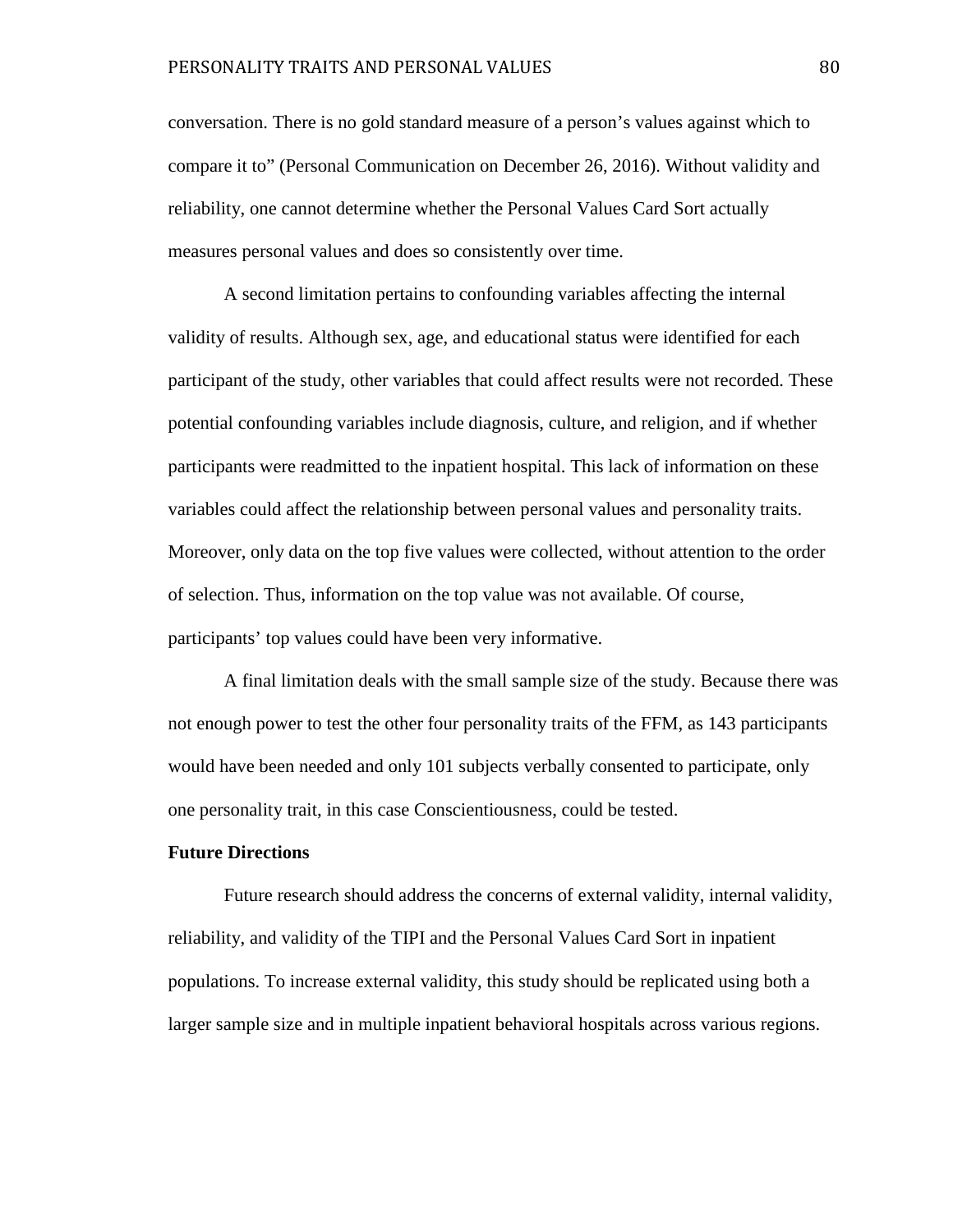To increase internal validity, control of potentially confounding variables should be managed, as was unachievable with the present archival dataset. These variables include diagnosis, readmission status, religion, and culture. Additionally, test-retest reliability of the TIPI for this population should be further studied by giving the TIPI to individuals at two different times.

Although the hypothesis in this study was not supported, future research should focus on personal values, especially the value of family, and personality traits in assessment, motivation, treatment planning, intervention, to hopefully, lower readmission rates and increases quality of care. Consequently, longitudinal research should be launched to investigate the utility of the TIPI and Personal Values Card Sort in predicting readmission to inpatient behavioral hospitals after discharge, as well as quality of care.

Although previous research has determined that the TIPI can correctly assess for personality traits, no evidence shows that the TIPI is related to *DSM-5* (2013) clinical syndromes or personality disorders. Thus, future researchers could determine if the TIPI, a particularly brief measure, can be used to inform the *DSM-5* (2013) to increase efficiency of diagnosis and treatment planning. Additionally, future studies could focus on identifying and matching treatment interventions for personality traits, similar to Project Match (1997).

Lastly, little research has considered the relationship between personal values and personality traits in regard to age, gender, and education level within an inpatient behavioral population. Future studies should determine if differences exist between personality traits and personal values among age, gender, and education level to provide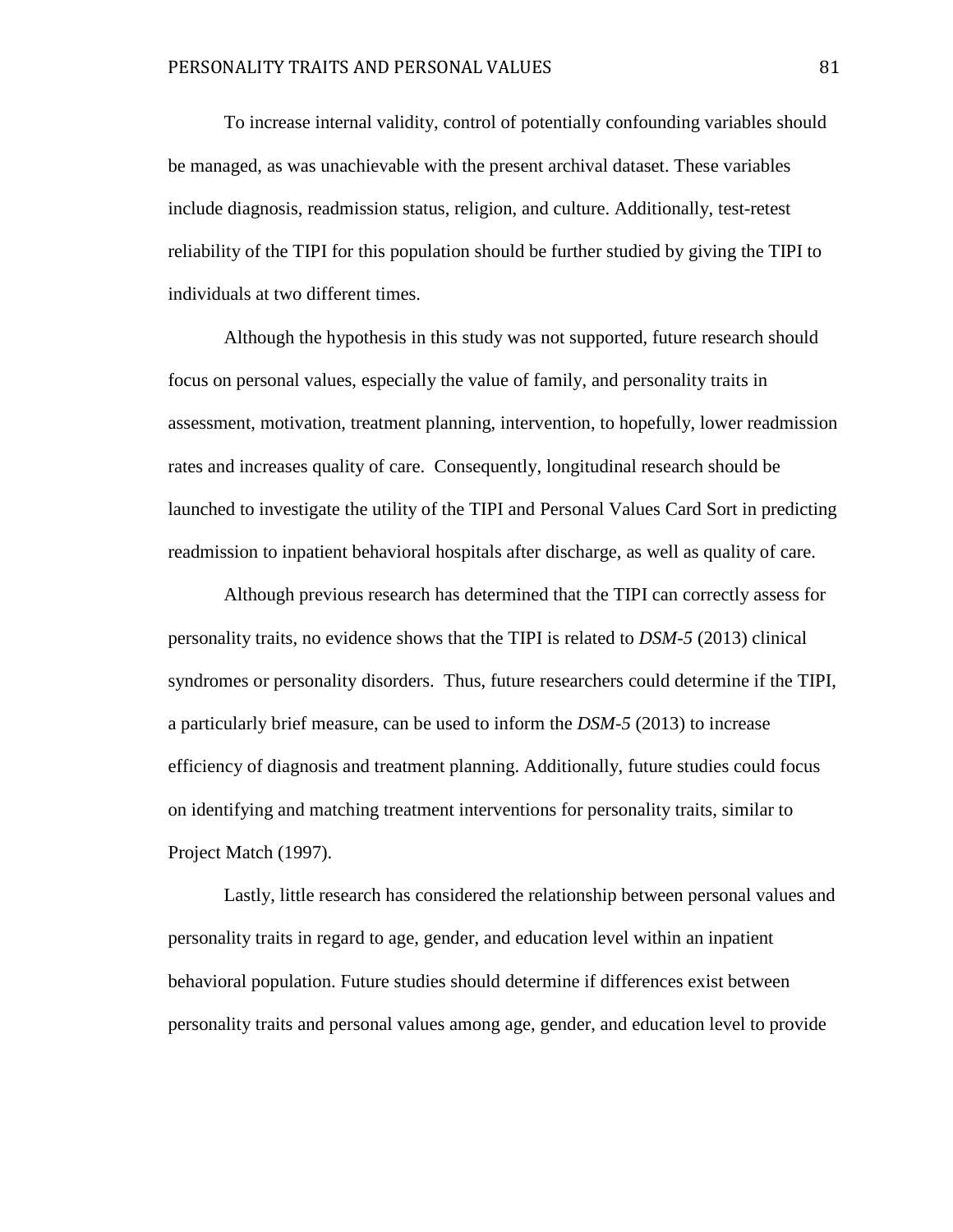further data to help tailor interventions to each individual (Feather, 1984; Fung et al., 2016).

## **Summary and Conclusions**

This study examined the relationship between personal values and personality traits in patients in an inpatient behavioral hospital to add to the sparse literature on variables that could inform assessment, treatment planning, treatment response, and readmission to inpatient behavioral hospitals. Results did not find a significant relationship between personal values and personality traits. Further analysis revealed that the personal value of family (To have a happy, loving family) was the most prevalent reported value in this population, by far, with 46.5% of 101 participants choosing the personal value of family as one of their top five personal values. An insignificant difference was found between the percentage of female and male participants who chose the personal value of family ( $M = 49.0\%$ ;  $F = 44.0\%$ ).

Prior research has found that patients who receive social support and have a sense of belongingness to others, especially to family members, have fewer hospital readmissions (Sledge et al., 2011). Additionally, therapists now acknowledge that attention to personal values is important to include in therapy, as it helps increase the working alliance, decipher the client's world views and beliefs, and influence goal selection (Fife & Whiting, 2007; Hodge, 2011). Past researchers have found that 81% of the general public desires and finds helpful the integration of their values into the therapy process (Bart, 1998; Hodge, 2011; Richards & Bergin, 1997). Furthermore, the study determined good psychometric support for the TIPI. These findings suggest that including personal values in the therapy process, incorporating the topic of family during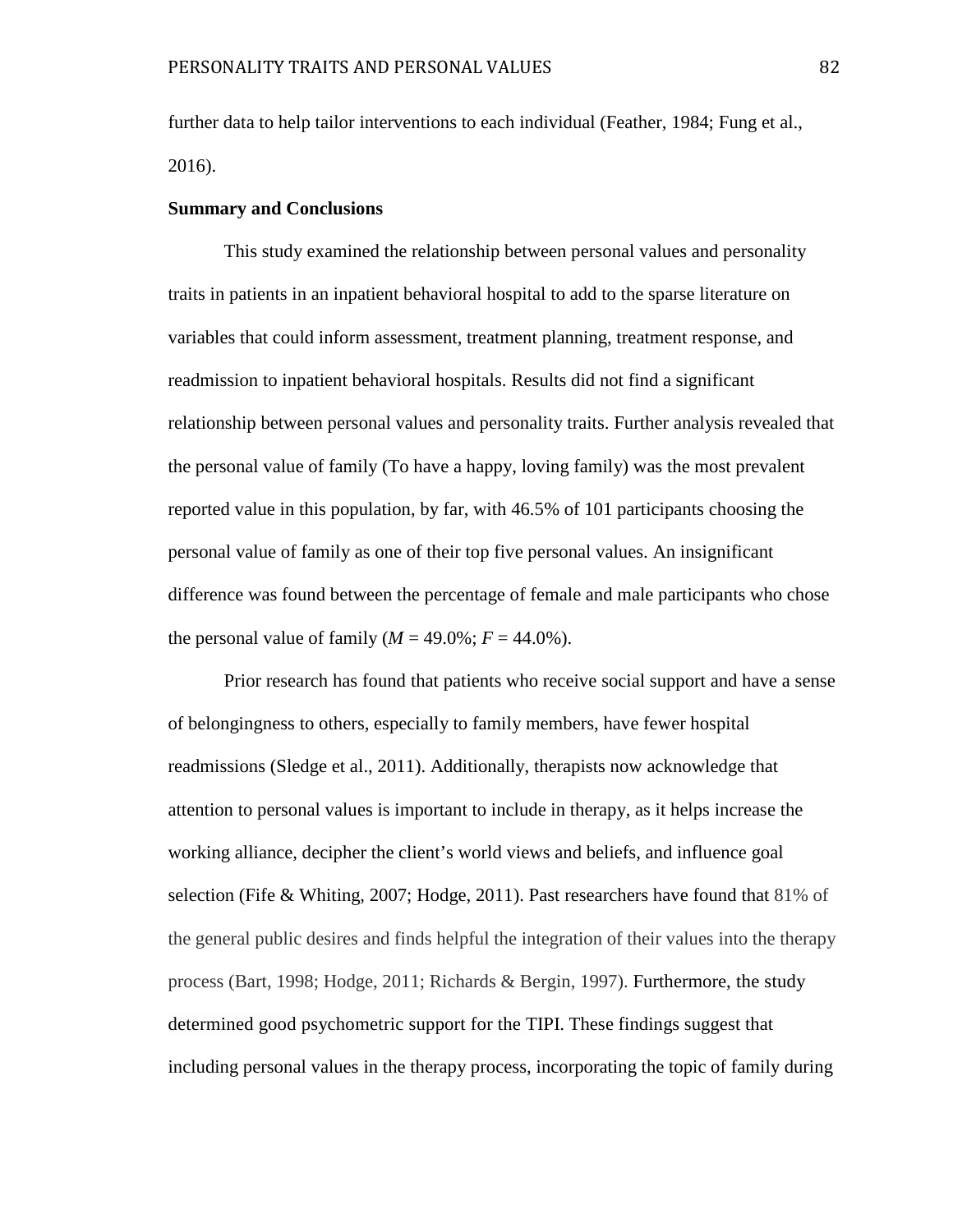group therapy sessions at inpatient behavioral hospitals for both male and female individuals, and incorporating the TIPI during assessment may be beneficial, and that each may provide added benefit.

Finally, this study provides evidence of internal validity for the TIPI in an inpatient population. It is hoped that these results may help improve assessment and treatment and overall wellness and decrease readmission rates and cost for patients at inpatient behavioral hospitals by allowing for more individualization in assessment and treatment planning.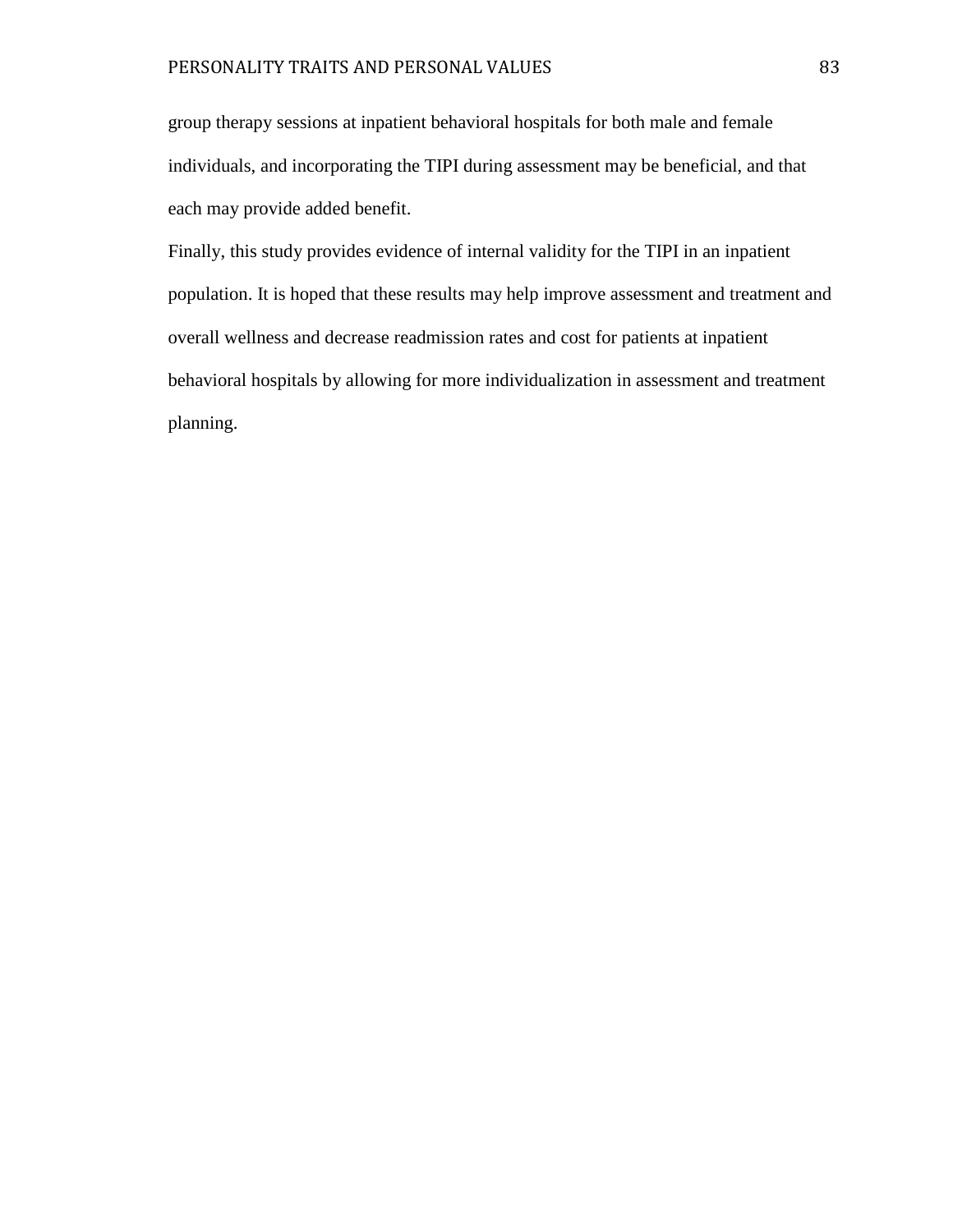#### References

- Allik, J. (2005). Personality dimensions across cultures. *Journal of Personality Disorders, 19*, 212-232.
- Allport, G. W., & Odbert, H. S. (1936). Trait-names: A psycho-lexical study. *Psychological Monographs, 47*(1), 1-171. American Psychiatric Association. 2013). *Diagnostic and statistical manual of mental disorders* (5th ed.). Arlington, VA: Author.
- Bao, Y., & Sturm, R. (2001). How do trends for behavioral health inpatient care differ from medical inpatient care in U.S. community hospitals. *The Journal of Mental Health Policy and Economics, 4*, 55- 63.
- Bardi, A., Lee, J. A., Hofman-Towfigh, N., & Soutar, G. (2009). The structure of intraindividual value change. *Journal of Personality and Social Psychology, 97*(5), 913-929.
- Bart, M. (1998). Spirituality in counseling finding believers. *Counseling Today, 4*(6), 1-6.
- Baumeister, R. F., & Leary, M. L. (1995). The need to belong: Desire for interpersonal attachments as a fundamental human motivation. *Psychological Bulletin, 117*(3), 497-529.
- Beck, A. (1970). Cognitive therapy: Nature and relation to behavior therapy. *Behavior Therapy, 1,* 184-200.
- Beck, A. T., Rush, A. J., Shaw, B. F., & Emery, G. (1979). *Cognitive therapy of depression*. New York, NY: Guilford Press.
- Beltz, A. M., Wright, A. G. C., Sprague, B. N., & Molenaar, P. C. M. (2016). Bridging the nomothetic and idiographic approaches to the analysis of clinical data.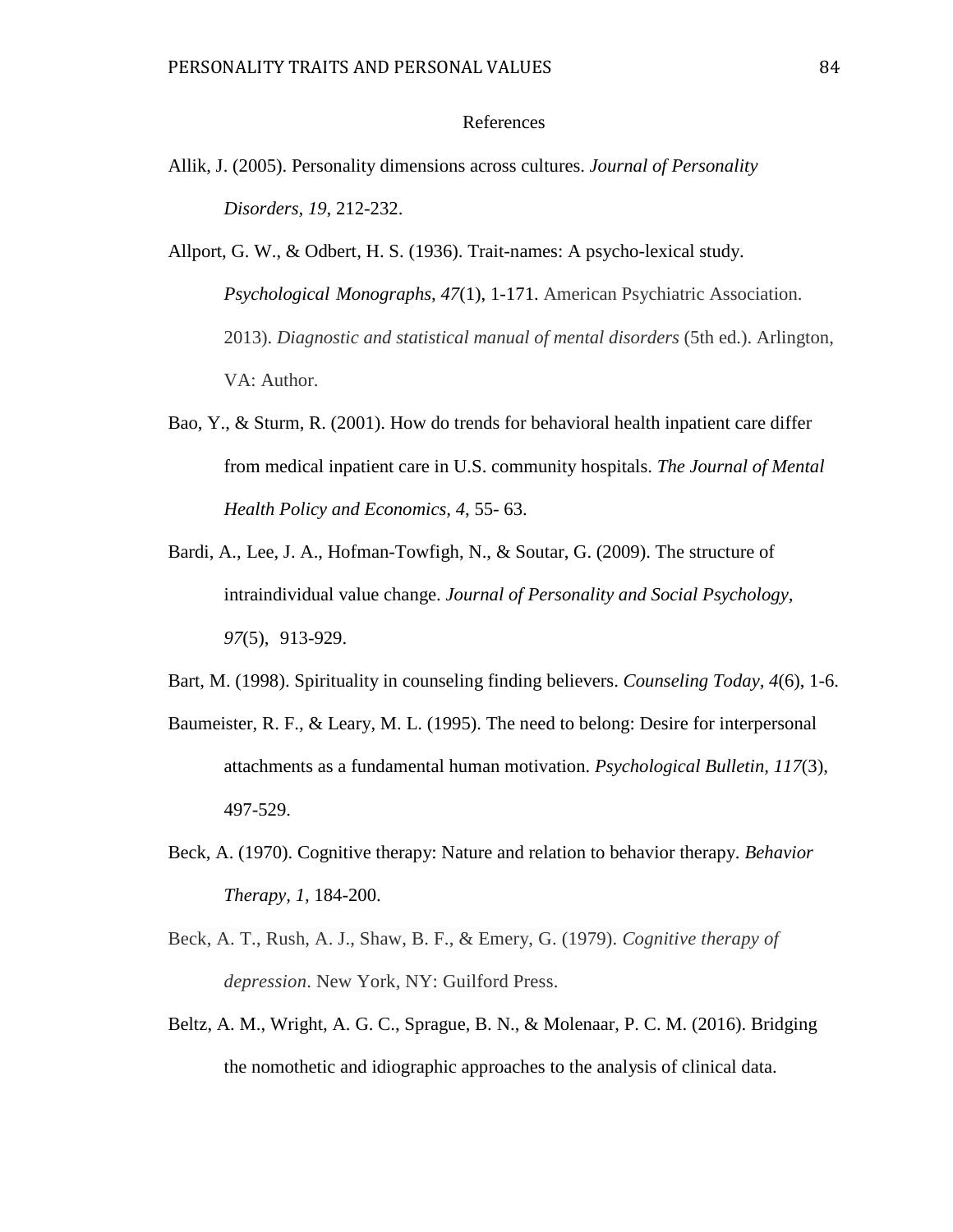*Assessment, 23*(4), 447-458.

- Bem, D. J. (1972). Self-perception theory. In L. Berkowitz (Ed.), *Advances in experimental social psychology* (Vol. 6, pp. 1–62). New York, NY: Academic Press.
- Benbassat, J., & Taragin, M. (2000). Hospital readmissions as a measure of quality of health care: Advantages and limitations. *Archives of Internal Medicine, 160*, 1074- 1081.
- Binet, A., & Simon, T. (1916). The development of intelligence in children: The Binet-Simon Scale. Toronto, Canada: Williams & Wilkins.
- Black, M. M., Walker, P. S., Fernald, L. C. H., Andersen, C. T., DiGirolamo, A. M., Lu, C. … Grantham-McGregor, S. (2017). Early childhood development coming of age: Science through the life course. *Lancet, 389*, 77-90.
- Boden, R., Brandt, L., Kieler, H., Anderson, M., & Reufors, J. (2011). Early nonadherence to medication and other risk factors for rehospitalization in schizophrenia and schizoaffective disorder. *Schizophrenia Research, 133*, 36-41.
- Bolby, J., Ainsworth, M., Boston, M., & Rosenbluth, D. (1944). The effects of motherchild separation: A follow-up study. *British Journal of Medical Psychology, 29,* 211-247.
- Bowlby, J. (1951). *Maternal care and mental health.* World Health Organization Monograph (Serial No. 2).
- Bordin, E. (1979). The generalizability of the psychoanalytic concept of the working alliance. *Psychotherapy: Theory, Research, & Practice, 16,* 252-260.

Boulding, W., Glickman, S. W., Manarry, M. P., Schulman, K. A., & Staelin, R. (2011).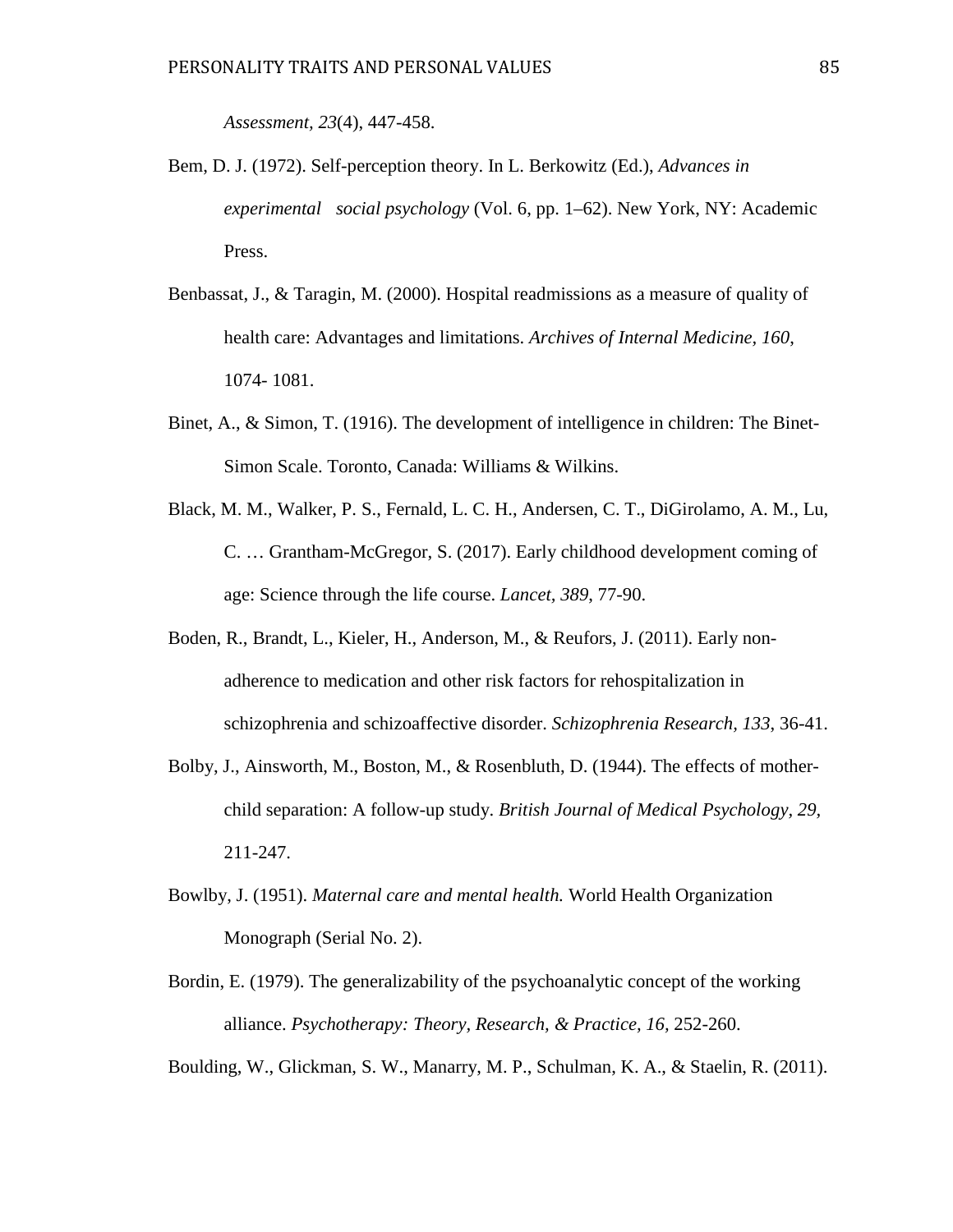Relationship between patient satisfaction with inpatient care and hospital readmission within 30 days. *The American Journal of Managed Care, 17*(1), 41- 48.

- Boyce, C. J. & Wood, A. M. (2011). Personality prior to disability determines adaption: Agreeable individuals recover lost life satisfaction faster and more completely. *Psychological Science, 22*, 1397-1402.
- Boyce, C. J., Wood, A. M., & Powdthavee, N. (2013). Is personality fixed? Personality changes as much as "variable" economic factors and more strongly predicts changes in life satisfaction. *School Indicators Research, 111*(1), 287-305.
- Braithwaite, V. A., & Law. H. G. (1985). Structure of human values: Testing the adequacy of the Rokeach Value Survey. *Journal of Personality and Social Psychology, 49*(1), 250-263.
- Budge, S. L., Moore, J. T., Del-Re, A.C., Wampold, B. E., Baardseth, T. P., & Nienhuis, J. B. (2013). The effectiveness of evidence-based treatments for personality disorders when comparing treatment-as-usual and bona fide treatments. *Clinical Psychology Review, 33*, 1057-1066.
- Buhrmester, D. (1996). Need fulfillment, interpersonal competence and the developmental contexts of early adolescent friendship. In W. M. Bukowski, A. F. Newcomb, & W. W. Hartup (Eds*.), The company they keep: Friendship in childhood and adolescence* (pp. 158-185). New York, NY: Cambridge University Press.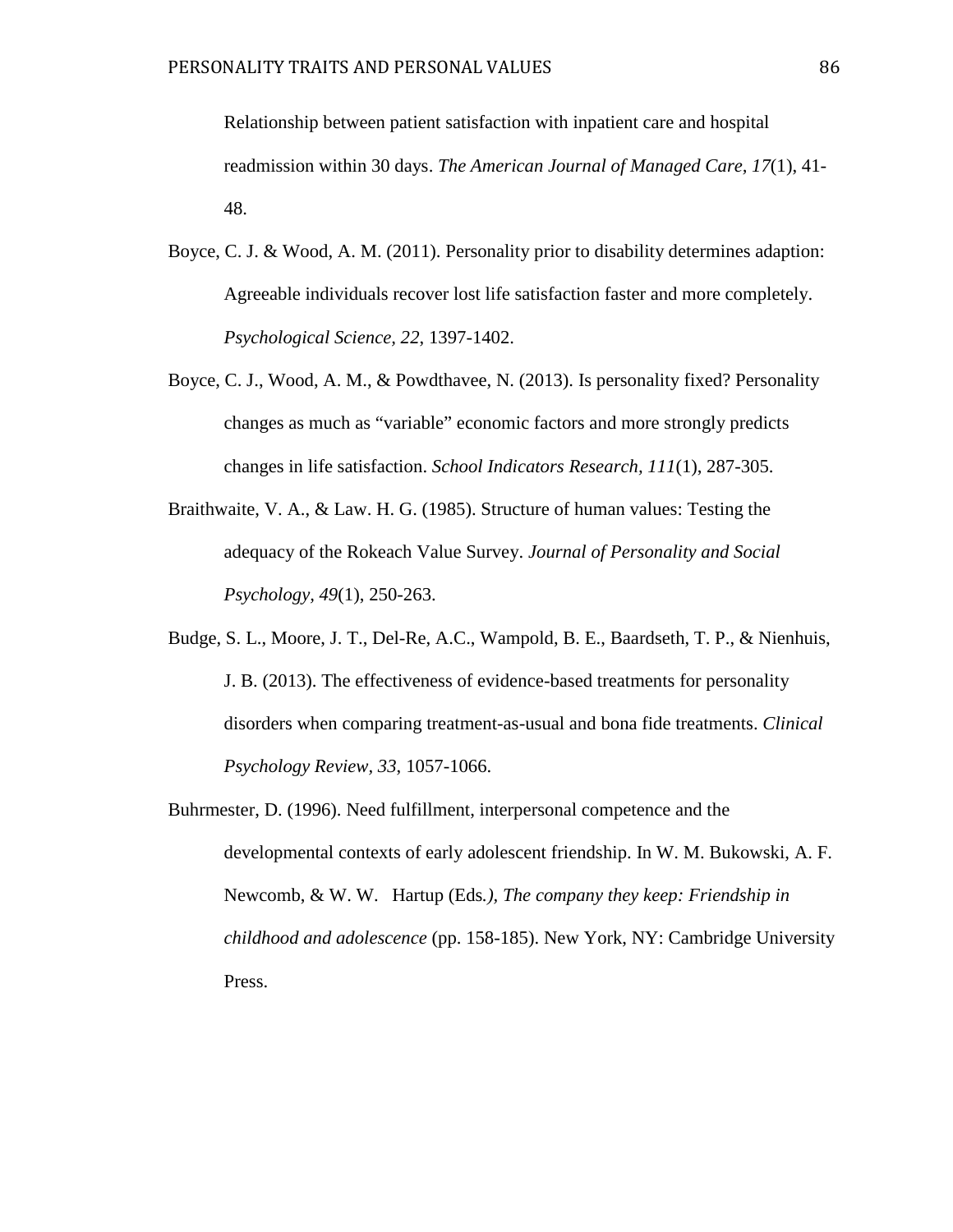Busato, V. V., Prins, F. J., Elshout, J. J., & Hamaker, C. (1999). The relation between learning styles, the big five personality traits and achievement motivation in higher education. *Personality and Individual Differences, 26*, 129-140.

- Buss, D. M. (1995). Psychological sex differences: Origins through sexual selection. *American Psychologist, 50*, 164-168.
- Butrus, N., & Witenberg, R. T. (2015). The relationships between five-factor model personality traits and personality disorder features in an Australian non-clinical sample. *Journal of Psychopathology and Behavioral Assessment, 37*(1), 12-46.
- Campbell, S. M., Roland, M. O., & Buetow, S. A. (2000). Defining quality of care. *Social Science and Medicine, 51*, 1611-1625.
- Caprara, G. V., Vecchione, M., Alessandri, G., Gerbino, M., & Barbaranelli, C. (2011). The contribution of personality traits and self-efficacy beliefs to academic achievement: A longitudinal study. *British Journal of Educational Psychology, 81*, 78-96.
- Chamorro-Premuzic, T., & Furnham, A. (2003). Personality traits and academic examination performance. *European Journal of Personality, 17,* 237–250.
- Chatard, A., & Selimbegovic, I. (2007). The impact of higher education on egalitarian attitudes and values: Contextual and cultural determinants. *Social and Personality Psychology Compass, 1*, 541-556.
- Cheng, W., & Ickes, W. (2009). Conscientiousness and self-motivation as mutually compensatory predictors of university-level GPA. *Personality and Individual Differences, 47*, 817-822.

Clark, L. A., Watson, D., & Mineka, S. (1994). Temperament, personality, and the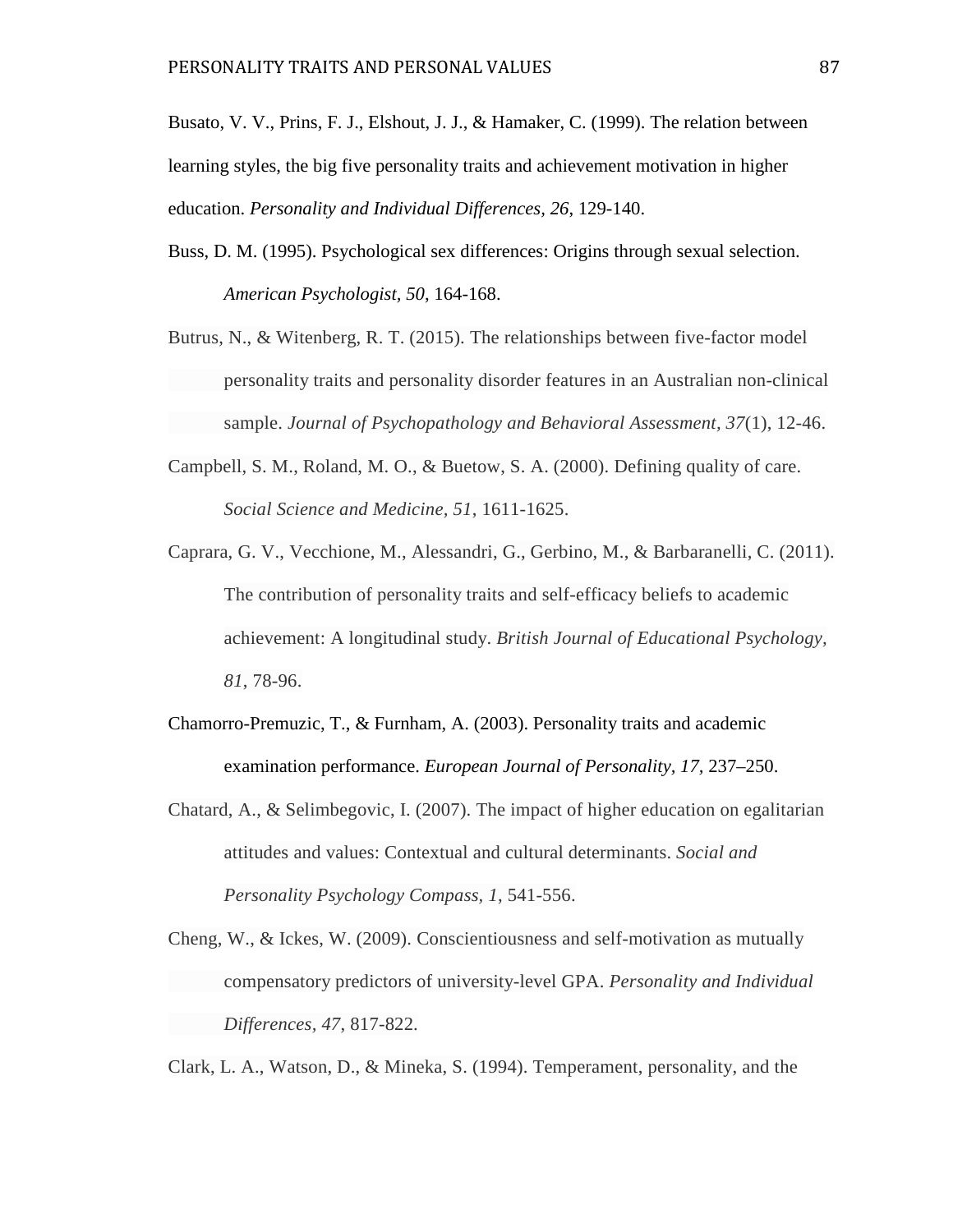mood and anxiety disorders. *Journal of Abnormal Psychology, 103*, 103-116.

- Conrad, M. A. (2006). Aptitude is not enough: How personality and behavior predict academic performance. *Journal of Research in Personality, 40*(3), 339-346.
- Corrigan, P. W., Holmes, E. P., & Luchinis, D. (1993). Identifying staff advocates of behavioral treatment innovations in state psychiatric hospitals. *Journal of Behavior Therapy and Experimental Psychiatry, 24*(3), 219-225.
- Costa, P. T, Jr., & McCrae, R. R. (1992). *Revised NEO Personality Inventory (NEO-PI-R) and nNEO Five-Factor Inventory (NEO-FFI) professional manual*. Odessa, FL: Psychological Assessment Resources.
- Costa, P. T., Jr., Terracciano, A., & McCrae, R. R. (2001). Gender differences in personality traits across cultures: Robust and surprising findings. *Journal of Personality and Social Psychology, 81*(2), 322-331.
- Costa, P. T., & Widiger, T. A. (2002). *Personality disorders and the five-factor model of personality*. Washington, DC: American Psychological Association.
- Devos, T., Spini, D., & Schwartz, S. H. (2002). Conflicts among human values and trust in institutions. *British Journal of Social Psychology, 41*, 481-494.
- DeYoung, C. G., Hirsh, J. B., Shane, M. S., Papademetris, X., Rajeevan, N., & Gray, J. R. (2010). Testing predictions from personality neuroscience brain structure and the big five. *Psychological Sciences, 21*(6), 820-828.
- Digman, J. M. (1997). Higher-order factors of the big five. *Journal of Personality and Social Psychology, 73*, 1246-1256.
- Dio, D., Saragovi, C., Koestner, R., & Aube, J. (1996). Linking personal values to gender. *Sex Roles, 34*(9-10), 621-636.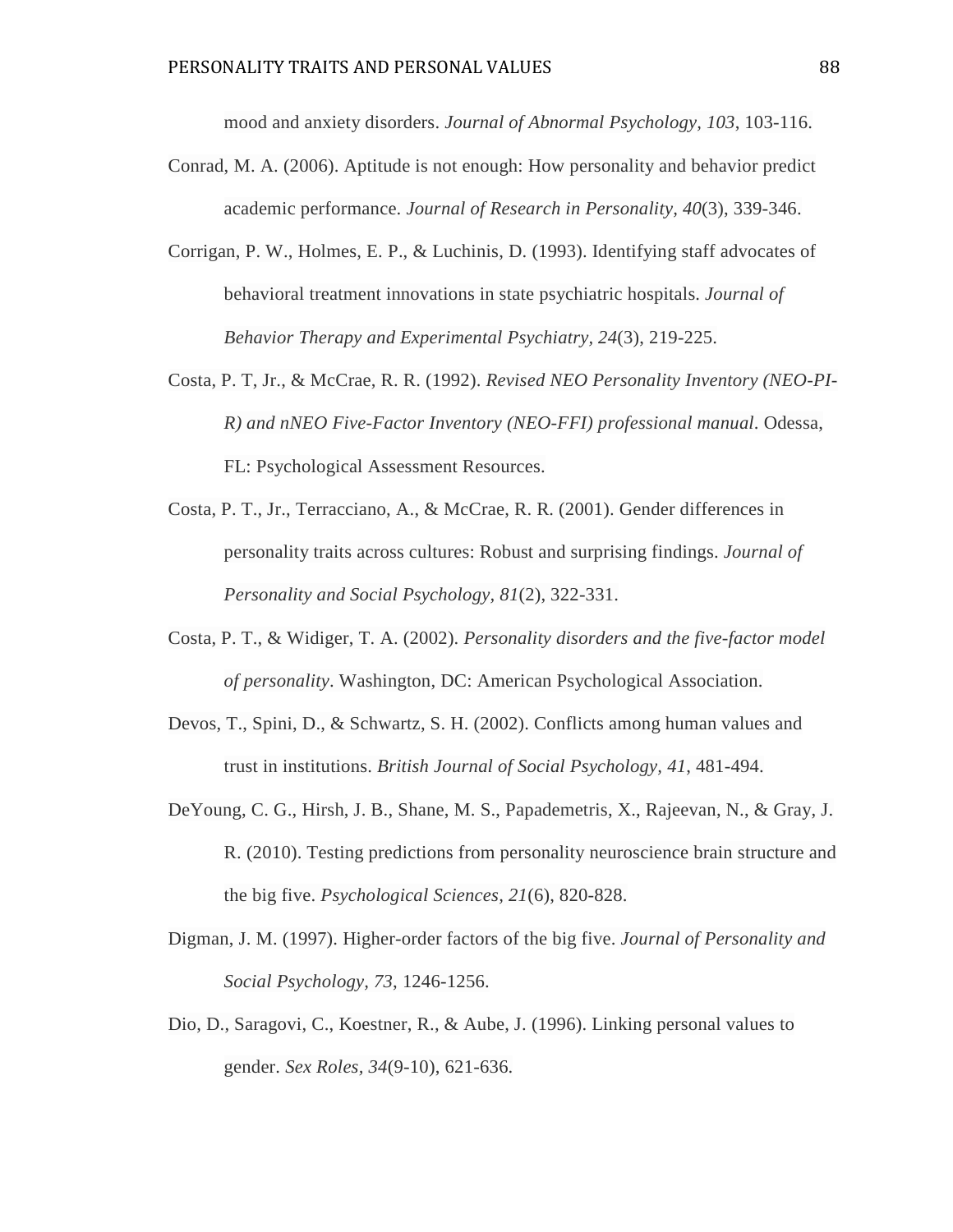- Dobewall, H. Aavik, T., Konstabel, K., Schwartz, S. H., & Realo, A. (2014). A comparison of other agreement in personal values versus the big five personality traits. *Journal of Research in Personality, 50*, 1-10.
- Duberstein, P. R., Conwell, Y., Seidlitz, L., Denning, D. G., Cox, C., & Caine, E. D. (2000). Personality traits and suicidal behavior and ideation in depressed inpatients 50 years of age and older. *Journal of Gerontology, 55*(1), 18-26.
- Eagly, A. H. (1987). *Sex differences in social behavior: A social-role interpretation*. Hillsdale, NJ: Erlbaum.
- Edell, W. S., Hoffman, R. E., Dipietro, S.A., & Harcherik, D. F. (1990). Effects of longterm psychiatric hospitalization for young, treatment-refractory patients. *Hospital Community Psychiatry, 41*(7), 780-785.
- Ehrhart, M. G., Ehrhart, K. H., Roesch, S. C., Chung-Herrera, B. G., Nadler, K., & Bradshaw, K. (2009). Testing the latent factor structure and construct validity of the Ten-Item Personality Inventory. *Personality and Individual Differences, 47*, 900-905.
- Eisenberg, N., Miller, P. A., Schaller, M., Fabes, R. A., Fultz, J., Shell, R., & Shea, C. L. (1989). The role of sympathy and altruistic personality traits in helping: A reexamination. *Journal of Personality, 57*(1), 41-67.
- Elliott, M. N., Lehrman, G., Beckett, M. K., Goldstein, E., Hambarsoomian, K., & Giordano, L. A. (2012). Gender differences in patients' perceptions of inpatient care. *Health Services Research, 47*(4), 1482-1501.
- Erikson, E. H. (1968). *Identity, youth, and crisis.* New York, NY: Norton.
- Eysenck, H. J., & Eysenck, S. B. G. (1967). On the unitary nature of extraversion. *Acta*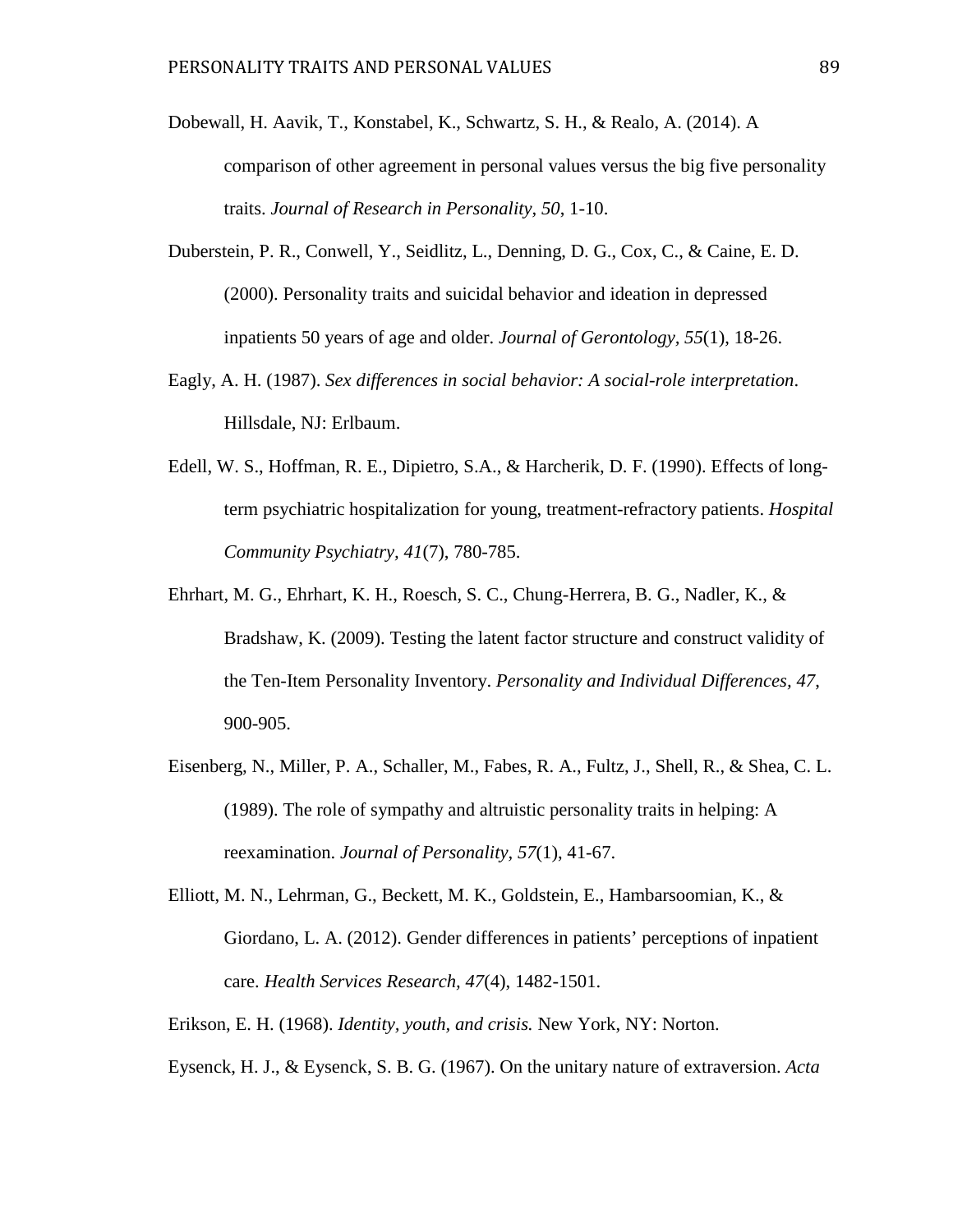*Psychologica, 26*, 383-390.

- Farsides, T., & Woodfield, R. (2003). Individual differences and undergraduate academic success: The roles of personality, intelligence, and application. *Personality and Individual Differences, 33*, 1225–1243.
- Feather, N. T. (1984). Masculinity, femininity, psychological androgyny, and the structure of values. *Journal of Personality and Social Psychology, 47*(1), 604-620.
- Feather, N. T. (1995). Values, valences, and choice: The influence of values on the perceived attractiveness and choice of alternatives. *Journal of Personality and Social Psychology, 68*(6), 1135-1151.
- Feingold, H. J. (1994). Gender differences in personality: A meta-analysis. *Psychological Bulletin, 116*, 429-456.
- Field, A. (2014). *Discovering statistics using IBM SPSS statistics(4th ed.).* New Delhi, India: SAGE.
- Fife, S. T., & Whiting, J. B. (2007). Values in family therapy practice and research: An invitation for reflection. *Contemporary Family Therapy, 29*, 71-86.
- Fischer, R., & Boer, D. (2015). Motivational basis of personality traits: A meta-analysis of value-personality correlations. *Journal of Personality, 83*(5), 491-510.
- Foss, C., & Hofoss, D. (2004). Patients' voices on satisfaction: Unheeded women and maltreated men. *Scandinavian Journal of Caring Sciences, 18*(3), 273–280.
- Fung, H. H., Yuan, W. H., Zhang, X., Zhang, R., Noels, K. A., & Tam, K-P. (2016). Age differences in personal values: Universal or cultural specific. *Psychology and Aging, 31*(3), 274-286.
- Garson, A., Yong, C. M., Yock, C. A., & McClellan, M. B. (2006). International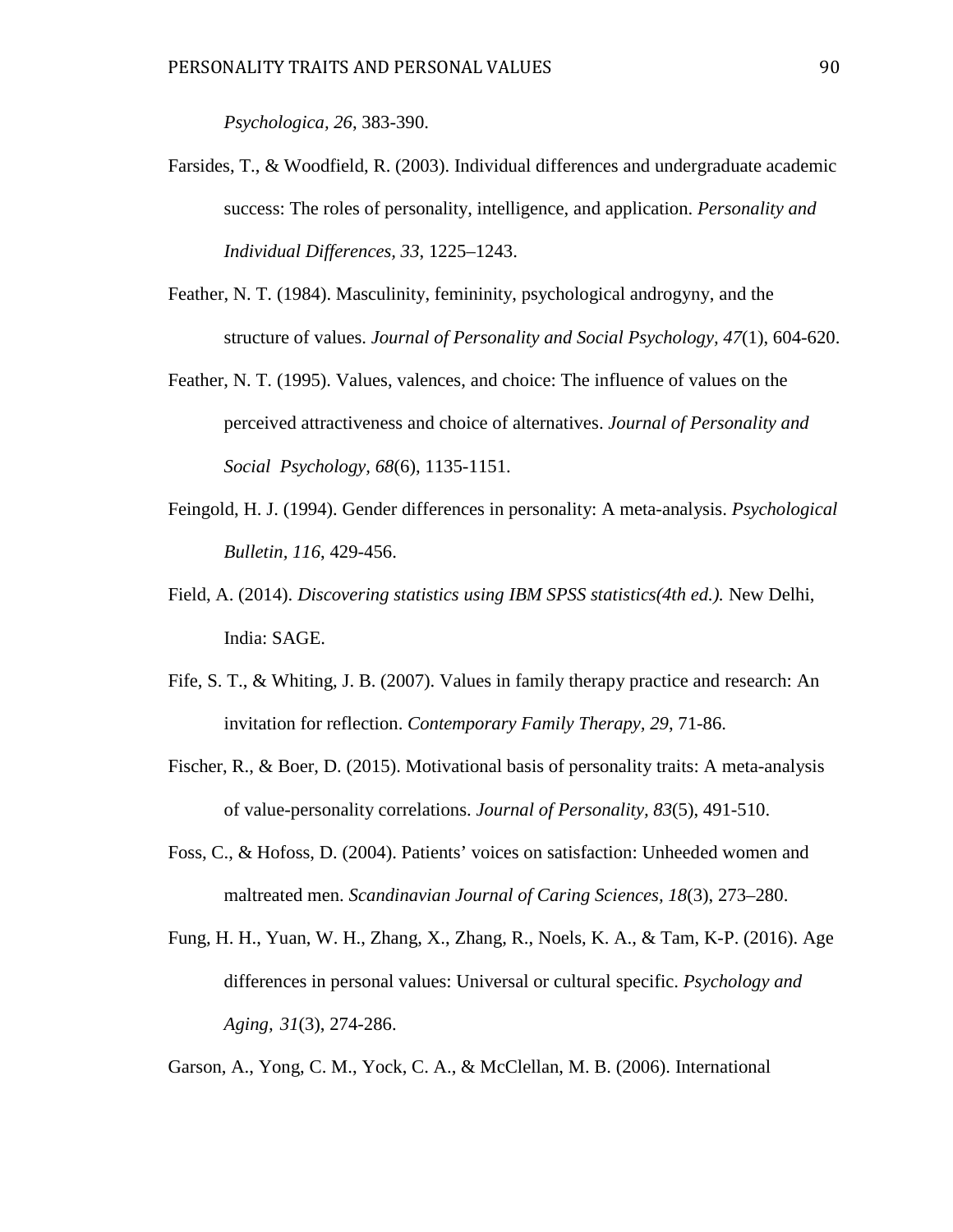differences in patient and physician perceptions of "high quality" healthcare: A model from pediatric cardiology. *American Journal of Cardiology, 97*, 1073- 1075.

- Gibbins, K., & Walker, I. (2001). Multiple interpretations of the Rokeach Value Survey. *The Journal of Social Psychology, 133*(6), 797-805.
- Goldberg, L. R. (1990). An alternative "description of personality": The Big-Five factor structure. *Journal of Personality and Social Psychology, 59*, 1216-1229.
- Gosling, S. D., Rentfrow, P. J., & Potter, J. (2014). [Norms of the Ten Item Personality Inventory]. Unpublished data.
- Gosling, S. D., Rentfrow, P. J., & Swann, W. B., Jr. (2003a). A very brief measure of the Big-Five personality domains. *Journal of Research in Personality, 37,* 504-528.

Gosling, S. D., Rentfrow, P. J., & Swann, W. B., Jr. (2003b). *Ten item personality inventory* (Measurement Instrument). Retrieved from [https://gosling.psy.utexas.edu/scales-weve-d](https://gosling.psy.utexas.edu/scales-weve-)eveloped/ten-item-personalitymeasure-tipi/

- Greenson, R. R. (1967). The working alliance and the transference neuroses. *Psychanalysis Quarterly, 34*, 155-181.
- Haas, G. L., Glick, I. D., Clarkin, J. F., Spencer, J. H., Lewis, A. B., Peyser, J., … Lestelle, V. (1988). In-patient family intervention: A randomized clinical trial. *Archives of General Psychiatry, 5*, 84-94.

Hamilton, J. E., Rhoades, H., Galvez, J., Allen, M., Green, C., Aller, M., & Soares, J. C.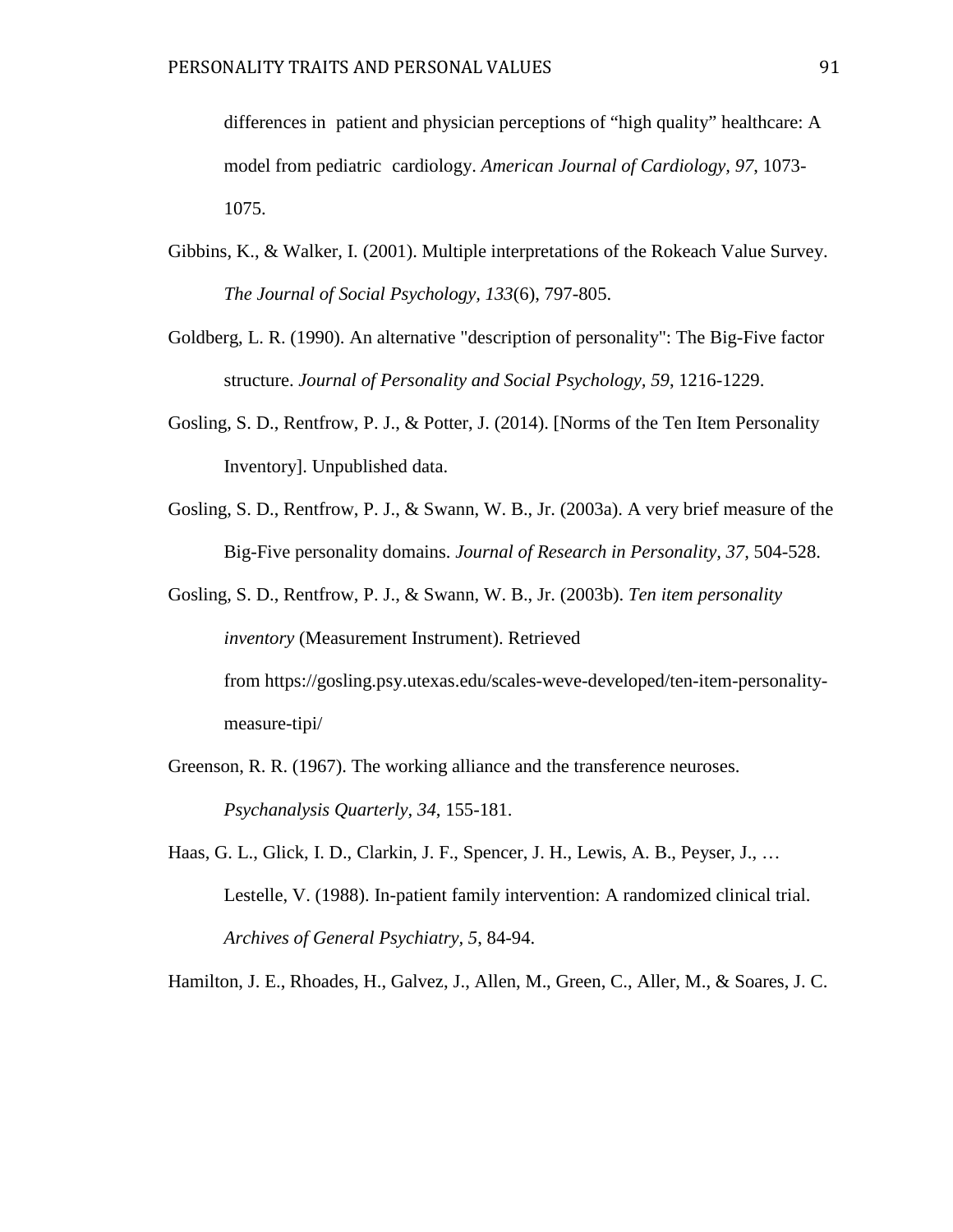(2015). Factors differentially associated with early readmission at a university teaching psychiatric hospital. *Journal of Evaluation Clinical Practice, 21*, 572- 578.

- Hanel, P. H. P., & Wolfradt, U. (2016). The dark side of personal values: Relations to clinical constructs and their implications. *Personality and Individual Differences, 97*, 140-145.
- Harkness, A. R., & Lilienfeld, S. O. (1997). Individual differences science for treatment planning: Personality traits. *Psychological Assessment, 9(*4), 349-360.

Hettema, J., & Deary, I. J. (1993). Biological and social approaches to individuality:

Towards a common paradigm. In J. Hettema & I. J. Deary (Eds.), *Foundations of personality* (pp. 1-14). Dordrecht, the Netherlands: Kluwer Academic.

- Hjelle, L. A., & Siegler, D. J. (1976). *Personality: Theories, basic assumptions, research and applications*. New York, NY: McGraw Hill.
- Hodge, D. R. (2011). Using spiritual interventions in practice: Developing some guidelines from evidence-based practice. *Social Work, 52*(2), 149-158.
- Hofmans, J., Kuppens, P., & Allik, J. (2008). Is short in length short in content?: An examination of the domain representation of the Ten Item Personality Inventory scales in Dutch language. *Personality and Individual Differences, 45*, 750-755.
- Homer, P. M., & Kahle, L. R. (1988). A structural equation test of the value-attitudebehavior hierarchy. *Journal of Personality and Social Psychology, 54*(4), 638- 646.

Horvath, A. O., & Symonds, B. D. (1991). Relation between working alliance and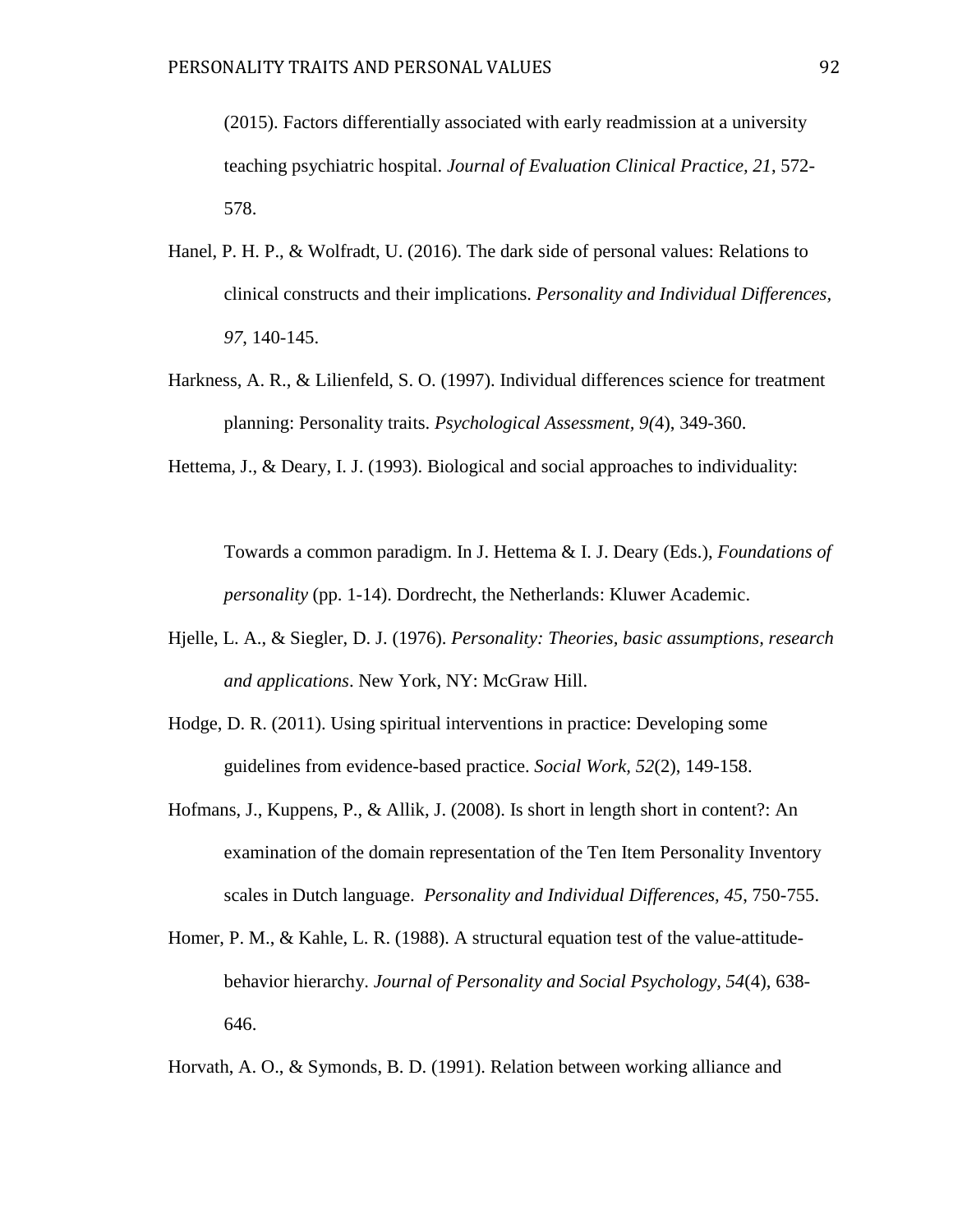outcome in psychotherapy: A meta-analysis. *Journal of Counseling Psychology, 38*(2), 139-149.

- Jang, K. L., Angleitner, A., Riemann, R., McCrae, R. R., & Livesley, W. J. (1998).
- Heritability of facet-level traits in a cross-cultural twin sample: Support for a hierarchical model of personality. *Journal of Personality and Social Psychology, 74*(6), 1556- 1565.
- Judge, T. A., Erez, A., & Bono, J. E. (1998). The power of being positive: The relation between positive self-concept and job performance. *Human Performance, 11*, 167-187.
- Kahnerman, T. D. (1981). The framing of decisions and the psychology of choice. Science, *211(4481),* 453-458.
- Kalra, A. D., Fisher, R. S., & Axelrod, P. (2010). Decreased length of stay and cumulative hospitalized days despite increased patient admissions and readmissions in an area of urban poverty. *Journal of General Internal Medicine, 25*(9), 930-935.
- Kanfer, R., & Heggestad, E. D. (1999). Individual differences in motivation: Traits and self- regulatory skills. In Ackerman, P. L, Kyllonen, P. C., & Roberts, D. R. (1999). *Learning and individual differences: Process, trait, and content determinants* (pp. 293-309). Washington, DC: American Psychological Association.
- Kaplan, S. C., Morrison, A. S., Goldin, P. R., Olino, T. M., Heimberg, R. G., & Gross, J. J. (2017). The Cognitive Distortions Questionnaire (CD-Quest):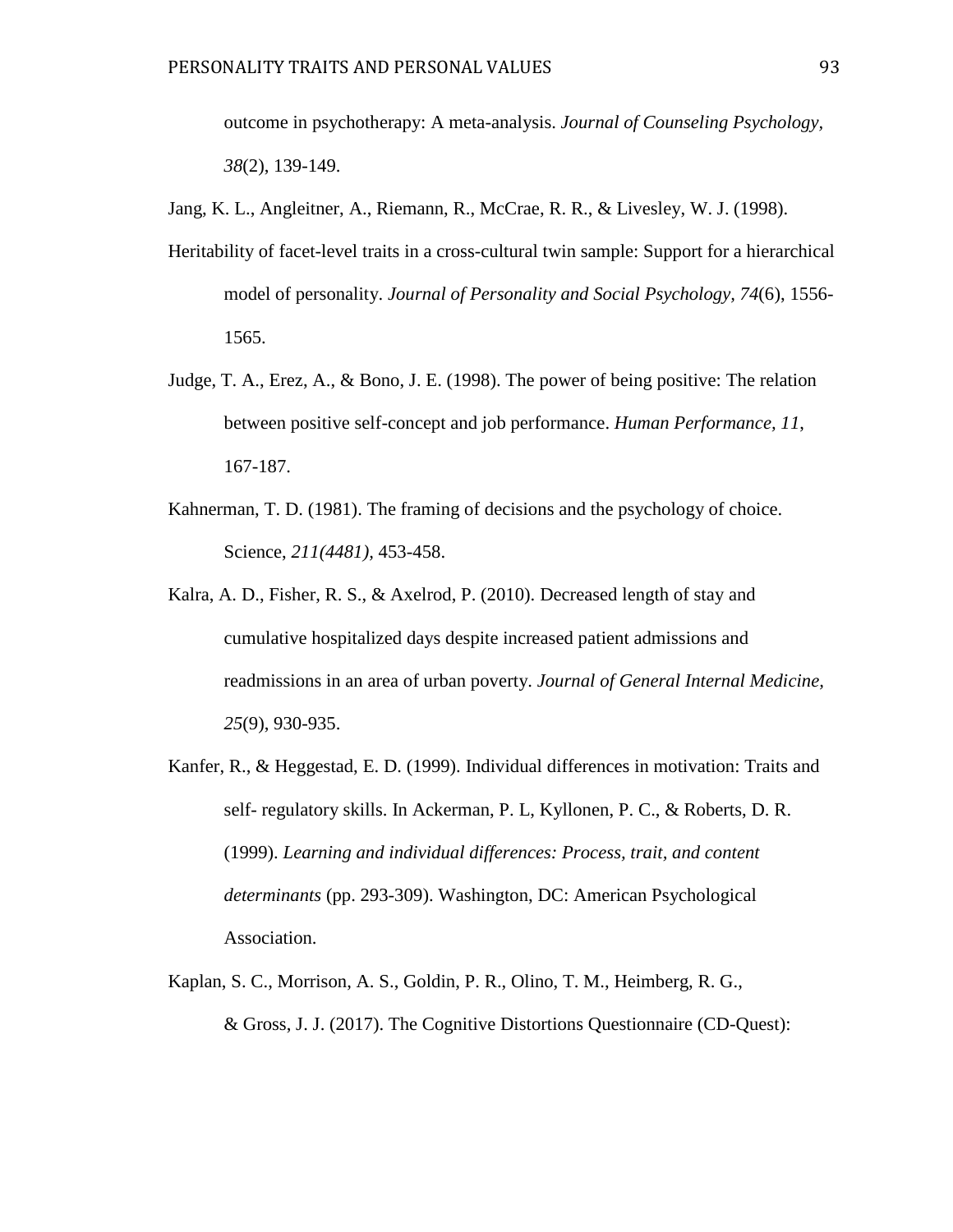Validation in a sample of adults with social anxiety disorder. *Cognitive Therapy and Research*, *41*(4), 1-12.

- Kernberg, O. F., & Yeomans, F. E. (2013). Borderline personality disorder, bipolar disorder, depression, attention deficit/hyperactivity disorder, and narcissistic personality disorder: Practical differential diagnosis. *Bulletin of the Menninger Clinic, 77*(1), 1-22.
- Kling, K. C., Hyde, J. S., Showers, C. J., & Buswell, B. N. (1999). Gender differences in self-esteem: A meta-analysis. *Psychological Bulletin, 125*, 470-500.
- Komarraju, M., & Karau, S. J. (2005). The relationship between the Big Five personality traits and academic motivation. *Personality and Individual Differences, 39*, 557- 567.
- Kotov, R., Gamez, W., Schmidt, F., & Watson D. (2010). Linking "big" personality traits to anxiety, depressive, and substance use disorders: A meta-analysis. *Bulletin, 136*(5), 768-821.
- Krueger, R. F., & Eaton, N. R. (2010). Personality traits and the classification of mental disorders: Toward a more complete integration in DSM-*5* and an empirical model of psychopathology. *Personality Disorder: Theory, Research, and Treatment, 2,* 97-118.
- Langdon, P. E., Yaguez, L., Brown, J., & Hope, A. (2001). Who walks through the "revolving door" of a British psychiatric hospital? *Journal of Mental Health, 10*, 525-533.
- Larrabee, J. H., Ostrow, C. L., Withrow, M. L., Janney, M. A., Hobbs, G. R., & Burant,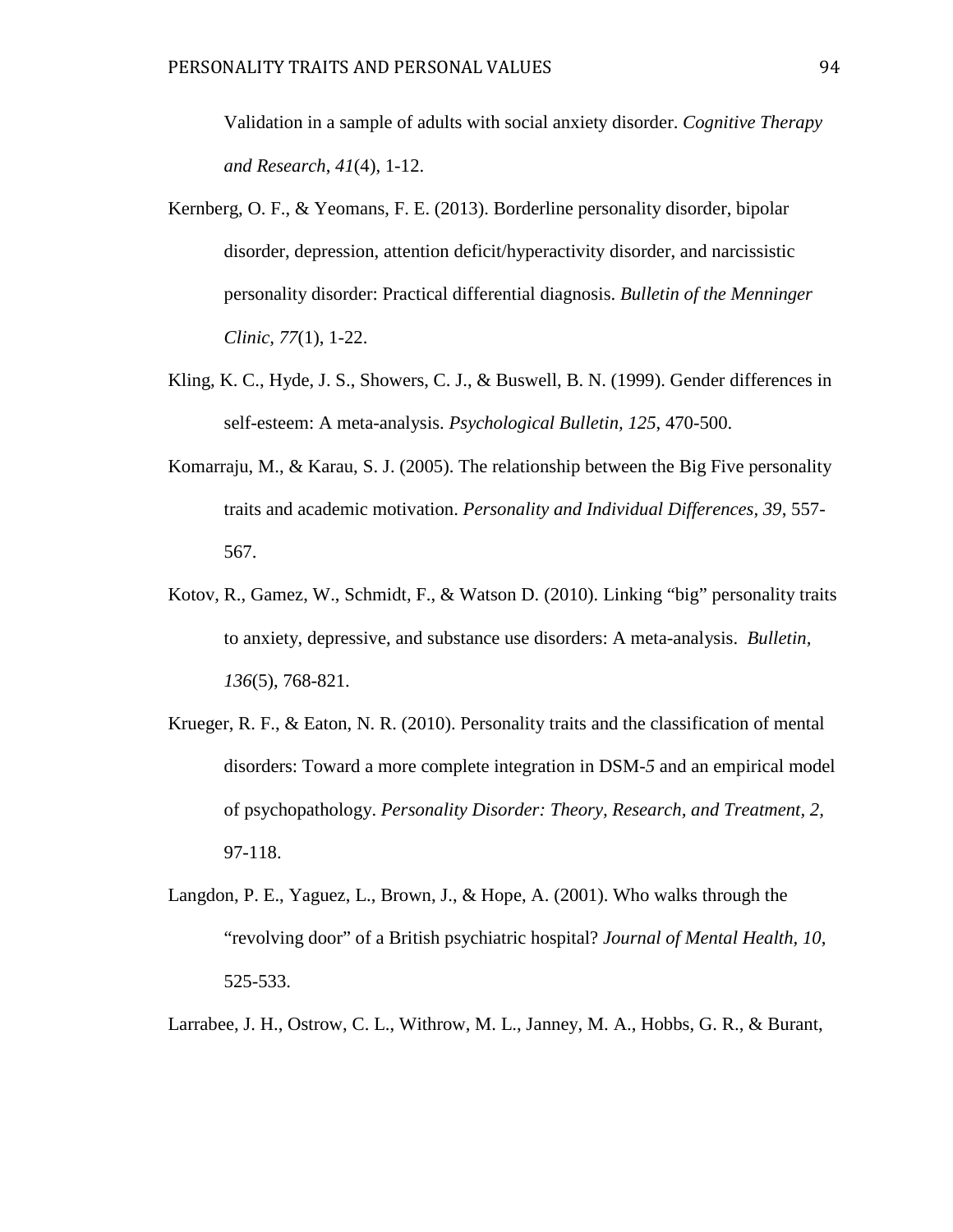C. (2004). Predictors of patient satisfaction with inpatient hospital nursing care. *Research in Nursing and Health, 27*, 254-268.

- Leary, M. R. (1990). Responses to social exclusion: Social anxiety, jealousy, loneliness, depression, and low self-esteem. *Journal of Social and Clinical Psychology: 9*(2), 221-229.
- Locke, E. A. (1997). The motivation to work: What we know. In M. L. Maehr & P. R. Pintrich (Eds.), *Advances in motivation and achievement* (Vol. 10, pp. 375-412). Greenwich, CT: JAI Press.
- Luk, C. L., & Bond, M. H. (1993). Personality variation and values endorsement in university students. *Personality and Individual Differences, 14*, 429-437.
- Lyons, J. S., O'Mahoney, M. T., Miller, S. I., Neme, J., Kabat, J., & Miller, F. (1997). Predicting readmission to the psychiatric hospital in a managed care environment: Implications for quality indicators. *American Journal of Psychiatry, 154*(3), 337- 340.
- Maccoby, E. E., & Jacklin, C. N. (1974). *The psychology of sex differences*. Stanford, CA: Stanford University Press.
- Manderscheid, R. W., Atay, J. E., & Crider, R. A. (2009). Changing trends in state psychiatric hospital use from 2002 to 2005. *Psychiatric Services, 60*(1), 29- 34.
- Mark, T., Tomic, K. S., Kowlessar, N., Chu, B. C., Vandivort-Warren, R., & Smith, S. (2013). Hospital readmission among Medicaid patients with an index hospitalization for mental and/or substance use disorder. *Journal of Behavioral Health Services and Research, 40*(2), 207-221.

Maslow, A. H. (1943). A theory of human motivation. *Psychological Review, 50*(4), 370-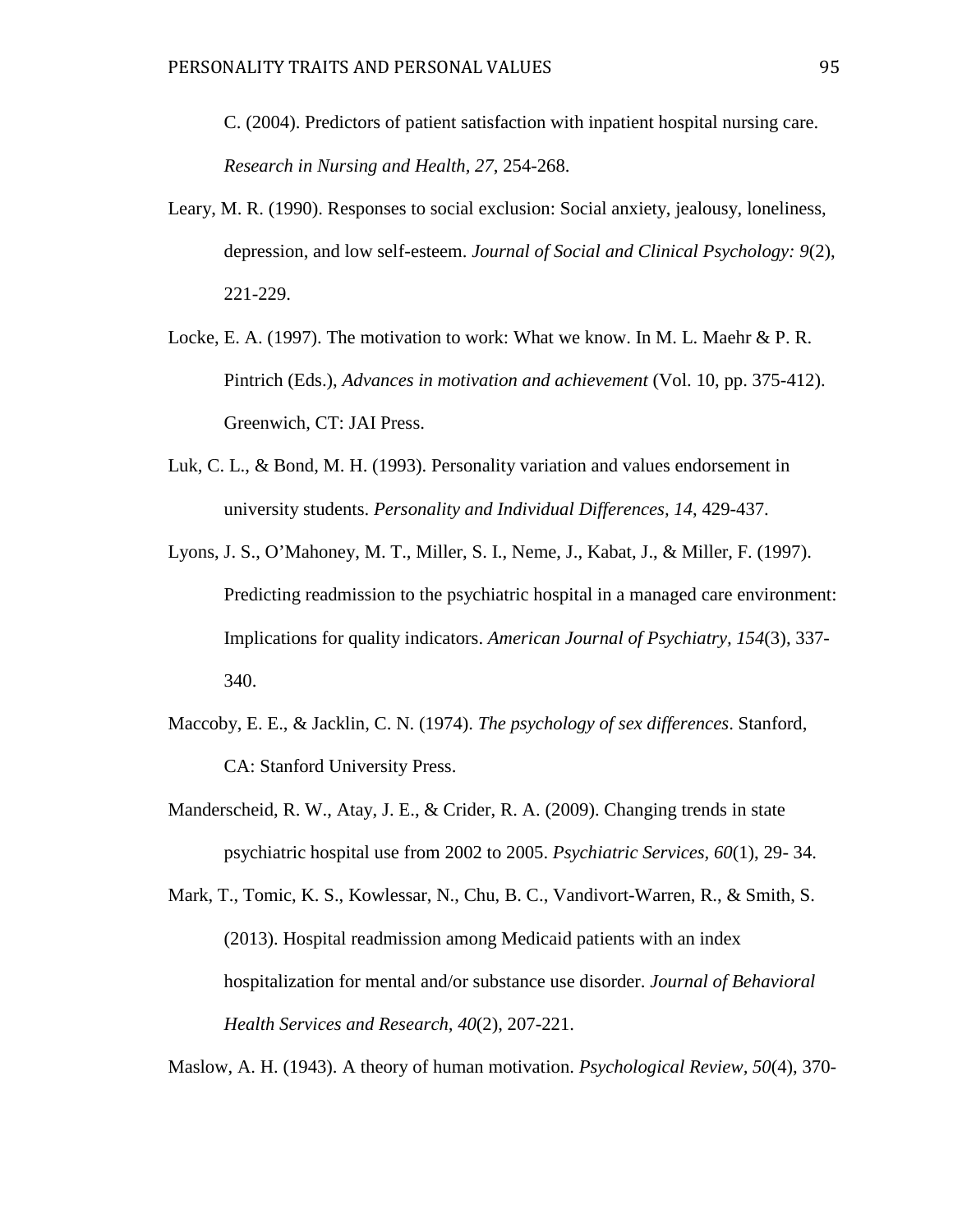396.

- Masters, G. A., Baldessarini, R. J., Ongur, D., & Centorrino, F. (2014). Factors associated with length of psychiatric hospitalization. *Comprehensive Psychiatry, 55*(3), 681-687.
- Marshall, W. A., & Tanner, J. M. (1986). Variations in pattern of pubertal changes in girls. Archives of Disease in Childhood, 44(235), 291-303.
- McAdams, D. P. (1996). Personality, modernity, and the storied self-contemporary framework for studying persons. *Psychological Inquiry, 7*, 295-321.
- McCrae, R. R. (2002). NEO-PI-R data from 36 cultures: Further intercultural comparisons. In R. R. McCrae & J. Allik (Eds.), *The five-factor model of personality across cultures* (pp. 105-125). New York, NY: Kluwer Academic/Plenum.
- McCrae, R. R., & Costa, P. T. (1987). Validation of the five-factor model of personality across instruments and observers. *Journal of Personality and Social Psychology, 52*(1), 81-90.
- McCrae, R. R., & Costa, P. T., Jr. (1997). Conceptions and correlates of openness to experience. In R. Hogan, J. A. Johnson, & S. R. Briggs (Eds.), *Handbook of personality psychology* (pp. 825–847). New York, NY: Academic Press.
- McCrae, R. R., Costa, P. T., Ostendorf, F., Angleitner, A., Hrebickova, M., Avia, M. D., Sanz, J … Smith, P. B. (2000). Nature over nurture: Temperament, personality, and life span development. *Journal of Personality and Social Psychology, 78,* 173–186.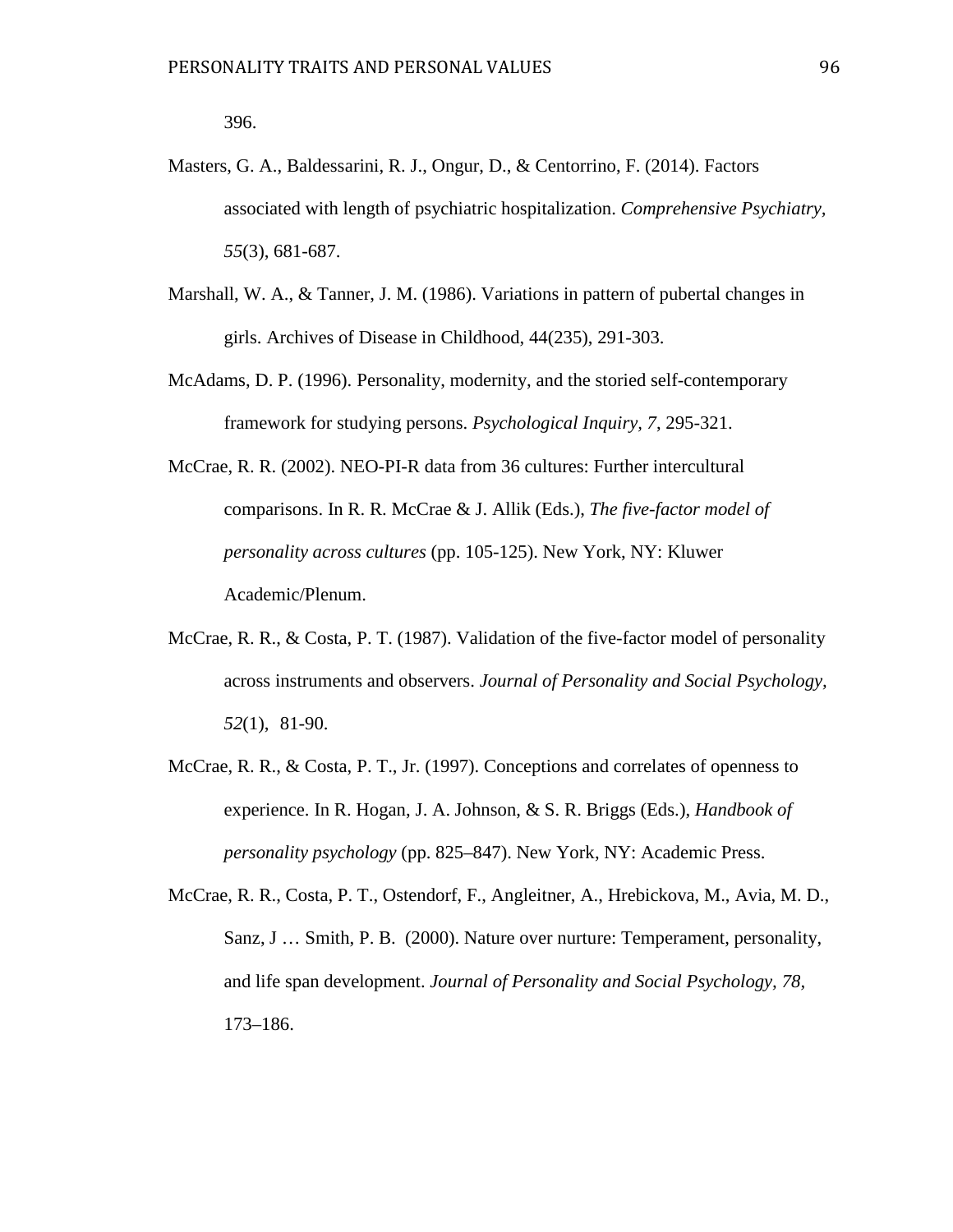- McCrae, R. R., & John, O. P. (1992). An introduction to the five-factor model and its applications. *Journal of Personality, 60*, 175-215.
- Miller, W. R., Matthews, D. B., & Wilbourne, P. L. (2001. *Personal Values Card Sort* (Measurement instrument). Retrieved from

http://www.motivationalinterviewing.org/sites/default/files/valuescardsort\_0.pdf

- Miller, W. R. & Rollnick, S. (2013). Motivational interviewing: Preparong people for change (3<sup>rd</sup> ed.) New York: Guildford Press.
- Mitchell, T. R. (1997). Matching motivational strategies with organizational contexts. *Research in Organizational Behavior, 19*, 57-94
- Mohammed, K., Nolan, M. B., Rajjo, T., Shah, N. D., Prokop, L. J., Varkey, P., & Murah, M. H. (2016). Creating a patient-centered health care delivery system: A systematic review of health care quality from the patient perspective. *American Journal of Medical Quality, 3*(1), 12- 21.
- Munson, M. R., Brown, S., Spencer, R., Edguer, M., & Tracy, E. (2015). Supportive relationships among former system youth with mental health challenges. *Journal of Adolescent Research, 30*(4), 501-529.
- Neittaanmaki, L., Gross, E. B., Virjo, I., Hyppola, H., & Kumpusalo. (1999). Personal values of male and female doctors: Gender aspects. Social Science and Medicine, 48(4), 559-568.
- Noell, G. H., & Gansle, K. A. (2016). Assuring the response to intervention process has substance: Assessing and supporting intervention implementation. In S. R. Jimerson, M. K. Burns, & A. M. VanDerHeyden (Eds.), *Handbook of Response to*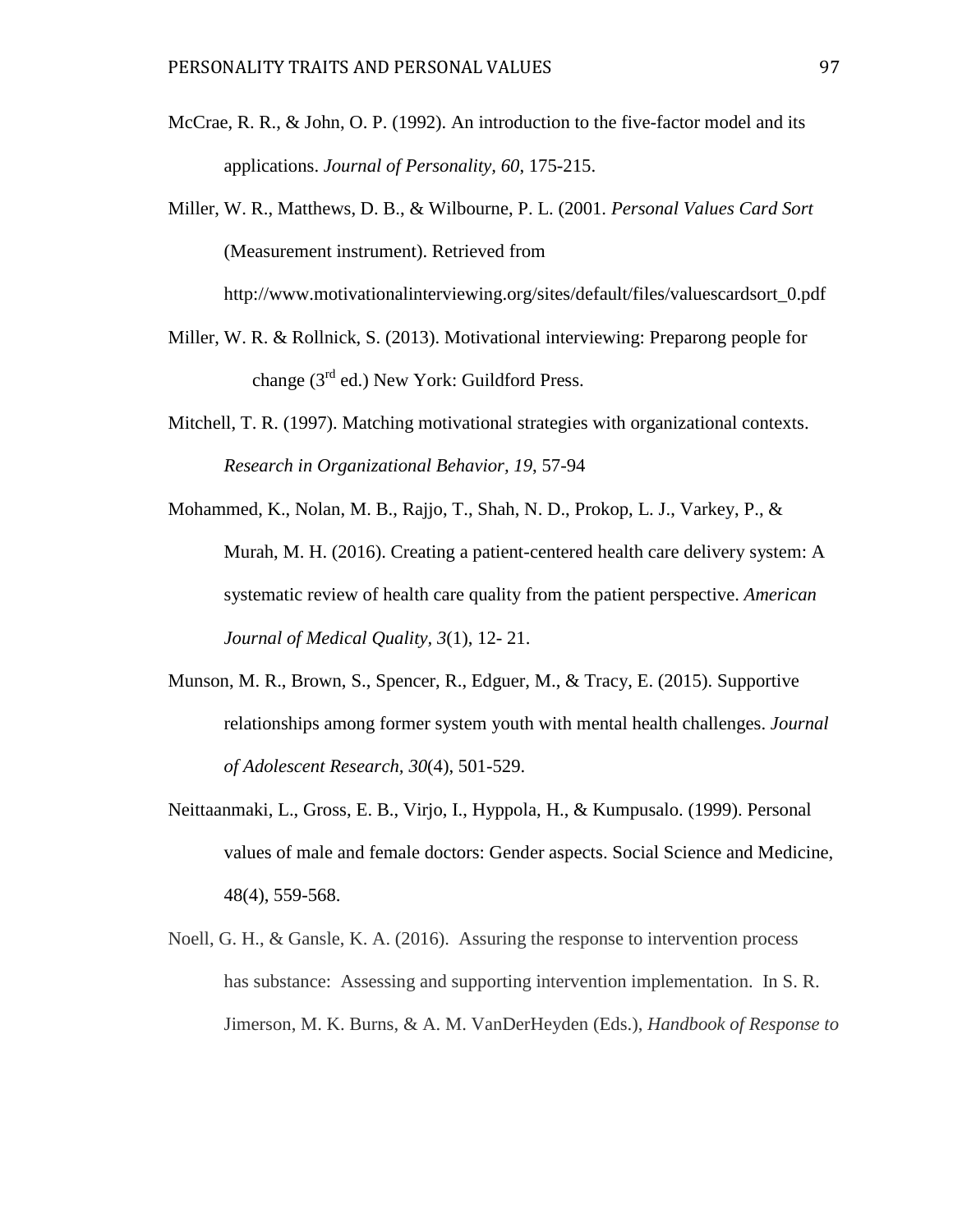*Intervention: The Science and Practice of Multi-Tiered Systems of Support* (2nd ed., pp 407-420). New York: Springer Science.

- Nolen-Hoeksema, S. (1987). Sex differences in unipolar depression: Evidence and theory. *Psychological Bulletin, 101*, 259-282.
- Nunes, A., Limpo, T., Lima, C. F., & Castro, S. L. (2018). Short scales for the assessment of personality traits: Development and validation of the Portuguese Ten-Item Personality Inventory (TIPI). *Quantitative Psychology and Measurement, 9*(461), 1-12.
- Oliver, J. M., & Mooradian, T. A. (2003). Personality traits and personal values: A conceptual and empirical integration. *Personality and Individual Differences, 35*, 109-125.
- Owen, M., Sellwood, W., Kan, S., Murray, J., & Sarsam, M. (2015). Group CBT for psychosis: A longitudinal, controlled trial with inpatients. *Behaviour Research and Therapy, 65*, 76-85.
- Paez, J., & De-Juanas, A. (2015). Validation of "Schwartz values scale" for Spanish adolescent population. *Social and Behavioral Sciences, 165*, 195-201.
- Parks, L., & Guay, R. P. (2009). Personality, values, and motivation. *Personality and Individual Differences, 47*, 675-684.
- Parks-Leduc, L., Feldman, G., & Mardi, A. (2014). Personality traits and personal values: A meta-analysis. *Personality and Social Psychology Review, 19*, 3-29.
- Patterson, B., Smith, I., Mcintosh, I., Mccomish, S., & Wilkinson, D. (2013). Corrupted cultures in mental health inpatient settings: Is restraint reduction the answer? *Journal of Psychiatric and Mental Health Nursing, 20*(3), 228-235.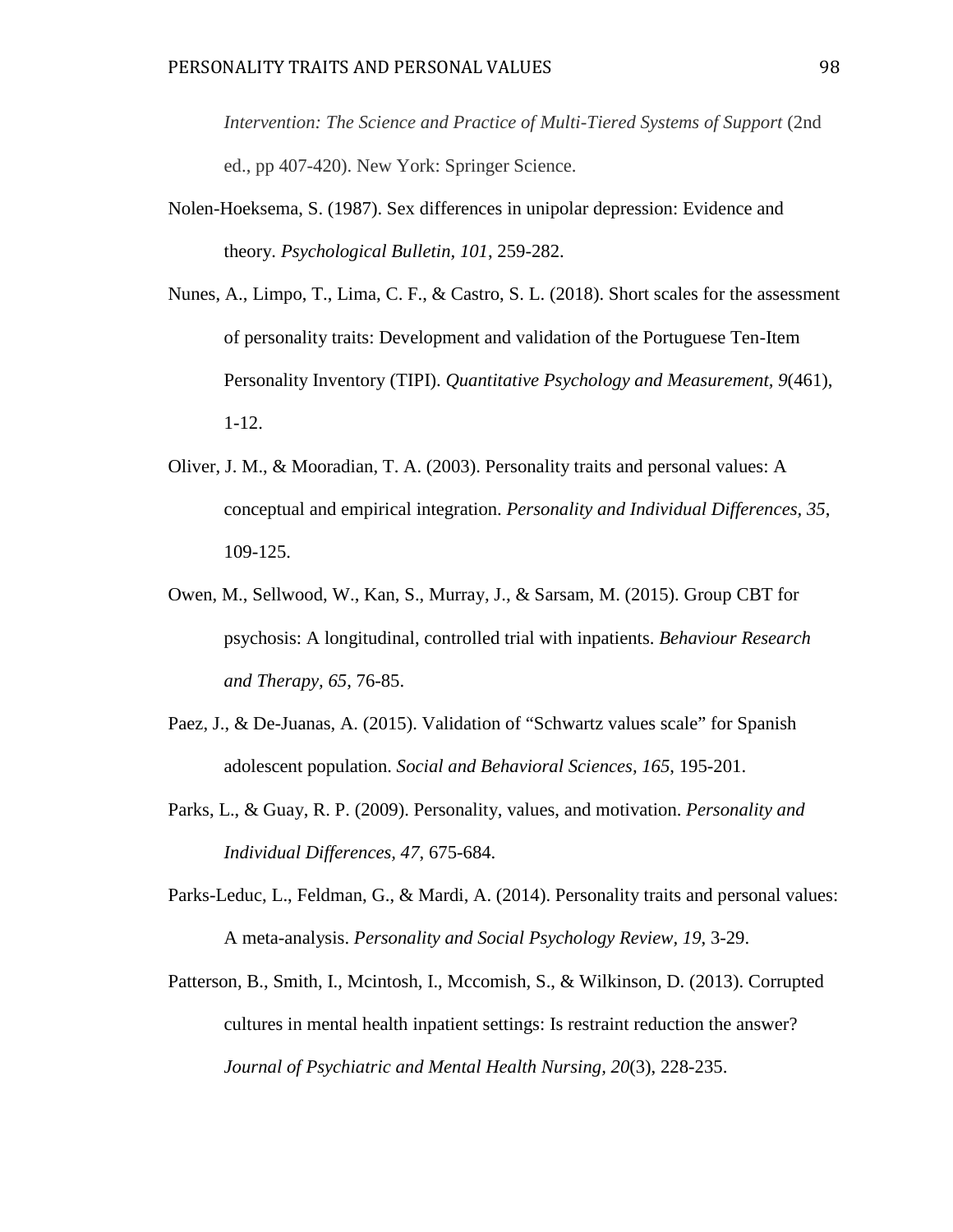- Paul, G. L., & Menditto, A. A. (1992). Effectiveness of inpatient treatment programs for mentally ill adults in public psychiatric facilities. *Applied and Preventative Psychology, 1*(1), 41-63.
- Paunonen, S. V., & Nicol, A. A. M. (2001). The personality hierarchy and the prediction of work behaviors. In B. W. Roberts & R. Hogan (Eds.), *Personality psychology in the workplace* (pp. 161-191). Washington, D.C.: American Psychological Association.
- Peng, K., Nisbett, R. E., & Wong, N. Y. (1997). Validity problems comparing values across cultures and possible solutions. *Psychology Methods, 2*(4), 329-244.
- Persons, J. B. (2006). Case formulation: Driven psychotherapy. *Clinical Psychology Science and Practice, 13*(2), 167-170.
- Project MATCH Research Group. (1997). Project Match secondary a priori hypotheses. *Addictions, 92*(12), 1671-1698.
- Renau, V., Oberst, U., Gosling, S. D., Rusinol, J., & Chamarro, A. (2013). Translation and validation of the Ten-Item-Personality Inventory into Spanish and Catalan. *Aloma, 31*(2), 85-97.
- Riccelli, R., Toschi, N., Nigro, S., Terracciano, A., & Passamonti, L. (2017). Surfacebased morphometry reveals the neuroanatomical basis of the five-factor model of personality. *Social Cognitive Affective Neuroscience, 175*, 1-14.
- Richards, P. S., & Bergin, A. E. (1997). *A spiritual strategy for counseling and psychotherapy.* Washington, DC: American Psychological Association.
- Ridgell, S. D., & Lounsbury, J. W. (2004). Predicting academic success: General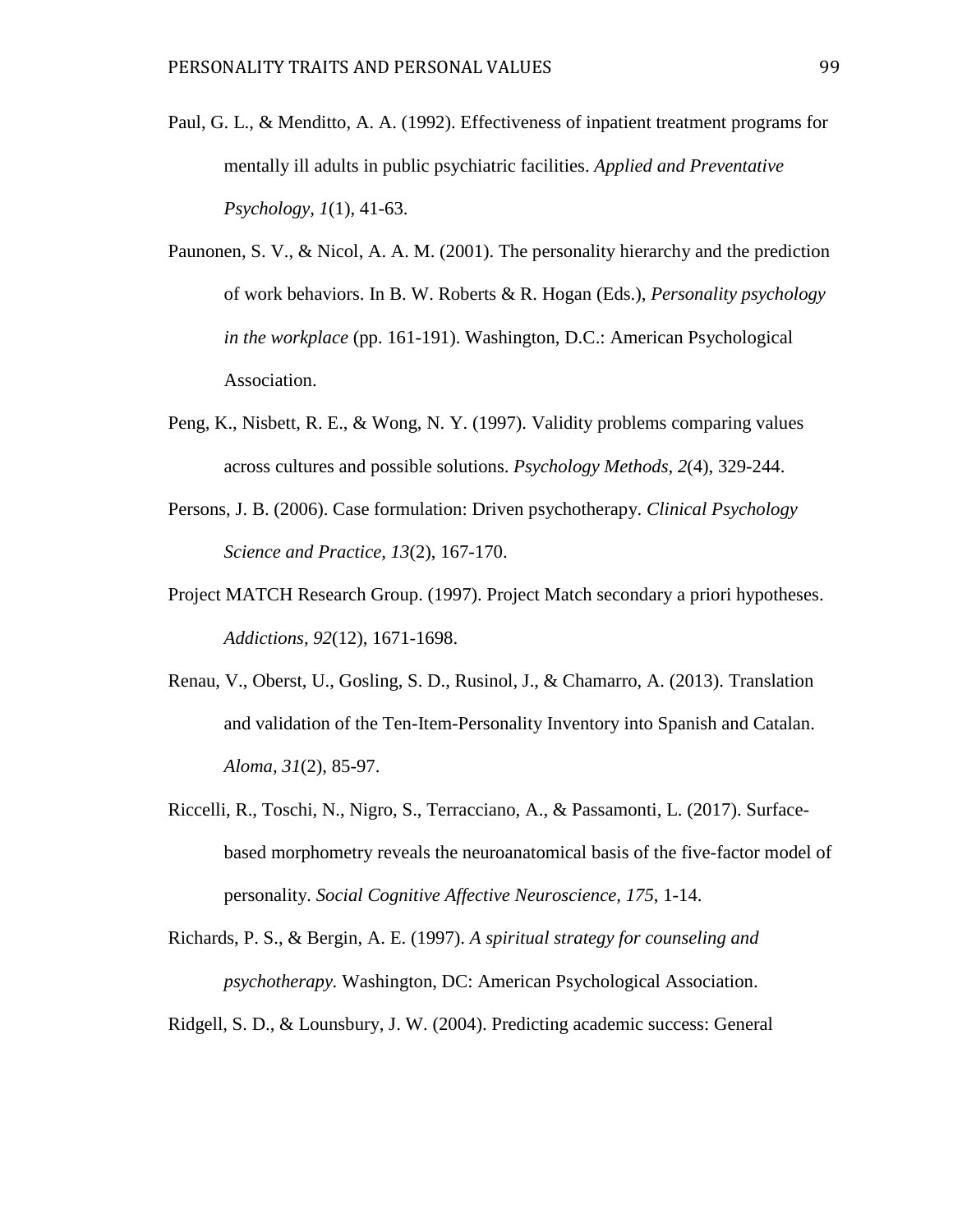intelligence, "Big Five" personality traits, and work drive. *College Student Journal, 38*(4), 1-12.

- Roccas, S., Sagiv, L., Schwartz, S. H., & Knafo, A. (2002). The Big Five personality factors and personal values. *Society for Personality and Social Psychology, 28*(6), 789-801.
- Roest, J., Helm, P. V. D., Strijbosch, E., Brandenburg, M. V. B., & Stams, G. J. (2016). Measuring therapeutic alliance with children in residential treatment and therapeutic day care: A validation study of the Children's Alliance Questionnaire. *Research on Social Work Practice, 26*(2), 212-218.
- Rokeach, M. (1968). *Beliefs, attitudes, and values*. San Francisco, CA: Jossey-Bass.
- Rokeach, M. (1973). *The nature of human values*. New York, NY: Free Press.
- Rokeach, M. (1979). *Understanding human values*. New York, NY: Free Press.
- Rokeach, M., & Ball-Rokeach, S. J. (1989). Stability and change in American value priorities, 1968-1981. *American Psychologist, 44*(5), 775-784.
- Ros, M., Schwartz, S. H., & Surkiss, S. (1999). Basic individual values, work values, and the meaning of work. *Applied Psychology: An International Review, 48*(1), 49-71. Ruggeri, M., Leese, M., Thornicroft, G., Bisoffi, G., & Tansella, M. (2000). Definition and prevalence of severe and persistent mental illness. *The British Journal of Psychiatry, 177*(2), 149-155.
- Safran, D. G., Rogers, W. H., Tarlov, A. R., McHorney, C. A., & Ware, J. E. (1997). Gender differences in medical treatment: The case of physician-prescribed activity restrictions. *Social Science and Medicine, 45*(5), 711–722.

Sagiv, L., Roccas, S., & Hazan, O. (2004). Value pathways to well-being: Healthy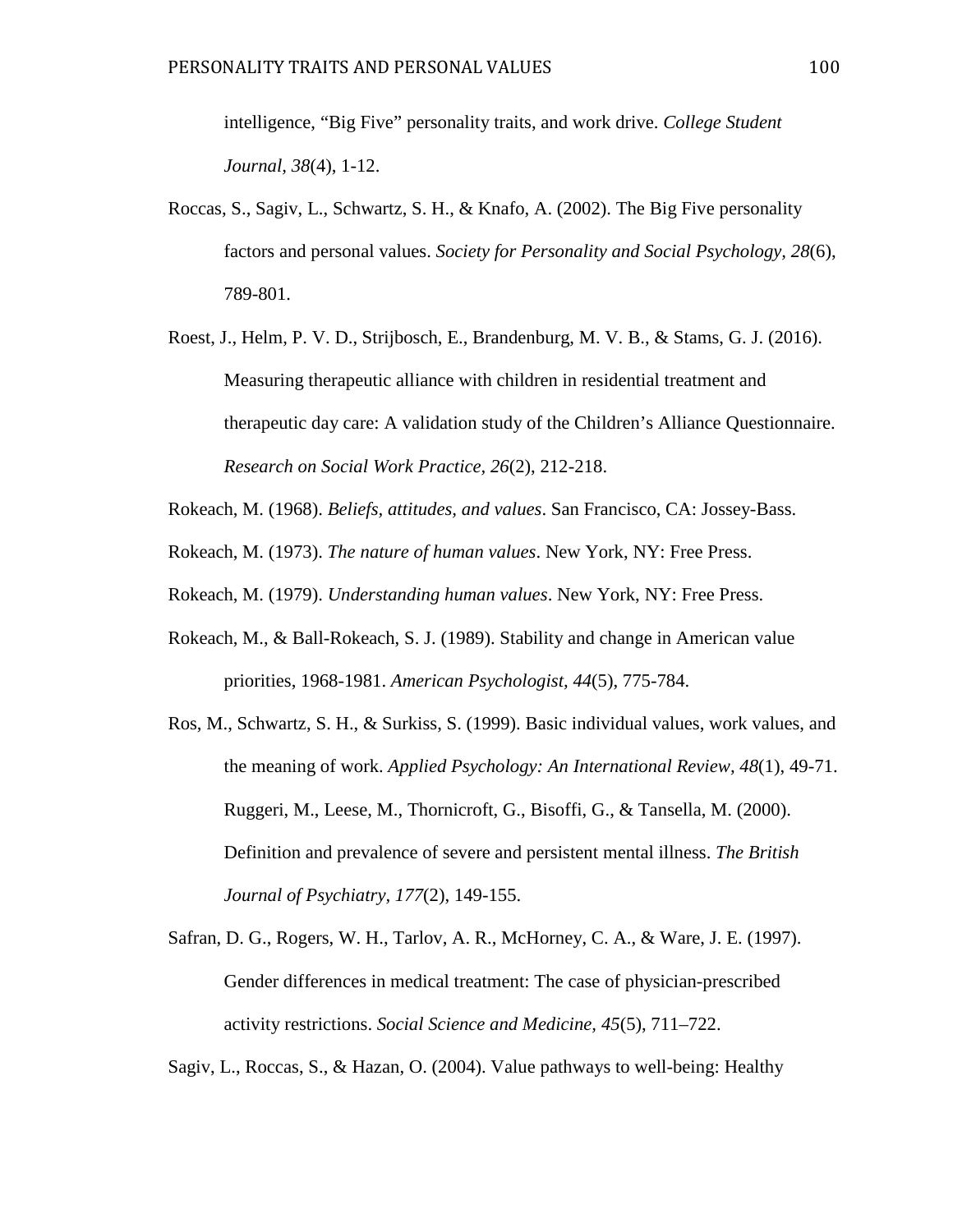values, value goal attainment, and environmental congruency. In P. A. Lingly  $\&$ S. Josheph (Eds.), *Positive psychology in practice* (pp. 68-85). Hoboken, NJ: Wiley.

- Samuel, D. B., & Widiger, T. A. (2008). A meta-analytic review of the relationships between the five-factor model and DSM-IV-TR personality disorders: A facet level analysis. *Clinical Psychology Review, 28*, 1326-1342.
- Saucier, G. (1994). Mini-makers: A brief version of Goldberg's unipolar Big-Five makers. *Journal of Personality Assessment, 63*, 506-516.
- Saulsman, L. M., & Page, A. C. (2002). The five-factor model and personality disorder empirical literature: A meta-analytic review. *Clinical Psychology Review, 23,* 1055-1085.
- Schermer, J. A., Vernon, P. A., Maio, G. R., & Jang, K. L. (2011). A behavior genetic study of the connection between social values and personality. *Twin Research and Human Genetics, 14*(03), 233-239.
- Schmitt, D. P., Voracek, M., Realo, A., & Allik, J. (2008). Why can't a man be more like a woman?: Sex differences in Big Five personality traits across 55 cultures. *Journal of Personality and Social Psychology, 94*(1), 168-182.
- Schwartz, S. H. (1992). Universals in the content and structure of values: Theoretical advances and empirical tests in 20 countries. In M. P. Zanna (Ed.), *Advances in experimental social psychology* (pp. 1-65). San Diego, CA: Academic Press.
- Schwartz, S. H. (1994). Are there universal aspects in the structure and contents of human values? *Journal of Social Issues, 50*(4), 19-45.

Schwartz, S. H. (2012). An overview of the Schwartz theory of basic values*. Online*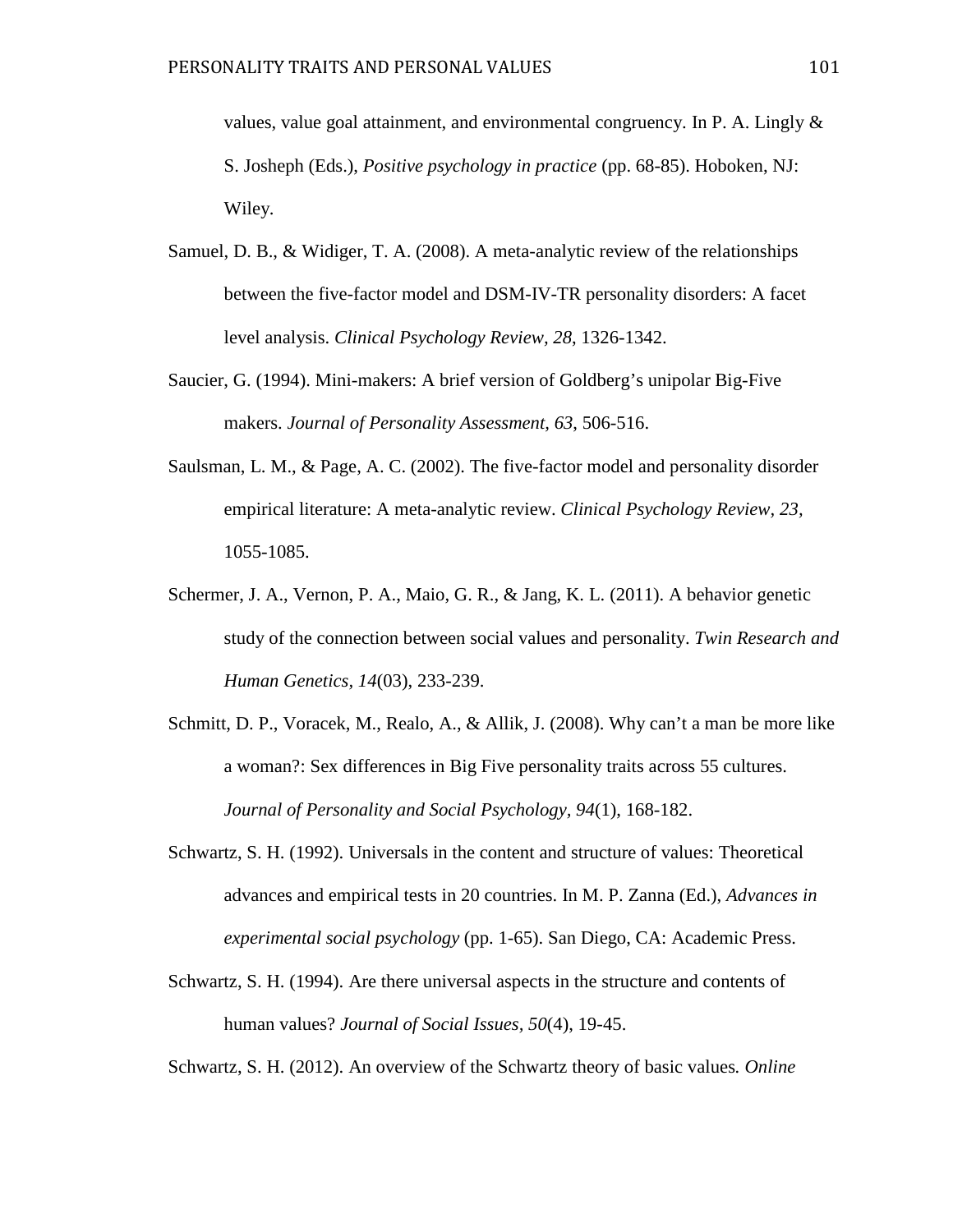*Readings in Psychology and Culture, 2*(1), 1-20.

- Schwartz, S. H., Vecchione, M., Fischer, R., Ramos, A., Demirutku, K., Dirilen-Gummus, O., . . . Konty, M. (2012). Refining the theory of basic individual values. *Journal of Personality and Social Psychology, 103*(4), 663-638.
- Sheldon, K. M., & Elliot, A. J. (1999). Goal striving, need satisfaction, and longitudinal well-being: The self-concordance model. *Journal of Personality and Social Psychology, 76*(3), 482–497.
- Sheldon, K. M., & Houser-Marko, L. (2001). Self-concordance, goal attainment, and the pursuit of happiness: Can there be an upward spiral? *Journal of Personality and Social Psychology, 80*, 152–165.
- Skodol, A. E., Morey, L. C., Bender, D. S., & Oldham, J. M. (2015). The alternative dsm-5 model for personality disorders: A clinical application. *American Journal of Psychiatry, 172*(7), 606-613.
- Sledge, W. H., Lawless, M., Sells, D., Weiland, M., O'Connell, M. J., & Davidson, L. (2011). Effectiveness of peer support in reducing readmissions of person with multiple hospitalizations. *Psychiatric Services, 64,* 541-544.
- Soto, C. J., Gosling, S. D., John, O. P., & Potter, J. (2011). Age differences in personality traits from 10 to 65: Big Five domains and facets in a large cross-sectional sample. *Journal of Personality and Social Psychology*, 100(2), 330-358.
- Staiger, P. K., Kambouropoulos, N., & Dawe, S. (2007). Should personality traits be considered when refining substance misuse treatment programs? *Drug and Alcohol Review, 26*, 17- 23.

Stoeber, J., Otto, K., & Dalbert, C. (2009). Perfectionism and the Big Five: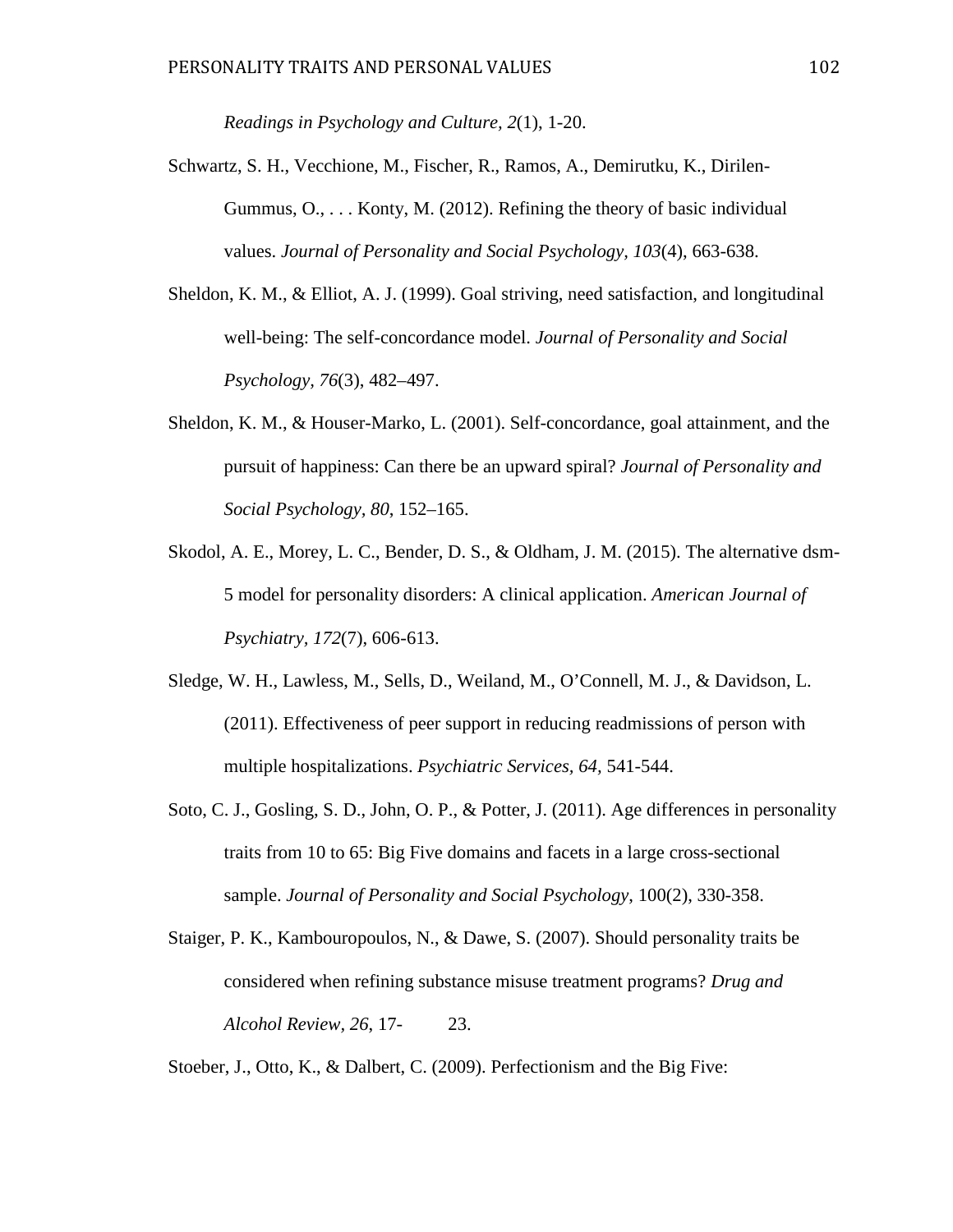Conscientiousness predicts longitudinal increases in self-oriented perfectionism. *Personality and Individual Differences, 47*, 363-368.

- Stroup, A. L., & Manderscheid, R. W. (1988). The development of the state mental hospital system in the United States: 1840–1980. *Journal of the Washington Academy of Sciences,78,* 59–68.
- Sutarso, T., Baggett, L., Sutarso, P., & Tapia, M. (1996, November). *Effect of gender and GPA on emotional intelligence.* Paper presented at the annual meeting of the Mid-South Educational Research Association, Tuscaloosa, AL.
- Tang, J., Li, C., Rogers, R., & Ballou, M. (2015). Effectiveness of cognitive behavioral therapy with Asian American patients in an acute psychiatric partial hospital program. *North American Journal of Medicine and Science, 8*(4), 154-159.
- Thompson, E. E., Neighbors, H. W., Munday, C., & Trierweller, S. (2003). Length of stay, referral to aftercare, and rehospitalization among psychiatric inpatients. *Psychiatric Services, 54(*9), 1271- 1276.
- Thornton, R. L, Powe, N. R., Roter, D., & Cooper, L. A. (2011). Patient physician social concordance, medical visit communication and patients' perceptions of health care quality. *Patient Education Counseling, 85*, 201- 208.
- Torgersen, S. (1980). Hereditary-environmental differentiation of general neurotic, obsessive, and impulsive personality traits. *Acta Geneticase Meedicase et Gemellologicae*, *29,* 193-207.
- Van de Vliert, E. (2013). Climato-economic habitats support patterns of human needs, stresses, and freedoms. *Behavioral and Brain Sciences, 36,* 465–480.

Vauclair, C-M., Hanke, K., Fischer, R., & Fontaine, J. (2011). The structure of human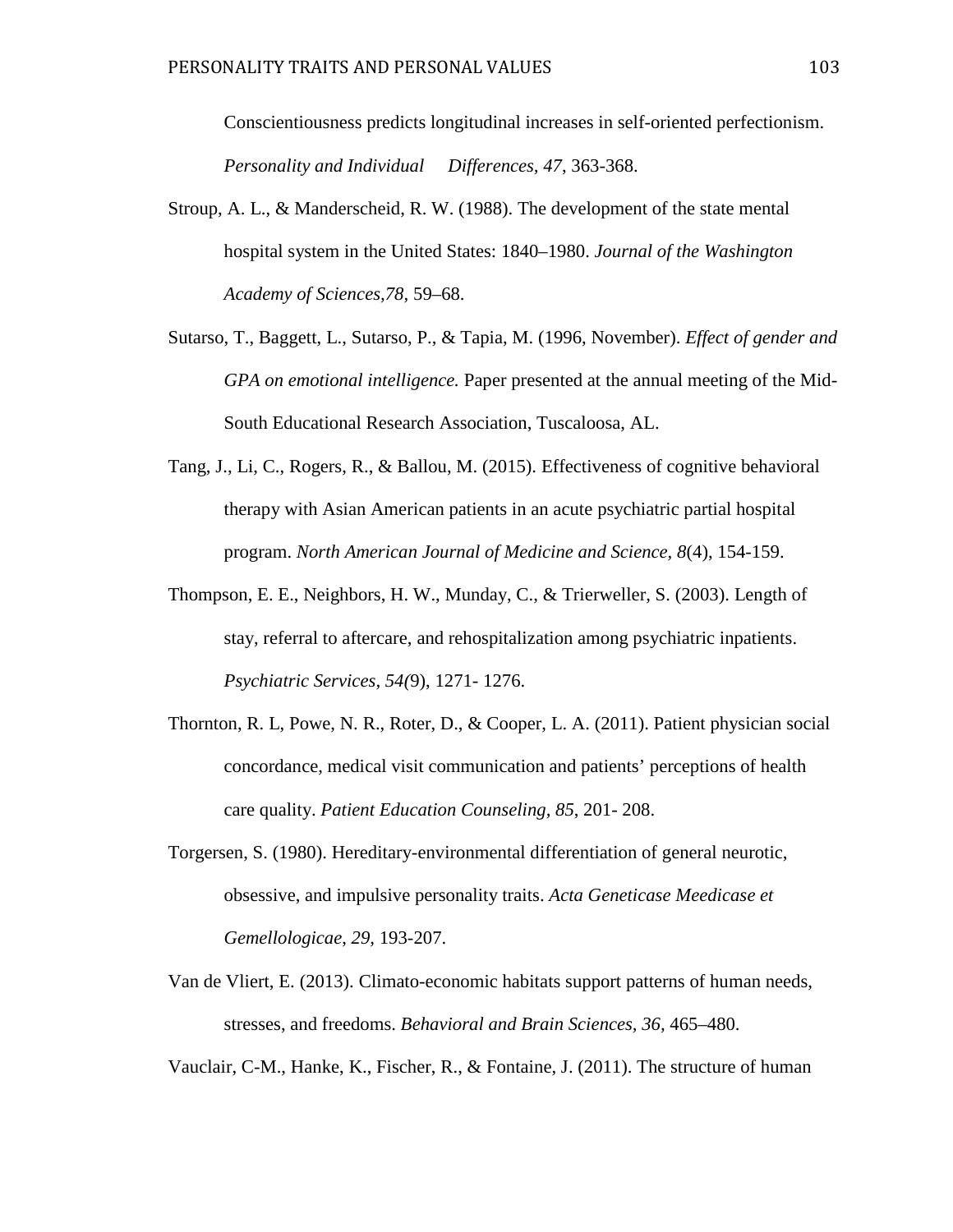values at the culture level: A meta-analytical replication of Schwartz's orientations using the Rokeach Value Survey. *Journal of Cross-Cultural Psychology, 42*(2), 186-205.

- Veccione, M., Schwartz, S., Alesandri, G., Doring, A. K., Castellani, V., & Caprara, M. G. (2016). Stability and change of basic values in early adulthood: An 8-year longitudinal study*. Journal of Research in Personality, 63,* 111-122.
- Verhagen, M., Lodder, G. M. A., & Baumeister, R. F. (2018). Unmet belongingness needs but not high belongingness needs alone predict adverse well-being: A response surface modeling approach. *Journal of Personality, 86*, 498-507.
- Vicedo, M. (2015). The nature and nurture of love: From imprinting to attachment in Cold War America. *Journal of Social History, 49*(2), 456-459.
- Vollrath, M., & Torgersen, S. (2000). Personality types and coping. *Personality and Individual Differences, 29(2),* 367-378.
- Wahburn, S., Vannicelli, M., Longabaugh, R., & Scheff, B. (1976). A controlled comparison of psychiatric day treatment and inpatient hospitalization. *Journal of Consulting and Clinical Psychology, 44*, 665.
- Watson, D., & Clark, L. A. (1984). Negative affectivity: The disposition to experience aversive emotional states. *Psychological Bulletin, 96*, 465-490.
- Webb, S., Yaguez, L., & Langdon, P. E. (2007). Factors associated with multiple readmission to a psychiatric hospital. *Journal of Mental Health, 16*, 647-661.
- Weisberg, Y. J., Deyoung, C. G., & Hirsh, J. B. (2011). Gender differences in personality across the ten aspects of the Big Five. *Frontiers in Psychology, 2*(178), 1-11.

Whooley, O. (2010). Diagnostic ambivalence: Psychiatric workarounds and the